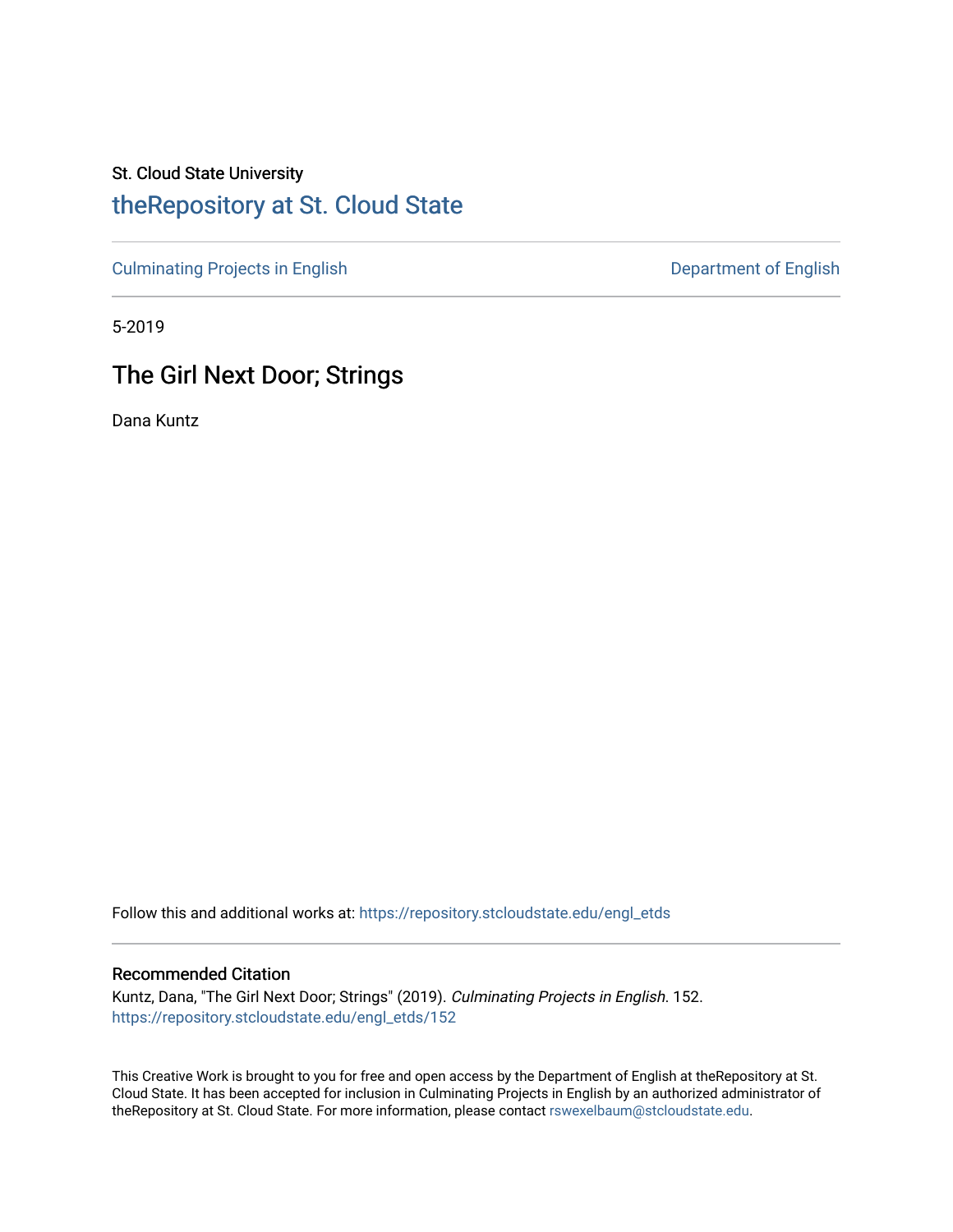### **The Girl Next Door; Strings**

by

Dana Kuntz

A Creative Work

Submitted to the Graduate Faculty of

St. Cloud State University

in Partial Fulfillment of the Requirements

for the Degree

Master of Arts

in English

May, 2019

Thesis Committee: Shannon Olson, Chairperson Sharon Cogdill Constance Perry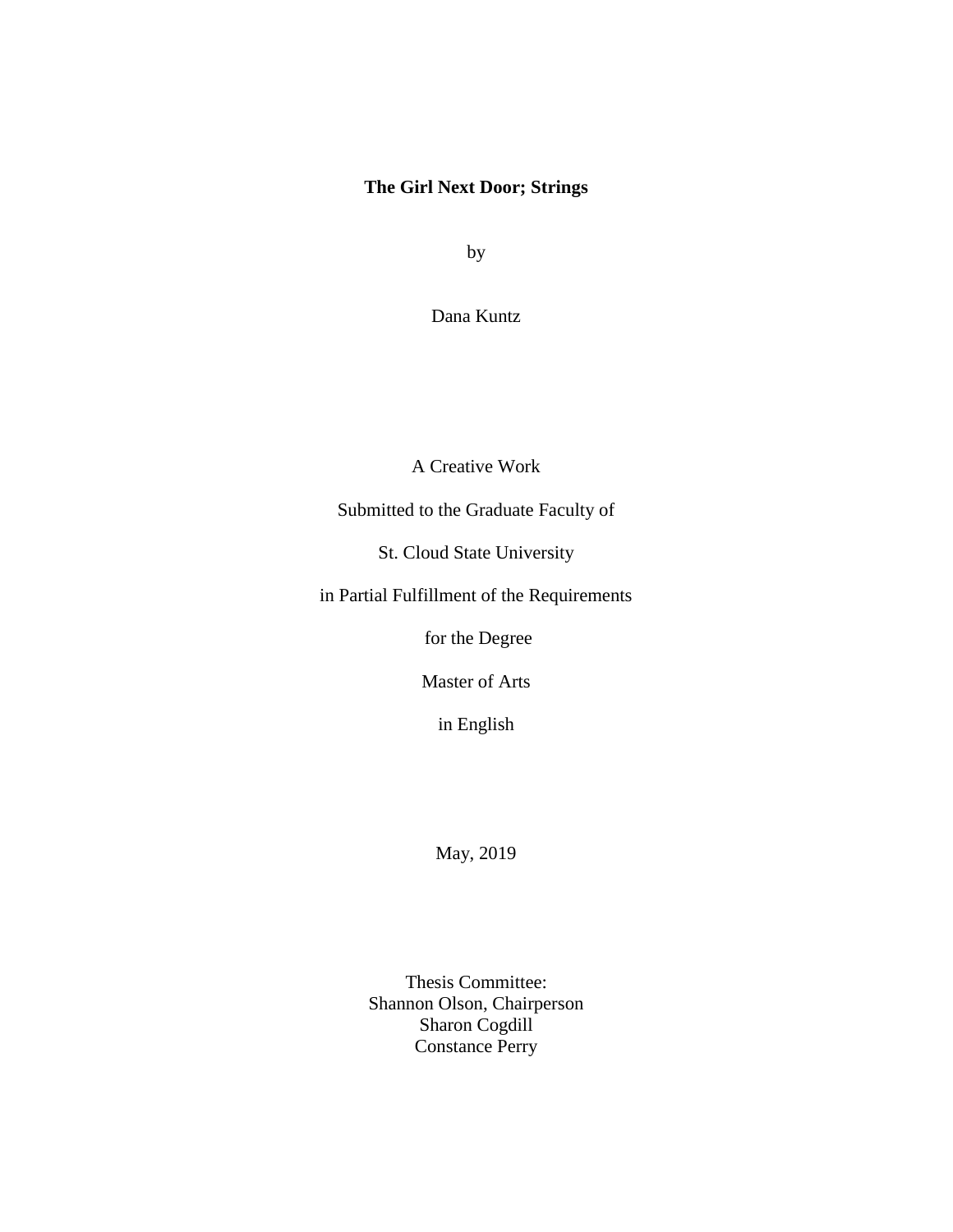| Section | Page |
|---------|------|
|         |      |
|         |      |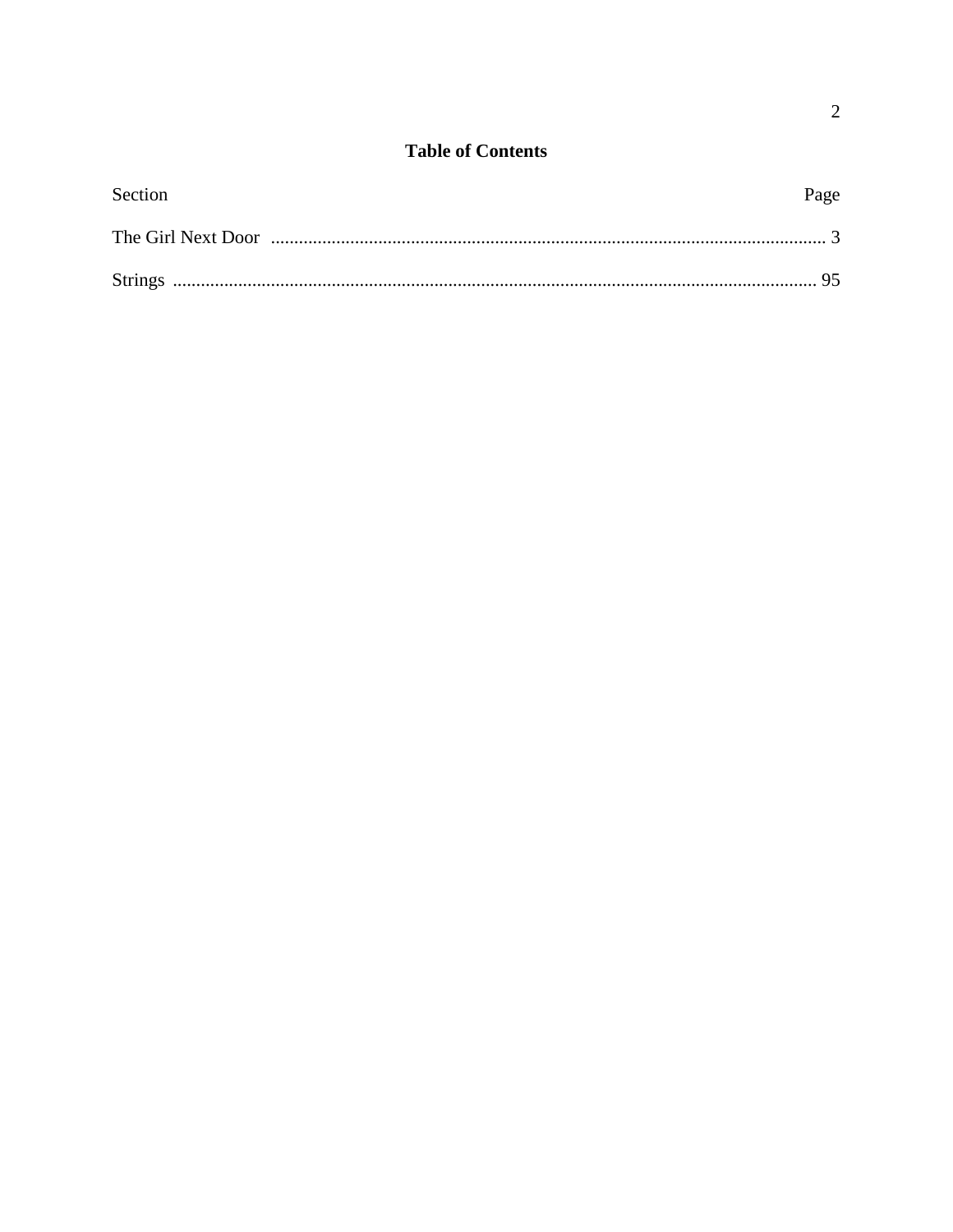#### **The Girl Next Door**

All weekend he'd sat in his tree stand, hour after frozen hour. Out there, even in the cover of trees, the crisp wind reached its icy fingers through his thermal layers and latched onto his bones in a grip he couldn't shake off. In truth, he'd wanted to be anywhere but out there freezing his ass off; but he'd waited. One voice in his head whispered, "Just leave," and another answered, "One might come around the bend any second now." But, one didn't. In fact, he hadn't seen a single deer the entire weekend.

Sometimes he wondered why he was even out there, his love of hunting waning as it had over the last couple of years. There was a thrill in the past, as he sat silently in hiding, waiting for movement: a snap of twigs or a rustle of leaves. The game of becoming one with his surroundings, not moving, or making a sound so that the deer had no idea he was there until the last second had once been enough for him. The thrill of outsmarting nature and conquering his surroundings a testament to his survival skills. But it had lost its pull somewhere along the way. He wanted something more; he just didn't know what it was.

Most of the time, now, he just watched the woods come alive around him. There were several times on past hunting trips when deer did emerge and he never drew back his bow, arrow already notched and ready as it was, but instead just watched them move through the forest, marveling at their grace and poise. Would he take the shot if a trophy buck wandered into his sights? He wasn't sure any more. Exactly when it changed, he didn't know. He still went out every chance he got, still brought his bow and arrows, masked his scent and camouflaged his face to remain undetected, but everything was different now. He was different; at first, he thought going through the same rote motions and getting out there would bring back that old feeling of thrilled anticipation, but it didn't. He'd hunted since he was a boy, studied the woods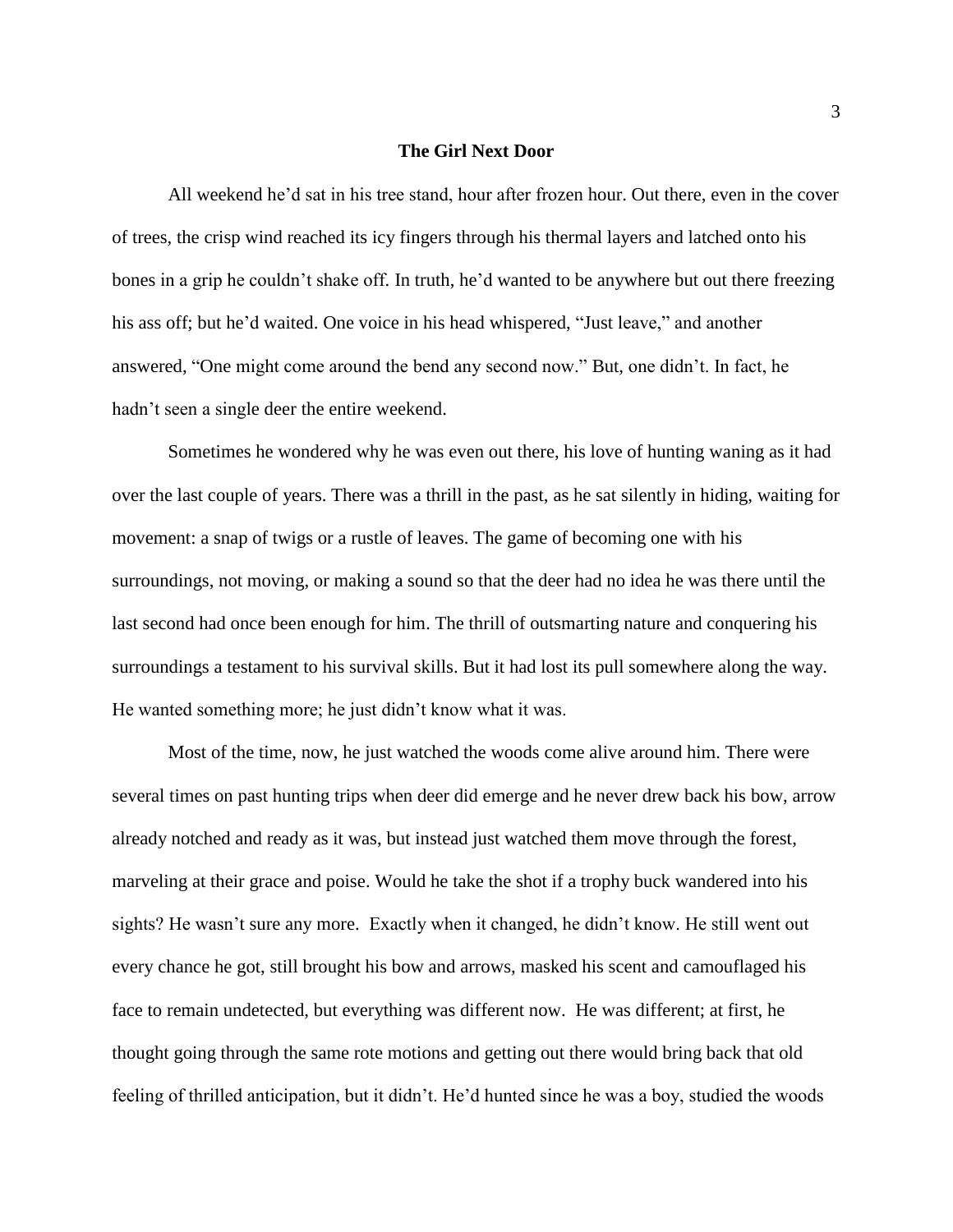and animals until he'd perfected his technique of blending in so well with his surroundings that even the squirrels didn't know he was there. It had all been a challenge and an adventure back then. Now, though, it all felt a little empty—sitting out there alone for hours—the thrill still came when he caught sight of something moving through without detecting him, but it died quickly. He had no one to share it with, that's what it was, that exhilaration and awe of nature, he wanted someone to excite in it and love it with him. He'd grown up reveling in his ability to go it alone in the woods. He'd loved every minute of it, until now.

The woods hadn't come alive around him this weekend, a good reminder that a storm was coming. Every creature seemed to have hunkered down in readiness for it and though he, too, knew it was coming, he still waited. No squirrels, no birds and no deer anywhere. He needed to get going too, yet he waited a bit longer, cold, tired yet hopeful as if just one deer, just one would make everything right with his world. But one never appeared, and he reluctantly gave up. He'd be back, the very next weekend, so why he was so adamant and stubborn in his waiting he really didn't know.

Packing his things didn't take long, but even with the oncoming storm he moved slowly. It never felt right to leave, and he dragged it out every time. He'd only been about fifteen minutes on the road when the animal he'd waited for all weekend sprang out and froze in the middle of his path. Now there was a deer. *Now*.

He'd been driving long enough to leave the gravel road that led from his property behind for the two-lane blacktopped Echo Trail already slick with sleet freezing into a thin coating of ice. It had been long enough for his mind to wander from the task of driving and focus on work and all that was waiting for him when he got back. Lost in thought, awareness dawned at the last second and he reacted like an idiot who'd never been on an icy Minnesota road.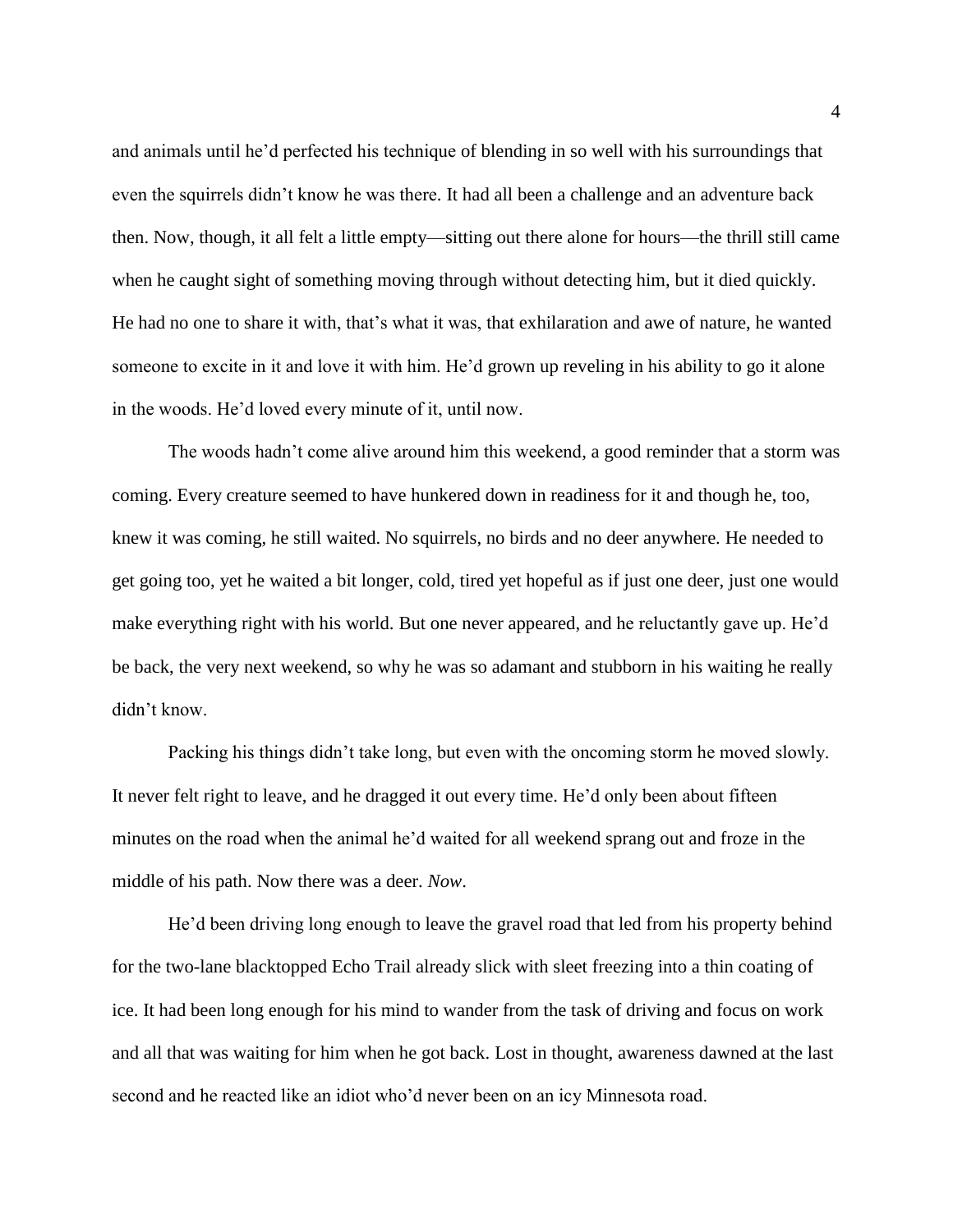He jerked his head and slammed on the brakes. The brakes for God's sake, the one thing he knew not to do on an ice-slicked road. The realization that he had no control shot through him like a jolt of electricity running through a live wire; there was nothing he could do.

The truck slid sideways as he struggled for control. Every muscle tensed as he tried to right his original wrong and turn the wheels gently into the skid while taking his foot off the brake and gas. It worked, somehow, and he straightened with a relieved sigh. But, a split second later, the truck hit a new patch of ice that sent his practically bald tires spinning.

"Shit, shit, shit." The words flew from his mouth as his white knuckled grip gave way to frantic steering. The swearing and steering both came without recognition as he moved instinctively. His life didn't pass before his eyes, the past didn't flare up like in the movies as a slideshow laden with profound remembrances of things left undone or words left unsaid; instead he thought of how many times he put off getting the new tires that he knew he needed before winter hit. He was a fool to go all the way into hunting season without getting it done.

It wasn't like he was a newbie; he'd been in September ice storms and October blizzards many times, lived here his whole life, he knew better. Still, the unseasonably warm fall put him at ease.

The truck slid off the blacktop and hit a mound of dirt that would've been flattened without notice under normal conditions. But, sliding into it sideways caused the truck to tip and then roll. He toppled over and then over again into the wooded ditch. The black wall of trees that silently guarded the highway charged forward to swallow him whole.

He loved his forest green '78 Ford pick-up truck. He loved that there weren't bright yellow warning signs mocking him from the sun visor like his other car, the respectable sedan he drove to work, which declared the stupidity of human beings all throughout the interior with its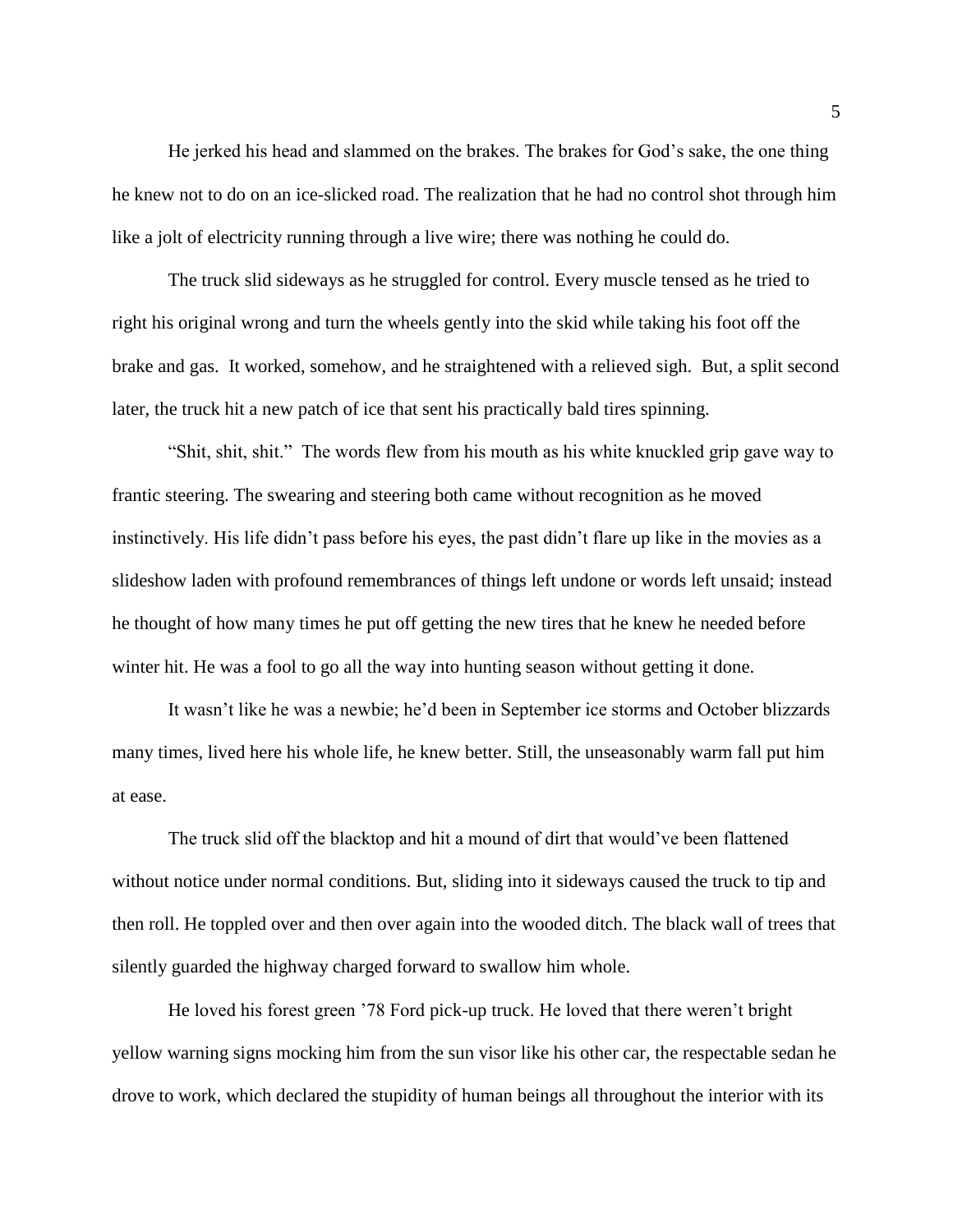warning signs, back-up camera and constant dinging alarms when he didn't fasten his seatbelt right away or veered too close to the edge of the road. He hated the car, hated its constant nagging. As if he couldn't do a damn thing on his own. There was no chance he'd ever have bald tires on the company car, it wouldn't let him. And when his head snapped forward upon impact, there was no annoying airbag to keep him from smashing his face into the steering wheel.

He regained consciousness with a start. It wasn't a slight flutter of lashes or twitch of fingers like in the movies. Instead, his entire body flew backward; his eyes darted about frantically while his mind tried to piece it all together. The silence that enveloped him just didn't belong. The last thing he remembered was the thunderous roar of the earth ripping up under him and then over him as the truck rolled and he clung to the steering wheel in a death grip. He wasn't sure if he'd actually heard it, felt it or imagined it but just before he lost consciousness there was a crunching of metal that registered in him with a sickening dread. Such destruction like a tornado ripping through a lazy little town and tearing buildings to shreds as if they were made of paper as it went, should still be rumbling, at least off in the distance. Shouldn't it? But there was nothing.

He shook his head to clear his ears, but the silence stayed. It was thick, almost painful the way it hung in the air all around him. He tried to shake it away once more, but it clung to him, around him and somehow in him. He gave up on getting rid of it and focused on what he was feeling.

Afraid of sudden and sure pain, he gingerly felt his face and scalp. Holding his fingers up for inspection, he marveled that they were clear. He stared at them a long time trying to make sense of it all. No tinge of blood met his gaze. He remembered the steering wheel coming at his face, or was it the other way around? He wasn't sure, but he remembered the pain on impact, or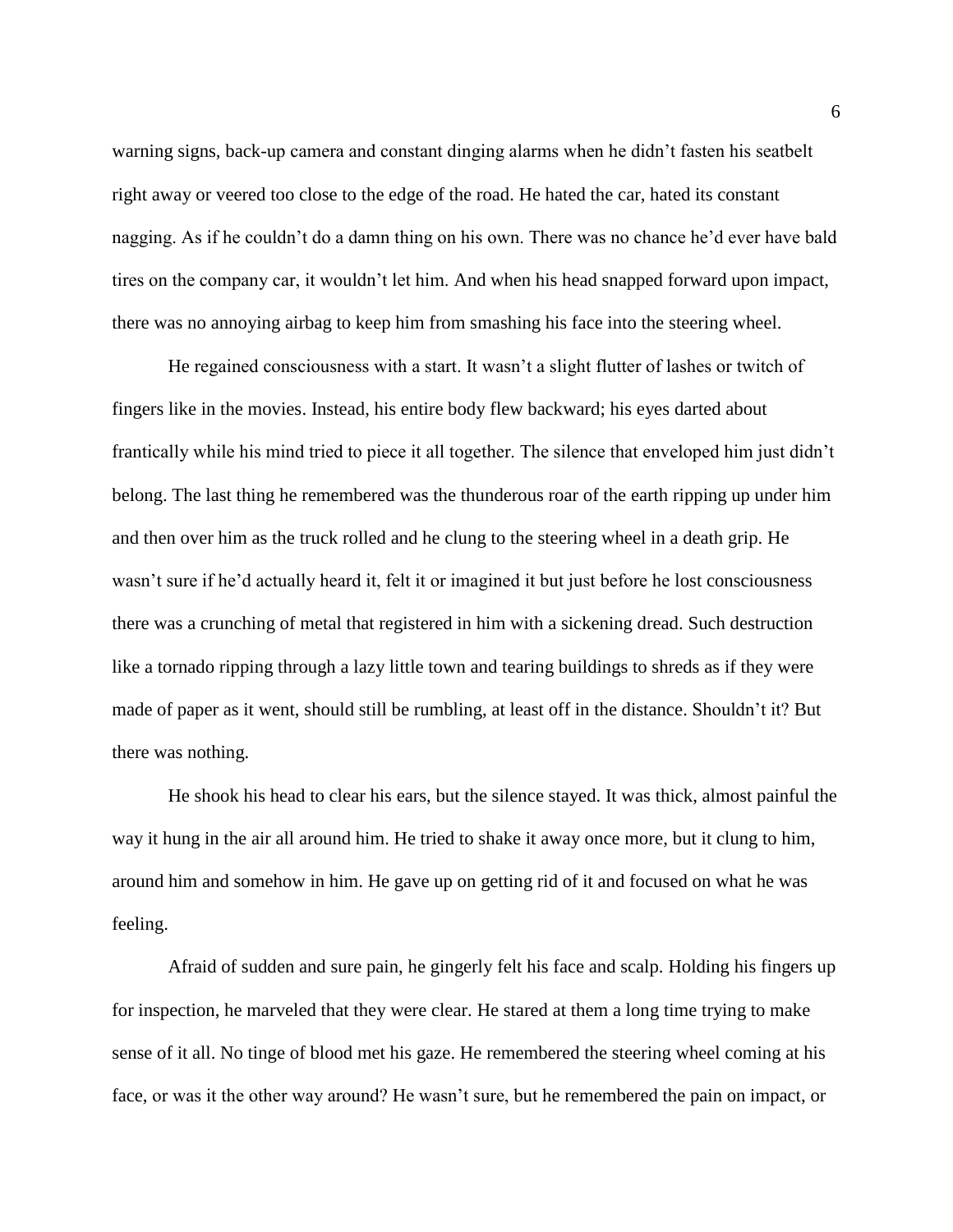did he? Everything was a blur. His stunned and shaken brain couldn't piece the details together. He checked his face with his fingers again, this time with a little more confidence, a more thorough investigation—still no blood, no pain but a kind of numbness that felt like a void between his fingers and his face. He didn't wince or flinch or suck in a sharp breath with the sudden twinge of pain he expected to feel, exhaled deeply with bewildered relief and looked around.

Somehow, during its fight with the ditch, the truck had righted itself again. There was a pine tree resting on the hood, but that didn't seem so bad. The windshield held a spider's web of cracks where the tree rested with sliver thin lines stretching across its entire length in every direction. He ran his gaze along each line, his relief turning to a sick numb feeling in his stomach. The entire windshield was destroyed but windshields were easy to replace. He dreaded finding out what the rest of the truck looked like. Did he hit the deer? There wasn't any sign of it from what he could see, but that didn't mean anything, and he didn't relish the scene that could be waiting for him outside.

All weekend he sat deep in the woods waiting for a deer, searching and hoping to no avail and then there it was when he least expected it. "Shit," he shook his head and surveyed the windshield again.

He slid slowly to the door, his sloth-like movements controlled by the anticipation of pain. His legs felt odd; they tingled with pinpricks as if they'd been asleep, but they didn't hurt or protest moving. There was numbness in his muscles that he couldn't make sense of and didn't have time to worry about. He was lucky and he'd leave it at that. He made it out the door and onto the ground outside the vehicle without any problems.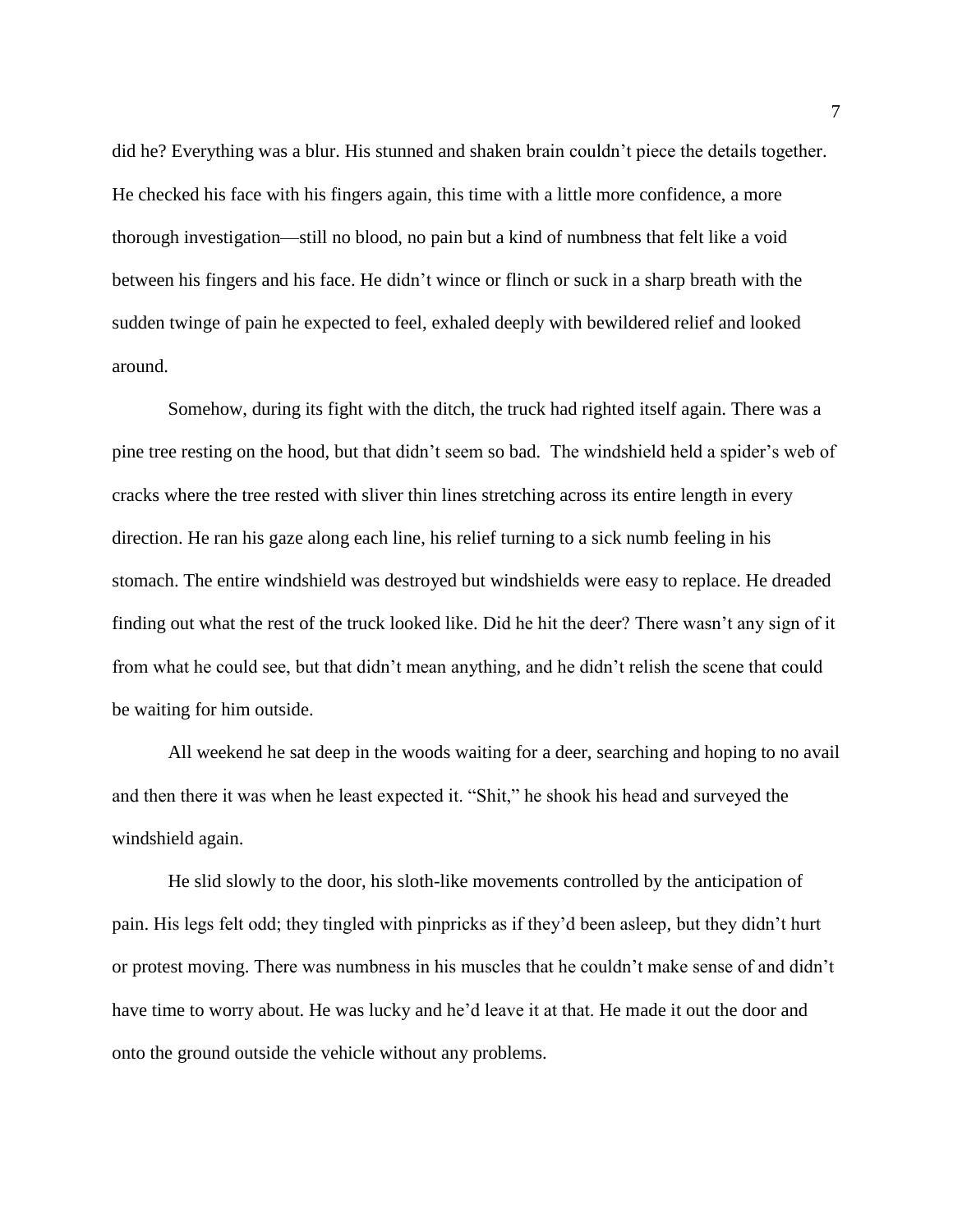Relief washed over him that there was no sign of the deer, and his breath puffed out in a white cloud before him as he took in the damage. The tree was bigger than he'd first thought, and the truck was in worse shape than he'd realized. Usually, if his truck had a problem, he could fix it. Even if it meant using a coat hanger and duct tape. There was no constant chime to tell him he'd done something unorthodox; no refusal to run because he didn't follow some car code of ethical behavior. It was a beauty all right; they didn't make them like this one anymore.

There would be no jerry-rigging it this time. The entire hood was caved in under its weight. Its branches had punched out a headlight, reached their claws right through the grill and into the engine where he hoped they hadn't punctured anything vital but couldn't tell. Wet clumps of mud mixed with grass from the torn earth hung to the twisted metal of what used to be the side mirror. He stood helplessly watching as a glob of grass and leaf-laden mud inched its way down the driver's door to land at his feet with a sick plop. The rest of the truck was much the same, covered in smears and clumps of wet muck that slurped down the once shimmering green paint he loved so much.

There was the sound of running water that he didn't pick up on until it changed to a steady dripping. He didn't have to look at the under carriage to know that most likely, every fluid was bleeding out in a quick and sure death.

His chilled breath huffed out in tiny clouds as he closed his eyes, pursed his lips, and turned his face to the sky in a silent fight to shake away the grief; the Ford was his baby. The first vehicle he'd ever bought; it'd never let him down, never been complicated or a mystery. It had seen him through years of working summer construction jobs to help pay for college, been his bed in those Podunk towns that didn't have any hotels or places to stay after hours of jackhammering in 90 degree heat, and years later carried his canoes and gear without protest through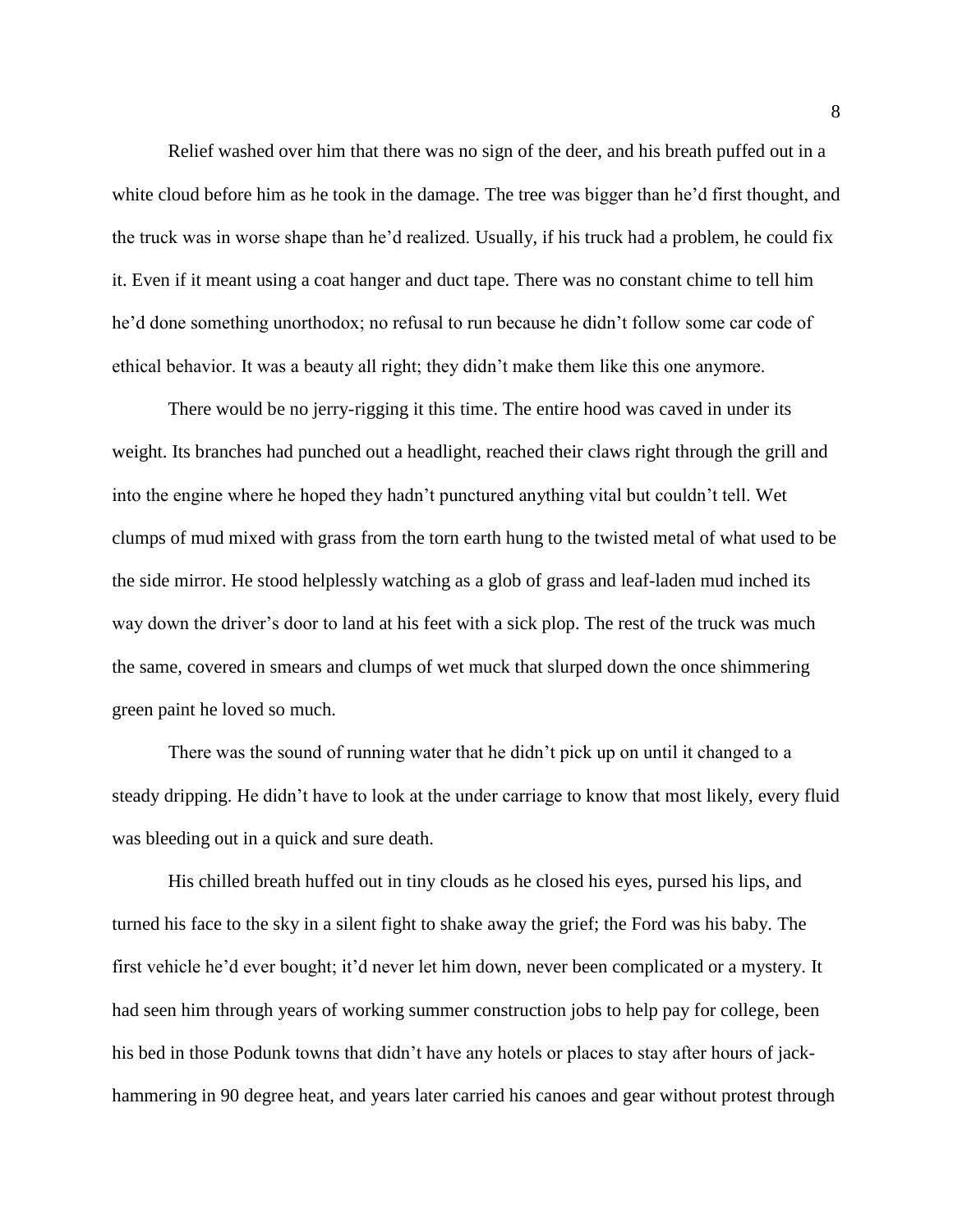unchartered logging roads that led to the lakes he camped on in the Boundary Waters; it had been his mode of transportation when he took his first trip there and found the place he felt he'd always belonged.

Tiny, airy drops of icy rain pinged against his face, but they were light, hardly more than a drizzle, and they only tickled when they hit his cheeks; he opened his eyes and took in the dark gray clouds forging toward him like a slow-moving tidal wave from the north; things were going to get worse.

Even though he knew from past experience, he still checked his cell phone, but there was no signal. Service was sketchy at best throughout the entire area and he hadn't gone far enough to reach civilization, a fact he usually loved. His cabin wasn't all that far back, fifteen miles maybe. He could've run it without stopping in his twenties, with a full pack on his back and a few beers in his belly. Not now, he shook his head, no way. Now, he dreaded even walking it. But there was little choice in the matter.

He pulled the collar of his coat up to his chin, happy for the warmth of the lamb's wool lining, and started down the side of the highway. He moved in a steady controlled gait at first, filled with the hope that someone would be passing by any second, but also aware that he needed to conserve his energy if no one did. People still stopped for hitchhikers in these parts, not yet filled with the same fear of strangers like in the cities, not just yet anyway. But, no one came. Even the deer was long gone.

He started thinking about how no one would miss him and fought to control the path his mind was taking. Eventually, they would, he told himself. Doug and Stan would for sure, well maybe . . . no they would. He nodded his head; they'd miss him, by Tuesday at least. But Tuesday was two days away. . . He knew them and they knew him—that was the problem. They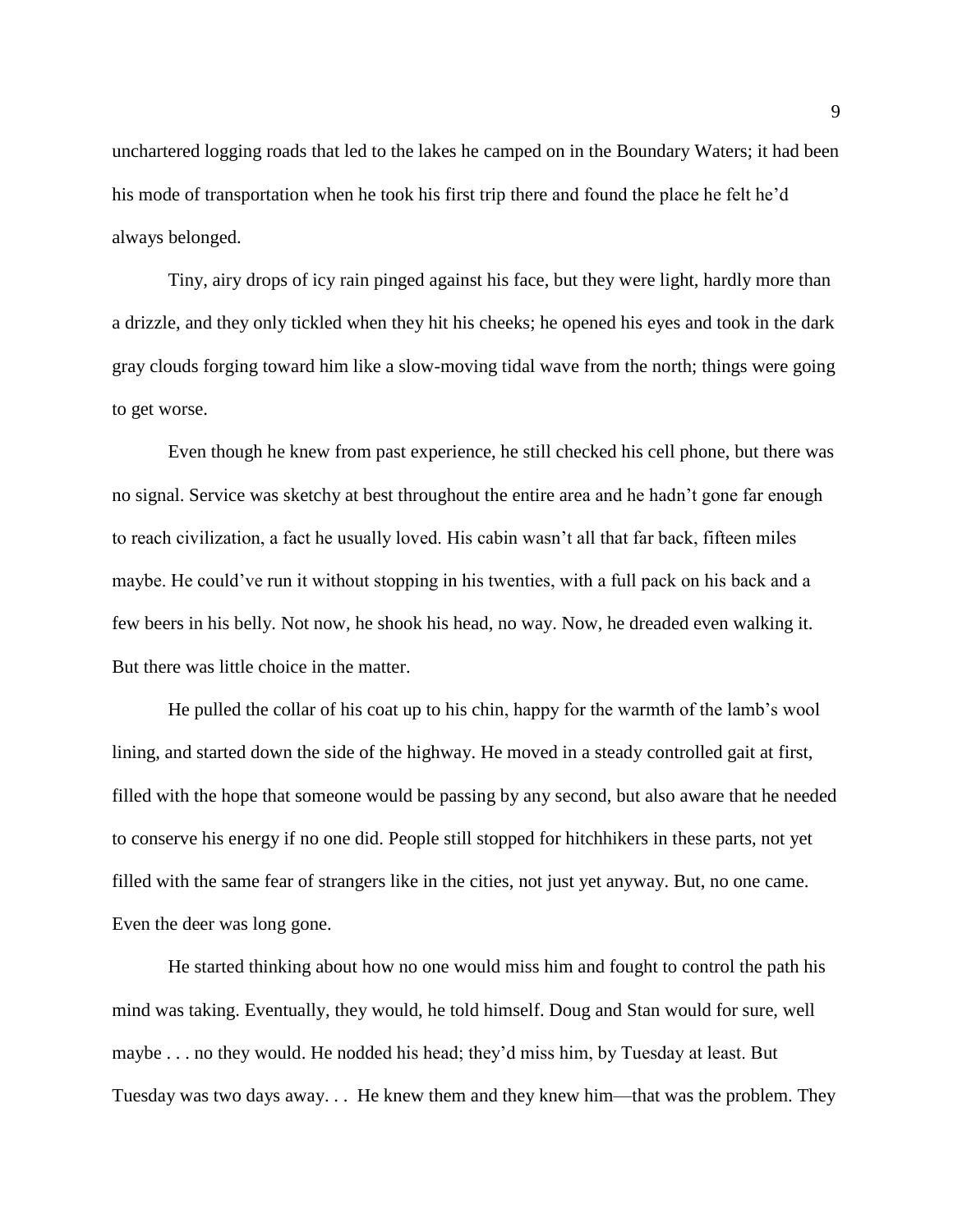wouldn't worry about him. They'd just chock it up to another one of his extended cabin weekends. "That's just Mike sloughing off work again and taking a few extra days at the cabin," they would say. "Boy, is he gonna catch hell when he gets back." He only had himself and a few of those unplanned extended weekends to blame.

The storm was no surprise; he never left anything to chance. Weather reports were always checked, and then cross-checked with aviation charts for wind speeds, and precipitation. Hell, he'd planned on leaving well before it was supposed to hit, but just kept finding reasons not to go. Dragging out leaving his cabin wasn't new. Things would always come up to delay heading back to the cities: there was one more stack of wood to chop, even though three cords were already piled and ready for winter, or there was that loose window fastener that had been on the to-do list for months that suddenly needed fixing right then. Sometimes he didn't even hunt or fish at all. Sometimes he'd just have to read one more chapter of a Louis L'Amour or Jack London tale he'd read a dozen times before, and sometimes he just sat in a meditative silence and pictured what life would be like when the cabin was finished and he was sharing it with someone who appreciated it as much as he did—whatever it was, there was always something he'd come up with to stay a little longer.

This time had been no different. Going back to his small, one-bedroom apartment in the growing-seedier-every-year part of Minneapolis was growing more tortuous each time he had to do it. The apartment was good enough for his purposes: sleep, eat, shower, work, then repeat, but it wasn't home. It was a rest stop; in fact, there was only one picture on the wall, a tiny hand painted rendition of the Last Supper that his mom brought to "cheer the place up and remind you of the true meaning of life", which in her opinion was good old Christian self-sacrifice and spreading the word. In her case, it was spreading the word about her self-sacrifice. Hanging it on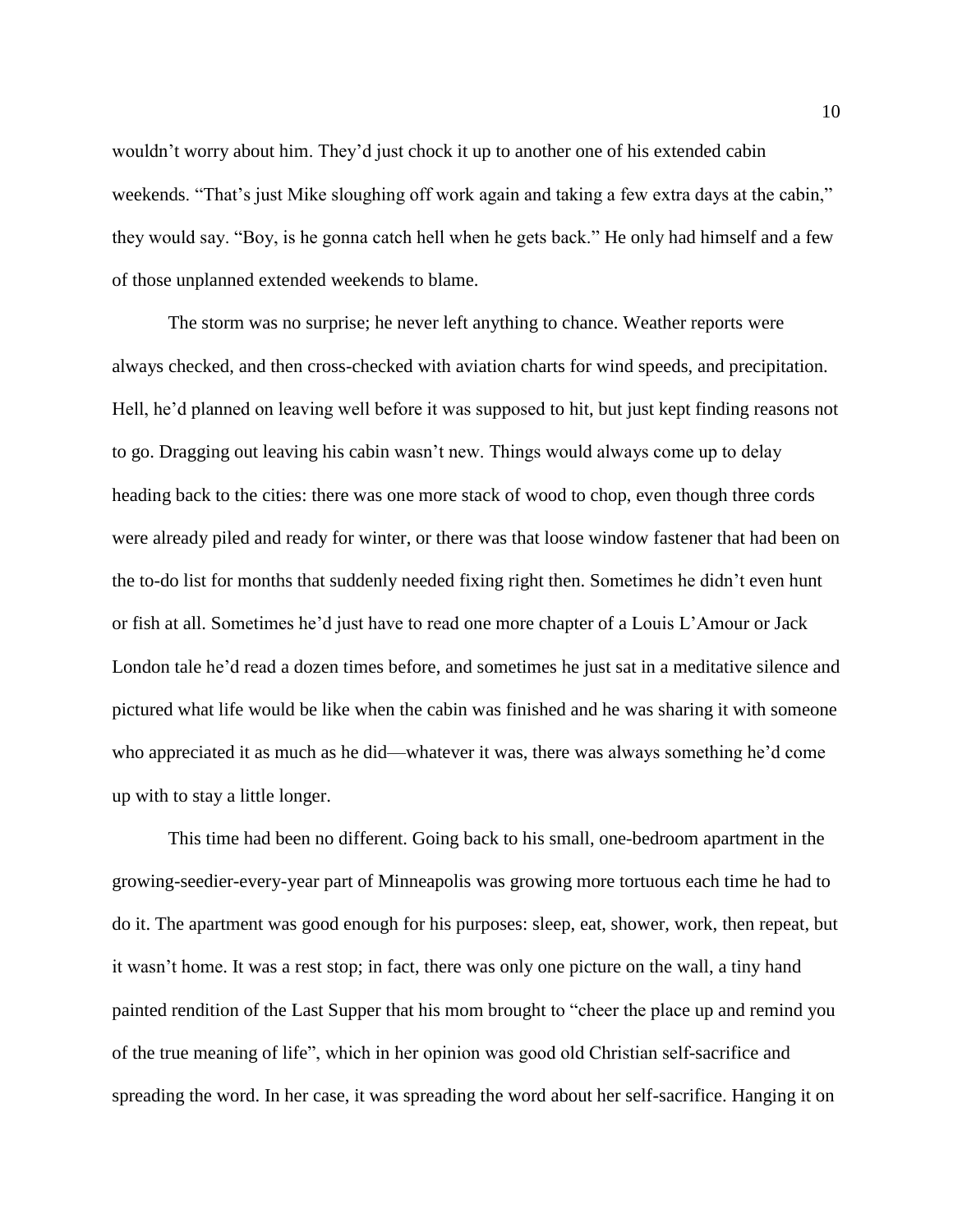a nail that was left in the wall from the last tenant, he saw her nod with a grim smile and sweep a disapproving glance around the rest of the barren space. His dad would just sit there when they visited, sip his coffee and stare off into space. She would harp on him about how no woman would be able to stand coming there, then ask his dad to confirm what she was saying, wait for his grunt, and then launch into the fact that she needed grandkids. It was easy to tune her out, even though he knew she was right. He used to agree with her, all of his time was spent thinking about when and how to meet the right person, settle down, start a family and start his life— the life he was supposed to be living. But, somewhere along the line even that changed and dressing up his apartment for the right person seemed pointless. The apartment was temporary; his cabin was the place that would impress the right person. His cabin was home.

He'd had it two years now and never regretted the decision to buy it. He'd always planned on retiring somewhere near the Boundary Waters and, though he was nowhere near retirement at 32, had been planning and saving for it every day. Optic Engineering, the company he'd worked for since graduating college had a sudden boon a few years back, their shares went up astronomically with the release of the Diode 5,000**—**their laser measuring sensor that took three years to perfect, patent and release and that, for now, beat everything else on the market and everyone (all 6 of them) who worked there cashed in their stock options and had money to burn. But, while everyone else bought boats or ridiculously priced cars and went on exorbitant vacations, he put every penny back into the stock market and watched it like a hawk. He searched the properties for sale near Ely, always confident that the right one would come available. He remembered every detail of the day he found it. A new listing with twenty acres just off the Echo Trail. It had 800 feet of shoreline and a ramshackle little cabin that needed a ton of work, but who cared about the house? It was the property that mattered. He called the realtor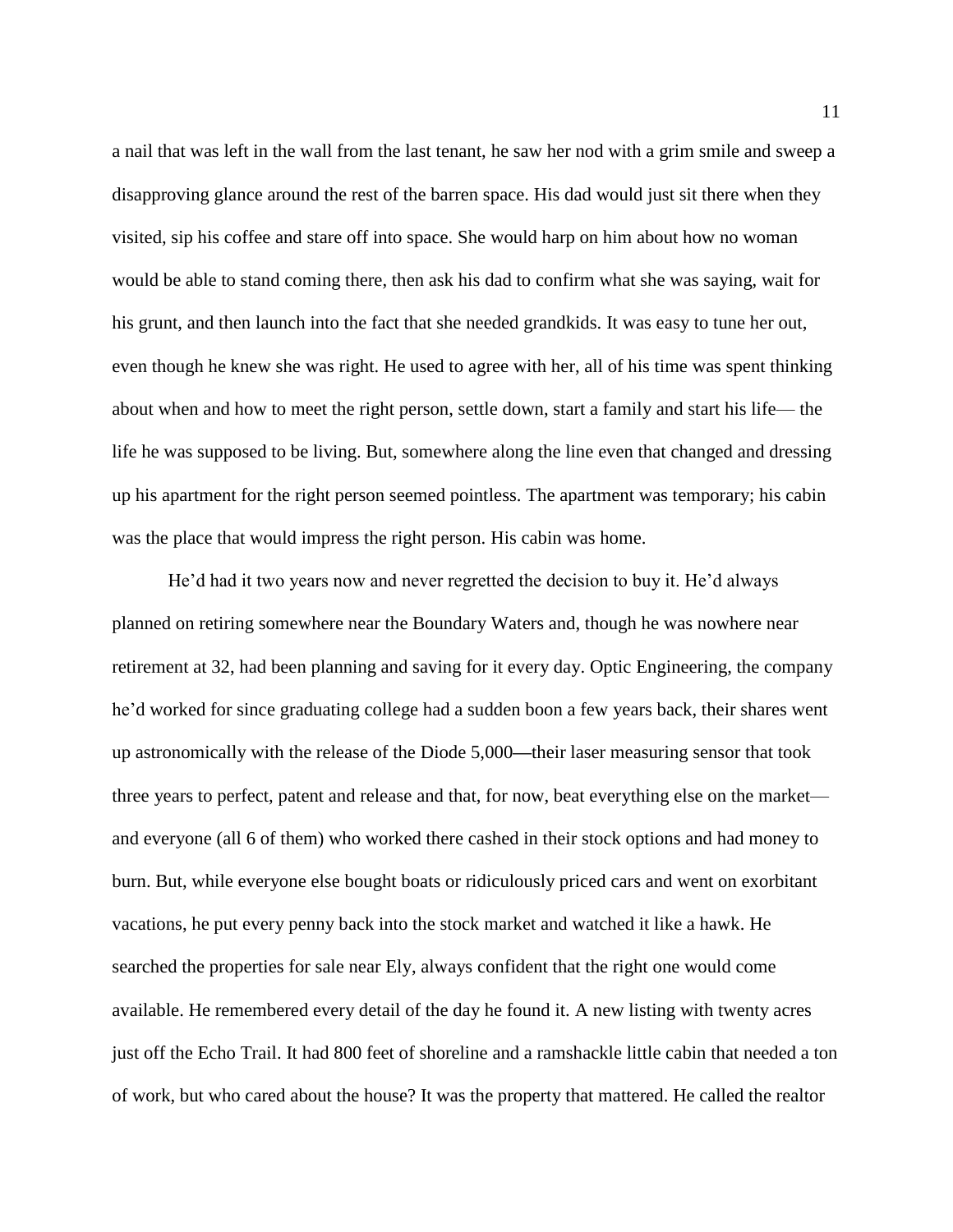and made an offer for the full listing price before another minute went by. Maybe it was ironic that a man who wanted nothing more than to live in the woods— far from the chaotic crowds and pollution of the city— had a mechanical engineering degree and made his living selling high tech laser measurement equipment, but he saw it as taking the fastest road to financial freedom. Did it matter, really, what he did to get there, within reason of course? And did it matter that he felt the walls close in on him Monday through Friday as the yellow glow and buzz of fluorescent lights sucked the life out of him in a continuous hum of torture? He could endure it to reach his ultimate goal. His dad had drilled that into his head since he was ten years old "You do what you gotta do as a man. Support your wife and kids and it doesn't matter what it is. You just get it done, as long as it's legal he-he." Sometimes, he'd look at his dad and the way he stared off while sipping his coffee, silent as the dawn, and he'd wonder if maybe the old man ever regretted the way he soldiered through life, just doing what he had to for survival, head down, and muscles tensed, just trudging through to get to the end. It always made sense to him before; it seemed like good advice. Somewhere along the line it stopped feeling right.

The cabin was his way of staving off a future of wall staring. He would do what he had to do, always. There was no doubt of that, but he was damned sure going to do what he wanted to do, too.

The only problem with the cabin was Diane. Apparently, she hadn't shared his dream of a life in the woods, though it was all he ever talked about. Apparently, she thought he should have taken the money he'd made and spent it on a nicer place, or at least some furniture—his was all handed down from relatives and friends or stuff he'd found at garage sales—a big ring for her and a vacation or two. She said things about growing up and being an adult with adult aspirations. "Isn't a retirement plan an adult aspiration?" He'd asked in serious shock at her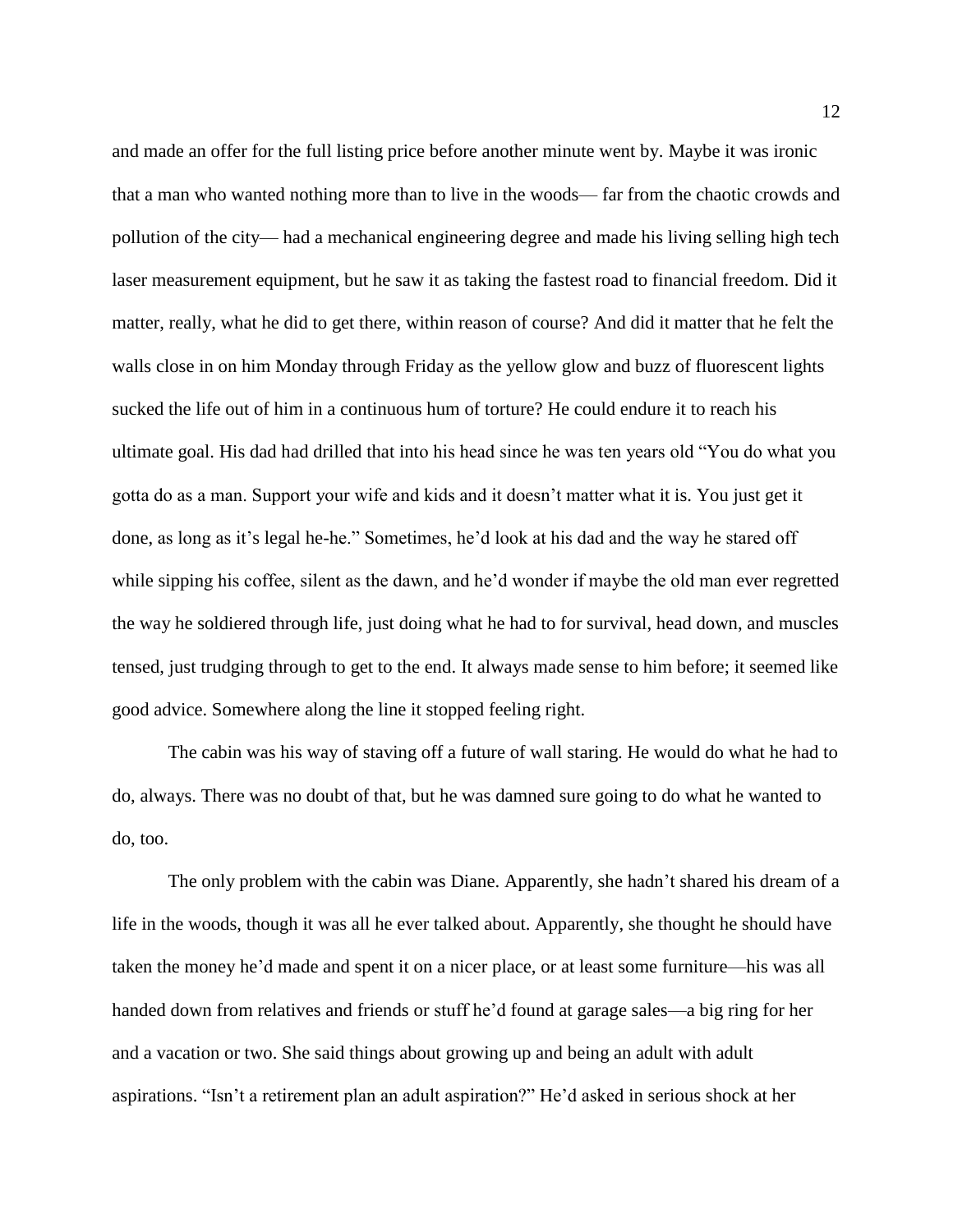response. "Why didn't you say something before, like, say, any of the many times I talked about my dreams of living there or when I took you camping and told you it was the one place I could breathe?"

"I thought you'd get over it" she'd spat at him.

Get over it! Get over his one dream, the major goal he had for his life, the reason he saved every penny. Well, she let him know then and there that she hated the cabin, hated the woods, hated camping, hated everything he loved, and then added that if he went to the closing for the cabin, she would be gone before the ink was dry.

And she was.

It's not that he'd doubted her; he hadn't. And it wasn't that he didn't care. It hurt like hell. He wasn't sure though, for a while, what hurt more: the fact that she was gone, or the fact that she'd listened to his dreams for three years, had gone camping with him every summer, and while he went on and on about how he felt when he was there, how the starry nights and living off of the land around them filled his soul with peace, she was only tolerating it—waiting for him to get over it and "grow up."

He spent every weekend, holiday and vacation for the next year clearing the driveway, building a deck, scrubbing the walls and floors, and even picking out the perfect logs to make furniture out of—another fantasy he'd told Diane he'd always had. Had she really just let it in one ear and out the other?

There had been a time that he thought she was the one. She had everything he'd wanted: she was beautiful, all Swedish blonde, blue eyed and rosy cheeked, she was educated, able to hold conversations about science and politics, she was a successful businesswoman in her own right with her own substantial salary and best of all, there was no drama. He hated drama. People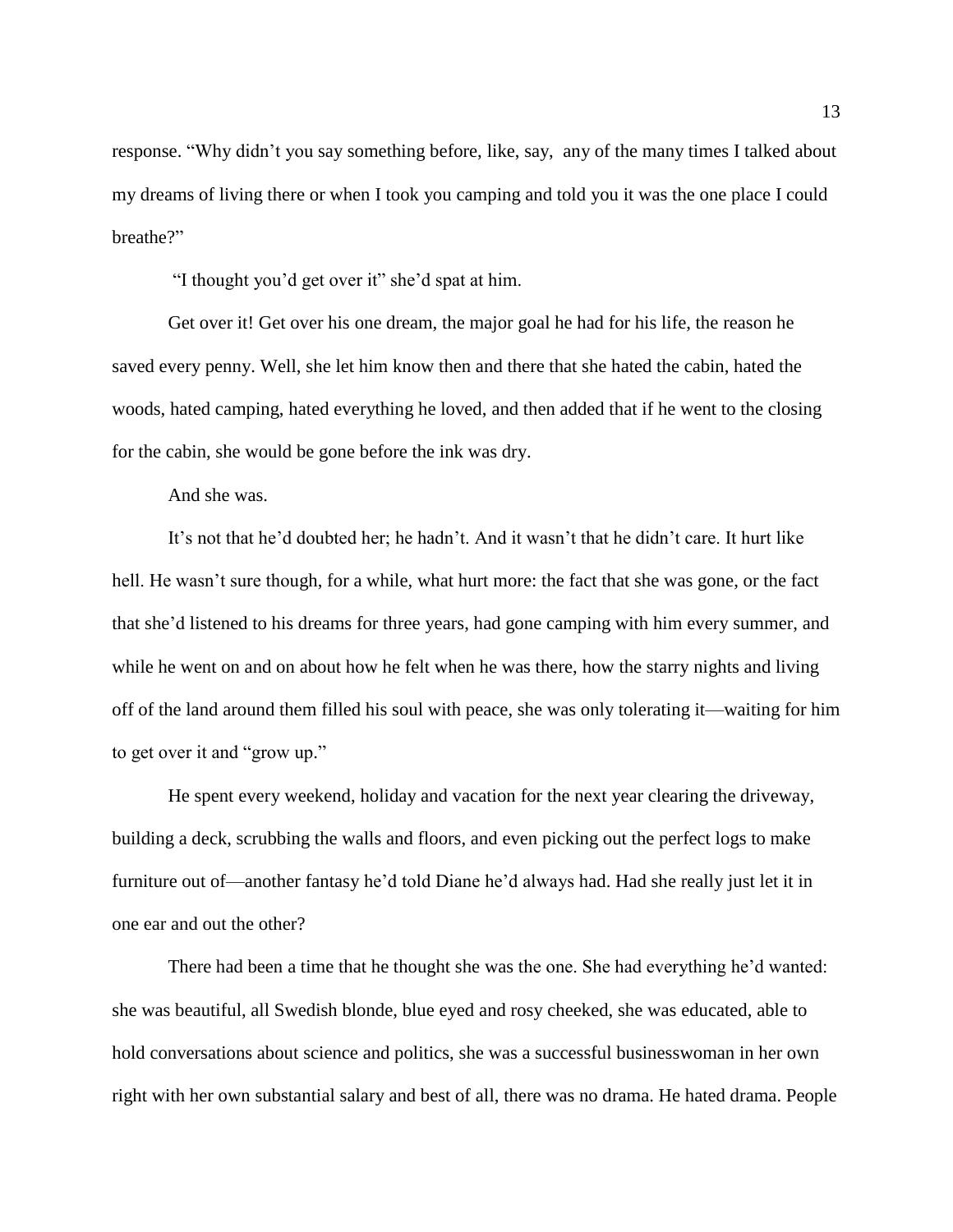who made bad thoughtless decisions and then wondered how their lives became tangled in a mess of chaos—idiots. It hadn't occurred to him during their time together that her lack of drama may have been due to a lack of feelings or emotions.

His grandpa always said that he just needed to find the woman that irritated him the least and he'd be happy. And his dad agreed. "One's as good as another," he said, "just pick one and stick with it. Stay true and do your job as a man." So, that's what he'd done. Diane never irritated him. They never fought, not really, until the end, and even then it was mostly a civilized parting. They never called each other names, threw things, or yelled at each other. There was none of that silliness of childish emotion.

It came to him while he sweat and cleaned and worked alone in his wooded paradise, that Diane always made sure he wore the right clothes, to bring out the green in his eyes, she'd said. But his t-shirts and beloved flannels slowly disappeared from his closet one by one as dress shirts and blazers took over. Sometimes he'd catch her staring at him and the brief warmth that filled him would dissipate when she'd say things like "When's the last time you got a hair cut?" or "Are you going to go for that promotion you were talking about?" She always appreciated his looks and told him so, but then she would pick away at him until he fit the ideal image of a businessman. At the time he just thought it meant she was into him, and he followed his dad's advice. He was supposed to please her, it was his job. They always had good conversations, at least he thought they had, but now he remembered that she would always say things like "With your mind, you could be the president of a company if you just played the game better." It wasn't him she wanted, he'd eventually realized. It was what he could be, with her help, of course.

Thinking back, he realized that she went on non-stop about her career, trips to Cabo, the newest hot restaurant downtown, and where to see and be seen. Maybe the fact that he bought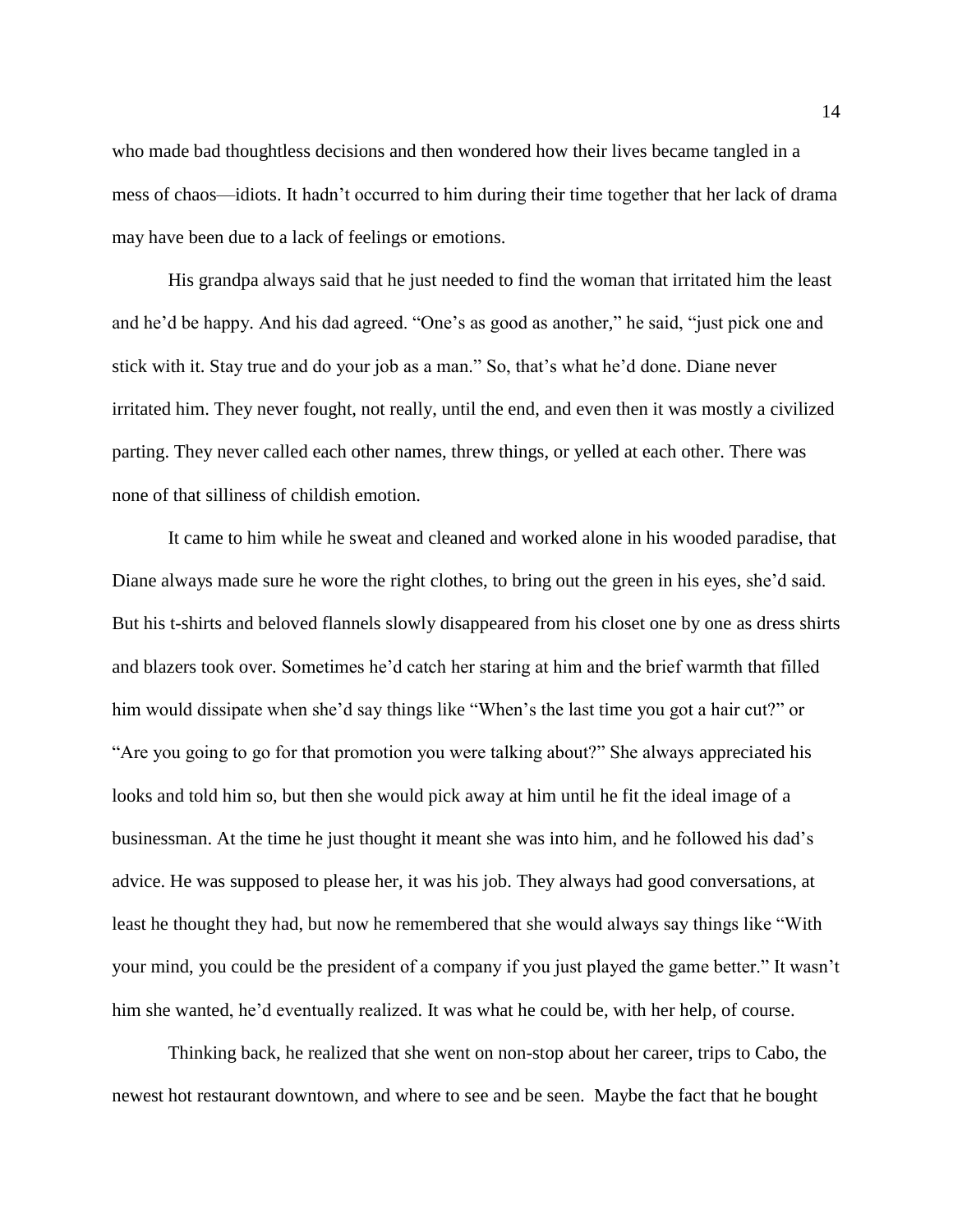the cabin without even so much as considering asking her what she thought of it wasn't so innocent on his part after all. She never seemed to mind that he treated his apartment and job as tools for creating a bigger picture. He realized now it was just his bigger picture she minded. It took almost an entire year of solitude for him to realize that they had both been talking but neither of them was actually listening. There was something that had always been missing in his relationship with Diane. He realized then that he'd always known it. He just hadn't known what it was.

He shook his head and scanned the road for any signs of life. Nothing. He could feel the temperature dropping, the dark clouds still far enough away but rolling closer to his position with every second that passed. He stopped walking just in case the noise of his feet kicking up the gravel masked the sound of an oncoming vehicle. He had to be prepared to flag it down, lest they speed right by him not realizing he needed help, but he couldn't pick out any noises besides his own breath and heartbeat thudding in his ears.

Diane, wow, he hadn't relived those last days with her in a long time. Doug and a few other friends came around and he'd let them drag him to one club after another. He knew better now, was older and wiser. He knew how to listen this time. But his new found knowledge made for awkward conversations. He never was able to just meet a woman without looking deep, asking her what she wanted out of life, and what was important for her future. And for all of the talk women seem to do about how they want a guy who's serious, a guy who's truly interested in more than their looks, or who wants more than just a good time, the ones he met didn't. Frankly, his approach freaked them out. He'd asked one woman what her dreams were and she said "To dance with you". He pressed, "No your life goals, passions, dreams for the future?" "*Gawd*," she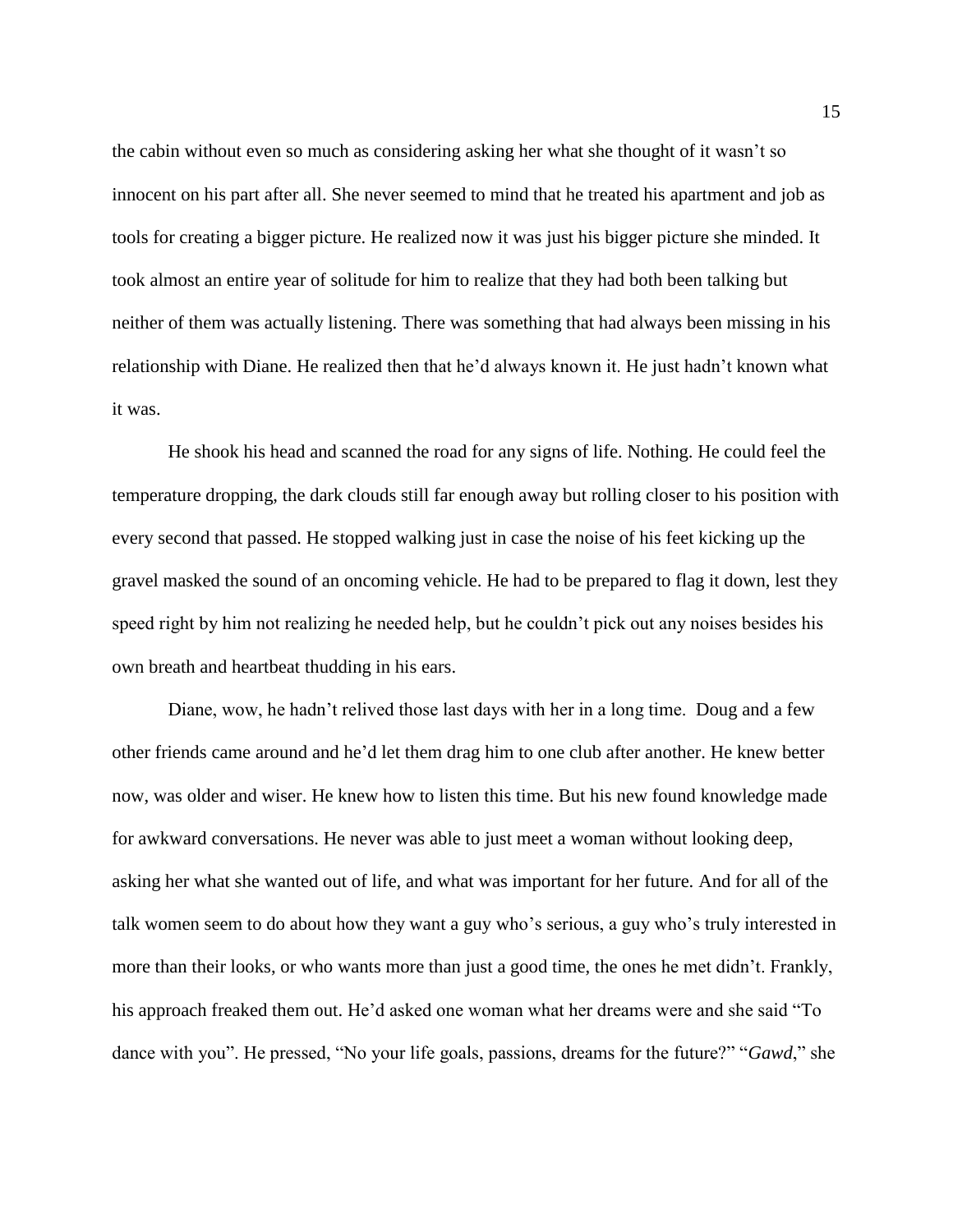turned away and threw her words back at him over her shoulder, "lighten up". He watched as she sidled up to another man further down the bar.

But he wouldn't waste any more time and emotion on someone without knowing if they had a chance at a future together. It came to him once that he was acting like the women he and his friends made fun of, the ones who asked how they felt about marriage and kids on a first date. But, knowing that it wasn't smooth or charming didn't stop him from doing it. Wasting time with someone who didn't want the same things he did was out of the question. The game no longer held appeal; he didn't want to play anymore.

"You're too picky," Doug had once advised without being asked. "You won't compromise. And what you want doesn't exist, man. There's no way you can meet a woman who's able to discuss politics and religion on the level you want, read all of the books you love *and* want to live in the middle of the woods. It just aint gonna happen." Doug was the one person who should not give relationship advice. They'd been paired up as dorm mates at Bemidji State freshman year. He never imagined they'd be best friends and working side by side at the same company all these years later. Doug was that guy that just never went away. He wormed his way into your plans whether you wanted him there or not, offended all of your friends by hitting on their girlfriends, and brushed it off with a "they can always say no."

It wasn't that he was a bad guy; he had a good heart, underneath all of his bad jokes, oneliners, and constant obsessions with one woman after another. He would give you the shirt off of his back if you needed it, provided there wasn't some new girl wearing it. It took Doug all of two seconds to throw himself at the feet of whatever woman would even consider dating him.

But Doug wasn't the only one who called him picky. His mom constantly nagged with the "When am I going to have grandchildren?" spiel. He could ignore his mom for the most part,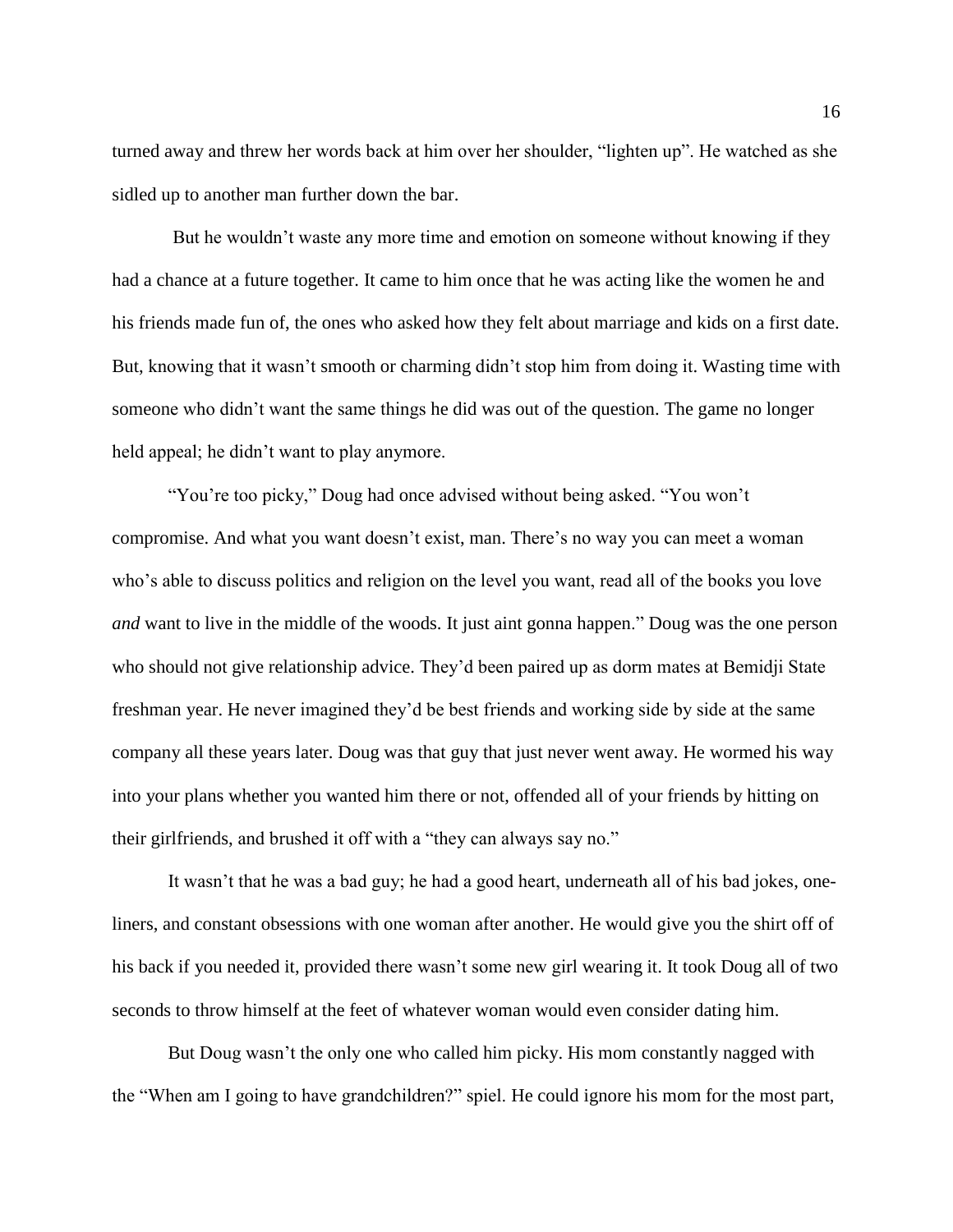her goals were all about her and not, regardless of what she said, his ultimate happiness. She lived in her own made-up perfect world where everything was a TV show from the 50s: perfect hair, perfect kids and separate beds for the happy couple. But, even the one or two women who made it past the first date since Diane had sized him up by the second or third one and told him that he needed to lighten up and go with the flow, have some fun. "Hiking is fun; camping and relying on your skill to find food, building a fire, that's fun; getting away from people, just you and nature, now that's fun. At least it is to me and I don't want to be with someone who doesn't see that." He'd said the same words to Doug, his mom, the few women whose names he couldn't remember off hand; it had become his mantra. The more they pushed, the more he dug in his heels until compromising any of it would equal selling his soul.

Maybe, he conceded, as he walked down the empty highway and blew on his hands for the third time, clenching them back into fists to keep his fingers from getting frostbite, maybe he'd protested a bit more than he should have. He knew they were just trying to help him out of his self-imposed isolation. But he isolated himself precisely because he didn't want to settle again.

It's not that he wasn't acutely aware of every day that slipped by without the company of a woman; it wasn't as if his body didn't ache for it, sometimes every minute of every hour was filled with the emptiness. But he just couldn't do it. He couldn't make small talk, couldn't act interested in the latest series on Netflix or explain one more time that no, as a hunter, he didn't kill Bambi, never had, never would or that Jack London wasn't the guy in the latest *Bourne Identity* movie. He'd tried, he really had, but the problem, this time, was that he really was listening, and it was exhausting.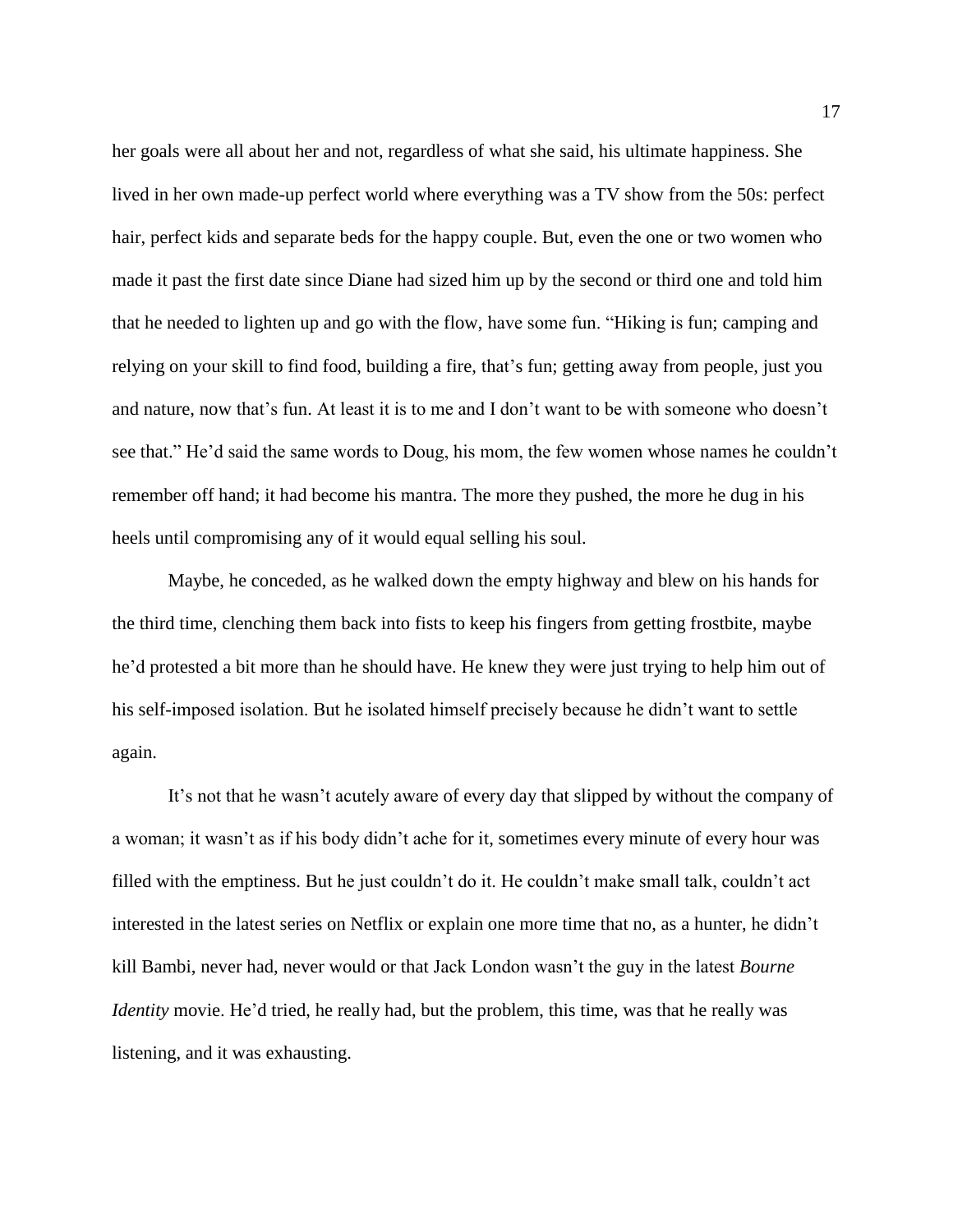He remembered the last night he went out with Doug and a couple other college buddies. How he stood at the bar of another crowded, smelly and noisy club, got bumped into from behind three times too many, was asked what he did for a living in a way that was more like asking what he made per year after taxes, and he just couldn't take one more second. He didn't even bother to answer and couldn't even remember what she looked like, or where they were that night, but he remembered his skin burning like it was on fire, a sudden tightening suffocation of air, a frantic need to get out. Leaving his full drink on the bar, he just turned and walked out without one more word. He was done.

But now, months later, he'd started talking to himself most days as he worked on things at the cabin and the one-sided conversations were getting old. The projects that filled his time and energy were starting to feel a little pointless. There was no one to enjoy them with, no one to appreciate the vision of what it would look like when it was done, no one to bounce ideas off or tell him how great something looked. Doug came up for weekends sometimes and tried to give advice on where he should put things. He'd say something about curtains with a sheepish grin and then launch into a monologue about most women caring more about a hot tub on the deck. Doug, he shook his head and laughed out loud, at the very least he was comic relief, but he couldn't take his advice seriously, it was always laced with a personal agenda, as was his mom's. Why did she want grand kids so badly? Wasn't her life full as it was? Didn't she even care about who provided her these envisioned grandbabies and if not, why? Why didn't she care about her son finding a deeper, meaningful connection than what he had? He started wondering about both of his parents. When he was young, he just thought he would have what they had—a loving, solid marriage with no drama. Two salt of the earth people who worked side by side with the same dreams and passions—that's what he saw back then. They found each other at twenty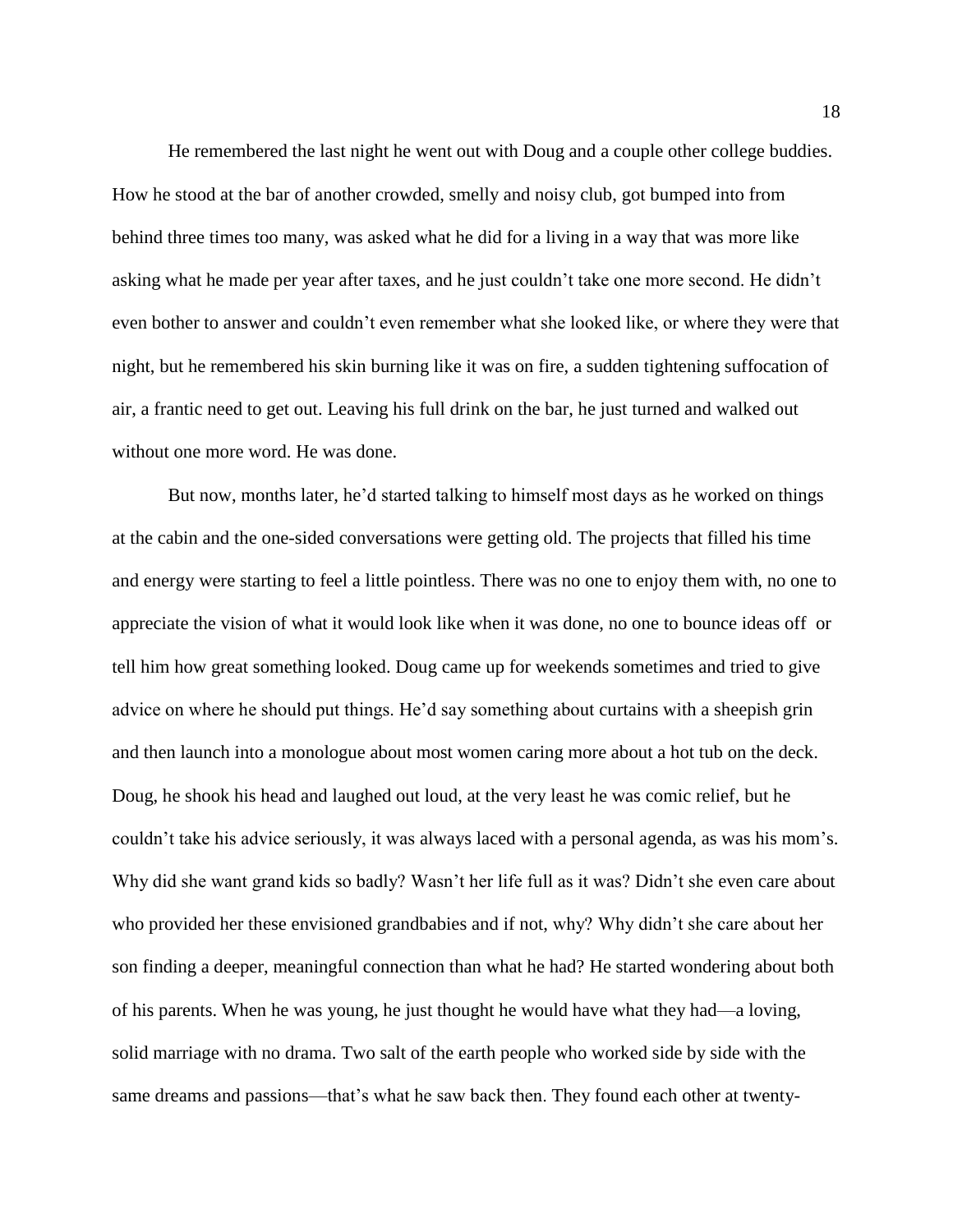years-old and for some reason he'd had that stuck in his head. Until he was twenty himself and there was no way he was ready. Diane fit the bill and life seemed to be on the right path. He did everything the way he was supposed to. But it never felt right. He knew something was missing, tried to just put his head down and trudge through like his dad advised, but he couldn't.

Lately, he found himself questioning everything he thought he knew. Why did it seem like everyone had their own plans and goals for his future relationship? What about what he wanted? He wanted someone who listened to his ideas, his desires . . . to him. But there was no one talk to—really talk to.

Maybe Doug was right, maybe it was time to lose his stubbornness and realize that he wanted something that didn't exist. He'd tried a few of the bars around Ely, at first, but even though there were some outdoorsy types hanging around—women who fished and hunted in their own right—that alone wasn't enough, there needed to be more, something deeper. Was he a fool to think he could find someone like that? It was starting to feel like it. But, should he really have to compromise on so many things just to not be alone? It was a game he didn't want to play, regardless of Doug's constant pestering. It wasn't that he believed there was this one person he was meant to be with and that when they met it would be like . . . like magic or anything, at least he never had in the past. But . . . well, there were all these people who said, "You know when you meet the right person, like you just *know*." He'd heard it a thousand times, maybe not a thousand, but enough to see that those people really believed it and somehow it stuck with him, and he wanted to believe it too. He wanted to just know, on every level.

He glanced up the road, gray everywhere, nothing but the desolate, depressing absence of sunlight met his gaze before having to shield his face from the sleet. The drops were coming faster now, the light airiness having turned to tiny daggers. Diane's last words—something about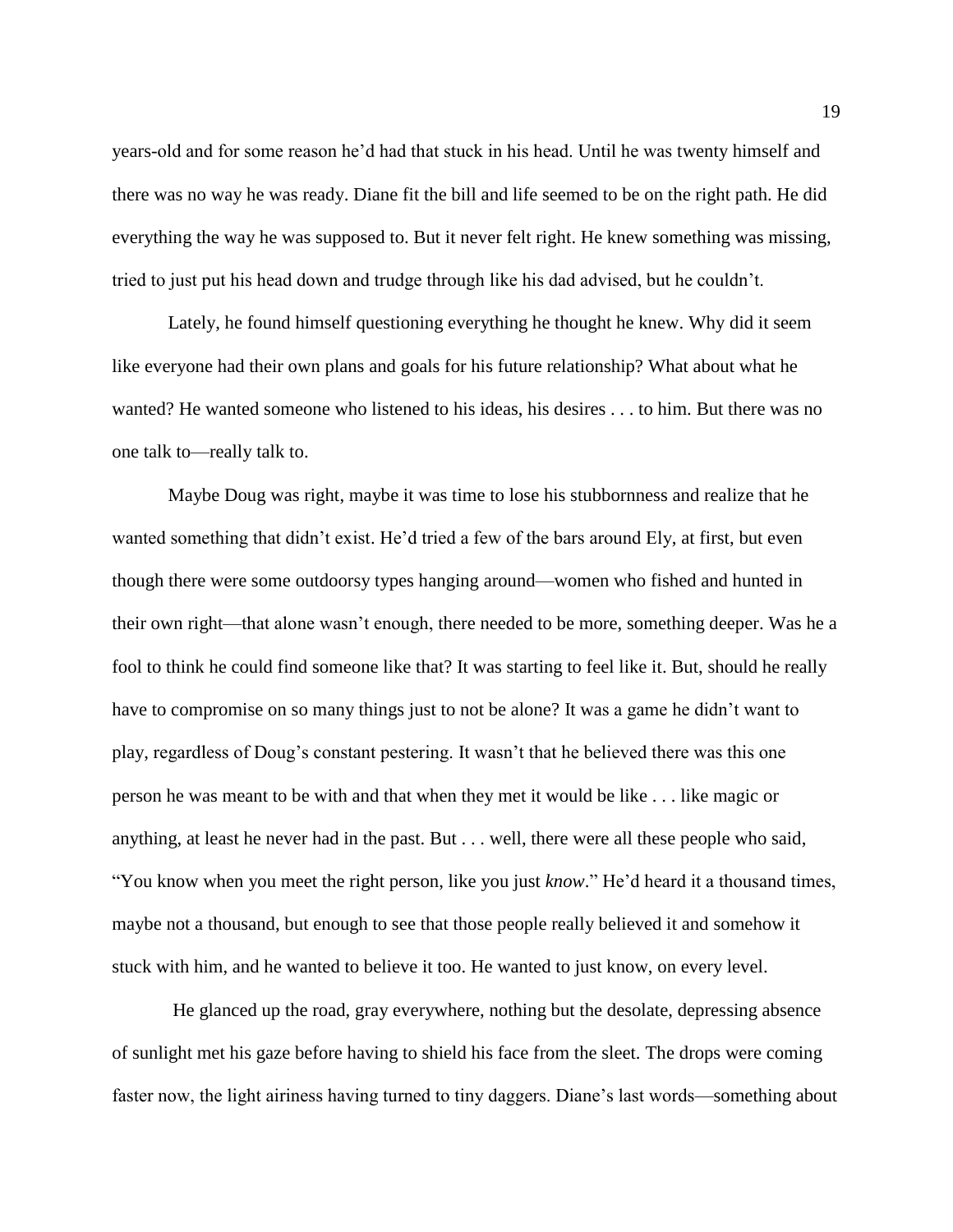him dying in the middle of nowhere without anyone even knowing for weeks—flashed through his mind.

"Don't," he muttered. He wouldn't give in to hopeless thoughts—no sense to it. Worry is a waste of time. He chanted the words a few times in his mind until his feet were moving in a solid steady clip down the road and his breathing became the familiar in-two-out-one he'd practiced throughout his high school track career.

Another mile or so along the deserted road and he was losing steam and hope. There still hadn't been a car, or truck in sight. The oddness of it hit him and messed up his calculated breathing. Why hadn't anyone come by? It was Sunday during hunting season—where was everyone? Scanning as far as he could up the road, he looked for a puff of exhaust from an oncoming vehicle and listened for the rumble of an engine. Ha, he thought with selfchastisement, everyone else was smart enough to head out before the storm, like he should have. And now all he had was hope that someone had been as foolish as he had. As the sleet-filled seconds ticked by with out any sign of life coning down the road, that hope dwindled.

He spied a faint trail of what looked like chimney smoke drifting up above the trees to the south. He wasn't sure where the smoke was coming from, but it didn't look too far. Should he leave the open road? One of his favorite London stories, "To Build a Fire" filled his head as he stood in indecision. "That guy was an idiot," he mumbled, shaking the thought away. That guy set out in the heart of a Yukon winter with only his ego to keep him warm. He'd been accused of having an ego himself a time or two, but he wasn't a fool. The man had a dog with him but failed to watch the animal's caution or listen to its cues; instead he abused it and forced it to do what he wanted, and even though the trusted animal whimpered warnings, the stupid man never listened, just barreled through with his own plan, never stopping to consider he could be wrong or that the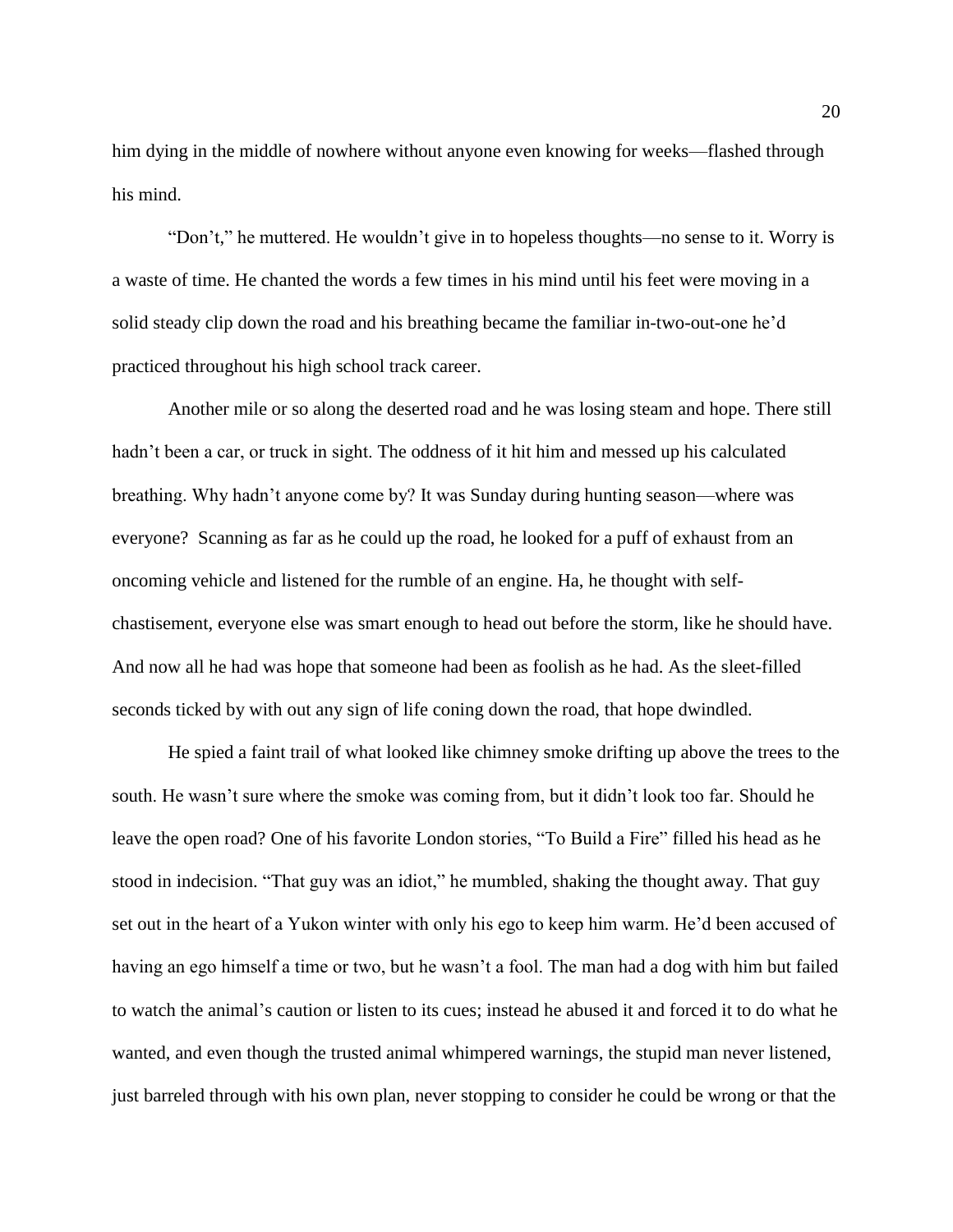dog had more to offer him than just labor. Mike always identified with the poor dog in that story and hated the man. He and the dog, they were alike, respected nature, understood their place in it, and knew not to fight it. At least that's what he always told himself. Still, he looked up and down the road one last time to be sure help wasn't just around the next bend; it wasn't. He crossed the road, eyeing the white thread as it wove its way above the trees and trying to memorize its location. He couldn't tell how far away it was but the fact that he could see it said all he needed to know. Once in the woods it would be harder to spot, but he would find it, of that he had no doubt. He liked to tell people he was born in the woods, raised by trees or wolves or bears— he changed the parentage every time he said it— but the point was the same, he knew his way around a forest, didn't need a compass to know which direction he was going and knew how to survive without the comforts of premade food and shelter.

The change of atmosphere when he entered the shelter of the woods was like stepping into an entirely different dimension. The air changed, the tiny icy droplets that continued to fall on him as he walked the highway disappeared, protected as he was by the thick copse of trees. It was a different kind of silence, not like the stifling, desolate quiet of the empty highway. To him it was peace, safety and comfort.

There was no path or clearing to follow. He would have to forge his own way through the thick brush straight north for a few hundred yards. He looked harder at the tree line, hoping to spy even the slightest opening to traverse, but there was none. He may be able to survive in the wilderness and bushwhack his way through anything, but he also knew to look for the easiest route. It was slow going as he climbed over small bushes and tripped on tree roots while scanning for pathways that didn't exist. He stopped to catch his breath, get his bearings and rethink his decision to enter the woods. There were too many trees to see the skyline beyond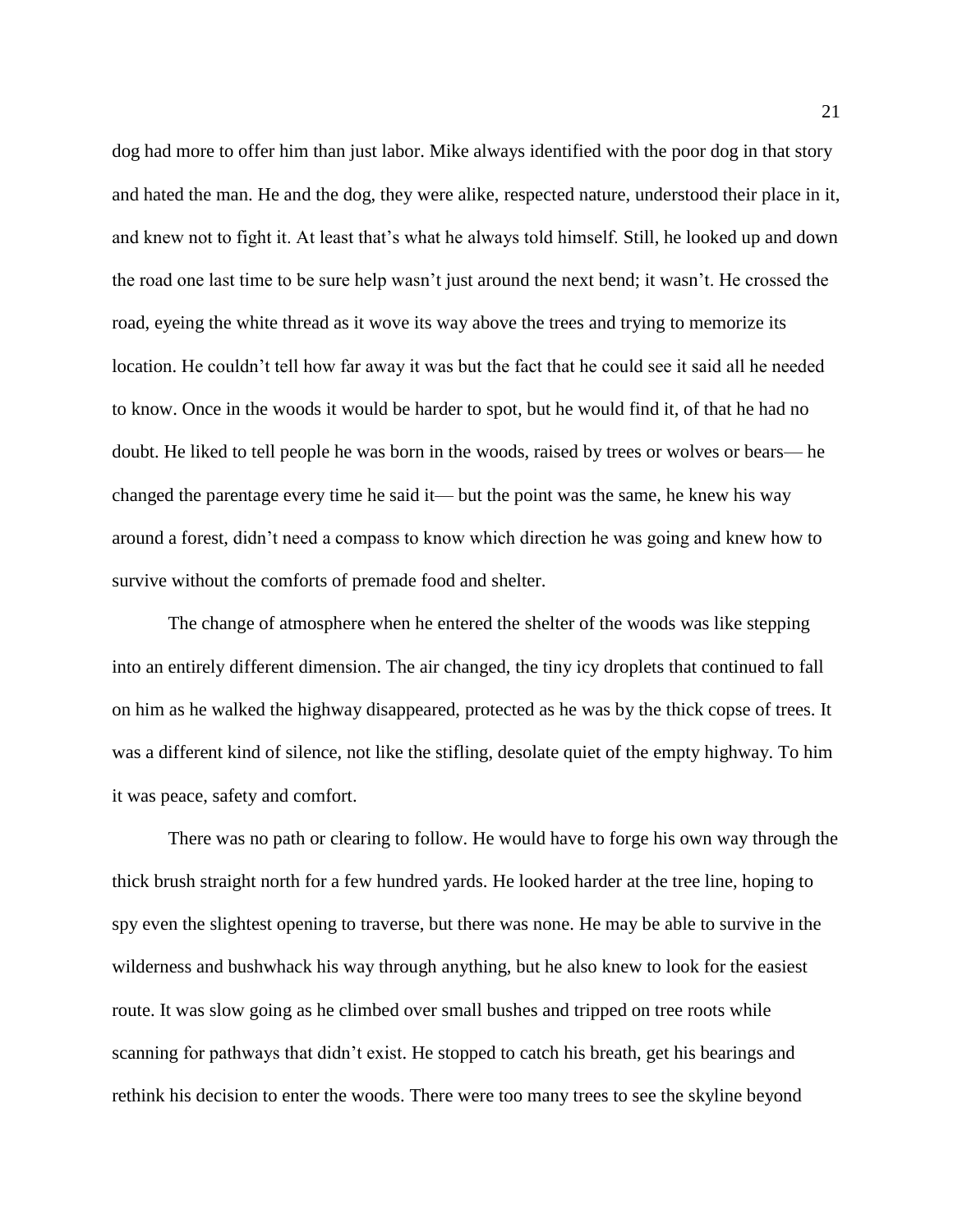them and he had to keep stopping to reaffirm he was headed in the right direction. He could no longer see the smoke trail that he spied from the open road, so he used the map he'd drawn in his head when he first saw it, something he'd always done in the past. He had a perfect mind for direction and could imagine a mapped-out route as if he were staring at it on paper before him. And he'd never been wrong, off a few times by mere feet at the most. He liked to imagine what it would've been like to be traversing completely unknown territory like Lewis and Clark. Would he have been as good as they were? His ego said yes.

He breathed in a faint smell of wood smoke and smiled. He was close. Taking a moment to listen and breathe the scent in and out helped him maneuver in the right direction. The dark wood of its walls stood out against the lighter brown leaves and dark green of the pines surrounding him. Moving forward a few steps and pushing back the branches of a tall pine tree revealed the corner of the cabin. It was old, ancient really, hand-hewn logs with dovetailed notches wedged together the way they did it long ago. The time, workmanship, and skill that went in to building such a place made him suck in his breath and stand in awe for a few seconds before moving toward the door. His friends often teased that he was born in the wrong century. None of them sharing in his desire for a simple way of life, he shook his head, no not simple, uncomplicated maybe was a better way of saying it.

Making his way to the front door, he ran his hand along the outer wall, his chilled fingers not yet numb and able to feel something of the labor of love that created the place. He wanted to take it all in, walk around it and study every detail, every notch and board, but forced himself not to. Instead he knocked, backed up a space and waited; no one came. The door stayed shut; the house remained silent. "Hello," he called, "I'm sorry to bother you, I've had an accident. My truck is in the ditch just off the Echo Trail, 'bout a mile or so from here." No one answered. He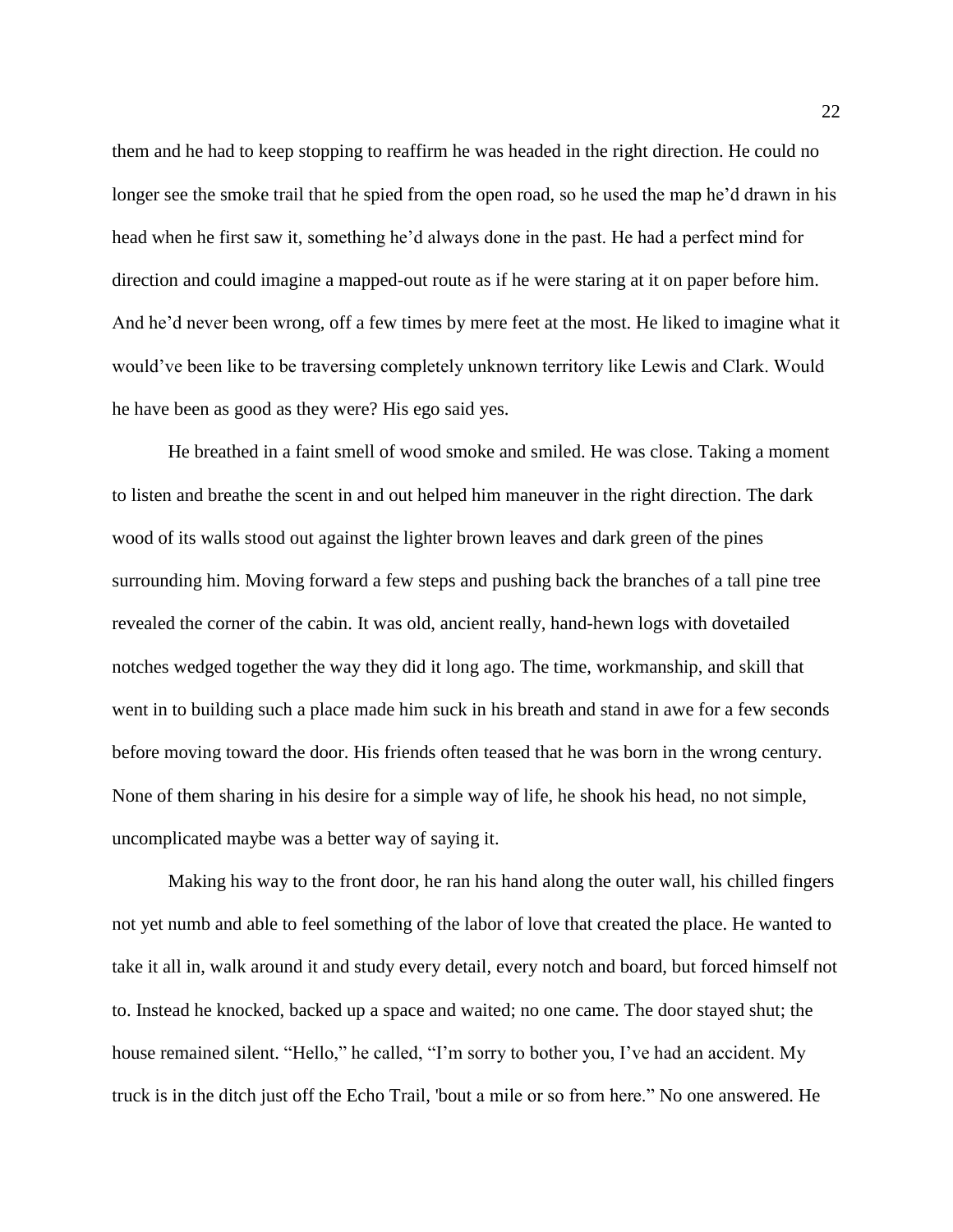backed up, looked around the grounds and then up at the roof. Smoke still wisped from the chimney; someone must be here. He tried again, "I have a place a few miles away. I was just hoping to use a phone." They were probably just out chopping wood or something. He stepped back and listened for rustling in the woods, voices, cracking twigs under someone's feet but it was quiet all around him. Maybe they're pretty far out into the woods, he thought. That's alright, he could wait, it'd still be better than the hike back to his place. But, after another cold and silent minute, he wondered if he should've stayed on the open highway. Waiting seemed like it could cost him what precious daylight and energy he had left, and the sky still showed the threat of what was to come. Decision made, as disheartening as it was, he turned away and fought down the surge of desperation that hit him. The short trek through the woods had already exhausted him.

"Please, just go away."

It was so faint, he wasn't sure he'd actually heard it. Still, he turned back to look. The front door was opened to barely an inch and there was an eye peering out at him through the crack.

He realized instantly that the person behind the door was a woman and instinctively softened his voice, "I'm sorry. I saw the chimney smoke from the road and thought I might find some help." He smiled, but the door opened no further. "Uh, I could really just use a phone . . ."

"There's no phone here."

Something wasn't right. The door moved a little, it was almost imperceptible, but he caught the movement and diverted his gaze from the intense stare she was giving him to the doorknob. He'd already brought his attention back to her face, but the images were just now connecting. What was it that he'd seen? He looked again and it was unmistakable. The barrel of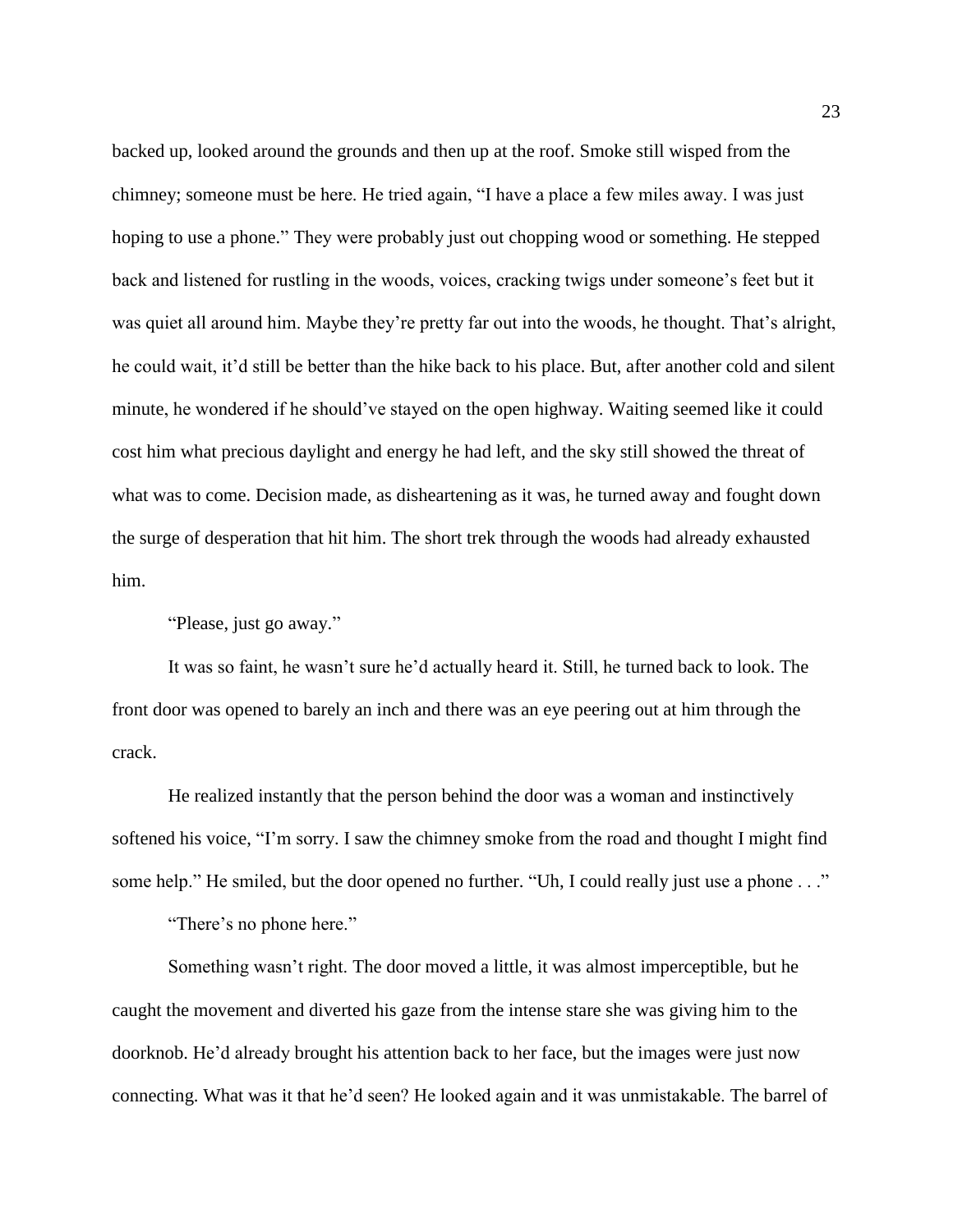a gun was leveled at him. His eyes widened and he held up his palms, "I, um…" He swallowed and backed away, hands still in the air. "Listen, I don't mean you any trouble. I truly just need to get a tow truck or a ride to my cabin or town." He could see the barrel shaking a bit in her hands and that scared him more than anything. Still, he thought, maybe when she realized he didn't mean her any harm she would lower it and apologize or reveal that she did indeed have a phone. "Look, I can call from out here; you don't even need to open the door." He waited with what he hoped was an innocent and harmless look on his face, but all she did was stare. He heard a click that didn't register immediately but having been around guns his whole life it finally settled into his confused mind. She'd just pulled the lever back. God, really? He backed up a space, then another. "Look, I can probably find someone else around here with a phone or something. Sorry to have bothered you." His words tumbled over each other in his rush to get them out and get away from there.

"There's no one else around here."

He nodded. "Well, like I said, I have a cabin about fifteen miles up the Echo anyhow." Backing further away, he kept his eyes on the barrel pointing out at him. He tried to smile. When he reached what he felt was a somewhat safe distance, he turned and walked as fast as he could, tensed for the sound of the gun firing at his back. He didn't let out his breath until he reached the protection of the trees and forced himself to look back.

The cabin looked much as it had when he'd stumbled upon it, quaint and silent. "Shit," shaking his head, he muttered about crazy women and backwoods ideals as he moved further into the forest. He'd gone about twenty yards through thick brush and over fallen tree limbs when he heard it. It was hard to tell what it was over his thrashing, but he knew it didn't belong.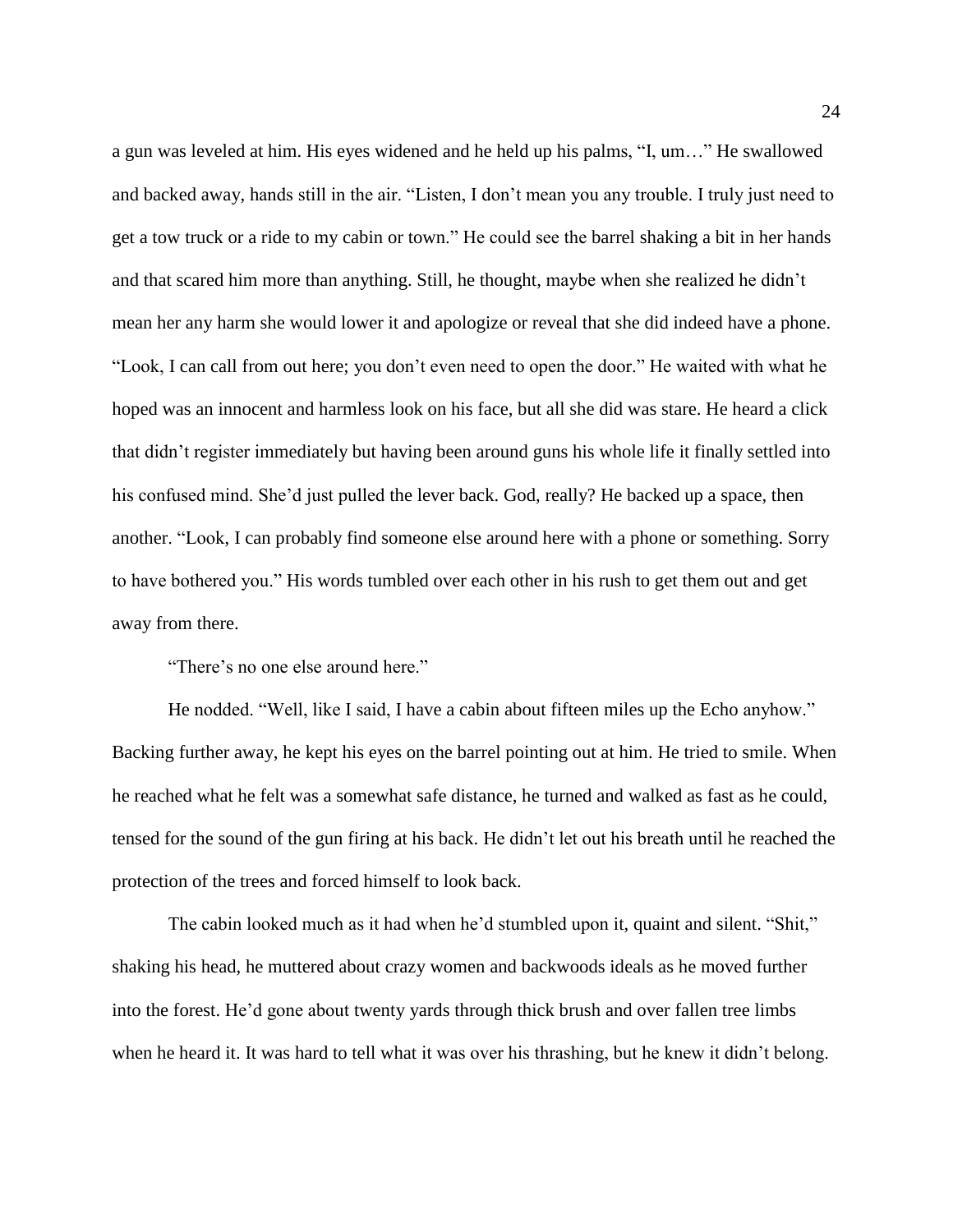He waited, poised to move in any direction. Maybe he'd heard someone at another cabin nearby, someone with a phone instead of a gun. The sound came again. He tried to convince himself it was a crow; just the shrill annoying caw of an irritating black bird circling somewhere above, but he knew. There was no mistaking what it was or even who it was. That woman back there with the gun had screamed.

Even though going back to investigate could be the worst thing he ever did, he had no choice, somewhere deep inside he knew that whatever the reason, he had to find out. He just wasn't wired to ignore cries for help.

This time he approached as silently as he could, it took longer to avoid stepping on twigs and carefully move branches in a way that caused the least bit of sound, but he wasn't about to charge through the woods when he already knew there was a gun involved; not that guns scared him, but a gun in the hands of someone who looked to be on a hair trigger, well, that terrified him. He stayed hidden in the tree line when he got to the edge of the clearing and scanned the cabin from his camouflaged spot. There was a man at the door, just an ordinary looking man, not big and burly or weather beaten and woodsy. He had short, clean cut hair and more of a professional look about him than the guys he usually saw around here. It hit him then in a rush of relief, that this guy probably had a phone or could drive him to a gas station. He started out of the trees but stopped when he heard the man's voice.

"Anna," he called.

"Anna."

Over and over he repeated it without emotion, without recognition and without pause. Chills that had nothing to do with the dropping temperature ran up his spine and back down again. Okay, maybe not an ordinary man.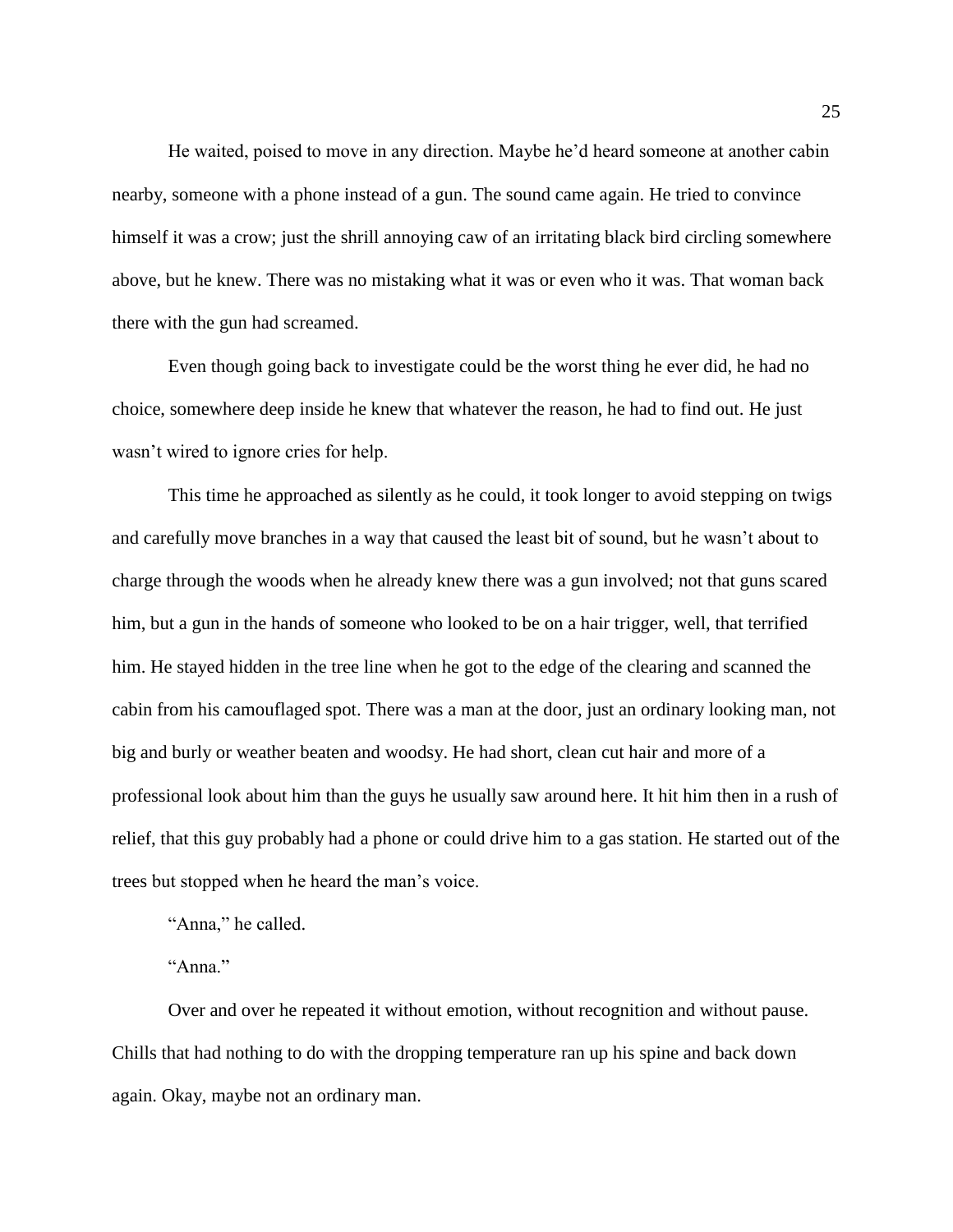The hairs on his arms were standing on end and every nerve pin-pricked along his limbs with eerie fear. Maybe it was better to stay back; after all, this looked like a personal problem. Barry always told him repeatedly that the most dangerous situations he ever went on in his years as a Minneapolis cop were the domestics—the husband and wife/boyfriend and girlfriend fights that almost always ended in both of them turning on the cops that one of them had called for help— and he didn't want any part of it. Walking fifteen miles in an oncoming ice storm was looking more attractive by the second.

"Anna," the man said. "Come on, Anna. I know you're in there."

"Go away," she shouted. "Leave me alone."

Mike decided the guy was definitely her husband or boyfriend; they'd probably had a fight of some kind, best for him not to get involved. No, he decided with a firm nod of his head, he should just get the hell out of there.

"Please," her voice pleaded.

Mike closed his eyes and turned his face up to the sky. His lips pursed over clenched teeth as he changed his mind almost against his will, that pleading desperation in her voice; he was helpless against it. He shook his head, exhaled through his nose; his teeth still grinding against each other, and stepped out from the trees.

"I think that's enough," he said in the deep, no nonsense tone that had saved him from more than one barroom brawl during his younger days. It may have inadvertently helped start a few others, but he couldn't say for sure.

"Anna," the man repeated without acknowledging him. "I know you can hear me." The man rocked back on his heels, looked up at the sky, then back at the cabin, and shook his head as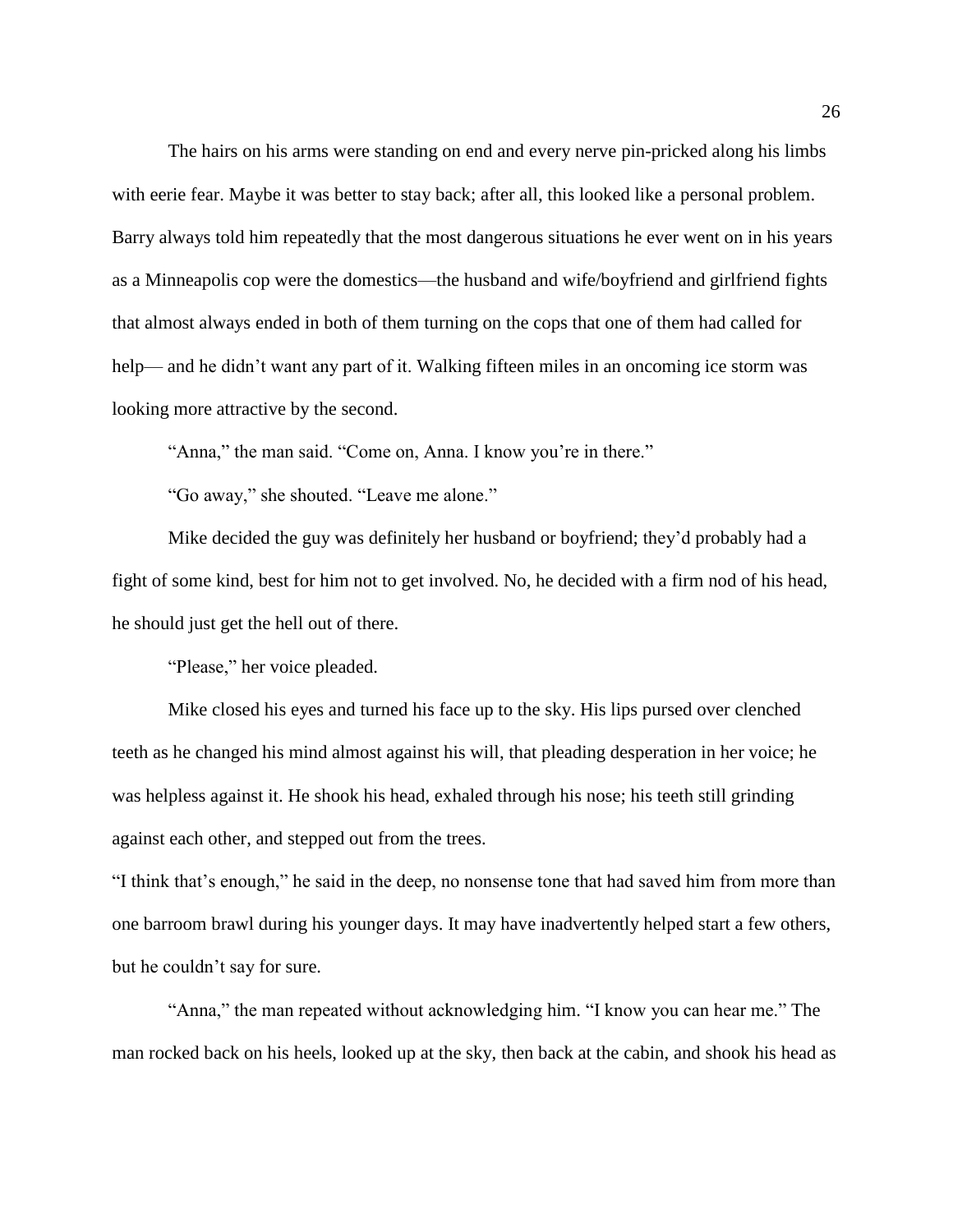if it was perfectly acceptable for him to stand there and call her name over and over again, and then blatantly ignore her obvious fear.

"Doesn't look like the lady wants company," Mike ground out as his muscles tensed for action, but he made sure to stay a good distance away.

"I have to go now, Anna. But I'll be back. I promise."

The man turned and walked slowly away, without the least glance in Mike's direction. It rankled him. His fists were clenched, and he held a severe glare in his eyes until the man disappeared from sight. He wasn't sure what to do. Should he follow after, he wondered, and make sure the guy was really gone?

Yeah, he knew he should, but he really, really didn't want to. After all, the danger had passed, and he'd done the right thing. Hadn't he? It could be over and done with. But, something about the guy's manner, his cold and detached attitude, told Mike that it wasn't really over. "Shit," he huffed out, "dammit," his feet moved forward in spite of his mind and he rounded the cabin to confront the guy.

There was no one there.

Where'd he go? He listened for the sound of a car pulling away or thrashing through the brush. But there wasn't any noise, there was just silence and the dissipating clouds of his breath, which were coming out in adrenaline laced puffs. There was a path that led into the woods and another that looked like it led to a lake. He could see traces of the water through the trees in the distance. It seemed obvious the other path would lead to a parking spot for cars. He thought about heading down that one, maybe calling out to the guy and explaining his situation. Whatever was going on between him and that woman didn't need to involve him, he just needed a phone, but as he strained to pick up noise from either path, something in him said he needed to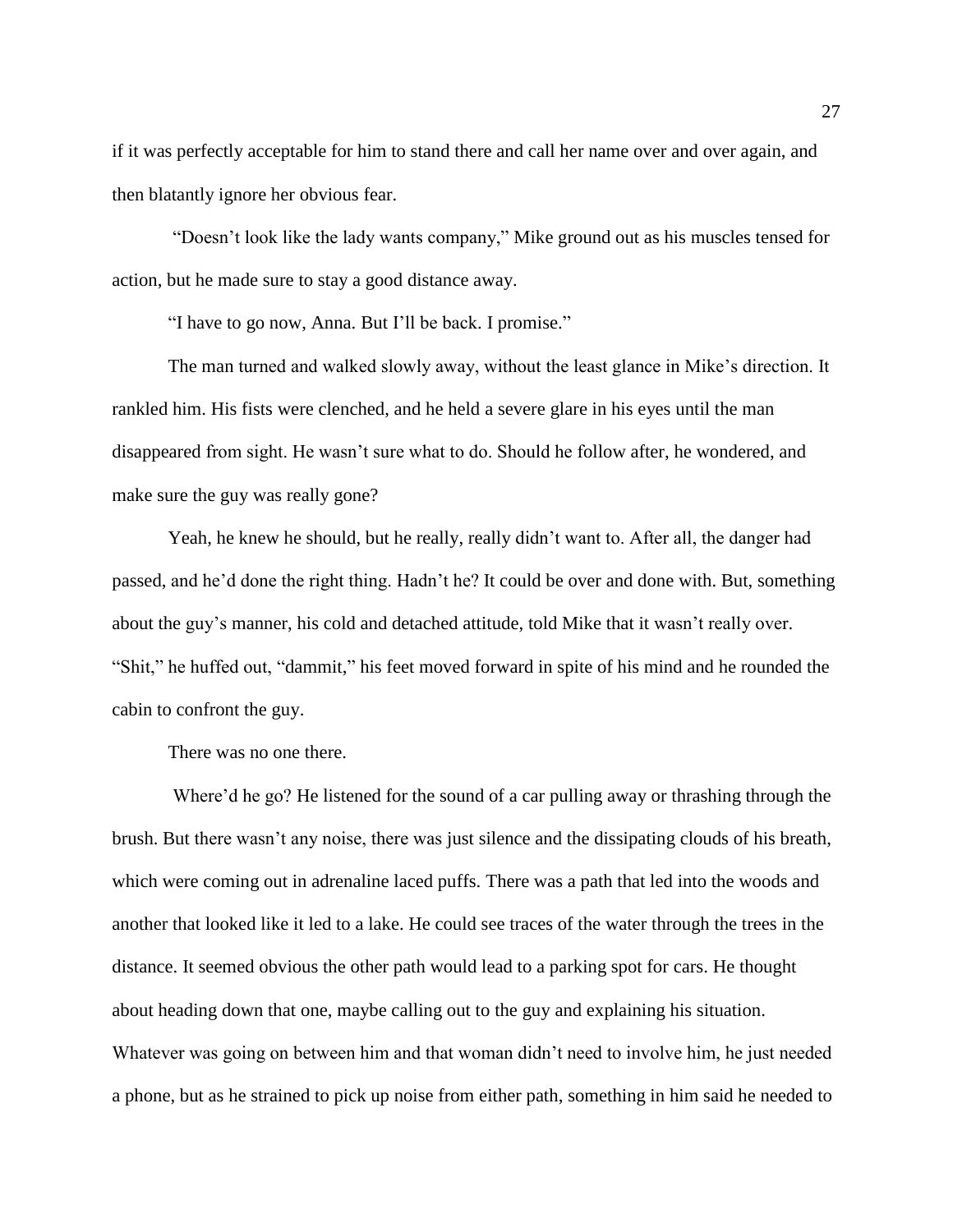check on her. Sometimes he wished he didn't have this chip on his shoulder that demanded chivalry. She may not deserve it, for all he knew, and his chance to get help was lessening with every second he stood fighting to make a decision. He stood a few seconds longer, listening and looking before he made up his mind and scanned the forest one more time before heading back around to the front of the cabin.

She stood there, one foot still inside the open door, her body tense and poised to dash back inside in a moment's notice. She wore a long-sleeved black shirt with a red and black buffalo checked vest over it, jeans, and hiking boots, which was a woodsy look he normally went nuts over on a woman, but he didn't pay it more than a passing glance now. Her skin was pale, so pale it was almost translucent; she looked like she hadn't seen the sun her entire life. Even her lips seemed void of color. Brown limp hair hung to her shoulders and was tucked behind her ears. She looked young and scared. She said nothing, but her entire body was shaking as her gaze darted frantically to the trees then back to him over and over until she finally settled on him. Her eyes, a faded grey when he saw them the first time through the crack in the door, now looked more like a soft blue in the half light from the ever darkening sky. They were opened wide, unblinking, but brimming with unshed tears. He stayed back but was filled with anger at the sight of her distress and a driving need to help her.

"You okay?" he asked though he was still shaken and wary.

Her lips trembled but never opened to answer him.

He tried to smile but wasn't sure if he'd accomplished it. He was so damn tired and more than a little uneasy.

"Thank you," she choked on her words, cleared her throat and started again. "Thank you for coming back." She looked at the ground and back up into his eyes with a solemn but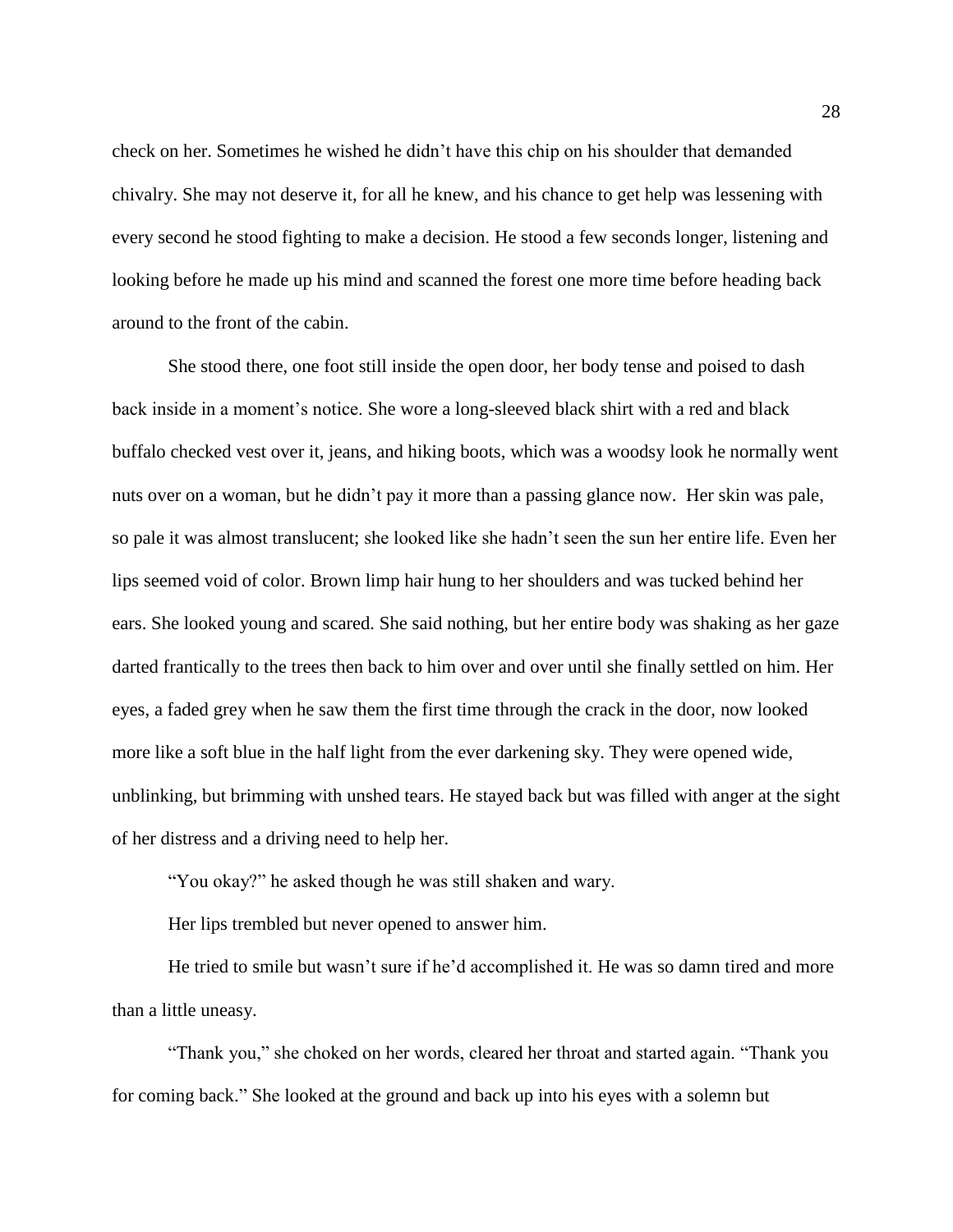unblinking stare. "I … the way I treated you—it's just…that man—I thought maybe you were with him and…"

Mike held up his hands to calm her. "I don't know him I swear. I truly just need a phone or a ride . . . uh, so are you okay? I mean what was that all about?" All she had to do now was tell him she was okay, that she and her boyfriend would work it out and he could go on his wet, cold way without the guilt and need to protect her demanding that he stay.

"I don't know," she whispered, and the tears finally spilled over and ran down her face as she swiped at them with the sleeve of her shirt and shook her head back and forth. It didn't make any sense; he was already backing away when a crash of thunder boomed above their heads. He looked up to see the wave of threatening thunder clouds roll over the sky above them. Before he could move, the heavens opened and poured out their rage.

The rain mixed with sharp daggers of icy sleet came down in a fast and furious force that had him bowing his head and pulling up his collar for protection. The trees surrounding the cabin couldn't stave off this onslaught of sheer power. He saw her jump lightening quick back through the door and looked through the onslaught to see her making a frantic beckoning gesture at him with her hand. Uneasiness took a back seat to survival and he took her up on the invitation.

The cabin's interior was quaint and cozy in a way that spoke of the simple living from a time long gone by that he yearned for. Once in the door he spied a large stone set fireplace which spanned the entire wall to his left. An old, well-used brown leather couch sat in front of it with a large oval braided rug on the wood floor between the roaring fire and its once overstuffed, but now flattened cushions. The back of the sofa served as a sort of room separator for the tiny kitchen that he was practically standing in already—just inside the front door. A small oak dining table with two chairs, its leaves folded down so that there was just enough room to squeeze by it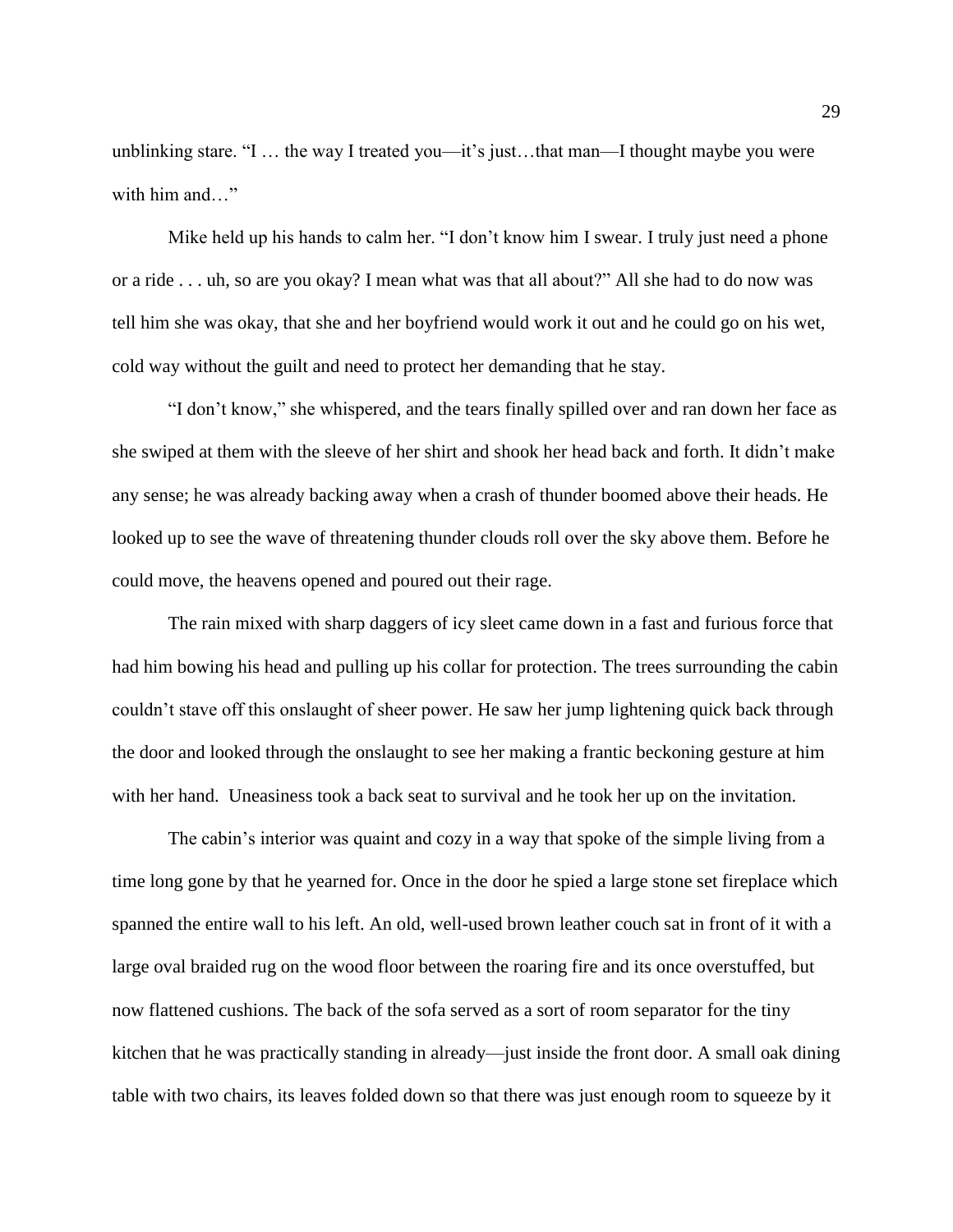on either side, sat directly in front of where he stood. The right side of the table afforded slightly more room to pass, but between it and the small refrigerator that looked to be from the 1950s, an apron sink, complete with a cloth skirt to hide its pipes underneath, and an old wood burning stove that crowded the wall, the kitchen was packed tight.

He had no idea what to do. His sweeping gaze landed on the rifle, propped barrel up, resting against the wall next to him and he darted a nervous glance at the girl. He could tell that she'd followed the path of his gaze.

"Um, yeah that . . . it's, uh, it's not actually loaded, I found it under the bed in the bedroom and . . . I don't know, it's just that, uh, when he showed up, I guess I thought maybe it would scare him off."

"Well, it worked on me if that's any consolation." He tried to make light of it, but his joke and half laugh fell flat. He looked at the gun again and sucked in his breath. "I think that's a . . ." He bent to examine it closer. "It is. My God, this is a—"

"A Henry? Yeah, I noticed that."

"You noticed that? You know guns?"

"I know that gun. My grandpa had one, handed down from his father, it was his pride and joy. So, as far as I can tell it's old, but like I said it's not loaded or anything and there aren't any bullets as far as I could find. I looked."

"Probably good that," he said scratching his head, "I mean maybe it's in good shape but who knows how it fires—" he paused and looked back at her biting his lower lip in hesitation. "Say, do you, uh, I mean would you mind, if I just made sure it isn't loaded. Just so I can be sure?"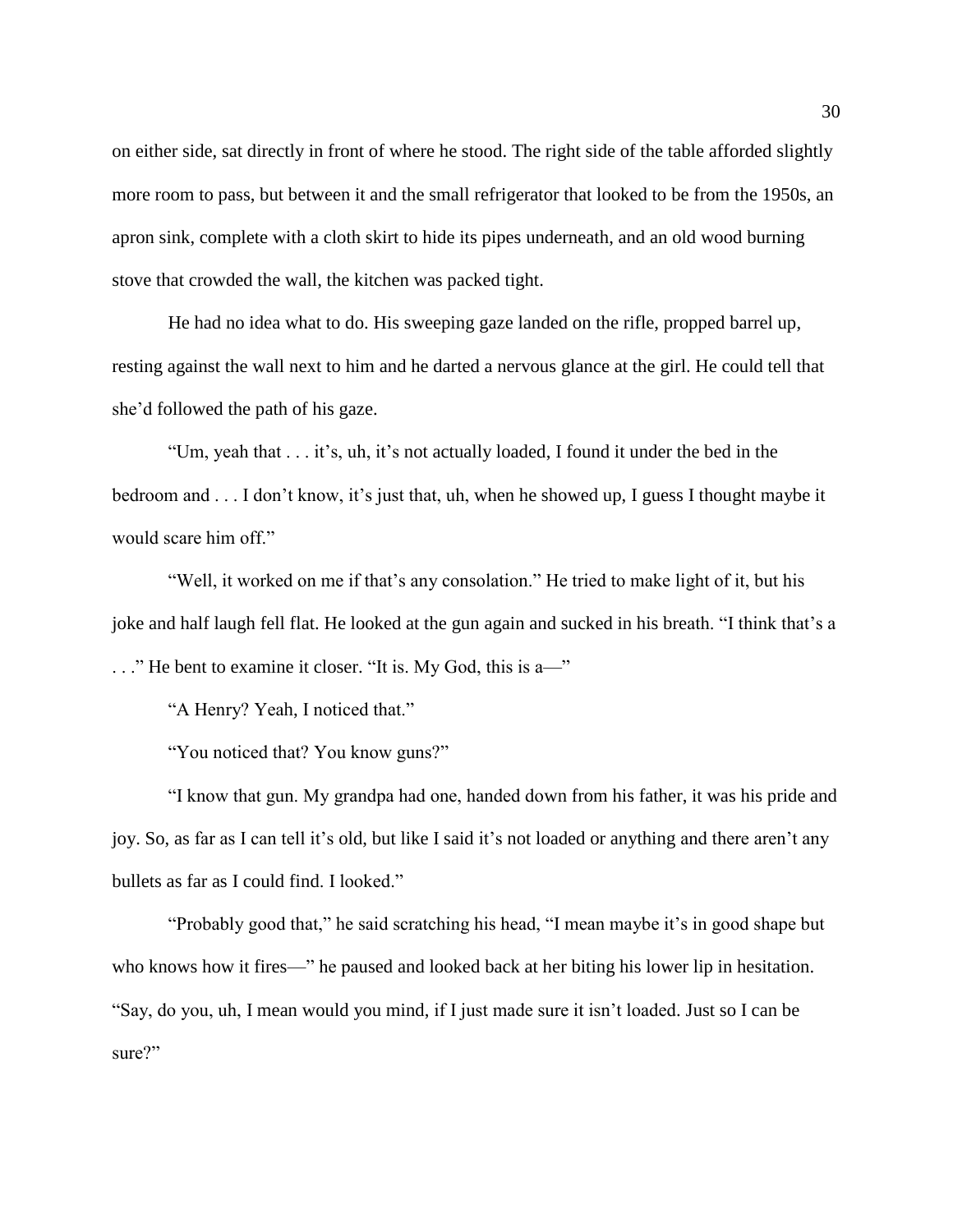Her eyes narrowed with what looked like suspicion, he was about to change his tone and demand it, but she seemed to recover quickly because she just swept her hand in the air at the rifle. "Be my guest. There's a hook right next to you, on the wall there, if you want to take off your wet coat first." He stood in indecision for a few seconds, nodded and did what she suggested. He picked up the rifle carefully and whistled. It looked authentic and kept in good condition, though definitely used. He flipped it to check the magazine buffer and saw that it was all the way down. Relief flooded him.

"See," she said, "feel better?" she asked, but there was a sarcastic ring in her tone, and he couldn't help the glare he gave her.

"Have you ever had a gun leveled at you when all you needed was to make a phone call?" She had the decency to look down at least. "Well, I can tell you it's a bit unnerving. So, yeah, I feel better. But I'm just going to check to make sure there isn't one in the chamber if that's okay with you?"

"Go ahead."

She sat at the small wood table, perched on the edge of her chair, looking ever ready for flight. He worked the lever twice just to be positive; nothing.

"Now I feel better," he said with a no-nonsense tone.

He looked up to see her staring silently at him, put the rifle back against the wall and stood there looking back at her clueless as to what he should do next. Neither of them said anything. He cleared his throat, but words failed him. Anything was better than the awkward silence hanging between them. Finally, he made up his mind, walked over, pulled out a chair and sat across from her. She stared at the floor without saying a word, the silence between them so thick it roared in his ears.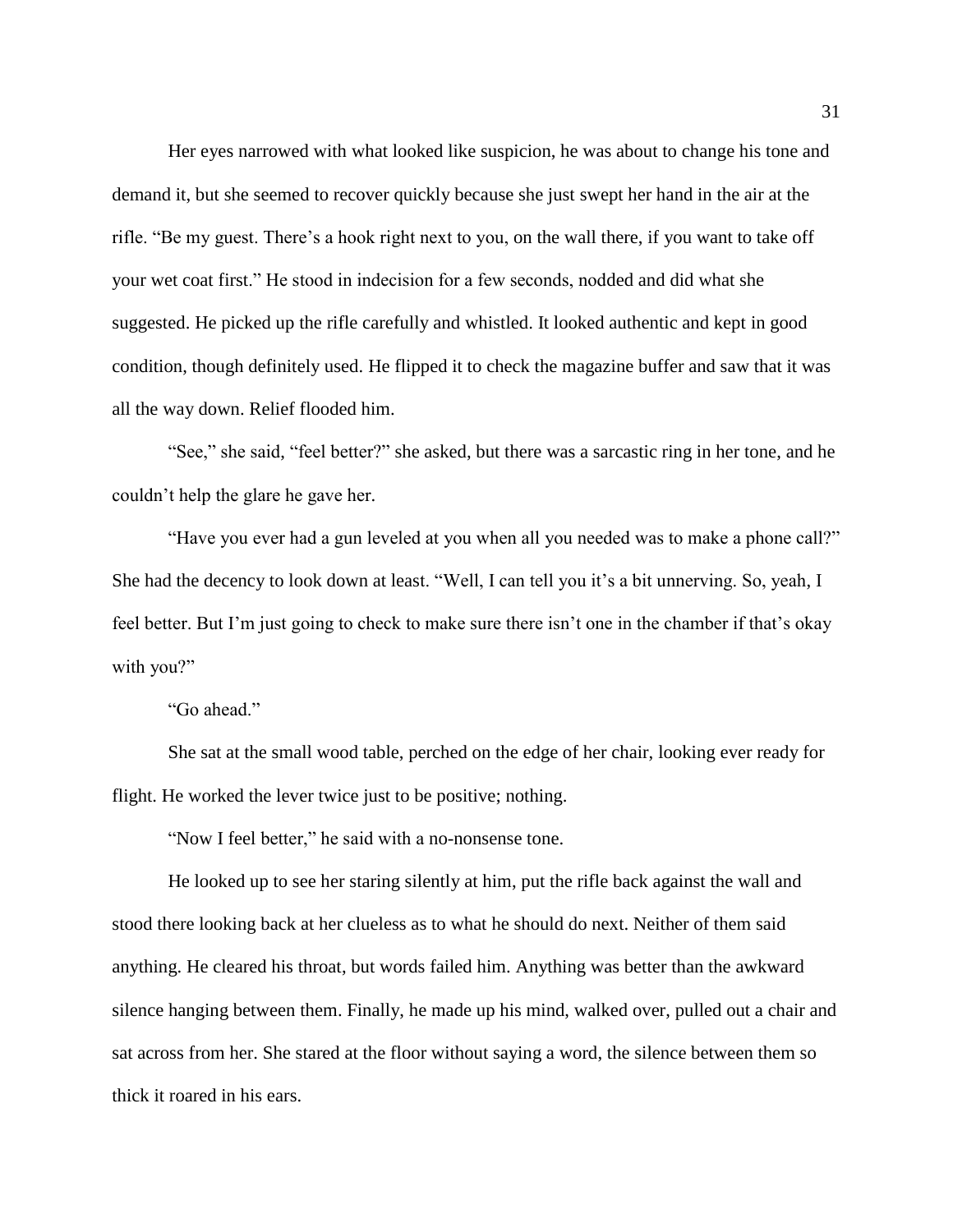"So . . . uh, Anna?"

She looked up with a quick jerk when his voice broke through the silent room but then gave a small nod in response.

He waited for more, but nothing came. The weirdness of it all made him uncomfortable, unsure of himself and awkward. "I'm Mike." He smiled but she didn't respond her face stayed blank, the tracks of tears still visible on her cheeks. ". . . yeah, so, um . . . nice to meet you?" He didn't know why it came out like a question, didn't mean for it to, but before he could say something else, she laughed. Hearing and watching her laugh, after such a tense situation, started a slow spread of warmth through his chilled and weary body and his wariness melted a little.

"Well, hi there Mike, it's nice to meet you, too." She sputtered and giggled over her words and it took a while before she could stop. "Sorry," she swiped at the tears coming from her eyes. "It just struck me as funny, as if nothing weird was going on." She looked up at him, but he didn't know quite how to respond. "Listen, I, uh, I can't thank you enough for what you did well, tried to do." She looked like she was thinking about it and about to brew a fresh bout of tears. She went from laughing to crying in seconds and he was a mess of indecision and discomfort but jumped in quickly, wanting desperately to stop more tears from happening.

"Tried is the right word, I guess. I mean, the guy didn't even look at me. Some help huh?"

She shook her head as he waited for her to fill in the gaps, but she offered nothing more. "So, uh, were you just trying to get rid of me before and actually have a phone I could use?"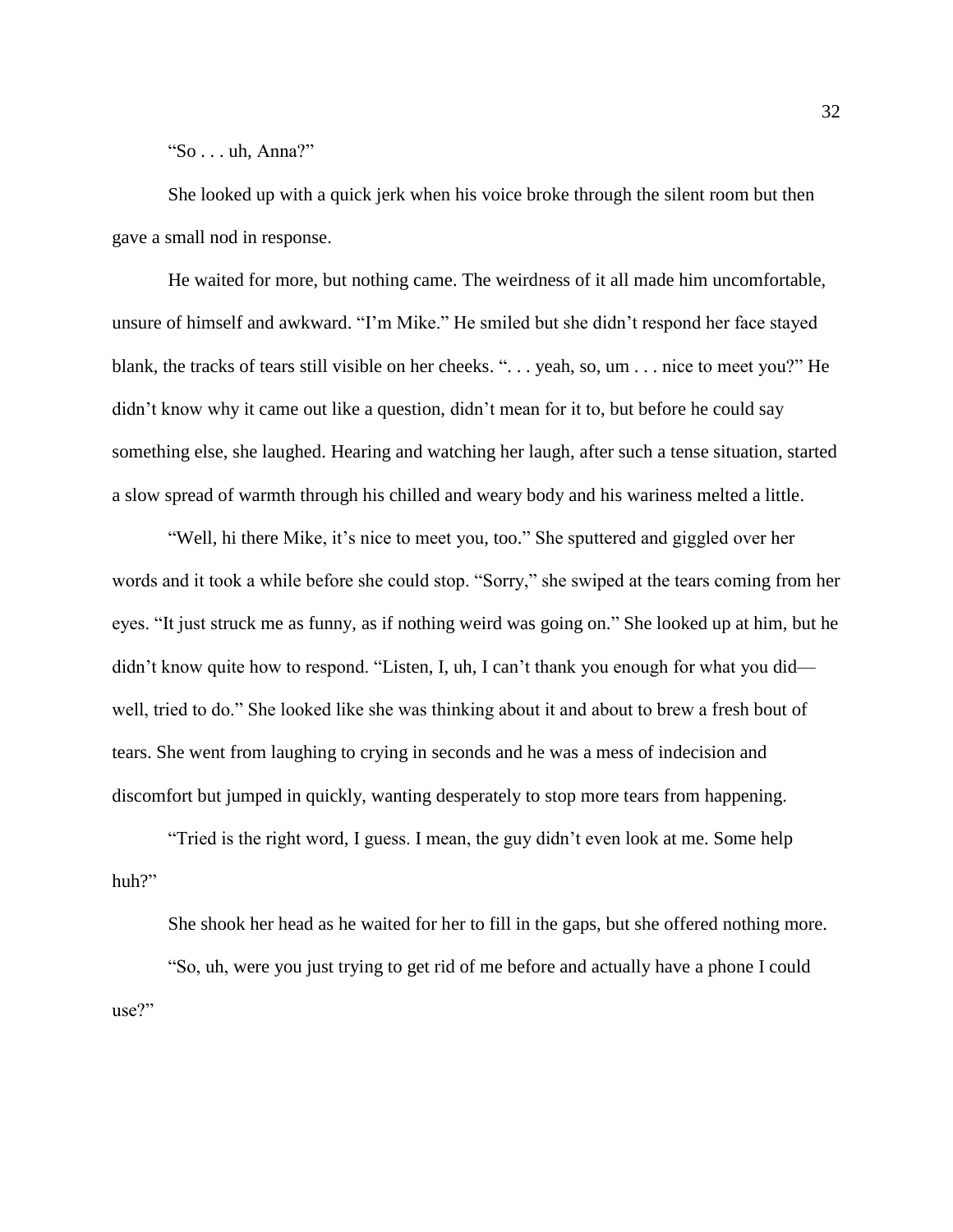"Sorry. That wasn't a lie." She seemed to think better of her answer for a second because her eyes widened with a look of fear and she kept them glued to him without blinking. A long moment stretched between them as they both seemed to be sizing each other up.

He blew out a defeated breath, ran a hand through his hair without realizing it, and pursed his lips. "Well . . . shoot. Okay." He looked around uncomfortably and then back at her. "So, uh, who was that guy?"

"I don't know." She ground the words through clenched teeth.

"You don't know? I mean… C'mon."

"I do *NOT* know!" She emphasized each word and her tone became increasingly agitated as she did. "I've never seen him before in my life. I don't know what he wants. He never answers me." She jumped up and started pacing. She walked by a closed door on the far wall, then back to the table, then over to the fireplace, and picked up a poker, which made him watch her even more closely. She stoked the fire and replaced the poker, then made her way back to the table before she finally spoke again. "He just . . . he just keeps coming. I never know when—" She choked back a sob, cleared her throat and swallowed what looked like a gulp of despair, "I don't know when he will come, all I know is that he will. He always does. Saying my name over and over." She shivered.

"What do you mean? I don't understand. This guy just showed up one day calling your name like that?"

She nodded.

"But, but . . . come on, you mean that guy isn't an ex boyfriend or your husband or, I don't know the bagboy from the grocery store, or, or, the mailman?

She shook her head furiously and suddenly stopped and looked at him.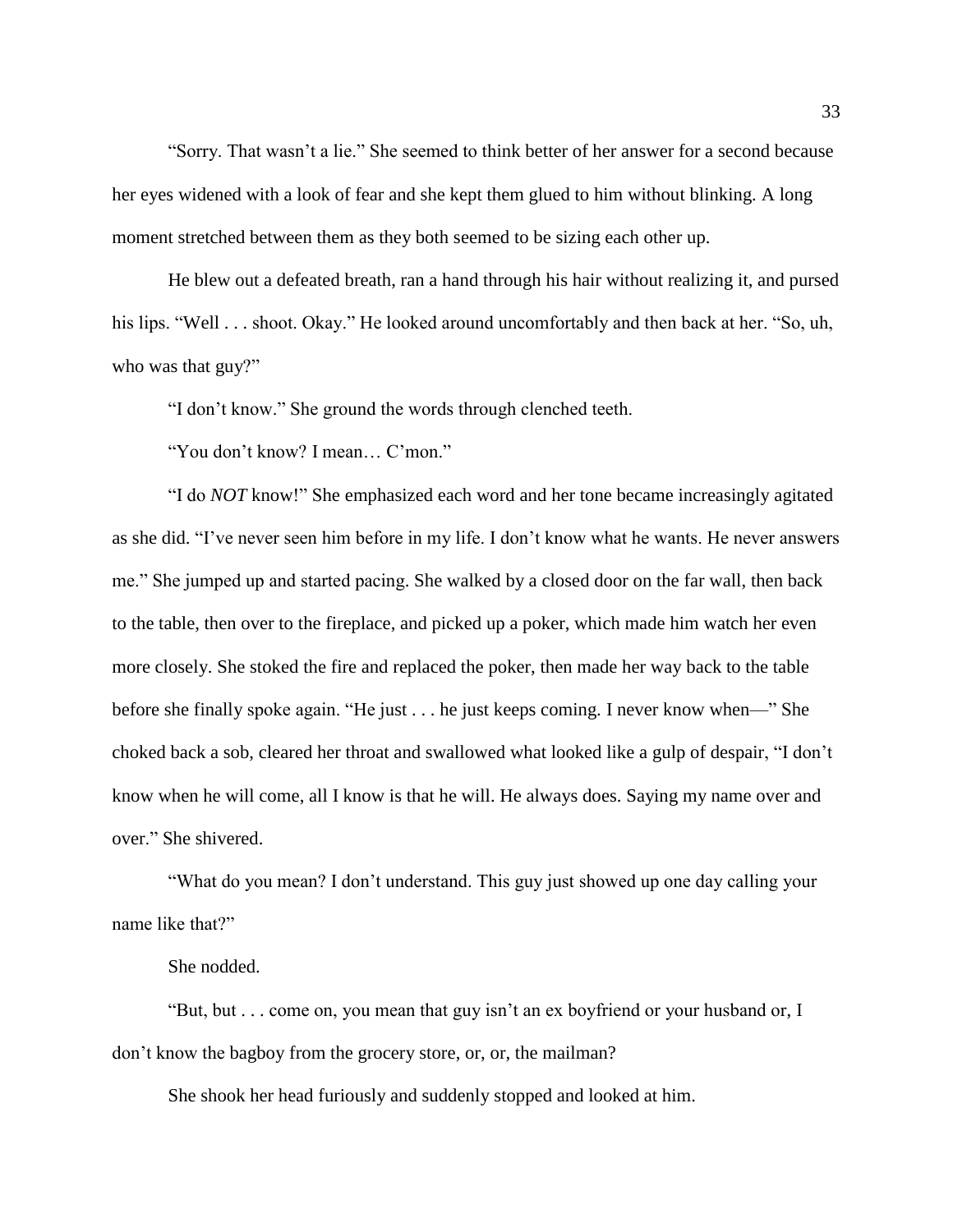"I don't really know where I am."

"Wait, what? But, I mean, whose cabin is this? It's not yours?"

"No."

God she was frustrating. He almost threw his hands in the air but stopped himself and stared dumbfounded instead. Her one-word answers just led to more confusion. It was driving him nuts.

"Okay, let's break this down then. You're in the state of Minnesota, just a few miles outside of the Boundary Waters Canoe Area—"

"Mmmrph." She threw her hands in the air. "I know where I am. I mean I know that, okay? Would you stop looking at me like I'm on drugs?"

"Look, I just—shit I just wanted to make a phone call."

She covered her face with her hands for a few seconds, took a deep breath and let them fall by her sides. "Okay. Okay. Sorry. Look, I know where I am location wise, ugh. I'm sorry. Everything has just been so, so . . . I don't know, weird. But, yeah, I guess you wouldn't know that."

She looked at him, but he just stared back. It was time for her to divulge some information and he wasn't about to stop her. "I was hiking with a few other people; we were just to the overlook when I slipped, somehow, I don't know what happened."

"Why would you go hiking during hunting season? Do you know how dangerous that is? My God, you're lucky you weren't taken for a deer. Seriously, I don't understand what goes through a person's mind sometimes—"

"Look, *Mike*, first, off it's bow season . . ."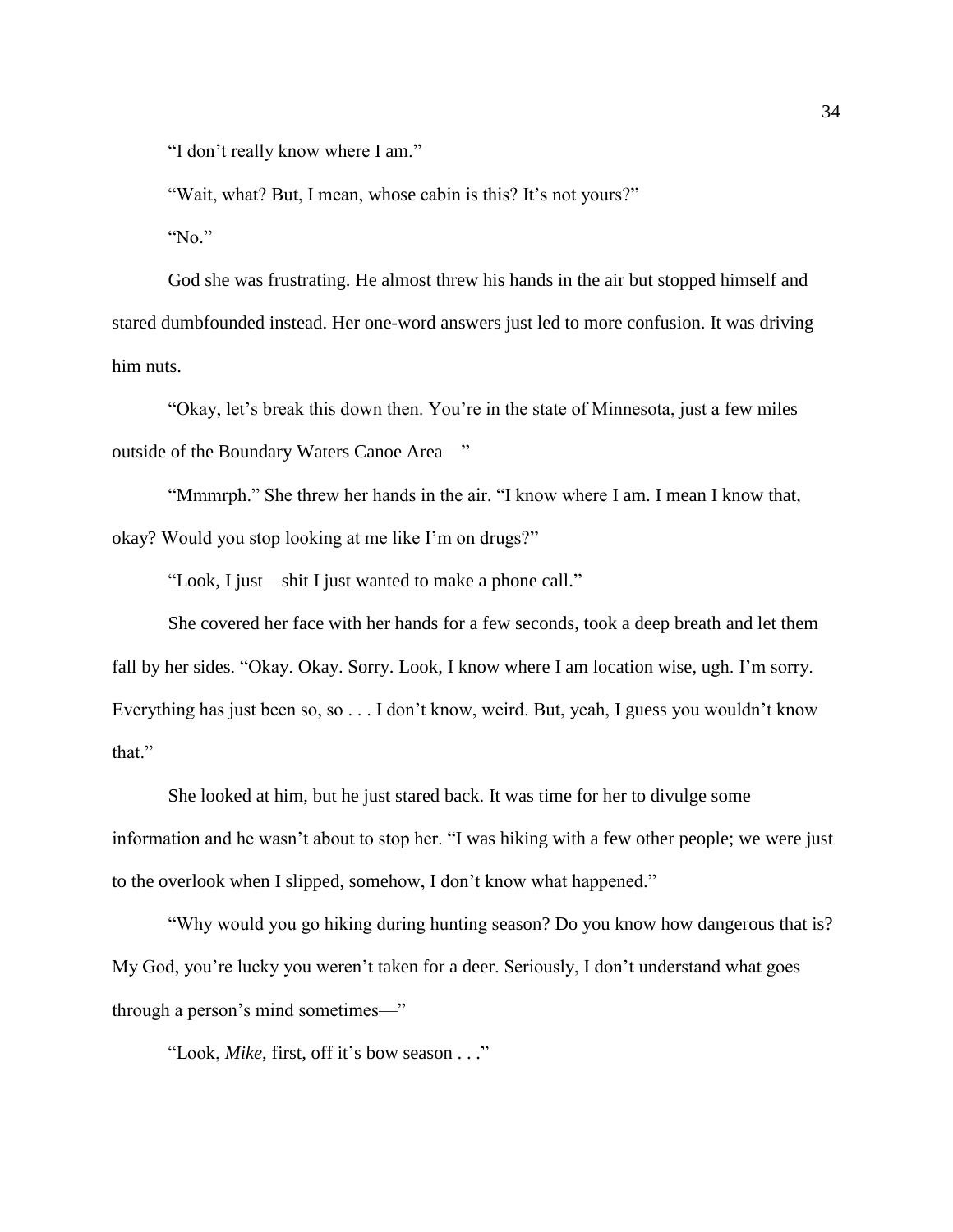"I know it's bow season, *hello*, I'm a bow hunter, but an arrow that can take down a 200 lb buck can take you down too. Were you at least wearing orange?"

Her cheeks flamed red and a hard look came over her face. "Listen, would you let me talk without getting all lecture-y. I know it's bow season and I know what I'm doing. We were on private property, acres of it and no one can hunt there. We weren't in any danger of that. I've been doing this for years, thank you very much. And of course we had blaze orange, just in case someone didn't see the hundreds of signs posted, or decided to break the law."

"Which happens all of the time." He argued.

"Well, it's never happened there. People around here tend to know where the boundaries of the camp are, and they respect that. Plus, we're pretty diligent in prosecuting trespassers, especially if they're hunting."

"Well, I . . . wait, did you say camp?"

"Yeah, Camp Kinnikinnic. And we operate all the way into winter and give guided hikes every weekend, unless the weather is really bad, so . . ."

"But, wait. . ." His mind raced as he plotted a map in his head, "Camp Kinnikinnic? I know that one. It's miles from here."

"No, it isn't, it's just back . . . wait, what do you mean?"

"I mean I know that camp. It's kind of, for city kids, right?" He didn't wait for an answer. "Yeah, I've heard of it. It's a good seven miles north of where my cabin is and that is almost 15 miles back from here. You're, God, you're more than 20 miles from there."

"That can't be right. No, that's not right. We were still on the property when I slipped. You must've gotten turned around or lost or something. Maybe we're closer to your cabin than you think?"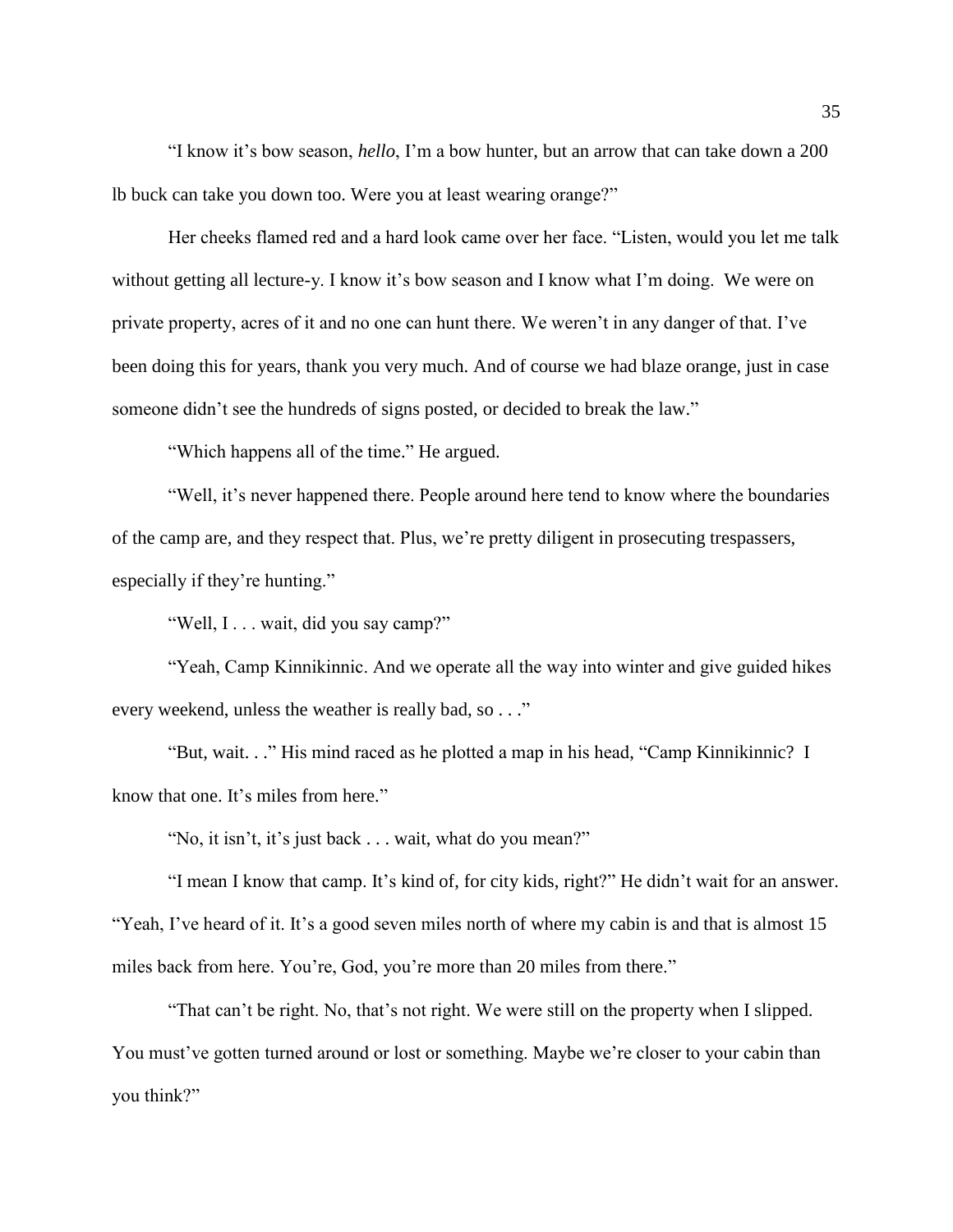"No, I don't think so. I know where I went in the ditch. I've been coming here a long time."

"Well, I've been coming here since I was six and I've worked at the camp for the past seven years, so I think I would know where I was."

"But that doesn't make any sense." He stared intently at her, trying to piece the puzzle together. Was she lying? If not, then she went a lot further than she thought, but how on earth could she have come this far?

"Maybe we can figure it out. Maybe we can back-track what happened." He tried to ease the tension by softening his face.

"I don't really know how or what happened—I slipped somehow, we were pretty high up on an overlook, I still can't remember how—but, the next thing I knew I was in the water. I must've been swept down a ways before I realized it because after I got a hold of a tree and worked my way to shore, I was alone. I yelled but there was no one there." She paused and looked lost in thought. "I couldn't have gone that far, really. It doesn't make any sense."

She looked at him, but he wasn't about to say anything now, she was finally giving him some much needed information and he was afraid if he interrupted she'd go back to non-answers and head nods. "So, I just started walking. I don't know how long or how far, but it wasn't 20 miles I can tell you that. I was soaked, freezing cold and mad as hell. I can't believe they just left, but there wasn't anything or anyone around. I couldn't figure out which way I was supposed to go, and I was panicking, then I saw this place. The door was unlocked, so I kind of, well," she shrugged her shoulders.

"Well, with a fire going there must be someone close by . . ."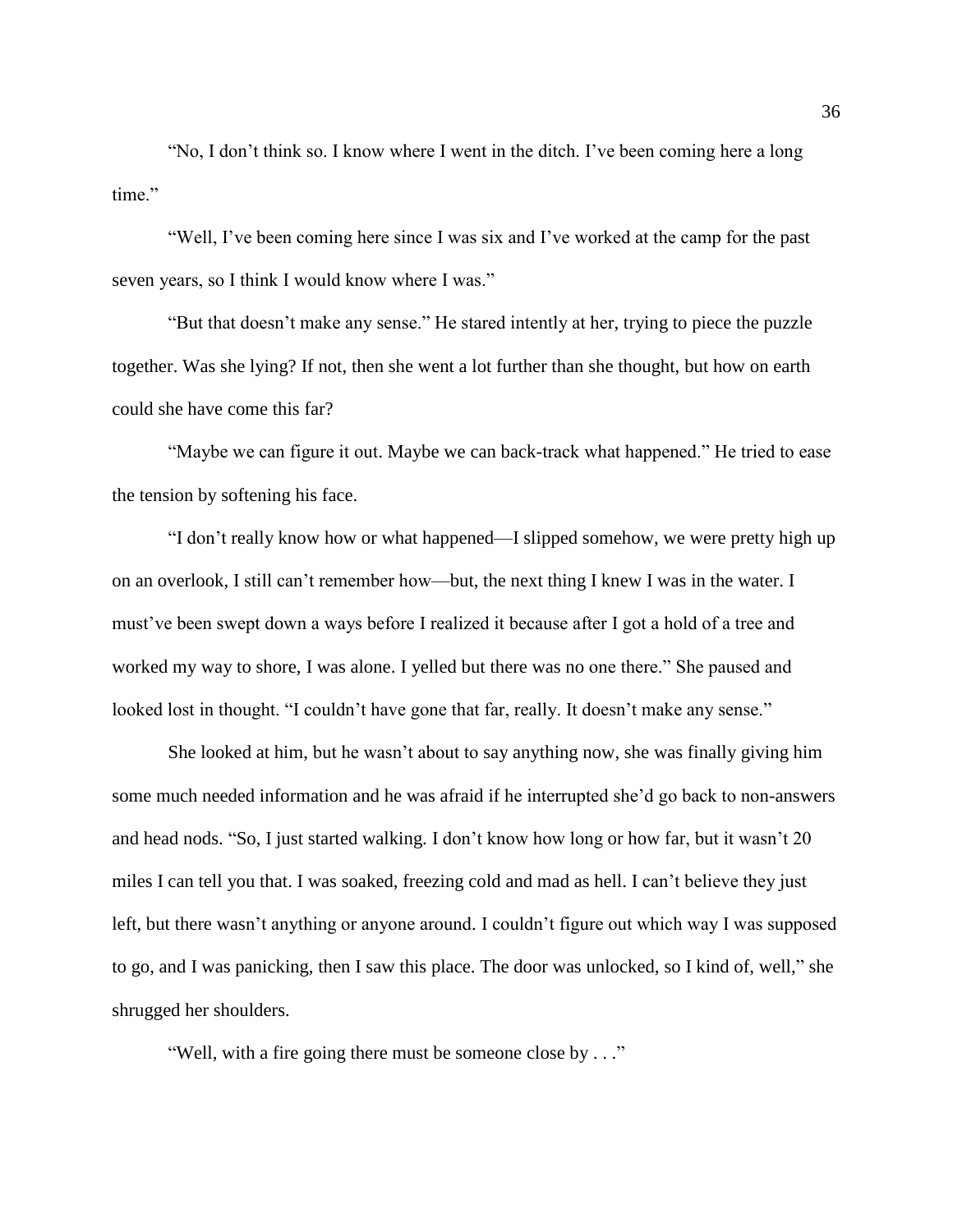"I started the fire."

He looked at her curiously. "You know how to start a fire?"

"Huh?" she asked with a confused look on her face. "Of course I know how to start a fire. What?"

"Oh, uh," he cleared his throat, "I just, uh; I guess I don't know, I haven't really met many women who know how to do those things."

"Well, I don't know any who can't."

"I didn't mean any offense. It's . . . well, it's, I mean I'm impressed."

She rolled her eyes and kept talking. "*Anyway*, so, I thought once I was warm and dry I would head out or that my group would find me before now and I didn't plan on staying here, but then he came . . ." Her voice stopped cold and her face paled even more.

"You know, that guy was probably sent by your friends to find you. I bet this is all a misunderstanding. How else would he know your name or even find you out here. God, that's it! Mystery solved. You just need to talk to him . . ."

"I don't know him." She growled at the look of confusion on his face. "I thought that too, at first. I answered him. I asked him if they sent him, asked him who he was, his name—all of that. Over and over I asked. But he never answered. Still doesn't answer. If he was sent by them why wouldn't he answer me? But he doesn't. Don't you see?"

"It just doesn't make any sense though. Maybe, you're not remembering . . ."

She suddenly and fiercely pounded the table with closed fists and it shuddered and creaked under the attack. He sat shocked and a little frightened, speechless as he waited in helpless indecision for the table to collapse on him from the assault. "I don't know him. I don't know him. I don't—" She practically screamed the words with each strike of her fist.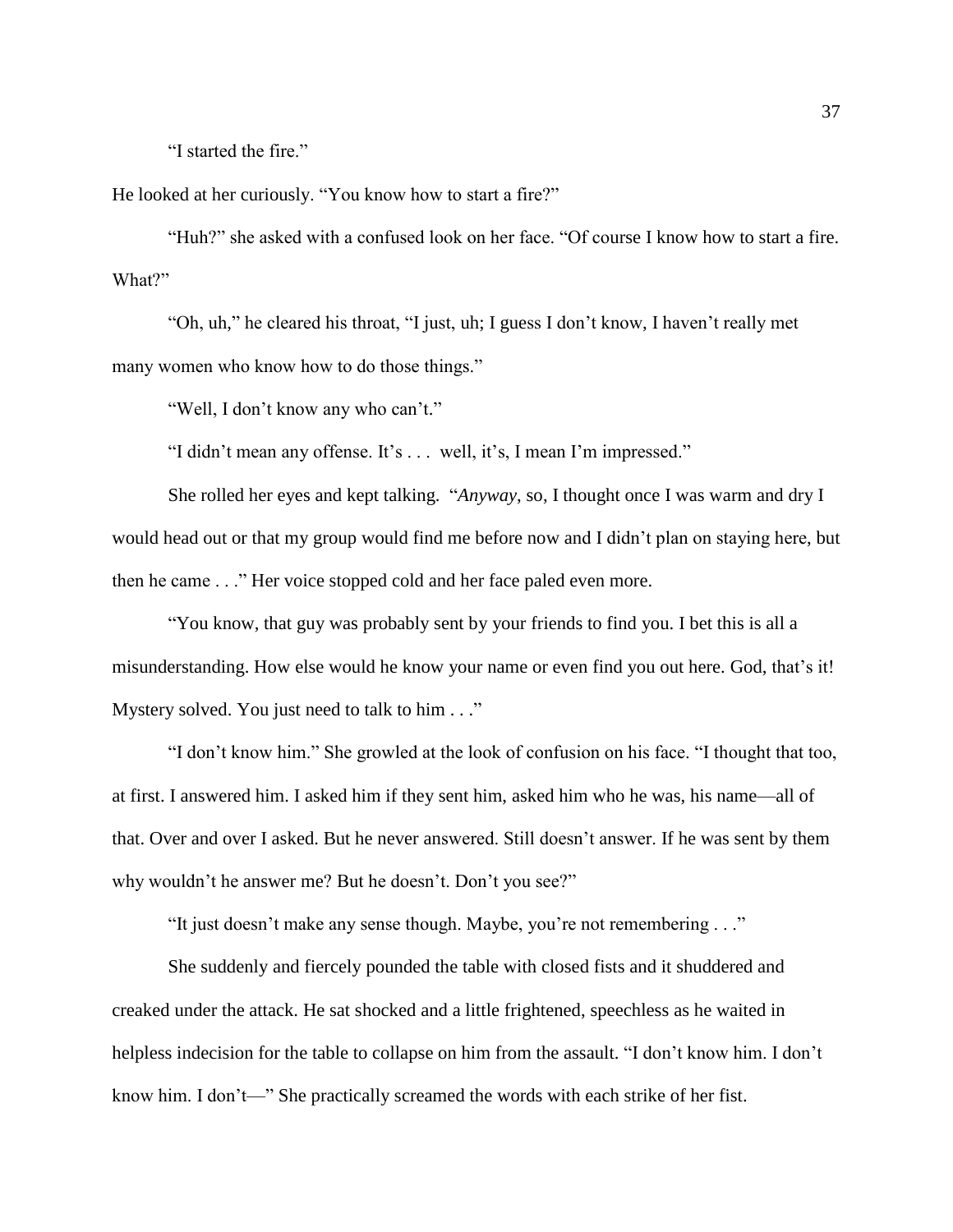"Okay, okay." He held his hands up in surrender "I'm sorry." He ran his hand through his hair and tipped his head back. "Wow, this is just—well, it's a lot to take in, is all." He attempted a smile to calm her down but wasn't sure that was accomplished, his mind and body were on full alert, his nerves firing off throughout every inch of his body telling him to prepare for flight to get away from her.

"He didn't answer you either, you know." She'd whispered the words, but he heard each of them clearly.

"That's true." He let out a rush of breath and focused on the eeriness of it. The way the guy just ignored him, it wasn't even ignoring really, it was like complete disregard of his presence, like he didn't matter at all. He tried to relax a little and put himself in her place and felt his mind ease, just a little. "You're right, it's weird. I guess I'm just trying to make sense of it." She sat down on the edge of the chair again, her body looked so tense, and her face so frightened that he was suddenly overcome with anger at the son of a bitch who did it to her.

"Look, I know this sounds crazy—is crazy. But the only thing I know for sure is that he'll come. I don't know when, but he will come. He never answers me, just keeps saying my name like that. I . . . I don't go outside at all. I don't open the curtains. I'm stuck here. I just know one of these days he'll probably kick the door in and then—" She shivered. "It's so much worse this way," she said. "I don't know what to do. I don't know what he'll do. I feel like I'm losing my mind. I almost ran out the door at him this time. I thought, fine, I'll go down fighting, I'll claw his eyes out, I can't take this . . . this . . . I can't . . . But then you came. And, I thought . . . you know, well at first, I mean, I thought maybe you were with him, but when you came back and tried to talk to him, well then I knew you weren't and I thought maybe . . . maybe you could help me get out of here."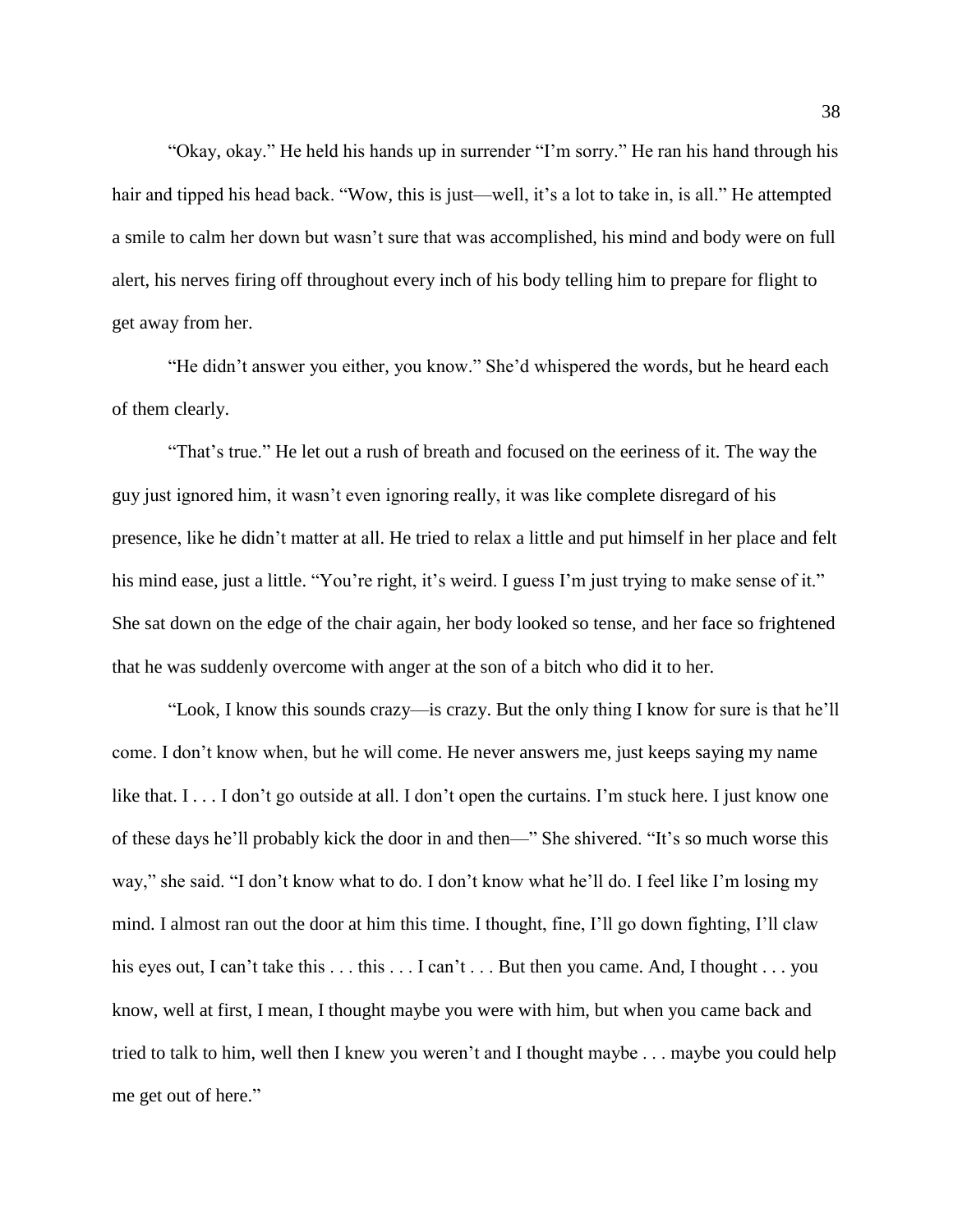She'd rambled everything out so fast his brain could hardly keep up, but her terror seemed real. Her confusion and fear permeated the room. He cleared his throat, "I will help you get out of here, okay? We'll go together. We'll head to the Echo Trail and eventually someone will come by. I won't leave you here okay? I promise." There was no way he would just leave her there. Truth or not, crazy or not, he could never just turn his back on her and walk away.

She nodded and swiped at the tears that streamed down her face with the sleeve of her shirt which was now looking pretty stretched out and wet.

"So, why is he here then? What does he want? It doesn't make any sense, you know . . ."

"Please . . ." she looked up at him then closed her eyes and let out a breath, "please no more. Not now . . . it's all I think about. Can we just talk about something else, anything other than him? I don't want to think about him anymore . . ."

He wanted to plan for when the guy would be back, he wanted to be ready, and figure the best route out of there but the pleading look in her eyes was all it took.

"How long have you been here?"

"I don't know, two days, maybe . . . I think."

"Two days? And no one else has come looking? There must be a search party out for you by now."

"No, no one; except *him*." She breathed in and out heavily for a few silent seconds then spoke again. "I found this place, I was wet and freezing, like I said—started a fire, and just had my clothes off and drying over there," she pointed to the fireplace, "when there he was outside, calling my name. I would've thrown the door open and rushed out if I hadn't been wearing only the blanket I found on the bed in there," she thrust her hand at the closed door he'd noticed earlier. "But instead I answered him back, told him I just needed to get my things on and that I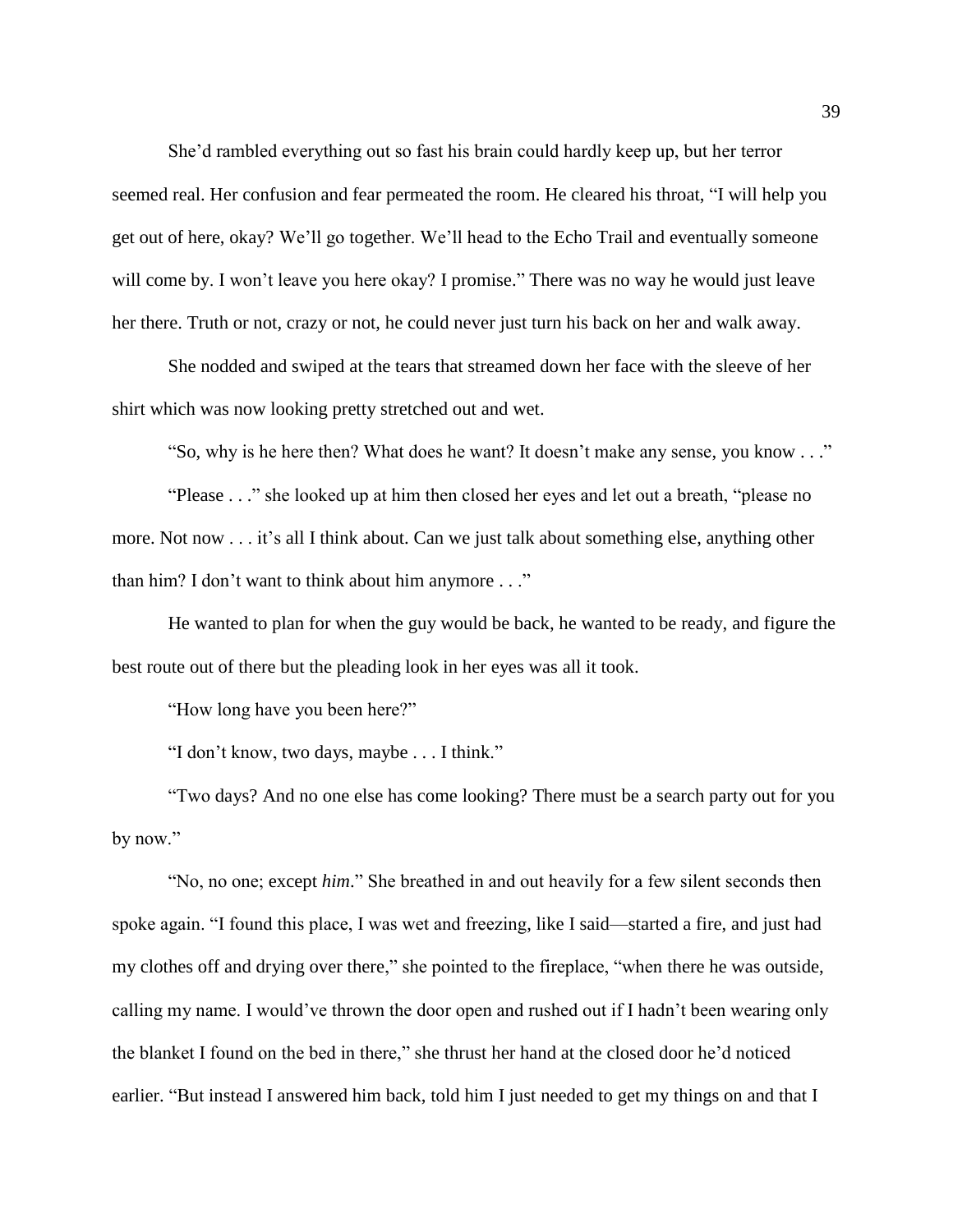would be right out. But, he didn't even acknowledge what I said, just said my name over and over and over. God, when I think how I would've just run out the door without thinking about it . . . he didn't even knock you know? Not even once, just kept saying *I know you can hear me*." She shivered and wrapped her arms around her chest.

He didn't know what to do or say. Nothing made any sense. He wanted to say she was overreacting, that he was obviously looking for her and maybe just found her first. But what if she was right to be afraid of the guy? Why was he acting the way he was? Who just stood there and called a person's name without responding to their questions? But he did know her name, which must mean he knew her, or at least knew *of* her. Maybe the camp had notified the local media and Anna's name and picture were being blasted all over the area. Maybe he was just a search and rescue person, or Good Samaritan, but why ignore her like he did? He could be a predator—some crazy nut-bag who saw her on TV and headed out to take advantage of her distress. His mind zapped back and forth over the possibilities but couldn't settle on anything solid. Whatever the truth was, she was scared to death of the guy, he could see that, and right now he needed to calm her down.

"You know, I got a good look at the guy and I can honestly say I think I can take him."

The silence that met his comment made him flinch inwardly. Shit. That probably sounded arrogant or like he was some kind of Neanderthal—but before he could apologize, she laughed. He faced her then with a look of relief. "I thought you might think that was macho bullshit or something."

"I do." She said, but then smiled.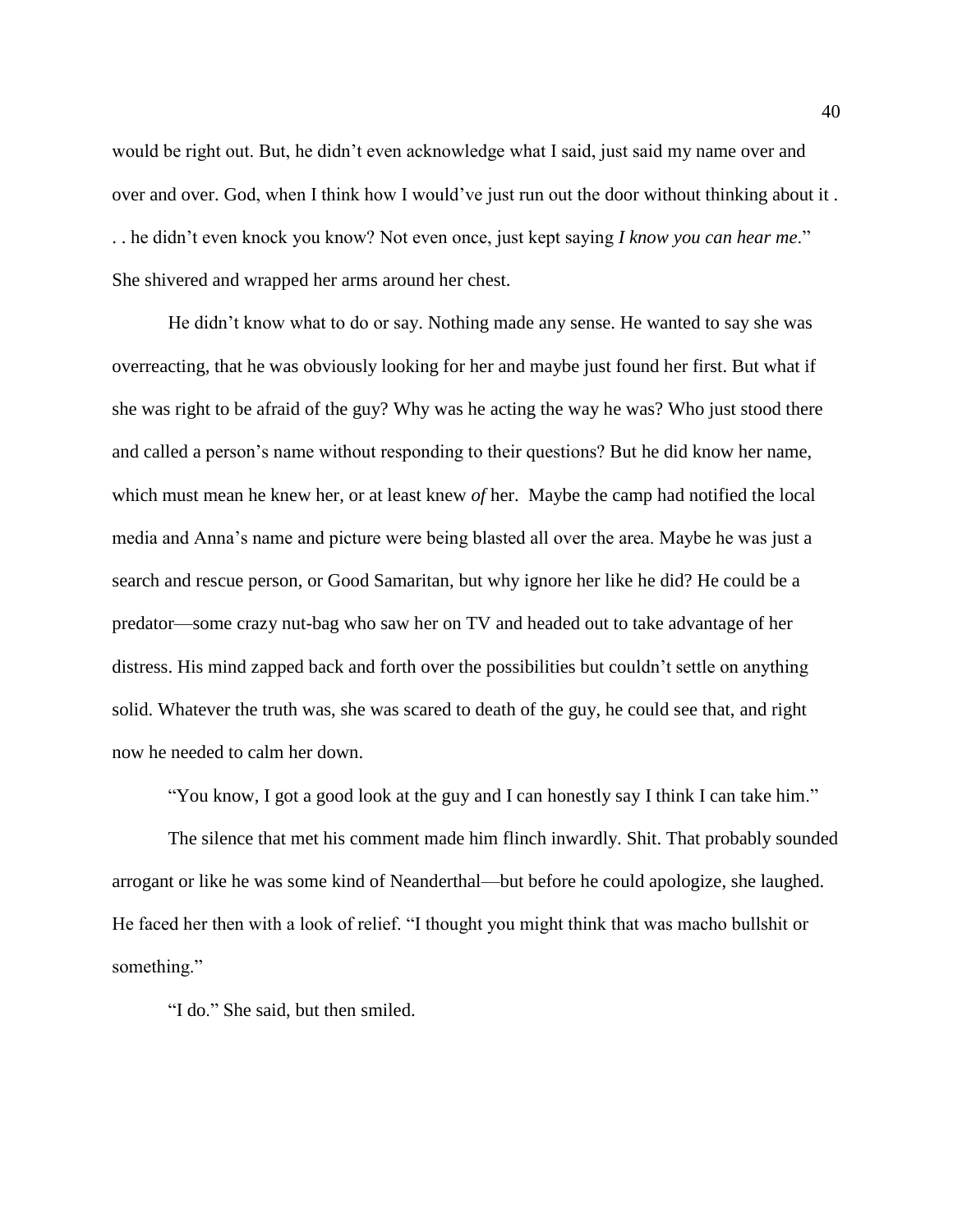He smiled back at her, genuinely this time. His nervous tension and discomfort were dissipating more each minute. The rain suddenly hammered on the roof of the cabin with new intensity. He looked up at the ceiling then back at her with a shrug and small frown.

"It may be a while before this let's up." He offered.

She sighed. "I don't want to stay here another second than I have to, but I think I can manage a few more hours. I mean, now that your—" She stopped and looked away. "Uh, I mean, you know, now that I can get out of here."

"That's a fact. You will get out of here, no doubt about it." He looked around the room and then back at her. "So, why don't we kill some time? It'll make it go faster. Tell me your life story."

She laughed and looked at him, her eyes dancing with humor.

He hadn't meant it to be funny and cleared his throat, embarrassed. "I mean, might as well, talk about stuff since there's nothing else to do."

"Ah. That makes sense, I guess."

She didn't say anything else and he ran his hand through his hair in frustration. Would he have to pull every bit of information from her? It was getting exhausting. He reminded himself once again of how frightened she had been, just moments before, and decided he would remain calm and polite and do what he had to do.

"So, you're like a camp counselor or something?"

She nodded again.

"Is that, what you do, I mean, for a living?"

She didn't answer for a second or two and he looked around the room wondering what else he could bring up to get her talking, but she sighed and finally spoke. "It's something I've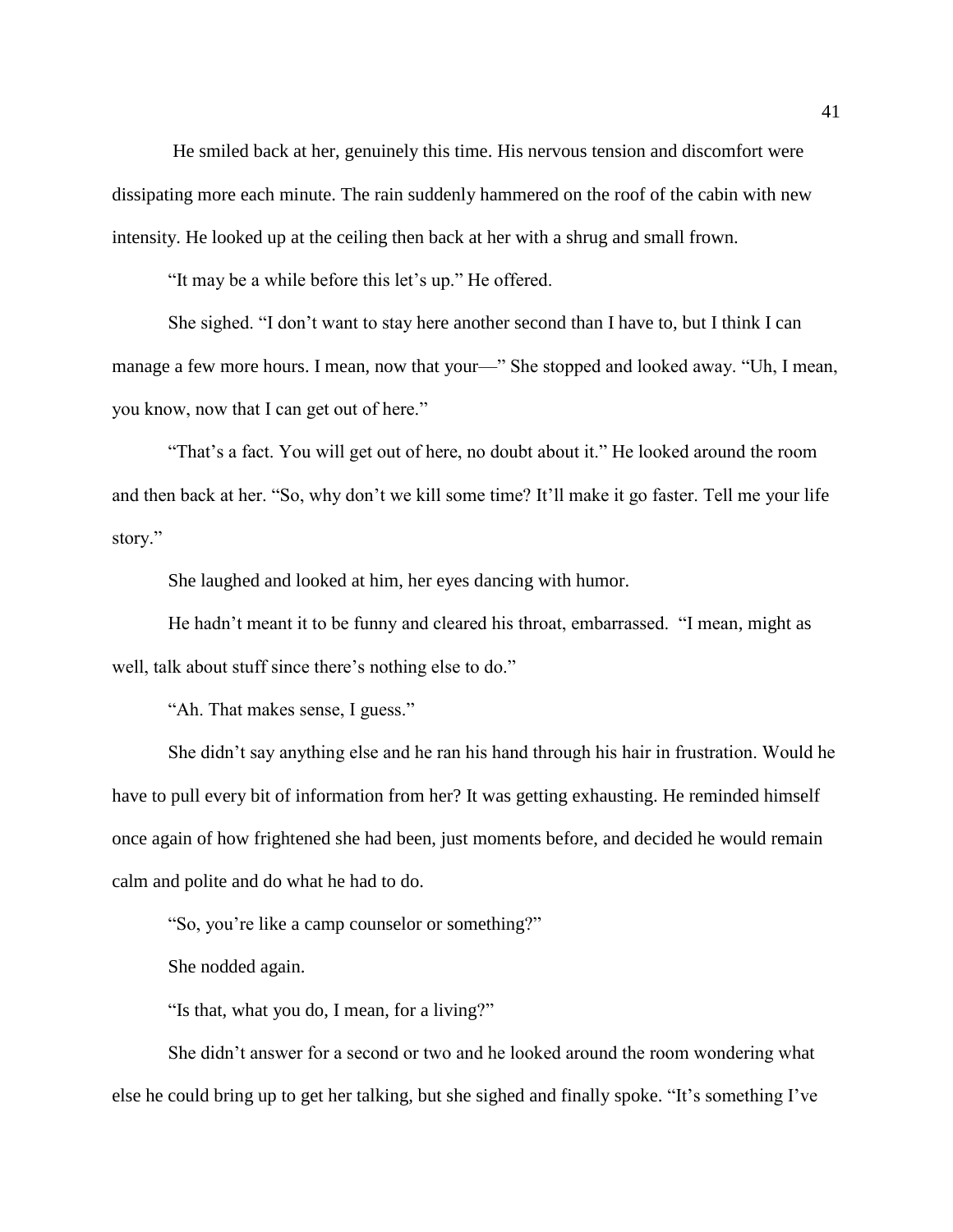been doing since high school. It doesn't pay much but I still devote my weekends during the school year and at least one month in the summer. I just can't let it go. I love showing the kids and teens the wonders of being up here, and things like, you know, like how to build a fire," she smiled up at him and he felt himself blush, "and fish, cook over a fire, you know some of them have never seen anything like this before." Her eyes lit up with a spark he hadn't seen yet. He was trying to hide his admiration, lest it offend her again, and could feel the last strain of anxiety leave his shoulders. He was about to tell her that he'd never met anyone like her before, but she sat up suddenly, a frantic look on her face. "What if they saw me fall and tried to reach me and fell in too—what if something happened to them? What if that's why no one's come? Oh my God, those kids . . ."

"Hey, hey. That's not, I mean, that just couldn't have . . . listen, I'm sure that didn't happen. A whole lot of people would be scouring the area if that were the case, we'd see helicopters and TV News vans and all kinds of people." He tried to reassure her by speaking with confidence. "Nope, that's not something you need to worry over. I guarantee it. You know what happened, I bet . . ." He looked at her and waited for a response, but she was too far gone in her worry to respond so he just answered his own question. "I bet that you went a lot further than you think. You probably ended up where there was no path through or something and they couldn't get to you, so they went back for help. Yep," he nodded, "that's what happened. I'm sure of it."

She tipped her head back, closed her eyes, sighed and held the position for a beat or two before sitting back up to look at him with what seemed a grateful smile. "Thank you, you're probably right. Plus, we drill that very thing into their heads before we head out anywhere. I bet that's what they did."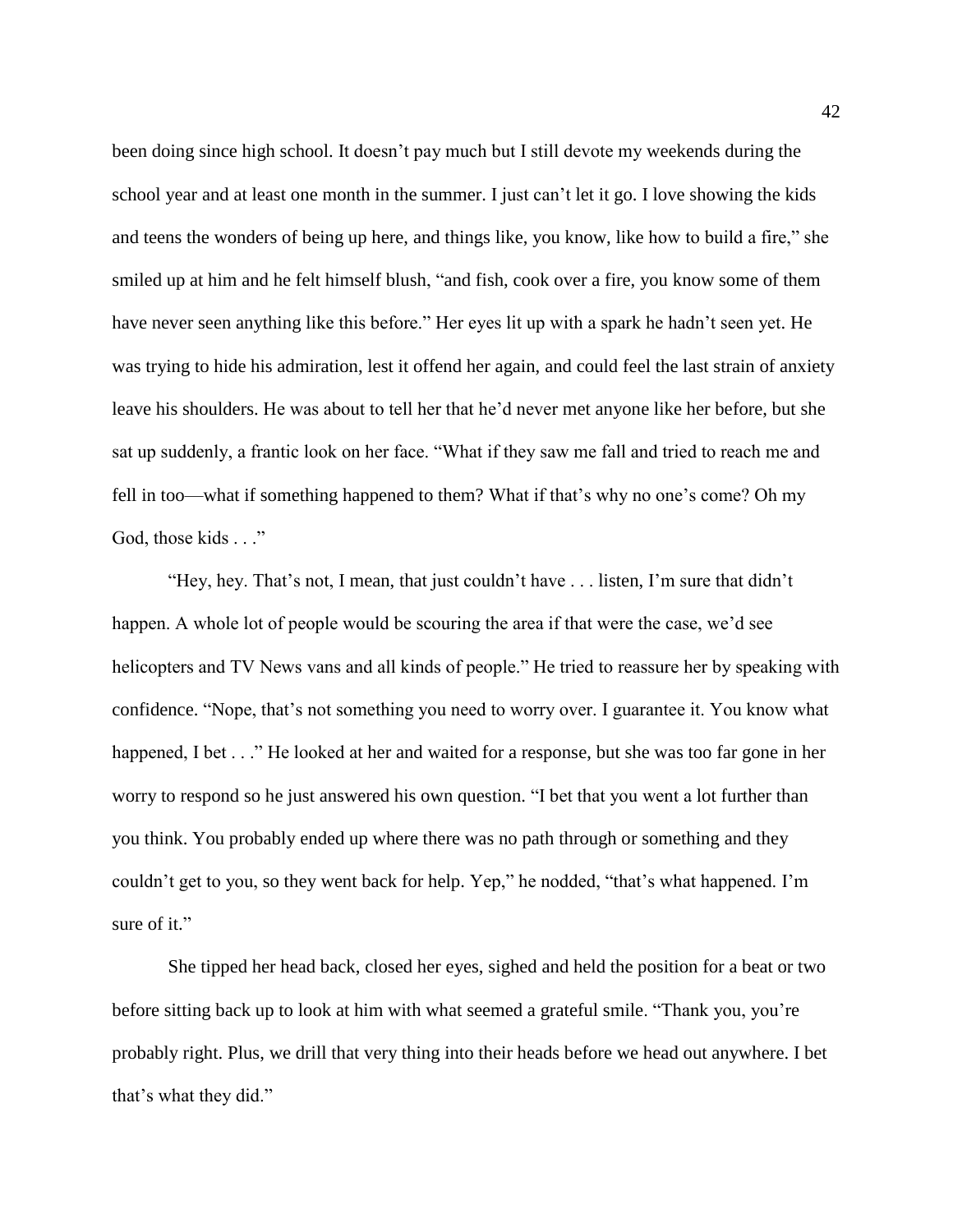"I'm sure of it. Don't worry about them right now. When we get out of here, you'll see that they're safe and sound and just worried about you."

He saw that her face was still tight with stress, fear and worry and his mind raced for a way to help her forget, at least for a little while.

'So, then, if this is a volunteer thing, what do you do? For a job, I mean?"

"I'm not officially in my career yet. I'm in school." He felt his face tighten with her answer. Just how old is she, he wondered? She didn't look to be old enough to even have a beer.

"I'm getting my master's degree in biology." She added the last part without much thought, and without noticing his relief. That meant she was at least somewhere in her twenties, he stopped his train of thought, what was he doing? What did it matter how old she was? She needed help, so he would help. That's all there was to it. But he knew, deep down, that maybe even the minute he saw her there, even with the gun, she was . . . she could be . . . he shook his head. Stop, he mentally demanded and responded to her information as if he hadn't just had a conversation in his head. "So, uh, biology huh? Wow, that's cool, um, what do you want to do then, when you graduate?"

She looked at him blankly for a second or two then answered. "I don't know, teaching, maybe. I'd rather work outside, but so would everyone else with a biology degree. I'm mostly into plants, invasive species, that kind of thing . . ." her voice trailed off. She looked all taut, ready to climb the walls or scream or something. And he realized he had to work harder to get her out of her head.

A little voice in his head kept nagging him. Whatever she was into, he needed to remember, that she couldn't be telling him the whole truth. There was something weird going on here, that much he knew, but he couldn't just leave her here either. He had to help her now; he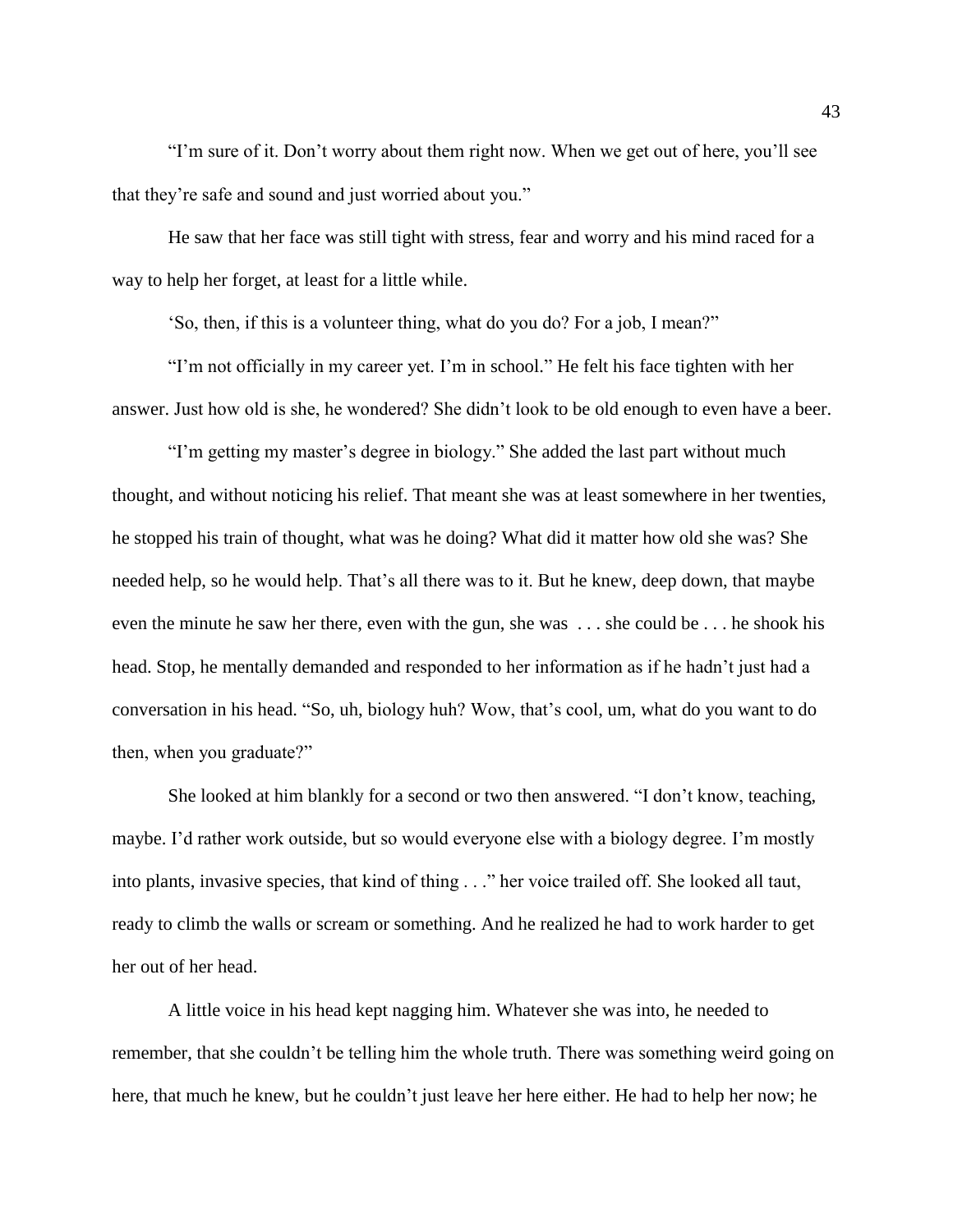couldn't turn his back on it, no matter how much he wanted to. Maybe if he could ease her fears a bit more, she'd open up and trust him.

"Do you know," his voice cracked a little with the desperation he was feeling, he cleared his throat and started again, "do you know I spent all weekend in my tree stand and there was hardly even a squirrel to keep me company, then bam a few minutes on the road and the deer I should've had in my sights just stood mocking me on the blacktop. I was so mad I decided to hit him with my truck, but I missed and hit a tree or two instead." Too late, he realized, after the comment that she may think he was serious about hitting a deer with his truck, or worse, the Bambi accusations would start . . .

But she just stared at him with a confused look at first and then he saw the visible signs of relief pass over her face, settle in her shoulders and then, she sat on the other chair and settled all the way into it for the first time since he'd entered the cabin. Pride filled him. He took a kind of arrogant ownership of her calming and it pushed him into finding more stories to fill the time. He regaled her with his hunting escapades from the weekend, then anything he could think of from his childhood and then he scrambled for more; he would do and say anything to keep the small smile on her lips and the calm that had settled on the features of her face. Every minute that ticked by seemed to fill her with more and more peace. The primal kind of pleasure that filled him for easing her fear had him searching his brain for anything he could find; he'd make stories up if he had to, just to keep her looking and feeling how she did right at this moment.

He was in the middle of a story about his childhood attempt to build a tree house and the raccoon who disagreed with his choice when the thoughts and feelings he kept pushing down just rose up and took over. There was no stopping them this time. He looked at her, and then around the room as he stumbled over his words and tried to remember what he'd been saying. But all he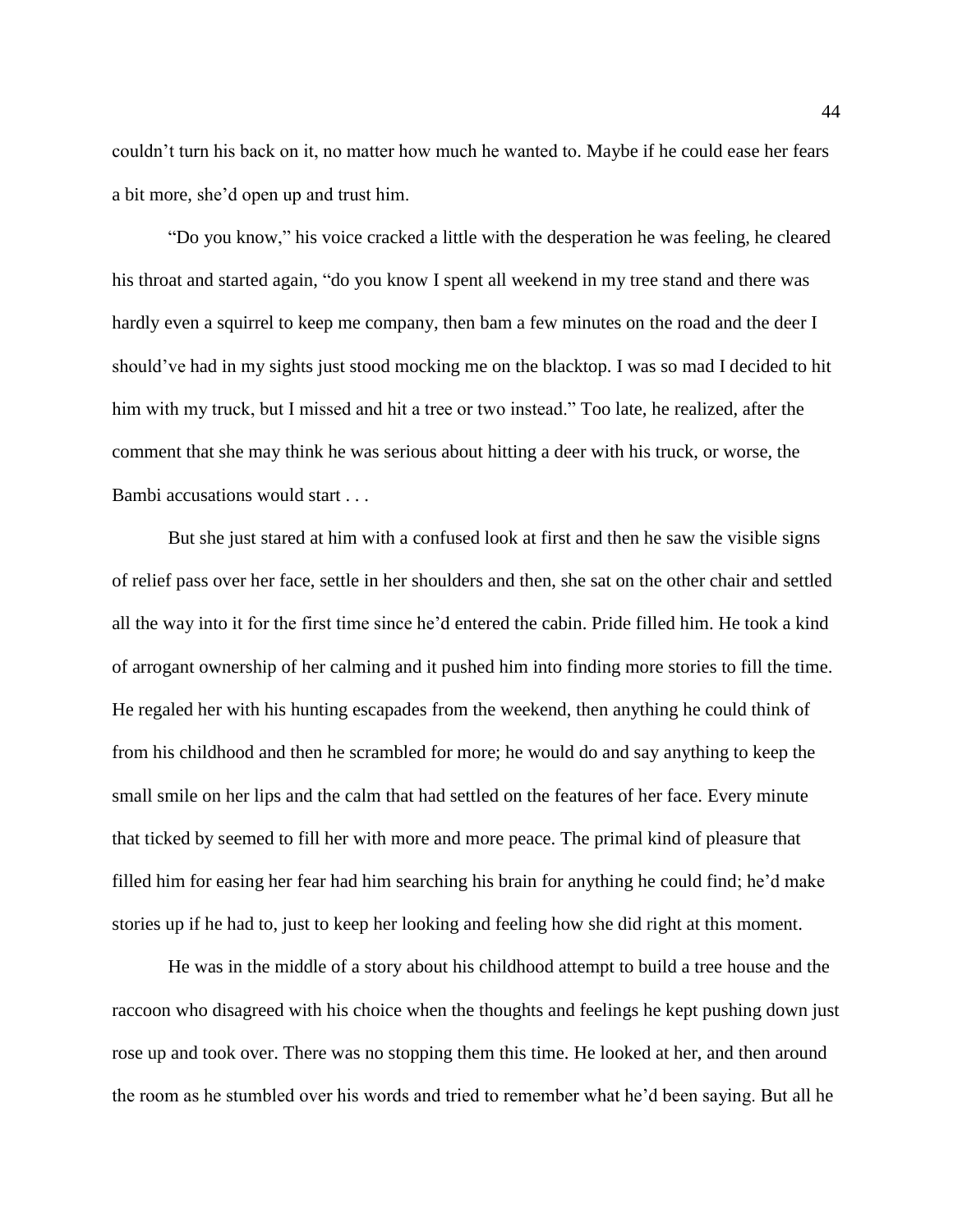could think was that he was sitting in the middle of the woods with a woman who loves everything he does; who knows how to build a fire . . . Had she been here all this time with just a few miles of trees between them? His inner voice tried to break through, demanded he think about the situation as a whole—the unexplained drama surrounding her, the uncertainty, a mysterious man, things that didn't add up at all—and the weird mess it seemed to be. She was involved in something she wasn't telling him the whole truth about and he shook his head to get rid of the warm feelings that were rising. Anna was vulnerable, she needed him and that felt . . . well, it felt damn good to be needed.

She was also like no one he'd ever met before. She loved the very same things he did, no matter what else was going on he couldn't look past that; he didn't want to look past it. He couldn't help himself, couldn't stop himself from going there.

His voice was getting raw, his memory bank running dry and his exhaustion taking over. Anna stared at the flames in the fire place and he followed her gaze. "Needs another log or two," he said and stood to take care of it. His legs almost gave out beneath him and he grabbed the little table to steady himself, almost knocking it over.

"Maybe you should just sit." She sounded concerned.

"I don't know, I think that may be the problem," he answered, and pounded his fists against his thighs. "I think my legs fell asleep from sitting too long. I need to stretch and walk or something."

He hobbled to the fireplace, embarrassed over his lack of physical stamina. Seriously? Done in by sitting too long, nice one. He could feel the heat of humiliation rising in his cheeks. It didn't just feel like they'd fallen asleep, though. There was a gnawing ache in his thighs deeper and more painful than the pinpricks of lazy muscles. A kind of searing heat crept up both of his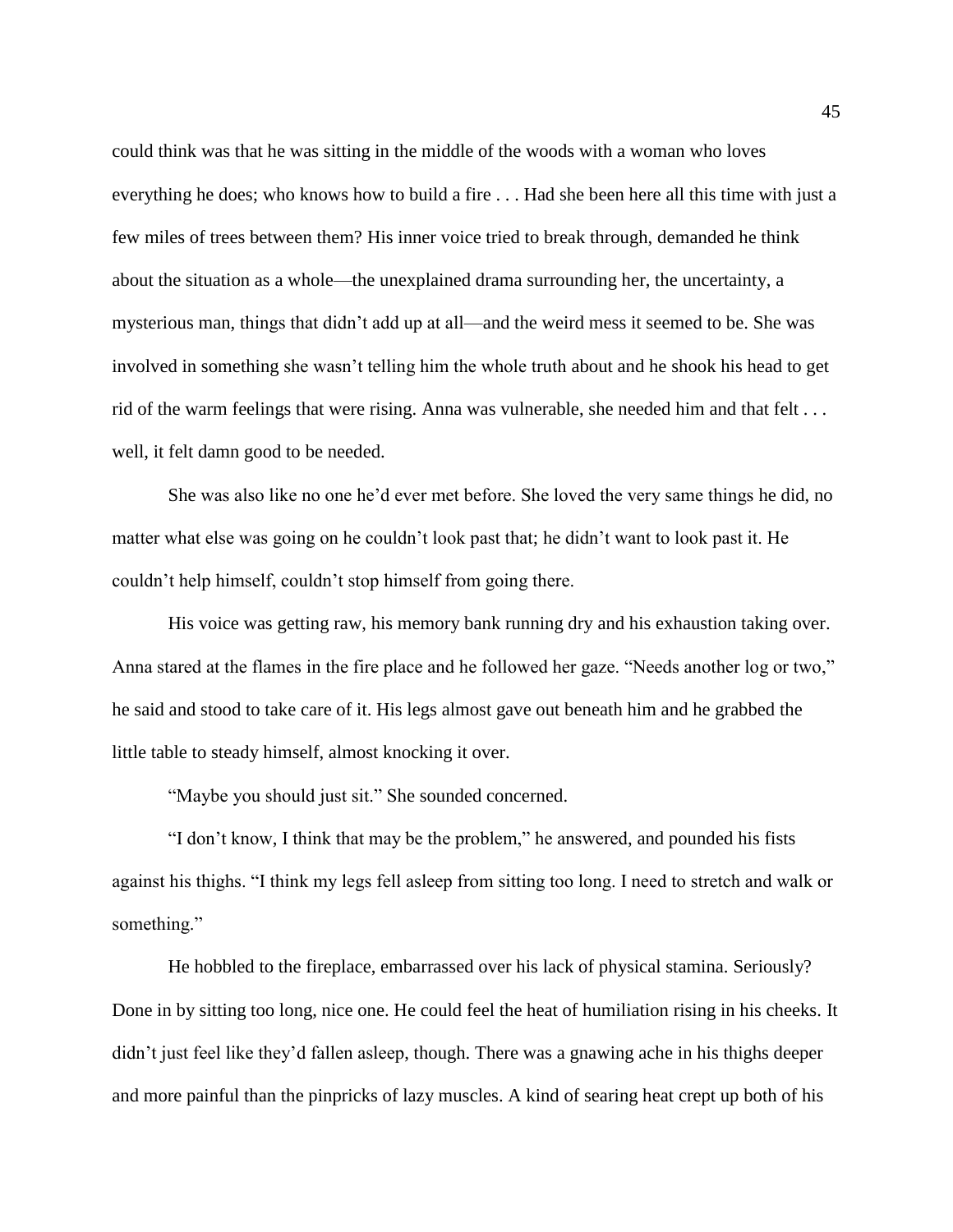legs, not painful enough to cripple him but enough to cause a moment of concern. He'd felt the same thing when he got out of the truck. Did he have some kind of internal injury? He shook off his concern. He'd walked a few miles on these legs after the accident. There was nothing wrong with him except the fact that he was exhausted. He was sure of it.

"My legs are a bit sore, I think, from the accident or something. But, it's fine. I probably just need to walk it off."

"Was it bad? The accident? I mean it must've been or you wouldn't be hiking around in the woods looking for a phone, I guess."

"My truck is totaled," he clenched his jaw to fight the surge of emotion he felt at those words.

"You're lucky to have not been hurt, then."

He didn't answer for a few seconds. "I guess. I mean when you realize you're okay you kind of forget that part. All I can think about is my truck. I wonder if someone drove by and saw it or called the cops. I probably should have stayed to make sure it would be okay."

"Really?" Her tone was a bit condescending and he turned to look at her. "You think you should have stayed, in this storm, to make sure your truck was okay?"

"I suppose it sounds stupid. Hey, I didn't though. Still, I saved up for that truck for 18 months, every pay check went into the bank. I was 19 when I finally had enough. It belonged to my dad's friend and he'd been hanging on to it for me until I had enough, but every penny had to come from me, and it did. A 1978 Ford pickup. A truck that still looks like a truck, you know. Not one of those curvy, sleek weird-looking things they make today for people who will never actually use the bed for hauling anything. A real truck, the color of pine trees, not neon or bright green, but that deep forest green you see up here in July when everything is in full bloom."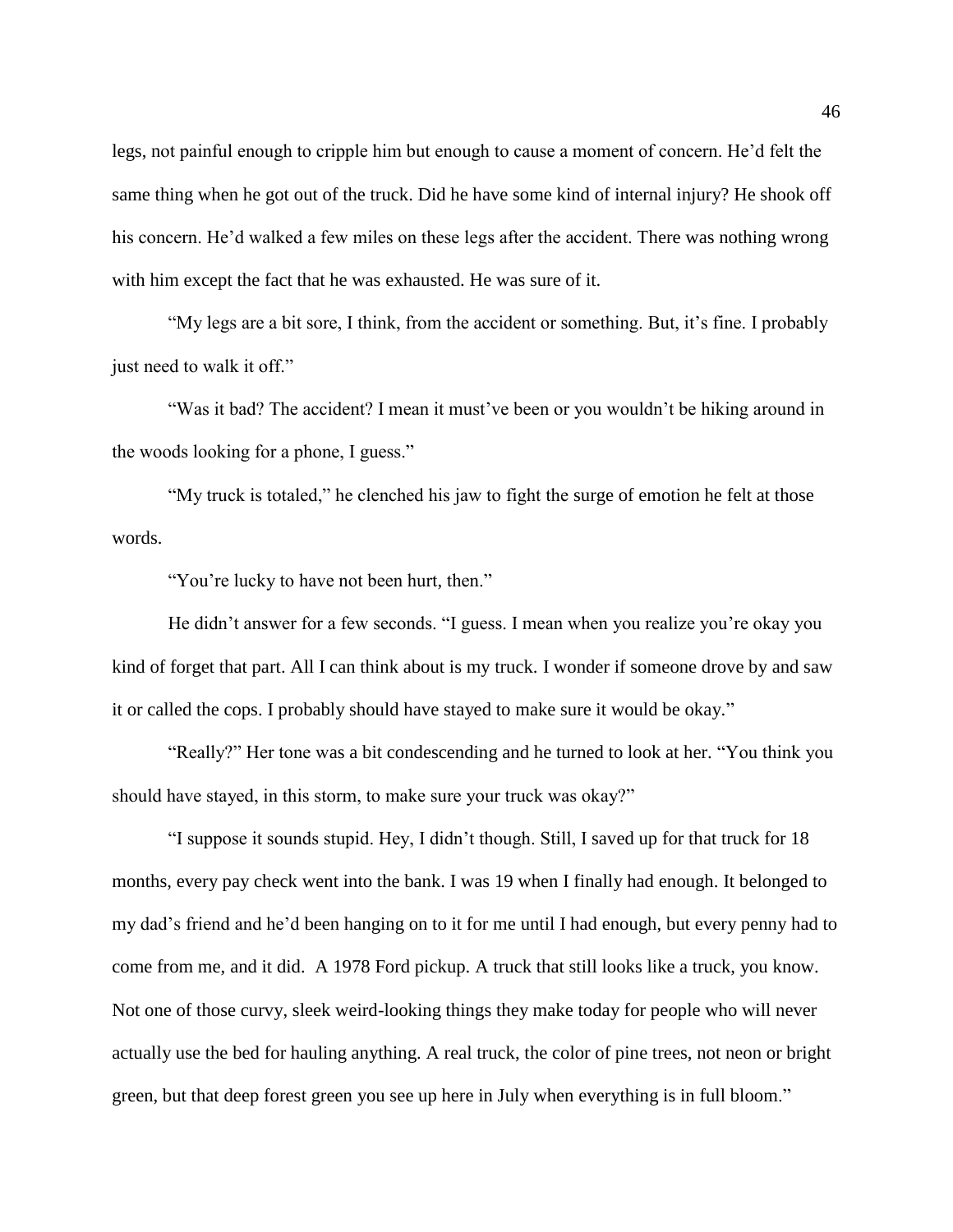"It sounds pretty cool."

He looked at her face, but it didn't seem like she was mocking him or laughing at him, she just looked curious.

He knew he probably sounded stupid to her, but he couldn't help it. He finally had the time to think about what happened back there on the road. "Yeah, it is, I mean was," he looked away quickly. "I get it, it's just a truck. Don't get me wrong it wasn't going to last forever or anything. Anyway, I've always been able to fix it, no matter what, but not this time."

"I'm sorry," she said and he could tell she was trying to empathize, which was nice. "Cars aren't really my thing, but I know a lot of guys who are big into them."

"I'm not into cars. Just my truck. It was a beast for hauling. I could fit both of my canoes in the back end without a problem. They just don't make 'em like that anymore. I mean I can get another truck, but the chances of finding another one in that good of shape from that year, well, it's a long shot." He turned back to the fireplace and picked a log up from the stack nestled in the alcove to its right. He took in the fireplace to change the path his thoughts were taking. It was all hand-placed stones from floor to ceiling. "This fireplace is amazing," he whistled under his breath. He'd often dreamed of building a place just like this, just like the way they used to make them when all they had were their two bare hands and a hell of a lot of drive and determination.

He knelt down near the stone hearth and placed the log at an angle on top of the already burning remains of the others. There was something about fire, he could stare at the flames forever as they danced and licked at each other. Someone told him once it was because they never made the same pattern so the brain couldn't figure it out. There was no preset plan in the flame's path. It just went where it wanted to go. There was no stopping it, no telling it what it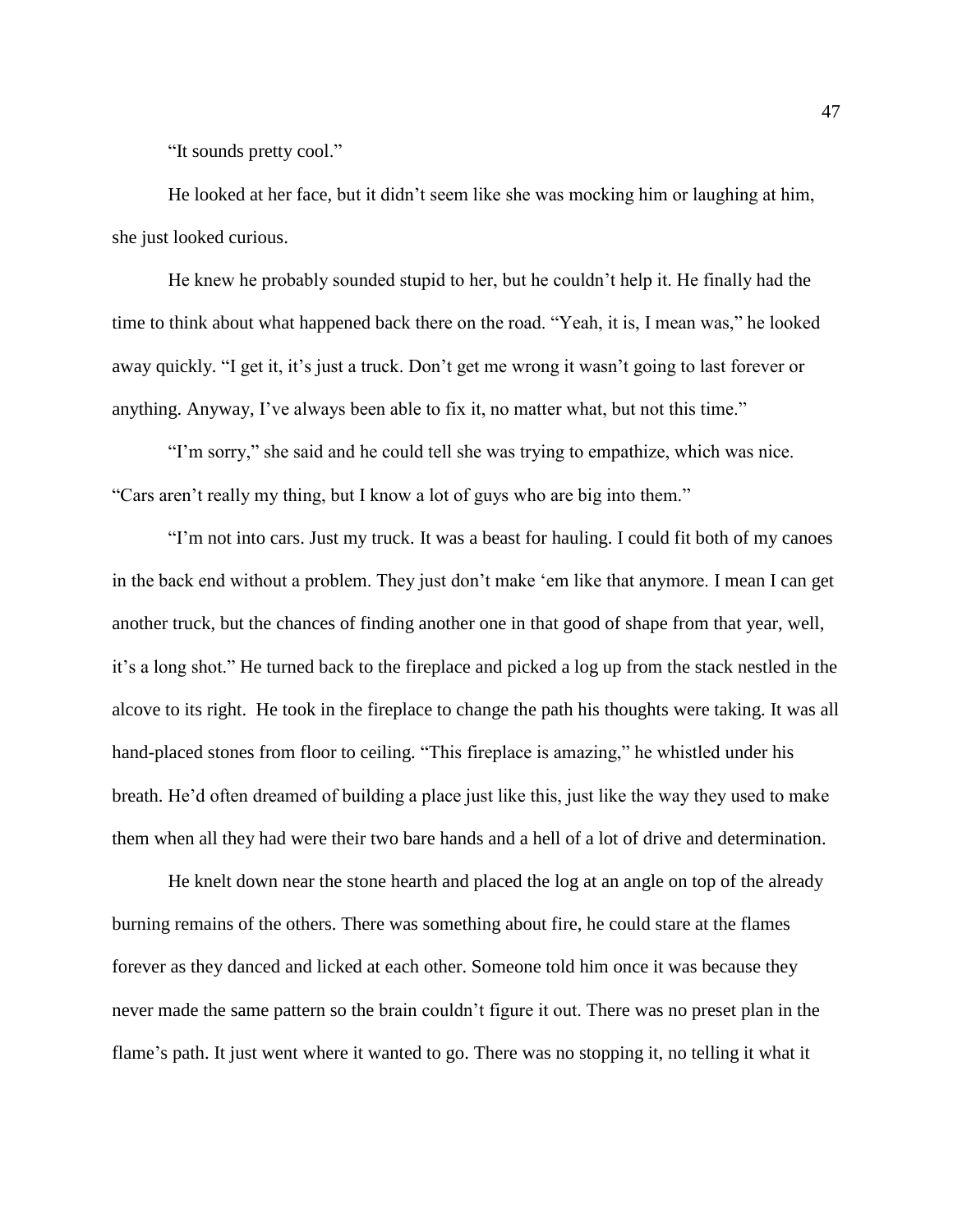had to do and when. He liked that. He watched a while longer, respect and the light of the flames shining in his eyes.

"I'm sorry about your truck," her voice broke through his trance. "I'm also sorry to tell you that there's no food here either, if you're hungry that is. The cupboards are bare."

"No bullets, no food, what kind of place is this?" he joked, happy to leave the subject of his muscle atrophy and emotional musings about his truck behind as he struggled to stand back up like an old man. "Seriously though, I'm not really hungry, I guess I hadn't thought about it." "What about you? Have you not had any food then?"

"I guess not," she answered with a bewildered look. "To be honest, I haven't really thought about food at all, until just now."

"For two days?"

"Maybe I've been too much in survival mode and my body is living on reserves. I've heard of stuff like that happening before. I don't know it just hasn't been a factor."

A loud boom of thunder crashed and shook the cabin. He saw her jump a little and her eyes widen. He walked over and sat on the sofa to ease his aching muscles, "You know, in my experience storms that come in fast and furious like these go out kinda the same way. Suddenly, it will be dry and sunny with the birds chirping and the only sign it was here will be a few downed branches and wet trees."

She nodded.

"There's this place in Ely that I go to when I come out of a trip. I don't even know the name of it, but it's a little cabin resort, over by Shagawa Lake." He stopped and looked at her to explain where that was but could tell by the look on her face that she knew, so he continued. "Well, anyway, they serve the most monstrous burgers you've ever seen. They're a pound or a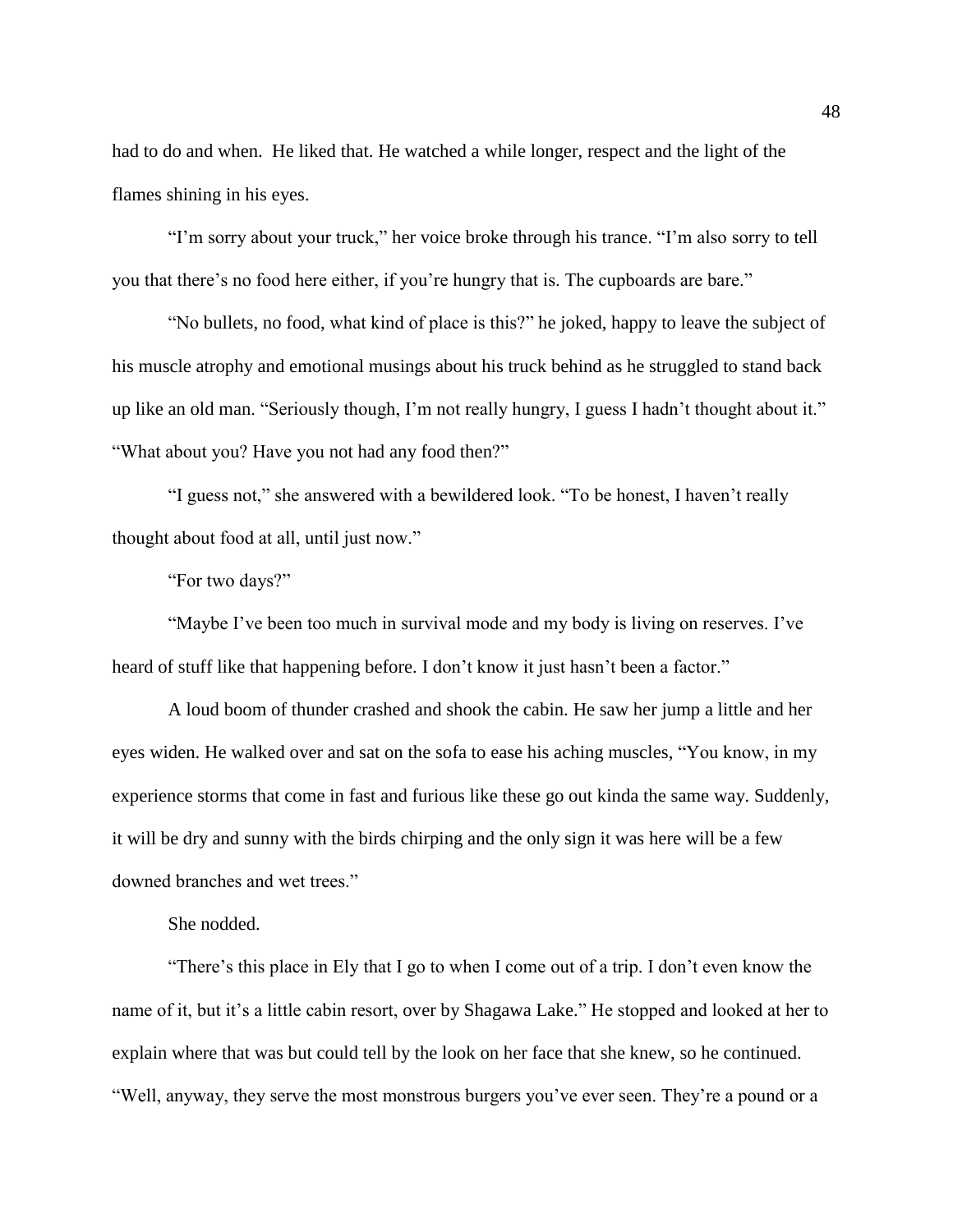pound and a half and seriously ridiculous, but after portaging and living off fish, or backpacker meals, they are the most wondrous thing you could ever behold. When the storm clears that's where we'll go. We'll go feed you one of those bad boys and get you back right as rain, call your friends from there and have them come and get you fat and happy."

He smiled at her in anticipation, but she had a strange look on her face, and he faltered. Did he say something wrong? He racked his brain trying to remember, but before anything came to mind she stood up and moved toward the sofa.

"I know the place you're talking about, Stony Ridge, I've been there." She smiled; big this time and he sank into the cushions of the sofa in relief.

"Really? It has a name? I've never been able to find out. There aren't any signs and no one ever called it by a name. I just figured it didn't have one. It's one of my favorites. I mean there's something so satisfying about looking at a meal like that after coming out."

"You ever show up at 4:00pm because you've already been waiting two hours for them to open only to see the little sign hanging on the door that says: *Be back soon*?" She smiled with a warmth in her eyes that made him catch his breath.

"You know, come to think of it that did happen once!" He laughed and let his head fall back on the cushions while she perched on the other end and crossed her feet up under her.

"I thought I'd found a secret hidden gem when I found that place. Whenever I'd come out I'd ask all over town where I could get a burger and everyone said Dairy Queen. Dairy Queen! I mean they have good burgers, I guess, but how could Ely not have a burger joint? Years and years, I've been coming and asking and that's the answer. Then one day, a guy sitting next to me at Dee's bar starts talking about how they're going to head over to this place, but he never mentioned the name of it. So, Stony Ridge, was that the name?"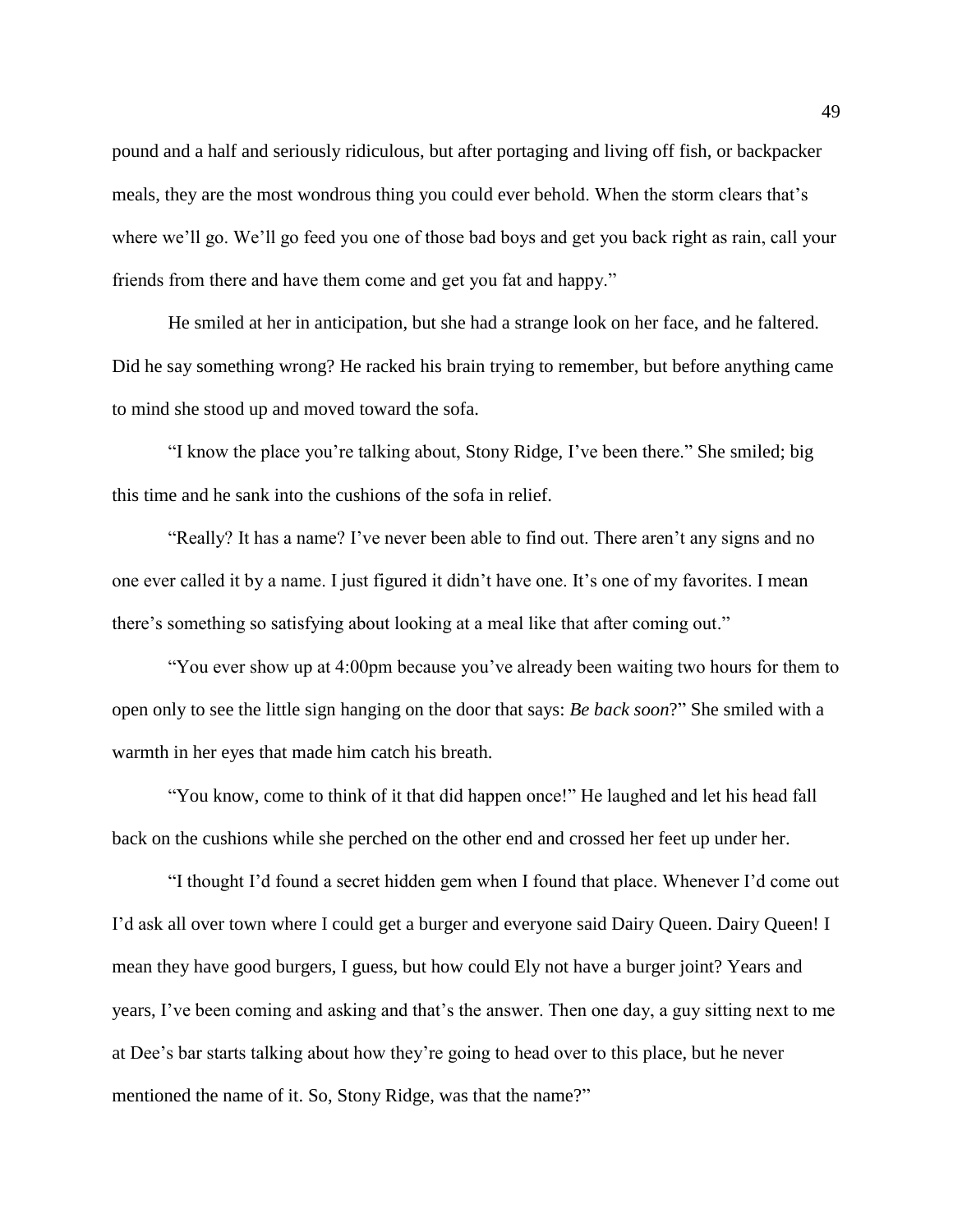He looked at her for reassurance and she nodded.

"And the bartender says, so it's burger night then and I slapped the bar right then and made sure they told me where this place was."

"Sometimes they don't even open the kitchen at all, even though it says 4:00 pm, it all depends on what they have going on at the resort."

"I can see that." He laughed again. "They kind of operate on their own schedule, but that's part of the charm, at least I think so."

"You know what, now you have made me kind of hungry. Quick we need a topic change." She smiled and he felt something course through him that he couldn't explain. You're just hungry too, he told himself, but knew instantly it was a lie.

"Topic change," he said and looked away when he realized he'd been staring at her. "So, when you camp with these kids you head in to the Boundary Waters? Or do you stay at the campgrounds?"

"Well, that depends on the ages and skills of the group. So, both I guess."

"But you've taken them in, like on portages to camp overnight not just day trips?"

"Of course!" She looked curious or suspicious or a mix of the two, but he just grinned back at her and kept asking questions.

"You ever take them up the Gunflint or stay around here?"

"We mostly stay around this area." She sat up, slanted her eyes and tipped her head. "Why?"

"You said topic change, so I'm changing the topic. So, let's compare where we've been, I mean we've probably been to some of the same spots. So, name the hardest portage you've ever done?"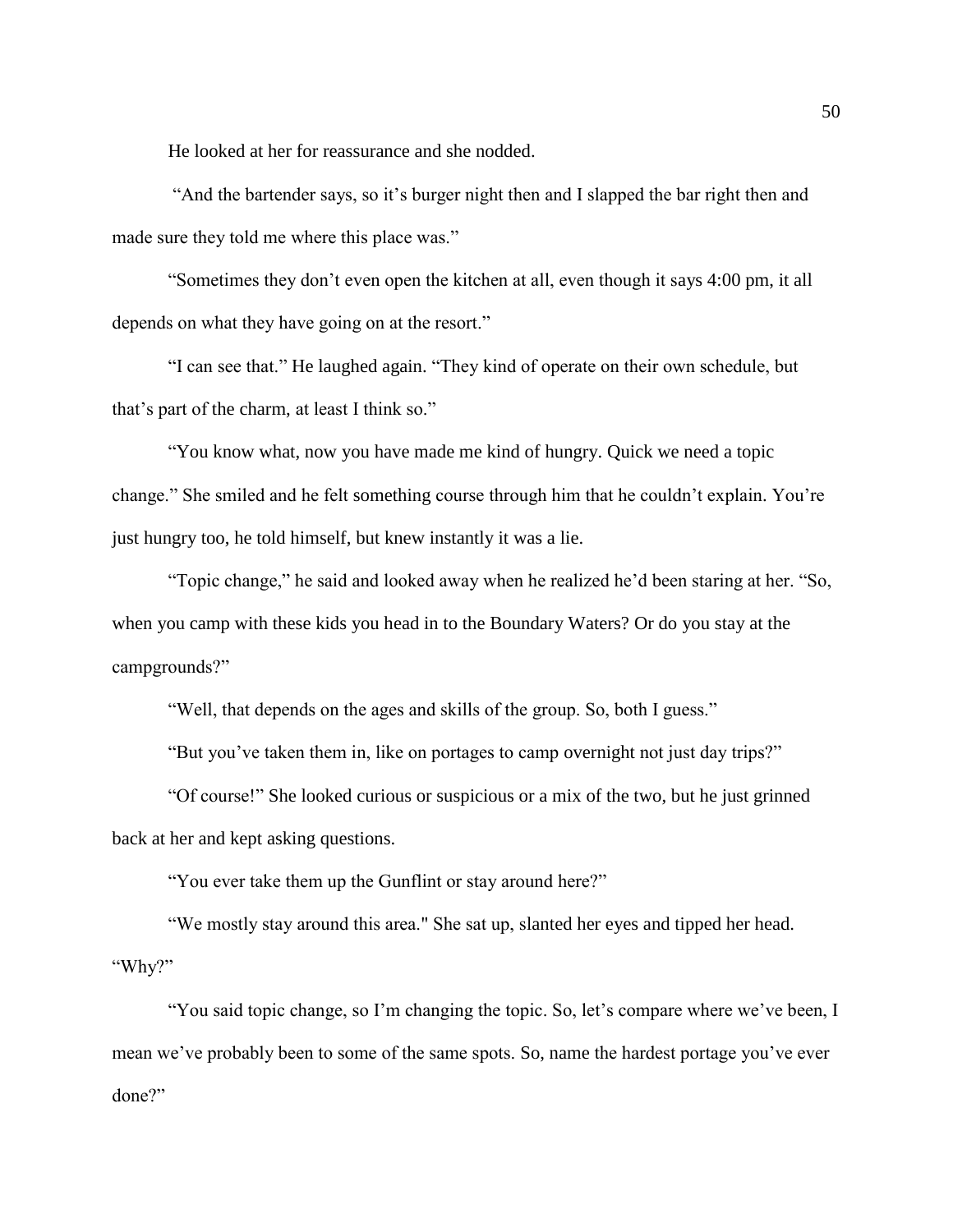"Hmm, let's see . . . there's always differences I mean weather and bugs and stuff—"

"Nope, that doesn't count. Forget bugs, rain and weather. The hardest portage in the best conditions."

"That's not fair, though. I mean weather can take a passably good portage and turn it into a death trap. . ."

"Good point, but still, everyone always complains about the bugs. I hate that, bugs are due to the time of year and the weather, not the campsites or the area. Anyway, tell you what, right now just tell me the hardest one you've done in pristine conditions. But it's okay to add that it had just down-poured the day before and it was a mud pit because of it or it was flooded or there were blow-downs. How's that for a compromise?"

She stared at the wall behind him for a moment and he could see her mind working over the question. "We kind of always take the same trips so, the kids always, and I mean *always* complain about the trek into Fourtown from Mudro."

"Mudro to Fourtown? Come on, I've done those, they're short. That's wimpy."

"Well, short but super steep and full of ankle-breakers, no easy feat when you're carrying a pack and a canoe."

"You carried a canoe?" He couldn't help his astonishment. And then he blew it even further by adding, "But, it was a Kevlar I bet. Right?"

Her eyes slanted at him and he knew he'd said something wrong.

"What's wrong with that?"

"Nothing, nothing. I mean I want one someday. I just, I mean I have an Old Town that weighs 90 pounds and I was just pretty sure you weren't carrying one of those."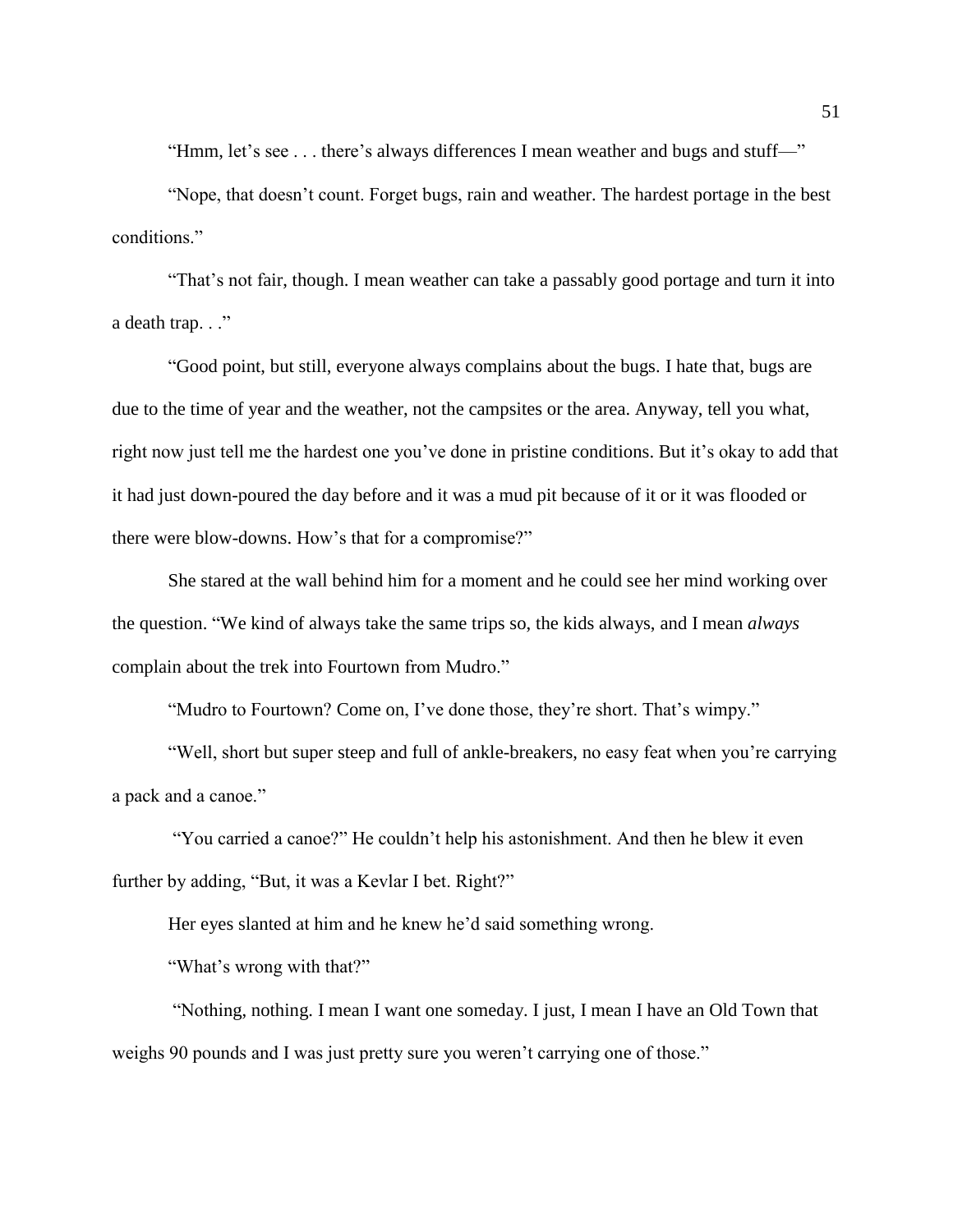"Huh, well I had a Kevlar and a forty-five pound pack too. That's almost 90 pounds so I don't appreciate you're just brushing it off. Plus, not to mention, there was about five unpracticed and whining teenagers along . . . I mean, one of them dropped their pack halfway and I had to go back and get it. So, I basically double portaged the whole way."

"Shoot, you carried almost 90 pounds? You don't need me; you can probably take that guy yourself." He saw her smile fade and the light in her eyes die a little at his words and he swore at himself for reminding her. She turned her head and watched the flames dance for a long, silent moment while he tried to think of something to recover from the slip.

"I don't know what it is." Her voice caught on her words. "I have never been more afraid in my life," she shuddered and shook her head before turning back to look at him. "When he says my name something in me just freezes."

He tipped his head in apology and cleared his throat. "I'm sorry. I know. But, that's over now. It's not even a factor anymore, right? I mean I'm here now," he suddenly heard had that might sound boastful or weird so added, "I mean you're not alone and that makes it two against one, right? So, we're just gonna walk on out of here and be gorging ourselves at Stony Ridge as soon as the storm clears." She tried to smile but it was half-hearted. "I promise." He reached out and touched the calf of her crossed leg before realizing what he was doing and pulled his hand back just as fast.

"But you know you didn't really answer the question. You know, with the rules we set up? How about without the teenagers—just you—have you gone without them at all? You know just on your own with friends and not for the camp?" He waited hoping she'd take the bait and didn't let out a breath until she finally did.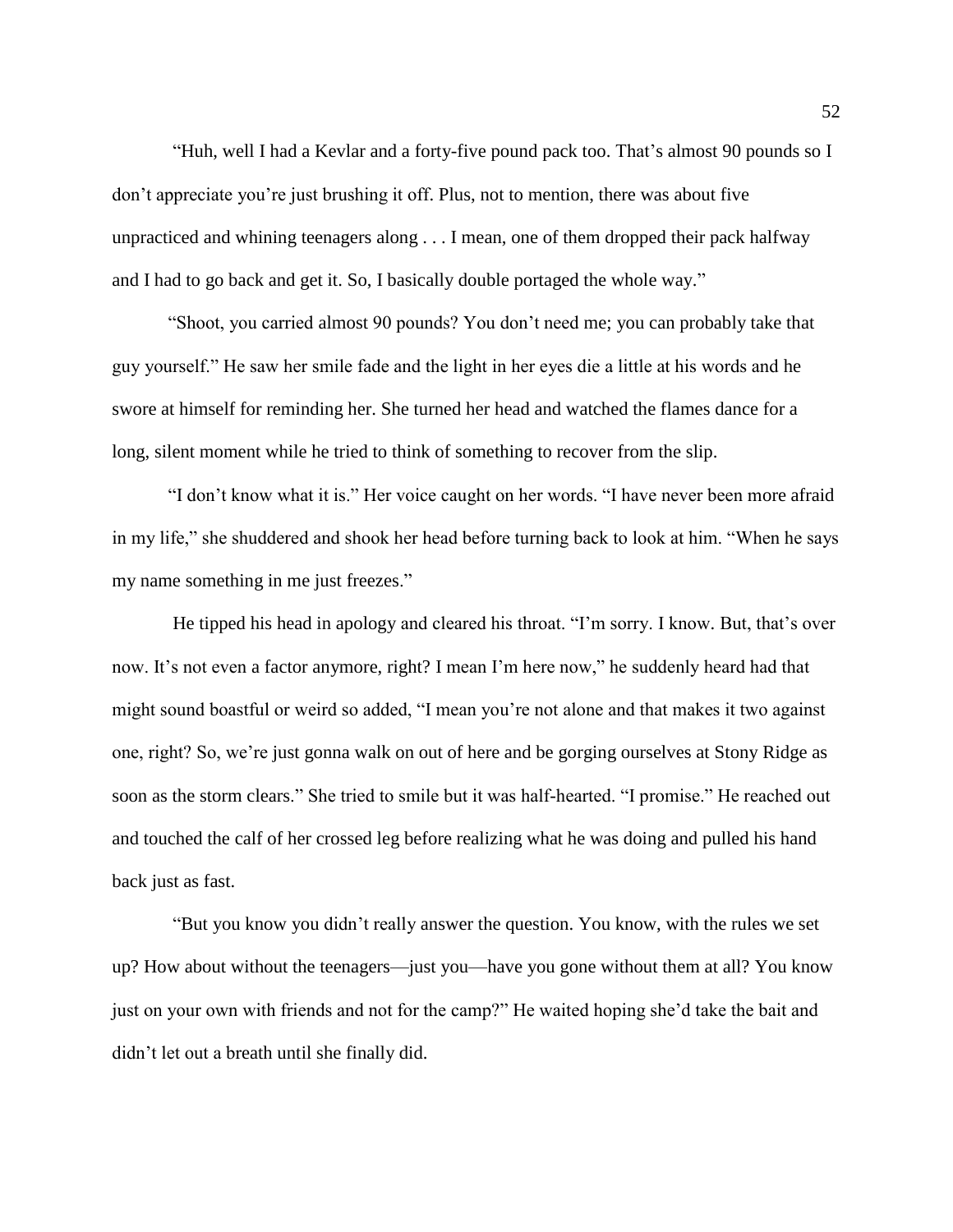"Uh, hello? Many times. So, let's see, I guess that would be… I don't know, I'm drawing a blank. How about you? You look like you're ready to explode with whatever you think is the hardest portage ever, just go ahead and spill it."

She was right. What was wrong with him? What was he trying to do? Prove his strength? God, this wasn't like him, he felt the heat climb up his neck and face again, he was acting like a child or a man who'd never talked to a woman before. He had to get a grip.

"Come on. I know you're itching to brag, so let's hear it."

Her teasing helped ease his embarrassment but what in the hell was he doing? He had to try and recover, show her he wasn't an arrogant chest beating mouth breather.

"Okay, well there are a lot that are bad, I mean blow downs from storms blocking the path or beaver damns being built right before the landing so you have to find a new way through to get to it. I've dealt with that a lot, some really bad ones further north but I guess the actual toughest that comes to mind from around here is the Angleworm, that one was one thing after another."

She rolled her eyes and snorted. "Angleworm? Are you kidding? I was expecting something seriously hardcore. Angleworm is just long; it's a road for crying out loud."

"I wasn't talking about the hiking trail from the parking lot." He stammered and felt the heat climbing into his cheeks. He was irritated by her reaction and felt a surging need to tell her of all of his feats—working at a lumber camp in Alaska when he was 19 years old, camping without a tent in 22 below zero, making a snare the old-fashioned way and getting a rabbit when no one else could—he was the hero of that trip, that's for sure. Oh my God, he realized he was doing it again and shook his head in disgust.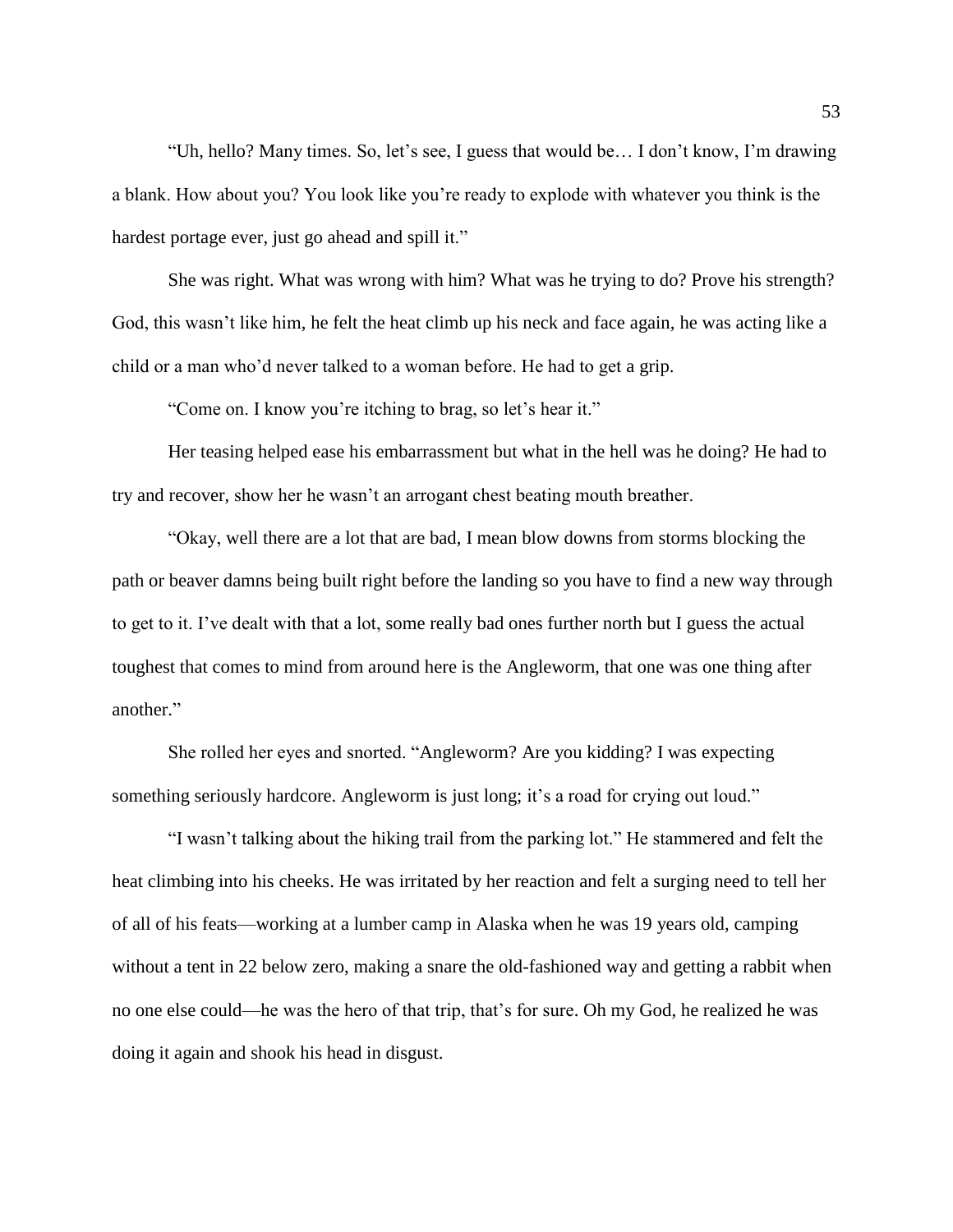"What? You look mad," she lost some of the light that was in her eyes a second before and he panicked.

"Mad? Heck no, I'm not mad," think, think, he grumbled silently. What could he do to recover? "I just can't believe after all of the stories I just told you, and how I fought off an angry raccoon no less, that you would think I was talking about the road from the parking lot. I mean sheesh haven't I proven my Tarzan like skills yet?"

She laughed, thank God, and he blew out a breath of relief.

"No, ma'am, not the road. I'm talking about the portage from Trease into Angleworm. You know if you go into Hegman and then head past the pictographs to Trease? That way?"

"Huh, I guess I've never gone past the pictographs on Hegman. I mean I've been there many times. It's a great day trip to take the kids on and the pictographs are awesome."

"I bet those kids are floored by it. I would love to see the look on their faces when they paddle up and see it for the first time."

"They are, you should see it. They canoe along all loud and obnoxious even though they're surrounded by such beauty but, man, do they stop giggling and shouting when they see them and a kind of hush falls over them."

"I remember the first time I saw it, I sat in my canoe and just stared at it forever."

No one was quite sure what the images meant, he'd tried to do research a few times, years ago. But, he decided it didn't matter, not really. The images were of a man, moose, dog or maybe a wolf, and a couple of canoes, one or two of them with two people in them. Pretty basic stuff for the most part, but he'd sat silent and awestruck. His breath had caught as he stared at the image of the canoes—just two people in them—and he couldn't tear his gaze away from them. When he finally did, his heart was racing even though he'd been sitting still. His own canoe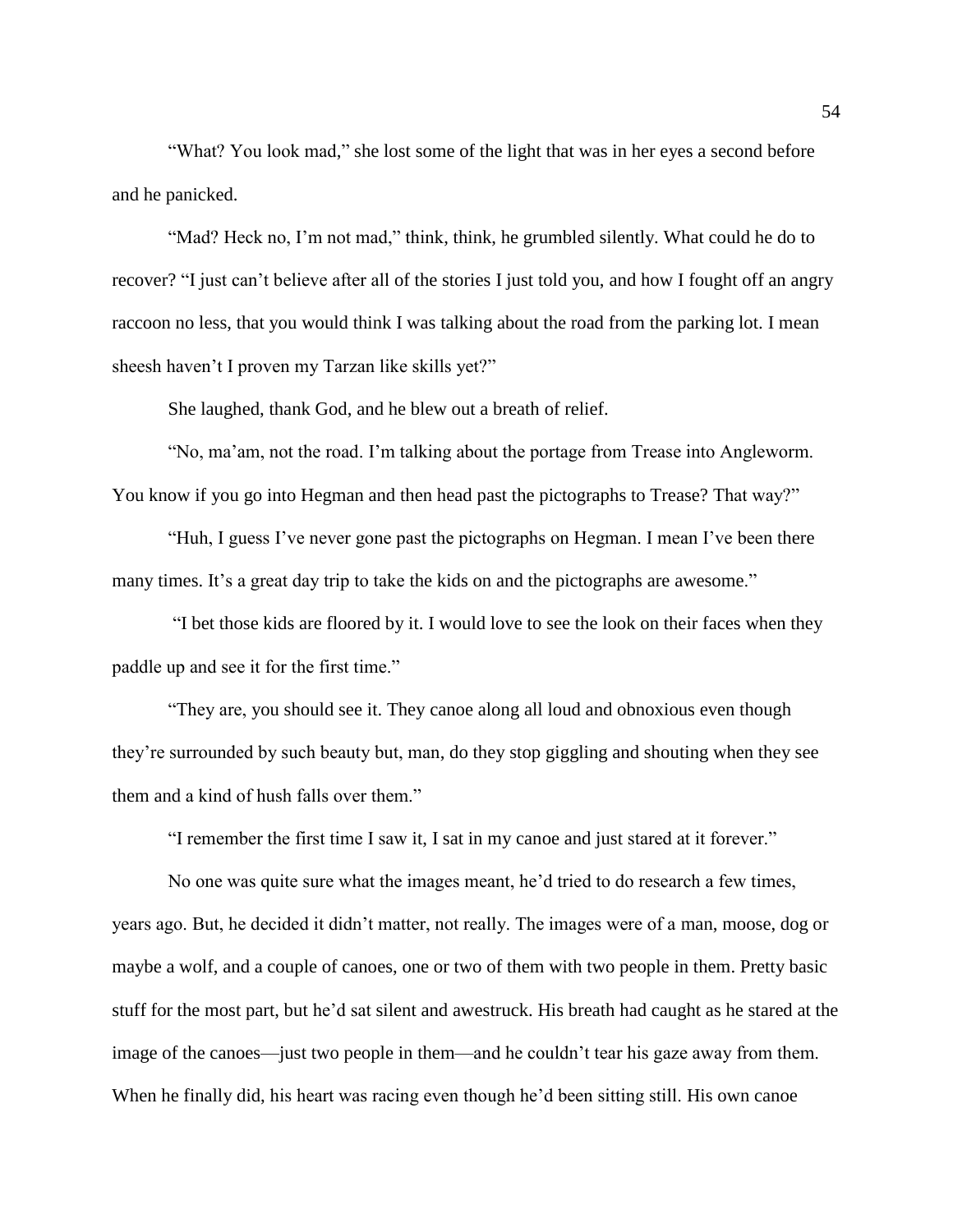drifted with the pull of the water and he took pains to silently paddle back—as if any noise would break the spell he was under. He looked at the images of wildlife and the man with his arms outspread, like a god. And it hit him that, to him, this was what he'd been looking for. The meaning of life was right there, showing him that everything he needed and wanted was now, and always had been the real Truth. Or at least it was his real Truth, and he wasn't going to change his mind.

He had been on one of many solo trips, working his way through Hegman to get to a lake much further north in the Boundary Waters, everything had been mapped out and timed in his mind to precision. But he'd stayed staring at that image and lost all track of time. He remembered now, that it was after that trip that nothing ever felt quite right again, nothing felt the same when he got home, and a sense of unease and discontent started to grow.

"I know what you mean about the pictographs. I mean there are tons of them in the area, but they still take your breath away." She said and looked at him. "You know they say that those pictographs may be the Ojibwe's way of painting the constellations." Her voice trailed off.

They were both staring directly into each other's eyes but seemed to be off thinking of other things. Mike was still thinking of the image of the two people in the canoe and how it became crystal clear to him that that was what he wanted more than anything else in the world. He suddenly realized he'd been staring at her and looked away quickly, clearing his throat. He was losing it, going places in his mind that he shouldn't, not yet.

"So, uh, have you gone past them to the portage then? The one I'm talking about?" He needed to change the path his mind had been taking and get his head out of the clouds, but he didn't know why anymore. A war was starting in his head over the possibilities of this woman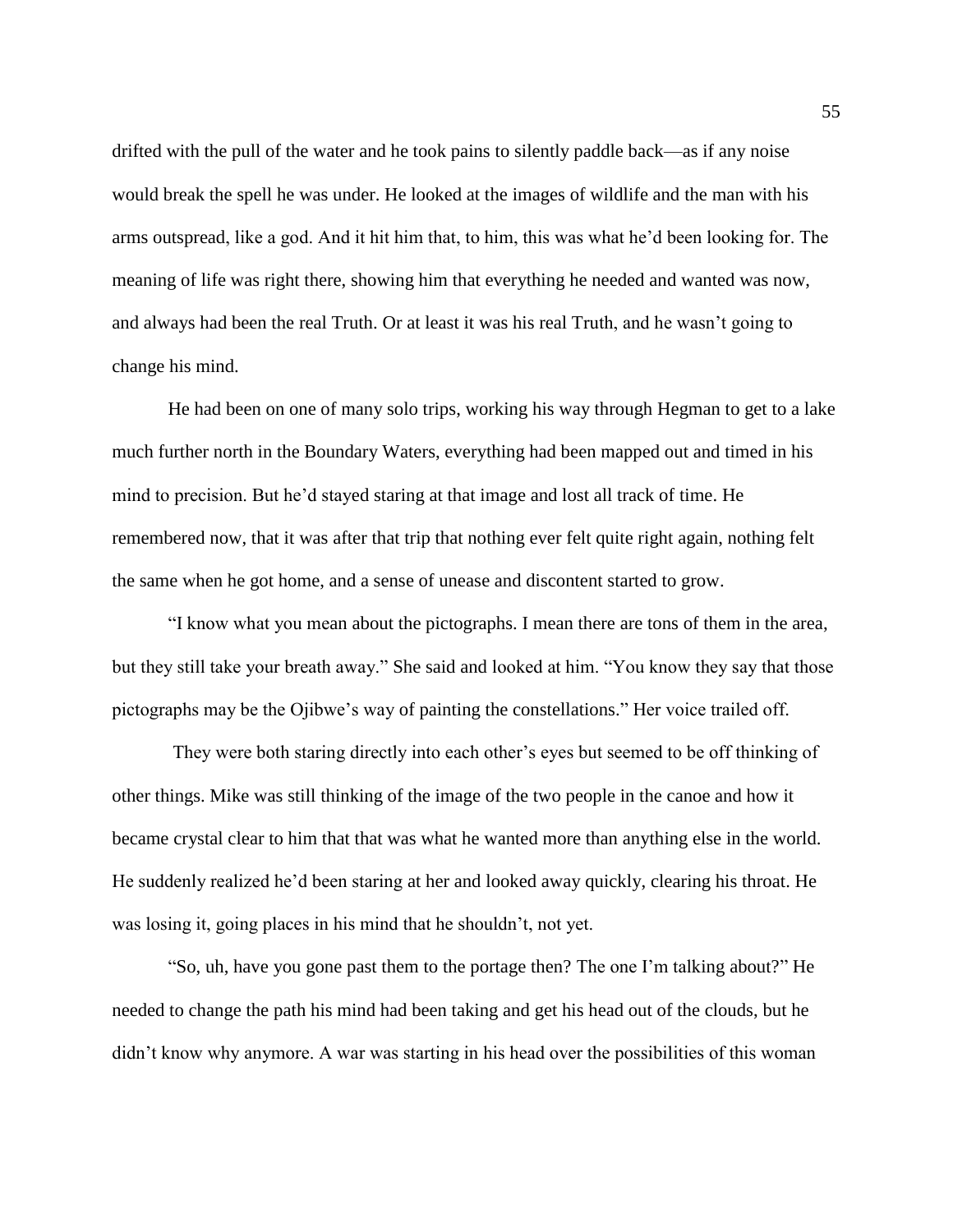being *the one* and the asinine desperation of a lonely man jumping at the first woman he found with the same passion for the area he had.

It took her a second to register that he'd asked her a question, her trance not yet realized or broken. She shook her head slightly at his words, looked away and blinked a few times rapidly before looking at him again. "What? Oh, uh no. I guess I've never been on that portage."

"See," he turned back to look at her with a grin, "so you haven't actually done the portage I'm talking about."

"No, you're right." She tipped her head in acknowledgement, "I stand corrected."

"Well, it's not the like the portion that's just a long road from the parking lot, not even close. And I don't suggest you take a group of kids on that one, it's a nightmare, all blocked paths, flooded portions, boulders the size of cars and mud up to your . . ."

"Knees?" She cut him off with a laugh. "Sorry," she added when she looked at him. "It's just that everyone always says mud up to their knees and then it turns out to be a slight exaggeration."

"Well, I wasn't going to say that at all. No, it was up to my waist."

"Oh, I see."

"Seriously, it's not for the faint of heart, or those without hip waders," he added. She laughed again, and it was all he could do to not shift his position closer to her, his body was screaming out to be right next to her, to feel her somehow. He spoke quickly to get rid of the sudden thoughts filling his mind.

"And, hindsight being 20-20, I now know I missed the exit point and ended up forging my own path up a rock face that eventually hooked up with the hiking trail, the long one. What is that one like 650 rods or something, before I finally found my way to the lake." His words came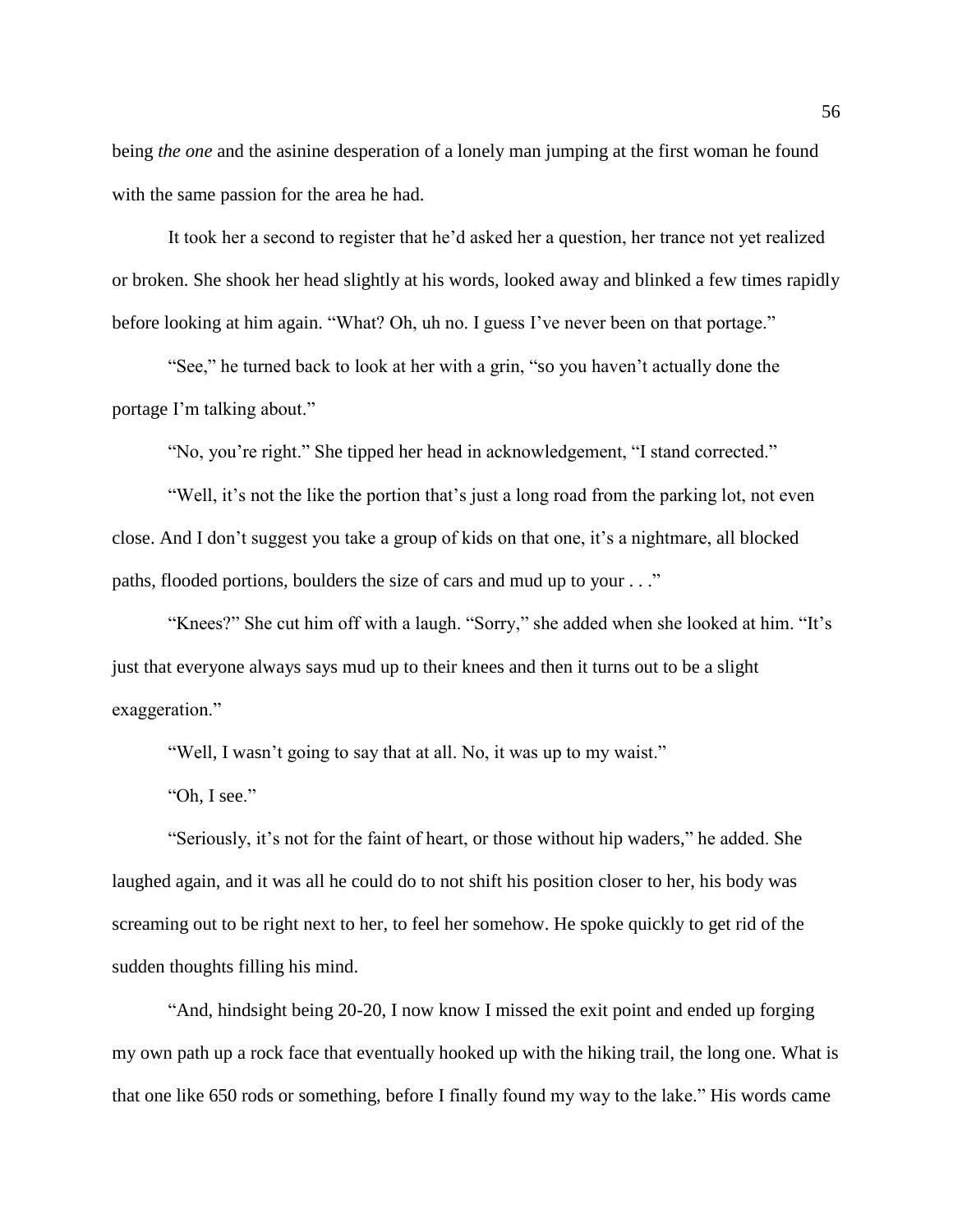out too fast, almost tripping over each other in his attempt to shake the feelings running through him.

"Ah, so human error, and I might add weather, did play a part in this portage from Hell." She raised her eyebrows at him.

"Okay, okay, I guess you have a point." He said and looked at her. His eyes roamed up and down her cross-legged form and he looked away with lightning speed, lest she notice. She wasn't as frail as he'd first thought, he realized suddenly. She looked sturdy and competent to him now. The color had come back into her face, whether from the heat of the fire, or maybe, he hoped, the company, she looked different, pretty and relaxed. "Hey, have you ever seen the ones off of the Kawishiwi River?" His words tripped over each other in his attempt to distract himself from the fact that she was sitting so close to him, "Those are pretty awesome too. I mean not in as good-a-shape as the Hegman ones, but really cool."

"Seen them, I jumped off that cliff when I was . . . what?" She paused and thought for a moment and then answered. "Nineteen. God that was a fun trip. Just a group of us, no camp kids," she looked over at him, a light of excitement filling her eyes. "So, we all hiked up the cliff trail, worked our way to the edge and just did it. We jumped off holding hands." She laughed a little at her memory.

She looked like she wanted to keep talking about her memories of the trip, but he felt something strange rising in him. He didn't want to hear about the great times she had with other people. He kept picturing a nameless, faceless guy holding her hand and taking the leap off of the cliff, with her. His mind went as far as to see them pop up out of the water, laughing and swimming toward each other. He shook his head with a quick jerk to stop his train of thought. What was he doing? Could he really be jealous of a time he didn't even know her? It was insane.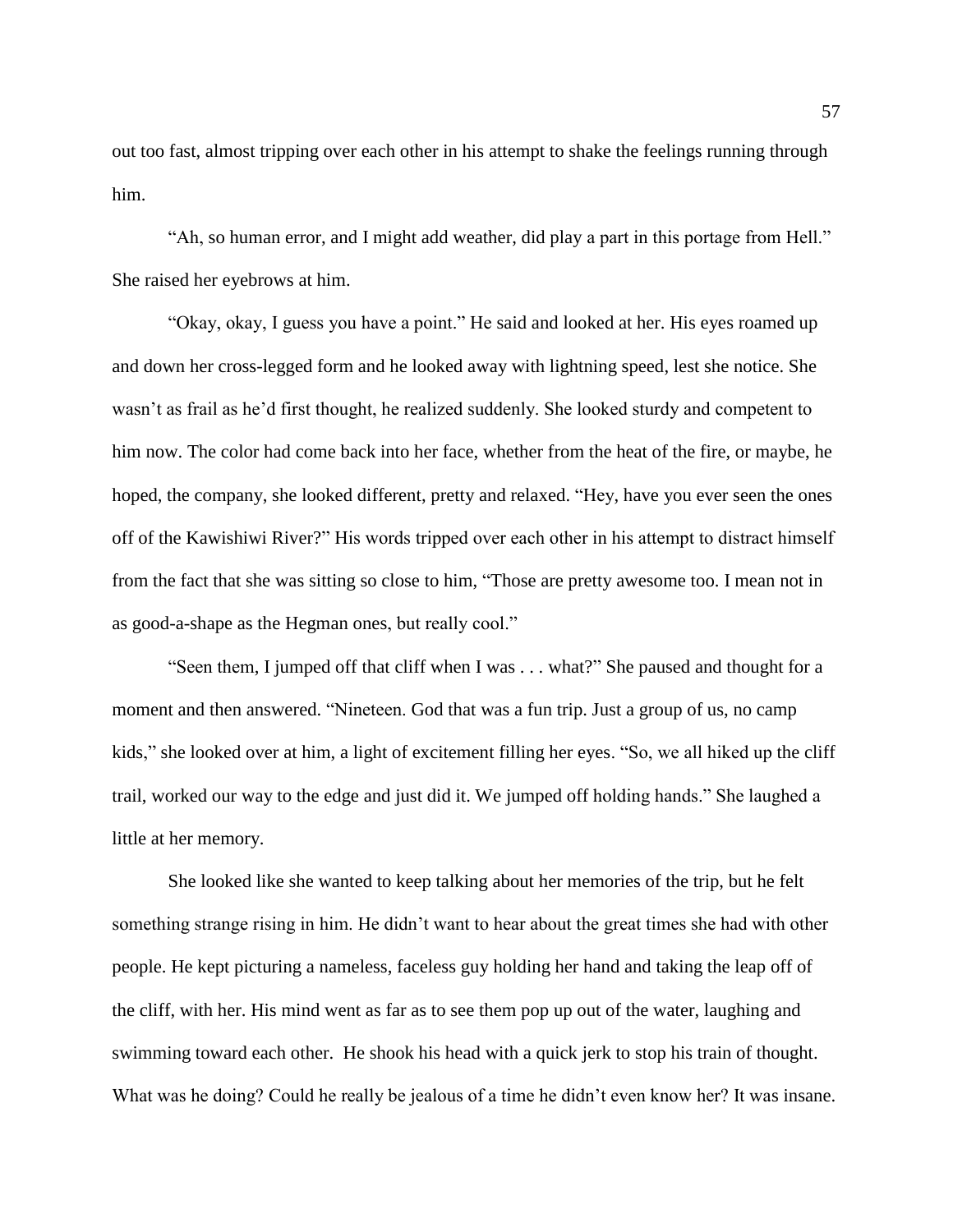Still, even though he knew he was being crazy, he didn't want to hear more about her fun trip and learn that there probably was a guy. "Did you get a good look at them though?" He asked, purposely steering the conversation back to the pictographs.

"The pictographs?" She had wandered back to the memories and forgotten the original question for a minute.

He nodded at her but looked at the fire again instead of her, trying to hide the jealousy and embarrassment he was struggling with.

"Well, yea, I mean as good as you can." She answered, "They're kind of in rough shape though."

"They are, you're right. That's why when I got home from that trip I used software and enhanced the pictures. I was able to get some really cool and crisp images from it. There are several that I didn't even know were there." He knew he was bragging again, but he just couldn't seem to stop himself.

"You did? That's . . . I mean, wow, that's kind of wild." She looked at the fire after speaking.

"Yeah, I just kind of know how to do stuff like that, I guess so I thought I'd try it and see what appeared, just for fun. Kind of nerdy I guess." He realized he probably sounded like a real dork telling her about software and image enhancement. He racked his brain trying to find a way to look a bit cooler, but worried it was too late.

"No, that's really amazing." She said with a smile that looked genuine.

"I guess I'm kind of weird that way." He smiled back but didn't have the confidence he'd been feeling earlier. What if she though he was cocky or nerdy or boring? Did he say too much?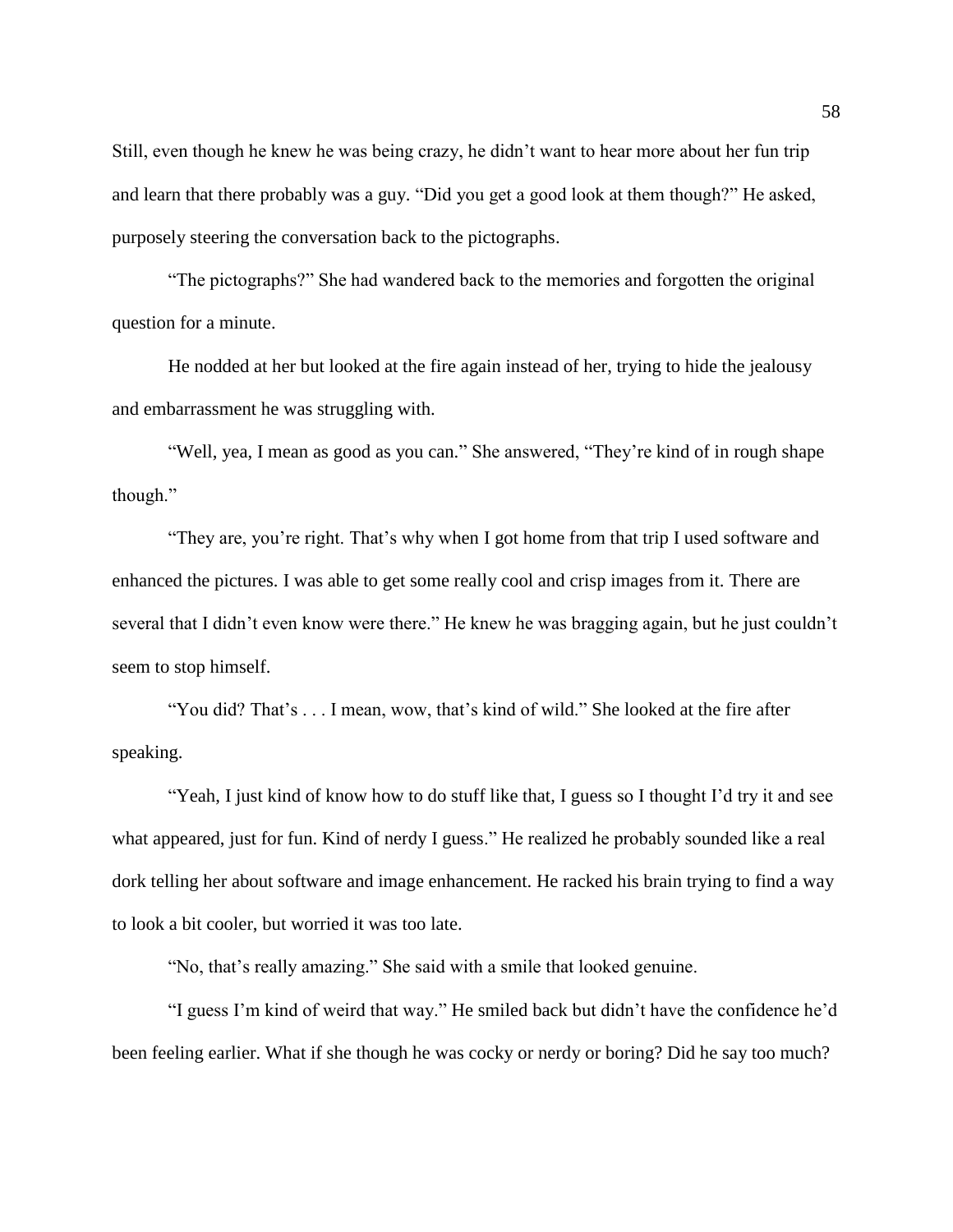"I don't think it's weird," she said. He looked at her but she looked away quickly. "So, uh, did you find anything amazing then? I mean maybe you should share what you did with the world or some anthropologist or something. The historical society for sure."

He couldn't help but warm to the topic and dive in head first. Nerd or not, whatever she may think, he loved this kind of stuff and couldn't hide it. He heard himself start blabbing on and on about thermal imaging and the way he was able to pick out each image digitally, but he couldn't seem to stop himself. It was suddenly more important than anything that she like the things he did and understand him. What was happening to him? This wasn't like him at all. She was in a seriously weird situation and he was going all poetic and gaga over pictographs and the meaning of life within not even a day of meeting her. He was losing it. But, somehow, he couldn't stop it. His mind was all over the place, but he couldn't stop the track it was on now. It hit him then, out of nowhere, what if it didn't matter that he was sitting there waging the pros and cons of a relationship with her, what if she had someone already? She could have a boyfriend, or worse. Here he was getting all worked up like a, a, God like a *Doug*. He had to calm down. Smooth, Mike, be smooth. You don't even know her, he told himself over and over.

He looked over at her and saw her staring at him with a weird expression. "What?" he asked.

"I said, that I would, uh, well, I mean, if you want, that is . . . it would be kind of cool, you know, to see them sometime."

"Oh," he felt the air leave his lungs and his heart start to race. "Uh, sorry I got lost in thought there for a minute. That, uh, that would be . . . I mean yeah, absolutely. I'd love to show you or send them to you, you know, in case it would look weird or make someone jealous that you were getting together with a guy to look at pictures."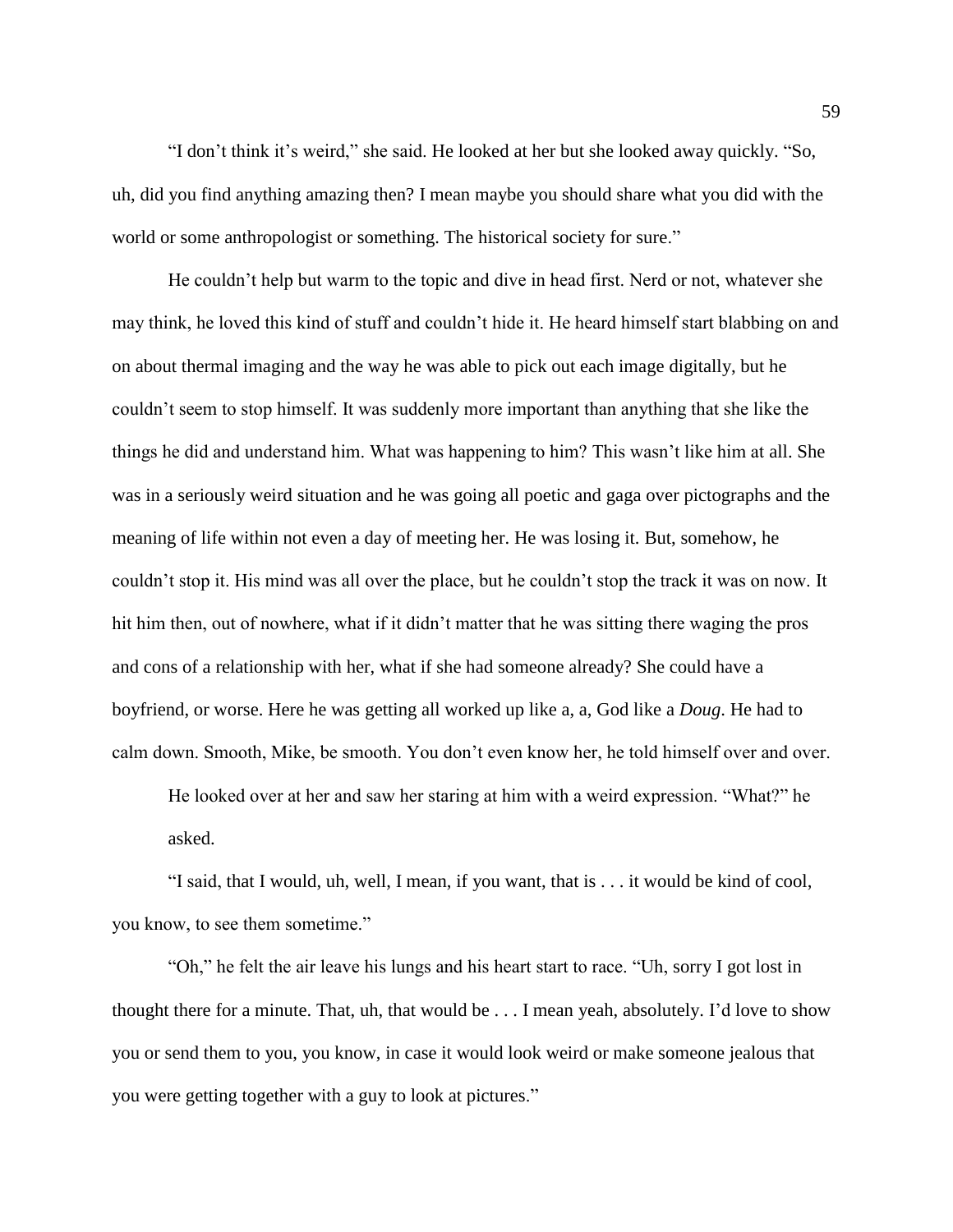She tilted her head, squinted her eyes and gave him a weird half smile. But she didn't respond.

He looked at her and swallowed, he knew he was being awkward and idiotic but couldn't seem to stop the next question from coming out. He hated the sound of his voice when it came out but said it anyway. "I mean would it, uh, make someone get the wrong idea or something?"

"You're funny," she said and left him sitting there waiting like an idiot for a few seconds. "No, there's no one who would be jealous, and I wouldn't take it too well if there was, just so you know."

He let out his breath and smiled, too relieved to be embarrassed. "Oh, well I was just making sure. Some guys are real hotheads you know. I wouldn't want anyone to get the wrong idea."

"What would the right idea be?" She tilted her head in that curious but cocky way she had and smiled at him.

A sudden coughing fit seized him as if he'd choked on air and he had to clear his throat a few times before he could speak. He had no idea how to take her comments, was she flirting? Hope filled him. He pictured them together, camping and canoeing to some of his favorite spots, and then hers. His imagination was getting the best of him when he remembered her story about the cliff jumping. As much as he didn't want to remind her of whoever she had fun with back then— and he was fully aware of the insanity of his thoughts because she never mentioned that there was a someone with her—he needed to know something. She was getting her master's degree so she had to be at least 22-years-old he thought. Ten years wasn't a huge age difference, not really. Plus she could be older than that, like 23, he thought. He suddenly needed to know. He told himself that it didn't matter, not really, not to him, but what if it mattered to her?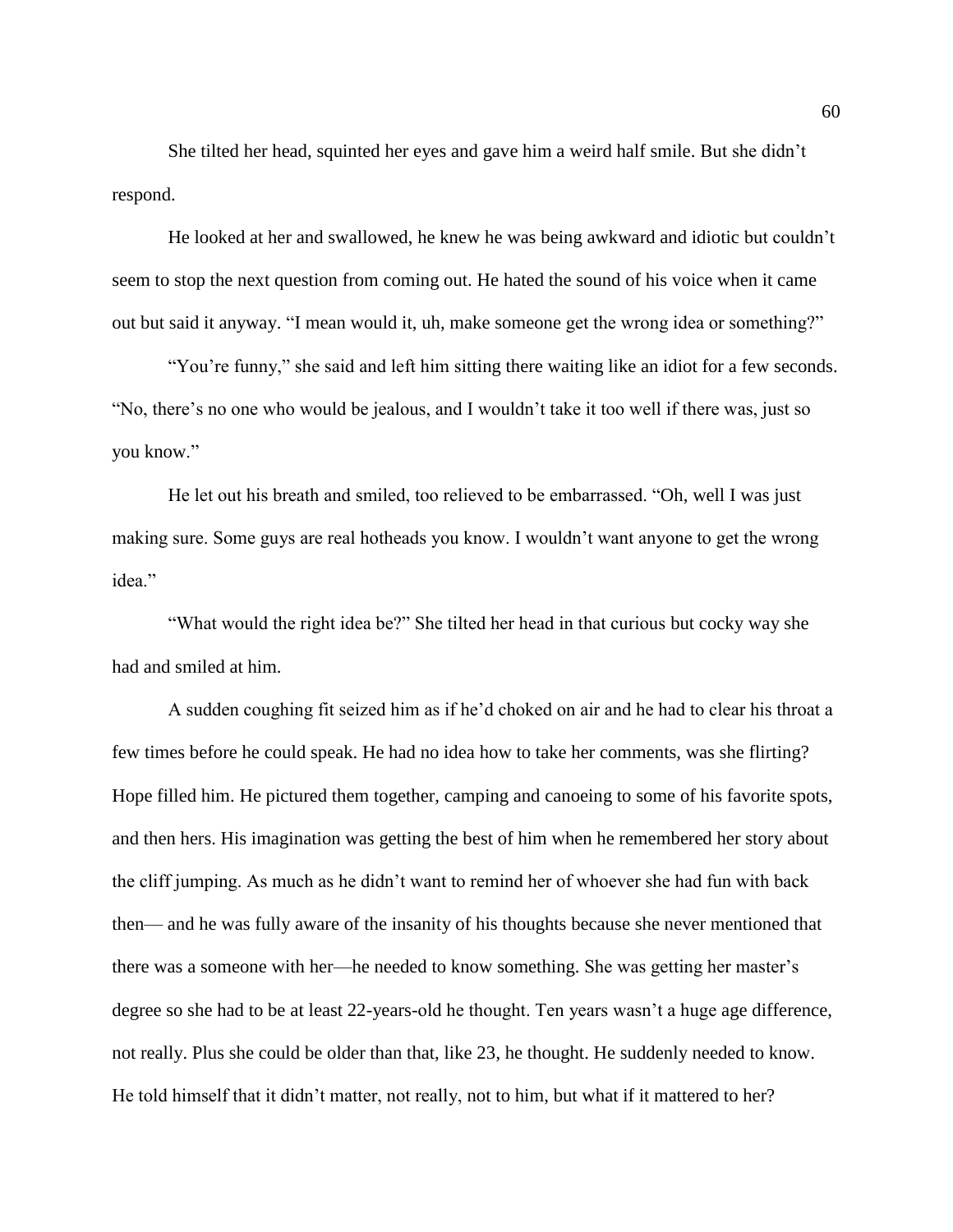"So, that's pretty cool that you jumped off the cliffs um, how long ago was that? I mean, you know, you were 19 so, a couple years ago?"

He could feel the change in the air when the words came out of his mouth. Could she know he was digging? Thinking about things differently than when he first came in the door and wondering if maybe, just maybe . . .

"*Ohh*," her voice had a singsong lilt he hadn't heard before, "well, how old do you think I am?" she asked.

She knew. There was no doubt about it, and it wasn't like he was being the king of subtle right now. Still, her playful question made his heart pound in his ears.

"Oh, huh-uh, no way. That's a terrible question to ask a guy. If I say too young you could be offended, if I go too old you could be offended. I can't win in this situation; I'm not even going there."

"Well, how old are you then?" Her tone made it sound like a challenge.

"I asked first." He crossed his arms over his chest in mock stubbornness and raised an eyebrow at her.

"*So*?" she giggled but then crossed her arms in the exact way he had and raised her chin in the air.

He knew stone cold stubborn when he saw it, she wasn't going to budge, so he blurted it out and waited for whatever her response would be, but part of him hoped she wasn't as young as he thought she might be.

"Thirty-two?" She gasped, "I never would've guessed it."

"I have a young face. Hey, wait that's not that old, though. Is it?" He swallowed at the lump in his throat.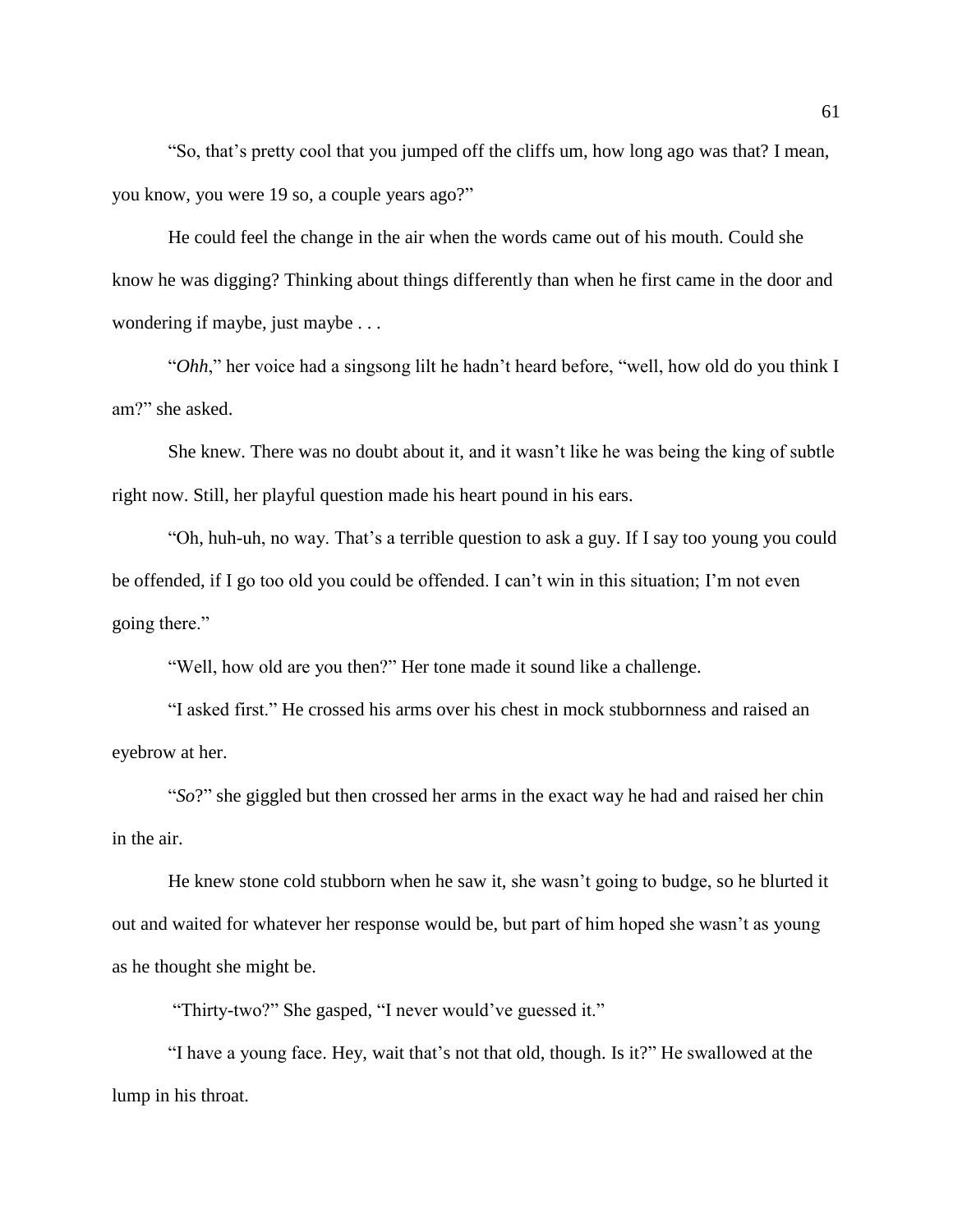She didn't answer his question. "I have a young face too, late bloomer my whole life." She smiled. "I hate that people always think I'm an 18-year-old or something. I'm 26 for crying out loud. Everyone says I'll appreciate it when I'm older. . ."

He sprang forward and cut her off without realizing it, "That's not so bad."

"Gee thanks, I don't think so." She mocked.

"I didn't mean it that way." He stopped short when he realized he was about to say too much.

"So, what way did you mean it?" She looked him in the eyes and waited. Was that a flirtatious light he saw dancing in hers? She didn't look mad, she didn't look uninterested. His breath caught. He found himself noticing how pretty she was, the fire warmed her skin to a rosy glow, her eyes shined when the light hit them just so, and her voice was soft and warm. Why hadn't he noticed it when he first saw her?

She uncrossed her legs, reached out with one and kicked his thigh lightly with her foot. "Well, how did you mean it?"

"Oh, uh—" what was wrong with him? He felt like everything he said was idiotic, every look on his face revealing how he suddenly felt inside. He turned his face away quickly but then back again because he didn't want to stop looking at her. What happened to the guy who wanted to know if someone was a fit for him immediately and then move on if they weren't? That guy wouldn't have any of this fear or vulnerability. "I meant, uh, I guess . . . that you aren't that much younger than me." His face felt hot again.

She tilted her head and smiled. "No, I guess I'm not. I mean you could probably still keep up on, I don't know, the portage into Basswood from Fall Lake or something easy like that."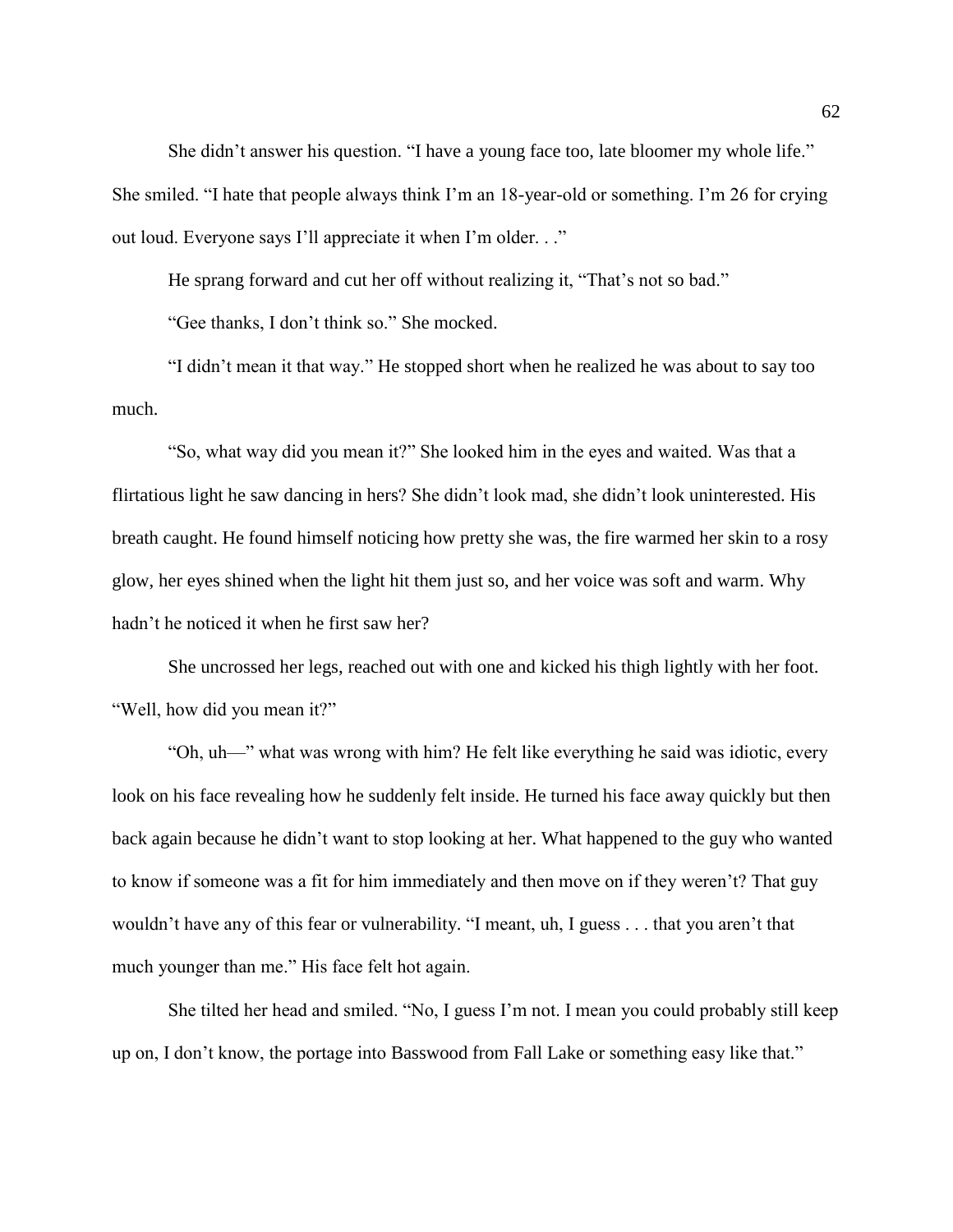"Fall Lake—hey wait, are you talking about the one that's so easy people use a portage wheel?"

"Uh-huh and in the winter they drive right over it with their trucks."

He was offended and hurt at first until he saw the glint of humor in her eyes and heard her giggle. He liked the giggle, felt it in his gut first, and then felt it race like tiny tickling fingers dancing across his skin.

"Well, I mean as long as you carried the canoe and did the heavy lifting, I think I could manage."

She snorted and kicked him lightly again.

He lost track of time, lost track of planning and somehow even forgot the odd situation they were in. There wasn't a topic they didn't cover. She grunted when he told her he was a salesman but seemed to understand that he saw his job as a means to an end, a way to make money and then move up there and do what he loved.

"I've always wanted to live up here too. I think that's why I chose biology as a major, you know? Something that could get me a job and make a living up here rather than just coming on weekends. It's that or work for an outfitter or stay at the camp, but the pay doesn't quite cut it."

It was almost too much, this woman and her match to all he'd ever wanted. He wanted to call Doug right that second and shout out "*I told you so*." She does exist. No inner voice came this time. He'd found it and he knew it. Tiny shivers ran through him yet again and he welcomed them with an elated heart.

Another crash of thunder and a new onslaught of even heavier rain shook the windows. He looked over and patted her hand to comfort her. When he tried to pull it back she stopped him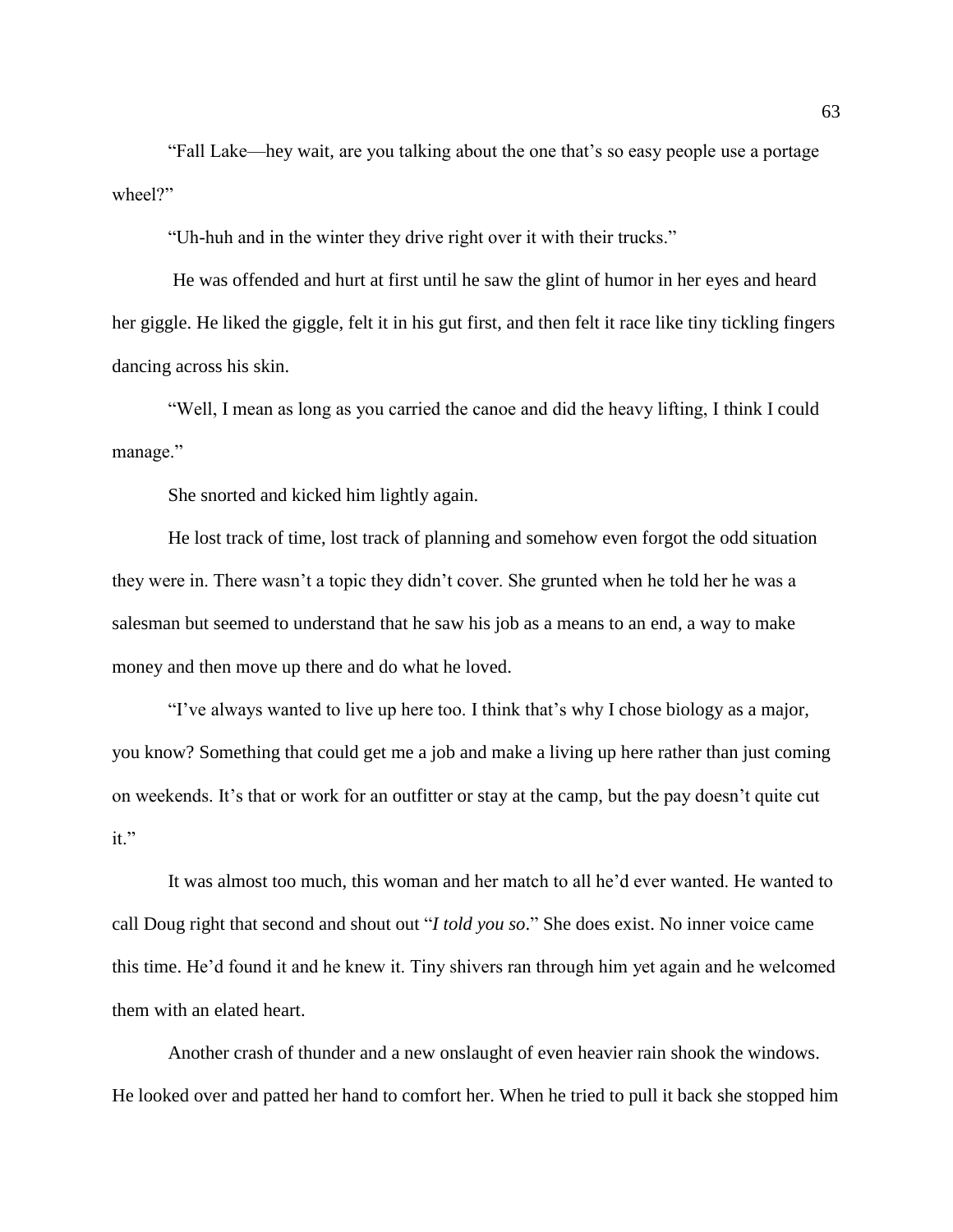and laced her fingers with his. He closed his eyes at the warmth of her skin and the pressure of her fingers on his. "You know, once this storm clears we're gonna *Last of the Breed* right out of here. I'll have you back in no time."

"We're going to what?"

*"Last of the Breed* only one of the best Louis L'Amour's ever written, though they're all classics"

"Classics?" she laughed, "I' don't know if you can label Louis L'Amour novels as classics."

"Hey now, easy there. You're talking about one of my favorite authors."

"Yeah, but aren't those like romance novels or something?"

"Ugh" he put his free hand to his stomach as if she'd punched him, never loosening his grip on the one that held hers. He didn't have an ounce of irritation or anger over her words though, there was just too much adrenaline flowing through him. "Let me ask you this, then Miss high and mighty classics, have you ever read one?"

"Touché" she murmured.

"Hah, so you can't judge until you do." He admonished her with a teasing smile.

"Okay, okay, sorry," she smiled back and held her hands up in surrender. "So, what does it mean to *Last of the Breed* out of here, then?"

"Well, you're going to have to read the book. I'll lend you mine." He smiled and warmed to another of his favorite topics. "Basically, it's about this guy who escapes from the Russians in the middle of the frozen wilderness with nothing and has to use all of his skill to get away. He's against incredible odds but super hard core. He meets a woman and they work together to get to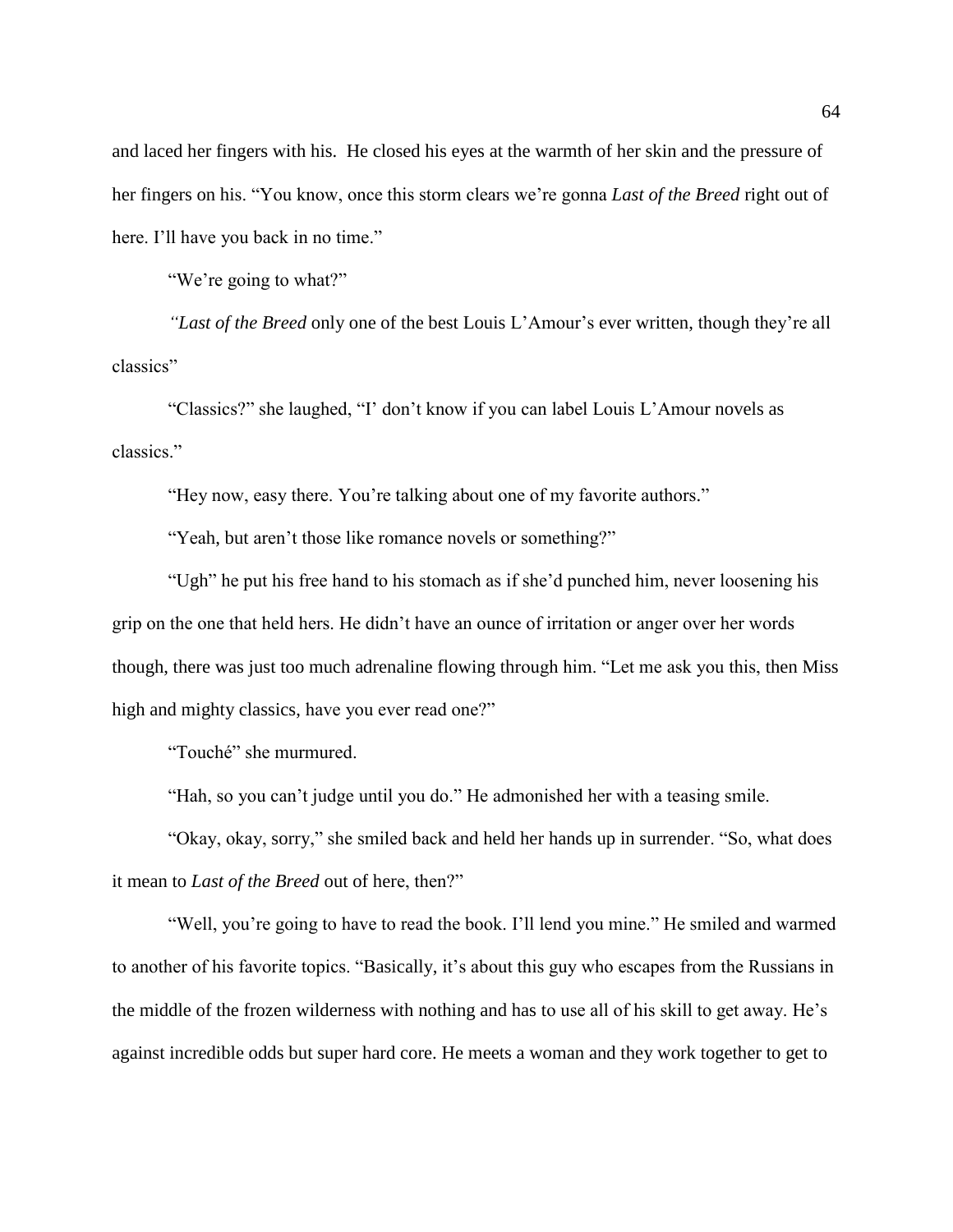safety. It's an awesome read, really exciting" he suddenly realized he was going on and on like an excited school boy and looked over in embarrassment.

She nodded slowly, "Okay. I tell you what. I'll read your book if you read one of my favorites."

"Deal," he said and smiled.

"You don't even know what it is yet."

"I don't care. I love to read, and if you like it I want to read it."

They looked at each other then neither of them blushing or breaking eye contact for a few seconds before she looked away. He felt a tinge of insecurity but then she squeezed his hand and he squeezed hers back. "Alright then, you have to read *Fifty Shades of Gray* Sound like a deal?"

"I already said yes. Tell me about it. What's *Fifty Shades of gray* about?"

"Really? You're like the only person on the planet who hasn't heard of it. C'mon, it's been all over the news, they're calling it mommy porn. Ring a bell?"

"Is it a romance then? I mean I've never read one, but I'll try it."

"Are you kidding me? Really? So, you'd read *Fifty Shades* if I asked you to?"

"Of course." He lifted her hand to his lips and kissed it without thinking. She pulled her hand away and out of his grasp, but before he could worry she slid her entire body over and snuggled into his side. Putting his arm around her shoulders he let his head fall back against the cushions of the couch.

They sat in the quiet for a minute, the sound of the crackling logs in the fire filling the room along with the continuous patter of rain on the roof and against the window. She sighed deeply and turned her face toward him. "I'm so glad you're here," she whispered. He had to lean forward to hear it but when he did he pulled her in tighter.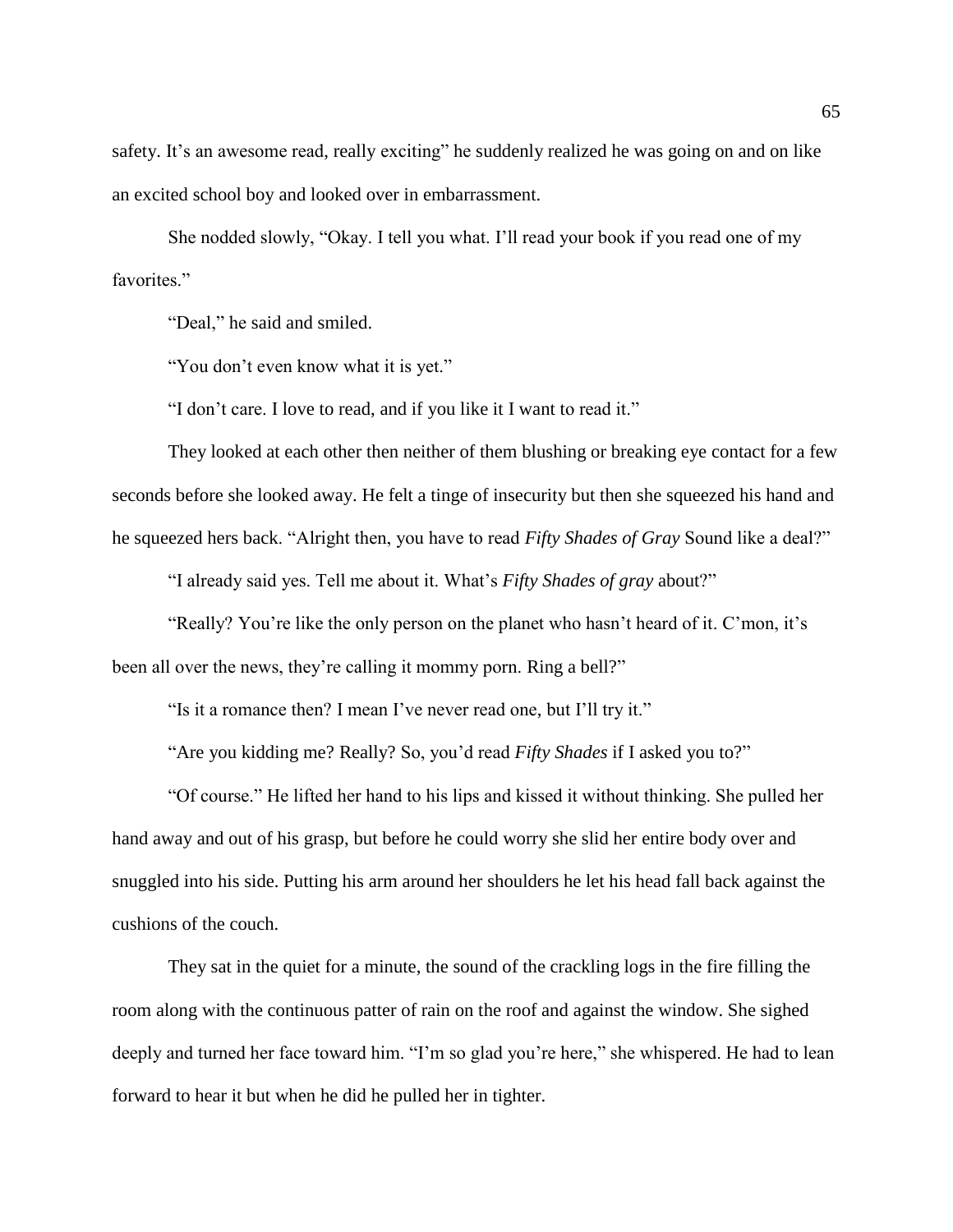"I'm glad I'm here too," he whispered back, and realized that he meant it. He suddenly didn't care about anything anymore. Whatever was going on with her, they'd take care of it.

"I was totally kidding, you know? About reading *Fifty Shades of Gray*." She nudged him in the side. "I haven't actually read it, just heard all the hype. I was messing with you. I can't believe you'd read it just because I asked you too. That's ... well that's really sweet."

"So, you don't want me to read it?"

"God no. It was a joke. I don't really read much. I just don't have the time. I'll read your book though, I promise.

"So, you don't have a favorite book at all?" He asked astonished.

"Not really, I mean . . ." her voice trailed off.

"What?" he nudged her, "Come on, what? I want to know."

"Okay, well everyone is talking about Jane Austen all of a sudden, so it sounds kind of like a hipster, wanna-be pseudo-intellectual move, but I do really love *Pride and Prejudice* and *Persuasion*."

"Done. I mean as soon as we're out of this storm and back to civilization. I'll read it."

"Well, it's two books actually."

"I'll read them both then." He nodded his affirmation.

"Seriously? You are one of the, well, I mean, you're not like other guys I've met."

"I hope that's a good thing?" There he was fishing again but he didn't care anymore.

He'd made up his mind, he wanted this—he wanted her.

"Well, hmm, the jury's still out on that one," she laughed and raised her eyes to his. The light dancing in them told him she was kidding again."

"You joke around a lot don't you?"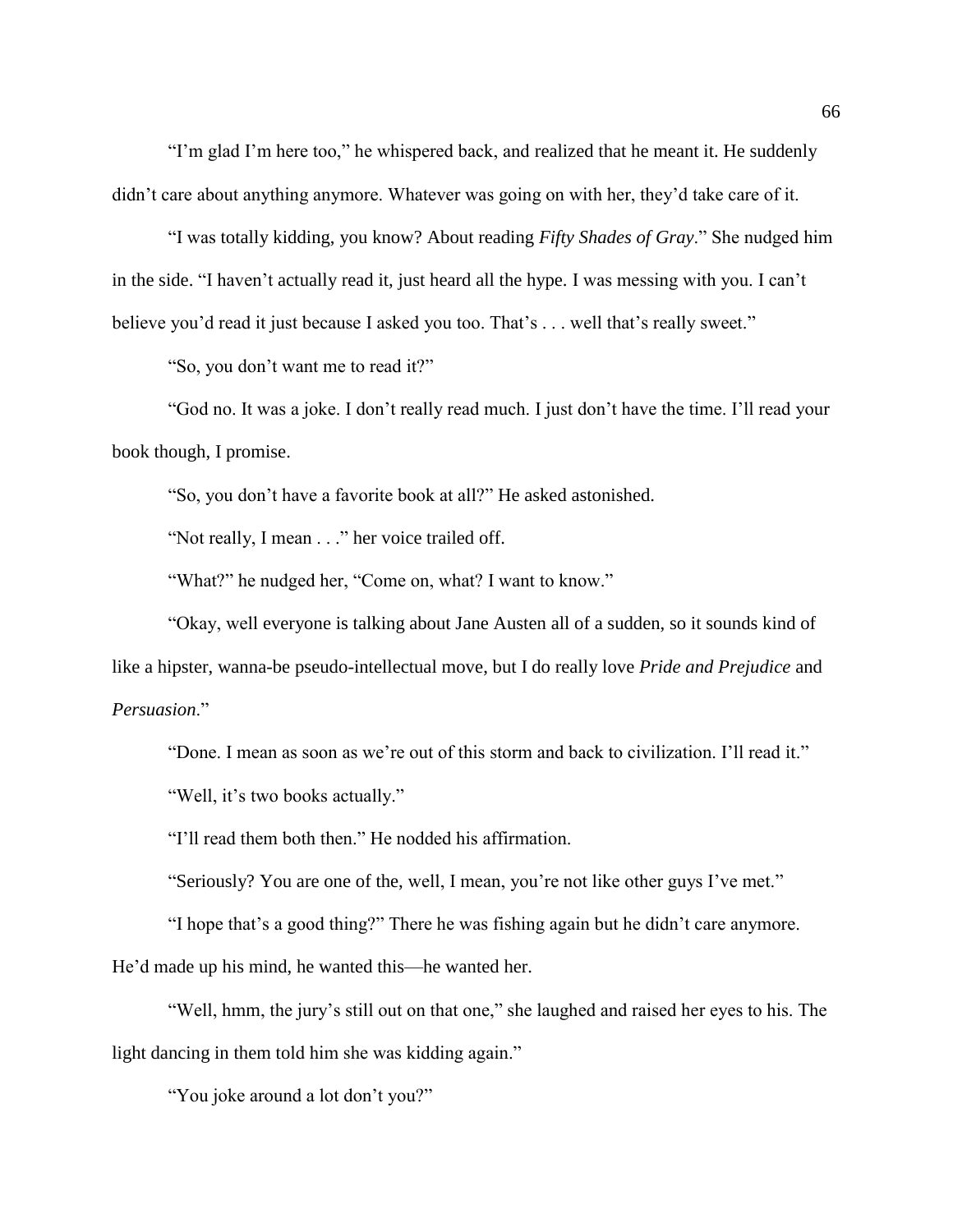"Is that a good thing?" She was still staring at him her smile fading then reappearing as she waited for his answer.

"Well, the jury's still out on that," he didn't finish getting the words out before she elbowed him lightly in the side.

"What? Can't two play at that game?"

She didn't answer but didn't move away either.

"Alright, it's settled," he finally broke the silence, "You read Louis and I'll read about this prejudiced woman who gets persuaded. What's it about?"

"They're two different books," she laughed, "hmm, let's see, I guess you could start with *Pride and Prejudice*, then. It's about a woman who has to fit in and play by the rules of society, but she also wants things on her terms and she's not willing to bow down or compromise. She's sassy and full of grit, yet still classy and smart."

"Huh? Hard to believe you'd like something like that. Doesn't sound like you at all."

"You think I'm sassy?"

"And full of grit."

She laughed again and laid her head on his chest. "Did I say that I'm glad you're here?" She sighed. "I really mean it, I feel safe for the first time in days and I, uh, well, I don't know, I kind of feel like I've just always known you. I don't know how else to describe it. It just feels right, being here with you. Does that sound weird?"

She felt so good nestled in next to him that he could hardly think.

"All this time," he mumbled.

"What?" she asked.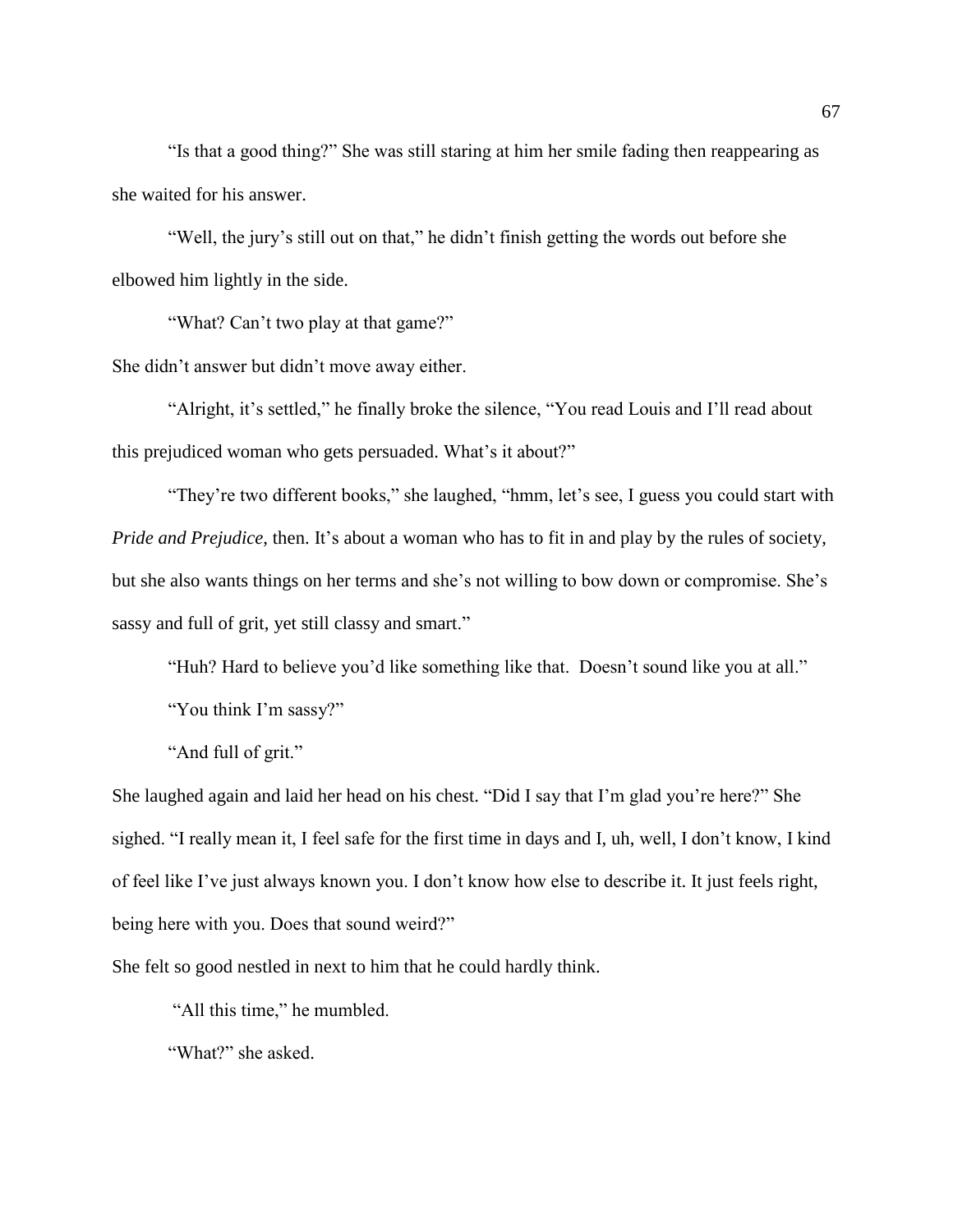"You could've been one campsite away, on the same lake, within a mile of where I was . . . all this time. No, it doesn't sound weird, I feel the same way."

She didn't say a word but sighed and snuggled deeper into him.

Fit into the crook of his body the way she was, her warmth spreading into his; he'd never felt this at peace and full of desire at the same time. He laid his head back on the cushions of the couch for a moment and let it all wash through him. He wanted to wrap her in his arms and hold her, tip her head back and feel her lips on his. He was trying to figure out whether he should just do it or ask her first when the sounds of her deep and steady breathing broke through to him. He looked down at the top of her head and listened. "Anna?"

No answer, she was asleep. Well, that's good, she was exhausted. He leaned his head down and lightly kissed the top of hers before laying his head back against the cushion again and letting his eyes drift shut. He was relaxed, content, and finally letting the rigors of the day take over his exhausted body. The continuous tapping of rain lulled him along with the sound of her steady breathing and he willfully gave in to a deep sleep.

Light filtered into his mind behind his closed eyes and he tried to ignore it. Not yet, he thought and jerked his head away from it. But the movement sent fiery pain through his face. It was excruciating; he sucked in his breath and closed his eyes tighter but couldn't shut out the pain. He hurt everywhere; his body was ablaze with it. It felt like someone had jammed a knife into his skull, no matter which way he turned his head, the pain wouldn't ease. His ears flooded with an undulating throbbing sound and he couldn't shake it away. The noise pulsated through his brain and he could feel it vibrate through his entire body.

He threw his eyes open in a panic and the pain instantly evaporated. There was nothing but silence to greet him.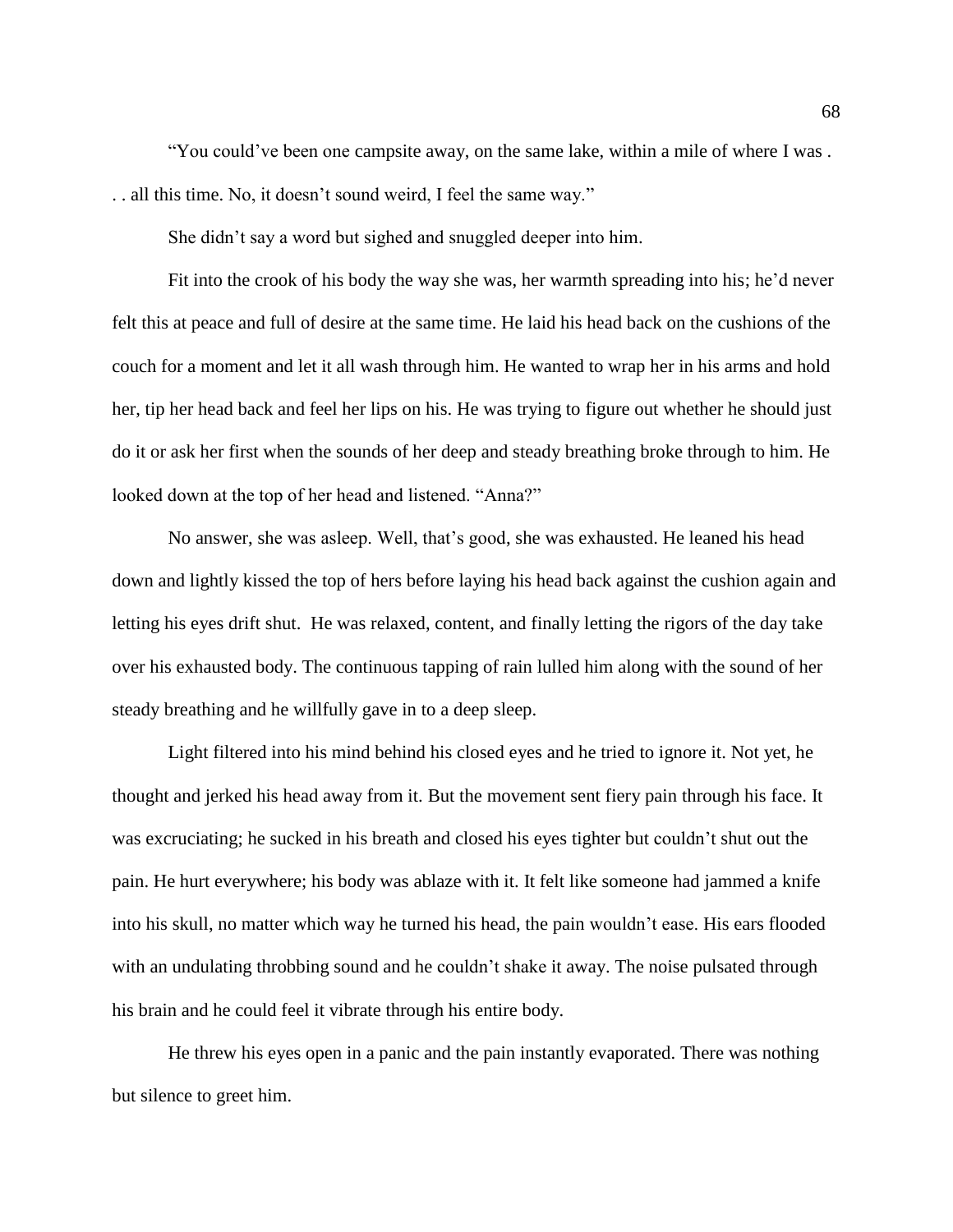Every ache he'd felt completely gone. What in the hell just happened? He inhaled and exhaled deeply to get his pulse under control. A dream, he thought, it was just a dream. Panic surged through him. What if it was all a dream? What if she was a dream? It made sense, he realized, a perfect girl hiding out in a rustic cabin in the woods, just waiting for a knight in shining armor to save her from . . . from a story line that made absolutely no sense.

He clenched his eyes in mental agony and tried to stretch his stiffened muscles. He couldn't, there was a kind of dead weight holding him down and he struggled against it. A soft moan met his efforts as he struggled to move, and he stopped short. Peace passed through his body like a soft breeze and he opened his eyes.

Anna.

Relief flooded through him; stray strands of her hair covered her face. A stream of light shining in from the window lit the top of her head into a kind of golden halo. Mike gently drew the stray strands of hair from her cheek and studied her face for a long, silent moment. He breathed in and thought he smelled pine trees and earth and blue skies—the emotions that stirred with her scent sent his mind spinning.

Finally, he realized how creepy she might think it was if she woke up and found him staring at her, and, good God smelling her. He pulled himself up while trying not to wake her; a feat much easier said than done, but somehow, he eased his way off the couch. She rolled into the empty space he'd left and sighed but stayed asleep.

The bright, white light that lit her hair was fighting to get in from behind the dark curtains. If the sun was out already and the storm had passed, they should get up and go, he didn't want to, the thought hit him hard. But he also felt like there was nothing to fear. She would see him again, he knew it. This was the start of something— maybe *The* thing. There was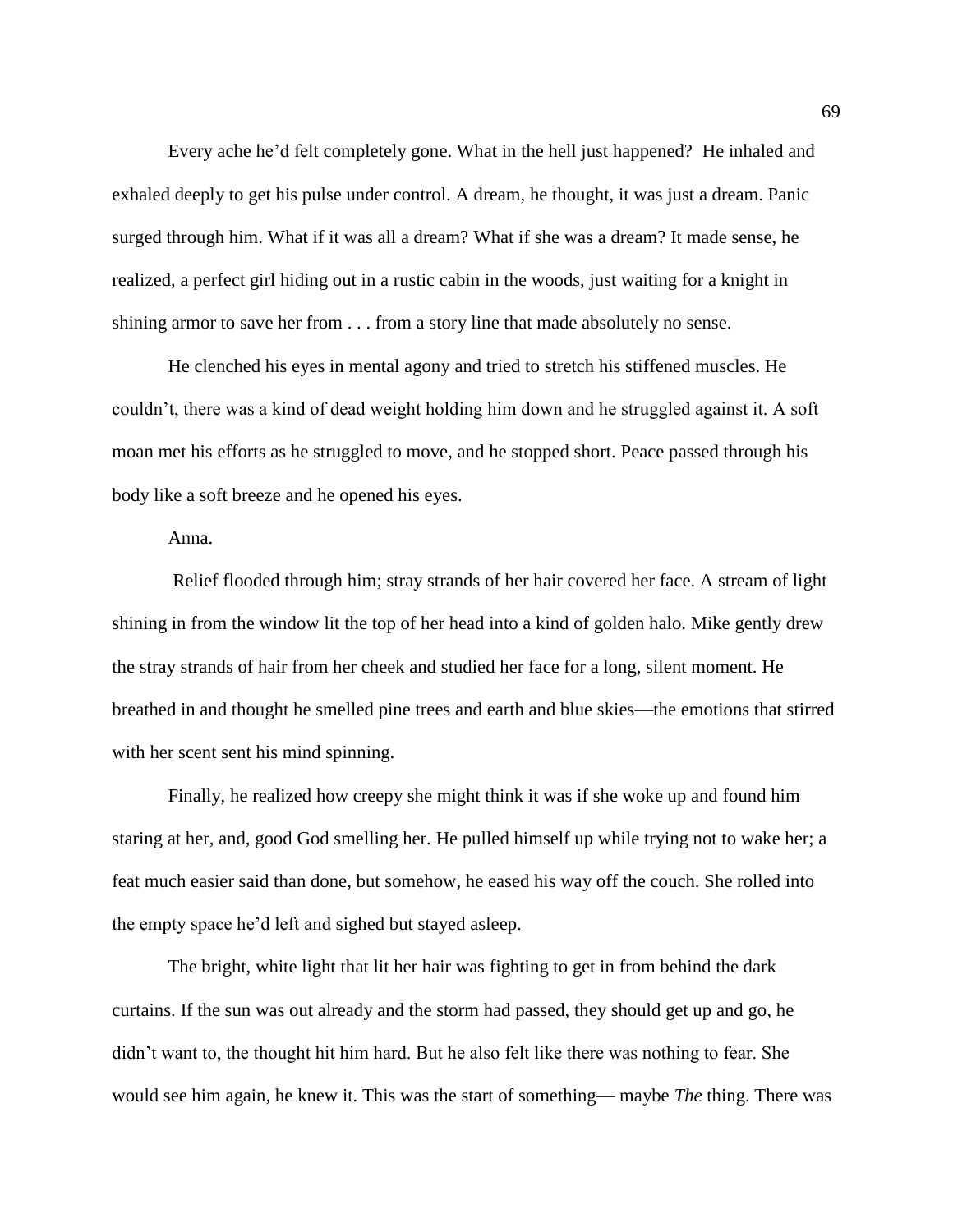no way he wouldn't see her again. As much as he wanted to stay right where they were, he also knew he needed to get her to safety, to food, her friends and family, and he needed to get to his too, but his didn't seem to matter as much. He pulled the curtain aside to look out the window and check the weather, and his smile froze.

*He* was there, strolling casually back and forth in front of the cabin as if he had every right to be there. He stopped in front of the window, rocked back on his heels and pursed his lips.

Mike shook his head as anger like he'd never known ripped through him.

"Storm passed?" she asked in a drowsy voice from the sofa, but when he turned to her, and she looked at him, she seemed to know instantly what he'd seen. She shook her head and hugged her knees to her chest as the color drained from her face.

When the voice came, cool, confident and creepy; when he started calling out over and over again, they both whipped their heads around in shock.

"Mike," he called boldly, "I know you're there, I'd like to talk to you. Can you hear me? I know you can hear me Mike."

Anna's mouth opened and she stared at Mike with what looked like suspicion and fear. Mike's surprise and rage filled the room and she seemed to realize at once that he was as shocked as she was. He strode to the sofa, sat down in a rough drop to the cushions and grabbed the boots that he'd taken off at some point during their talking, thrust his feet in without lacing them, lurched up and strode to the door, all in a matter of seconds.

"This is gonna end," he said, "right now."

"No," she cried. "He'll go away. He will," she grabbed his shoulder. "Don't go out there." He pulled her hand down and squeezed it gently. "Don't worry," he smiled. "I'll be right back, and this will be over, for good. Okay?"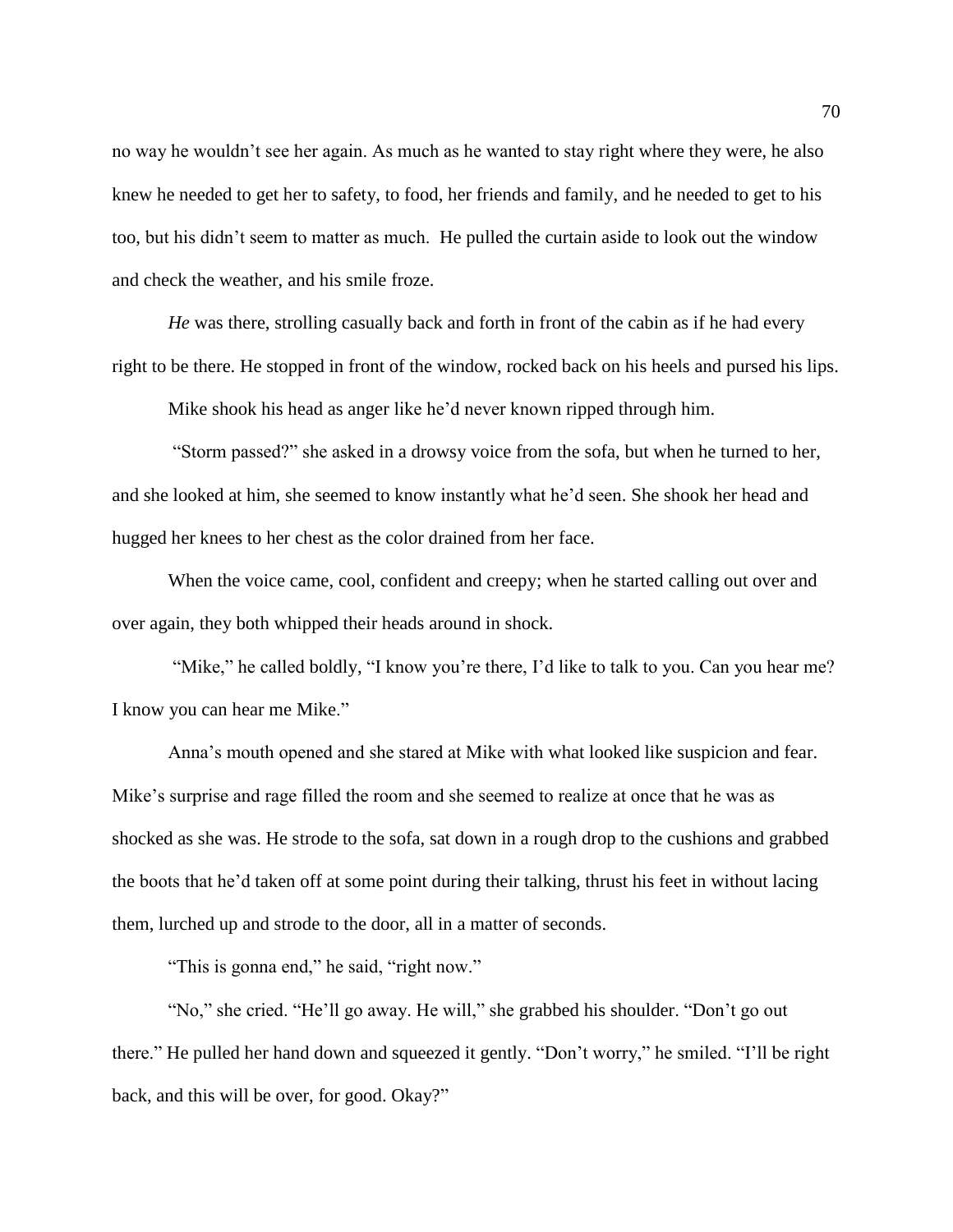"Mike, no. Just wait. He'll leave if we ignore him. He always does. Please. . . I changed my mind about the macho bullshit—just wait. Please?"

"He called my name Anna. *My name*!"

He released her hand and marched to the door.

"Mike don't!"

"I'll be back in a flash, I promise. This is over. Trust me," he threw the door open just as she yelled out to stop him. But he'd had all the invitation he'd needed; it was his fight now too.

He charged out into the cold morning air, ready for action.

Blinding, burning, immobilizing pain crippled him. The light pierced his eyes; he couldn't focus, he couldn't see. And then suddenly the man was there, peering into his eyes. Mike tried to grab him, but his arms wouldn't move. All he could do was stare; he couldn't even speak.

"Hello Mike," the man said. "I knew you were in there."

Blackness seeped in from the corners of his eyes while his ears buzzed loudly. "No," he struggled but knew he was about to pass out. "No," he tried to grab at the man again, but it was too late. The darkness descended and his world went blank.

\*\*\*\*\*\*\*\*

He came to slowly, a constant barrage of annoying beeps, chirps and clicks berating his ears and mind. It had to stop.

The beeping made his head hurt. Groaning, he opened his eyes and looked into the face of a woman leaning over him. He jerked his head back and then winced and sucked in a sharp breath in pain. "Hi there" she spoke softly, "everything's okay. I'm going to go get the doctor for you okay?" She walked quickly away before he could form a thought or speak. He looked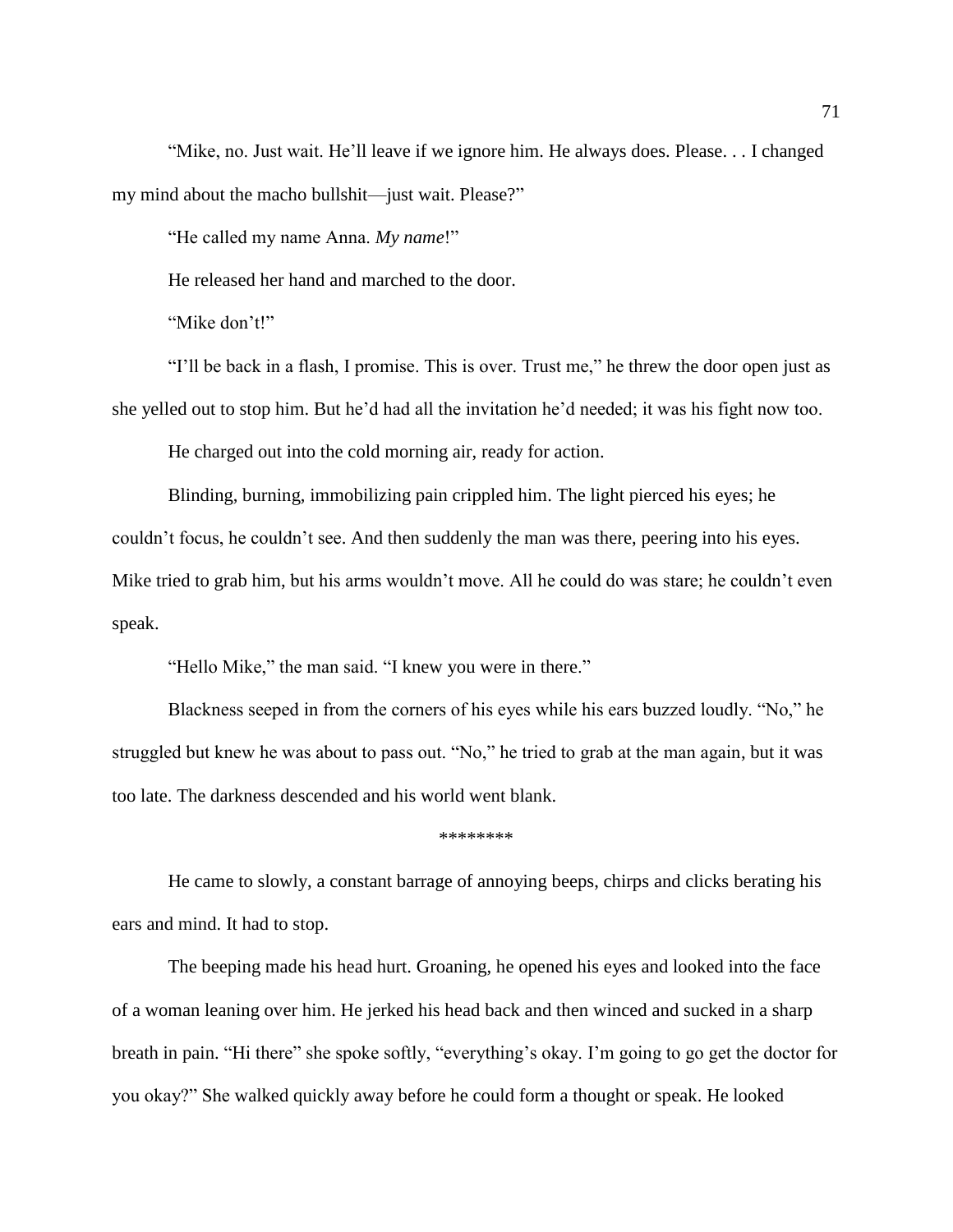around the room as best he could without moving his head. A kind of tingling yet burning sensation in his left wrist made him investigate, there was an IV inserted there with two tubes that led up to the pole holding a bag of fluid and to something behind him. He could see the machine that was making the constant beeping noise and recognized it as a heart rate and blood pressure monitor.

A hospital? But how? Why?

The woman came back into the room followed by a man with his head bent over a chart. He walked up to the bed and then looked up into Mike's eyes. "Well . . ." he started to say, but Mike lurched up when he saw him.

"You! You!" He lunged forward in the bed and grabbed the man's arm in a death grip; he tugged the man closer and held tight as he felt him struggle to get away, but his strength failed as intense agony ripped through his body. He let go of him and fell back on the pillow. "What did you do to me? Where's Anna?"

The man stepped back with wide eyes, before concealing his features into a blank slate. "We'd better sedate him," he said to the woman.

Before Mike could move, she ran over to the machine and did something. He reached out toward the retreating back of the man. "Where's Anna . . ." he demanded before collapsing into a deep black sleep.

The annoying beeping and clicking entered his brain first and all he wanted to do was make it stop. He tried to reach for it but couldn't move. He tried again but couldn't lift either arm, they felt trapped. He tried to turn his body away from the sound but couldn't move anything. Even his legs felt trapped, as if he was under something heavy, unyielding. He was exhausted but put all that he had into freeing his arms and legs.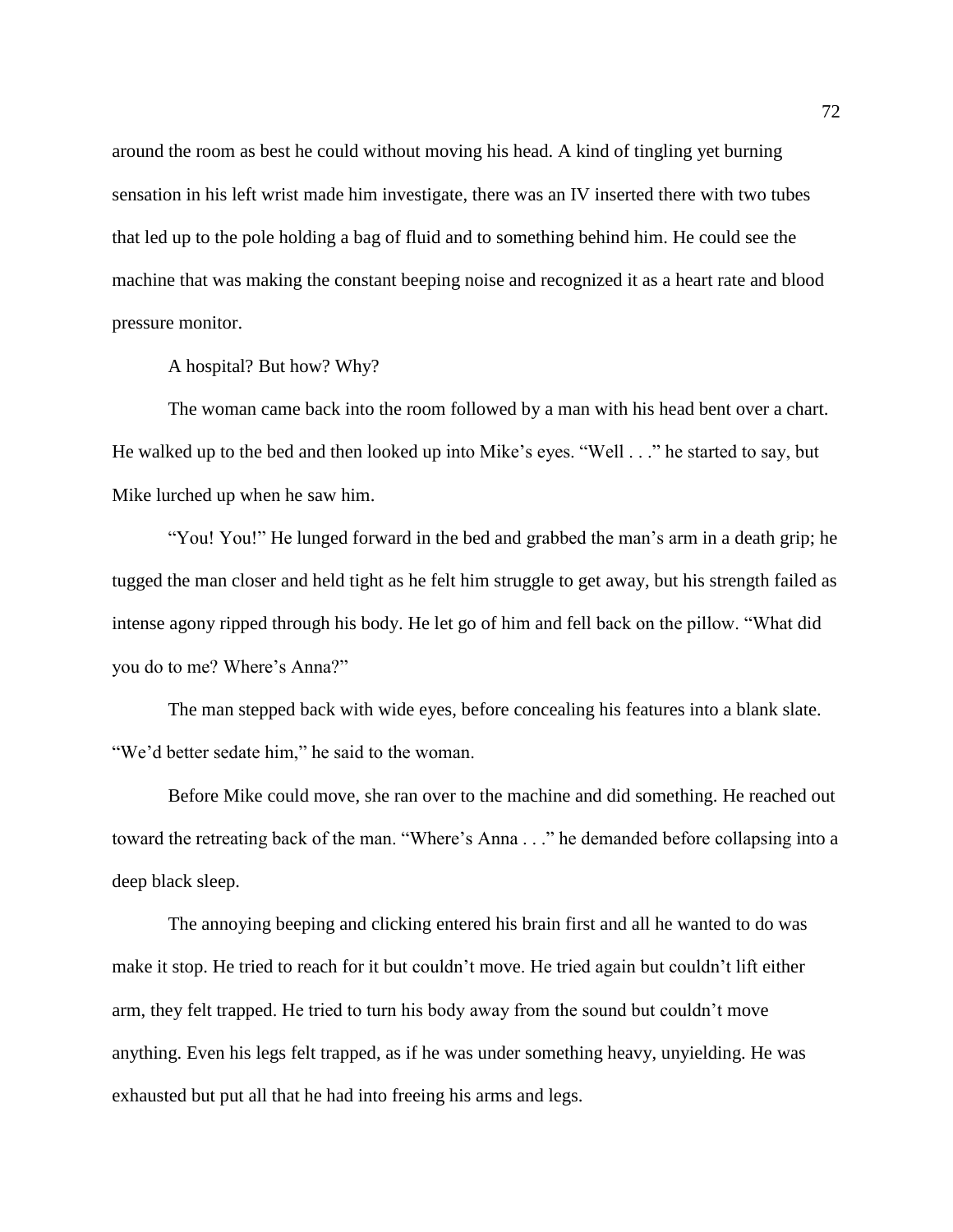Nothing.

He couldn't move, the beeping intensified in both its volume and speed.

"God make it stop," he groaned.

"Mike?" He heard his name, recognized the voice but couldn't place it. His eyelids felt like they had weights on them, and he struggled to open them. "Mike?" The question came again. Somehow, he was finally able to open his eyes. The light stung him at first and he shut them again. After several attempts he was finally able to open them and focus. The first thing he saw was Doug leaning over him.

"Doug?"

Doug looked at him with an expression he couldn't understand. Instead of answering him, though, he bolted away yelling something he couldn't make out.

"God," he groaned against the beeping noise and struggled to move his arms. He looked down at his arms and panicked. Heavy straps were fastened over each of his wrists, pinning him to the bed rails. Jerking, pulling and fighting against the restraints caused sharp, stabbing pains throughout his body and he laid his head back panting in frustration and agony. What was happening? He struggled to piece things together, to remember what the hell was going on, but his head hurt, and his thoughts were unable to form through the fog that filled his mind. The same woman came into the room followed by Doug and leaned toward him.

"Welcome back," she smiled softly at him. "You've been through a lot. I want you to relax as best you can okay? Take some deep calming breaths if you can." She waited and he complied. "Good job. You have to take things slow right now. It'll all be okay."

He stared back at her confused and a little pissed off.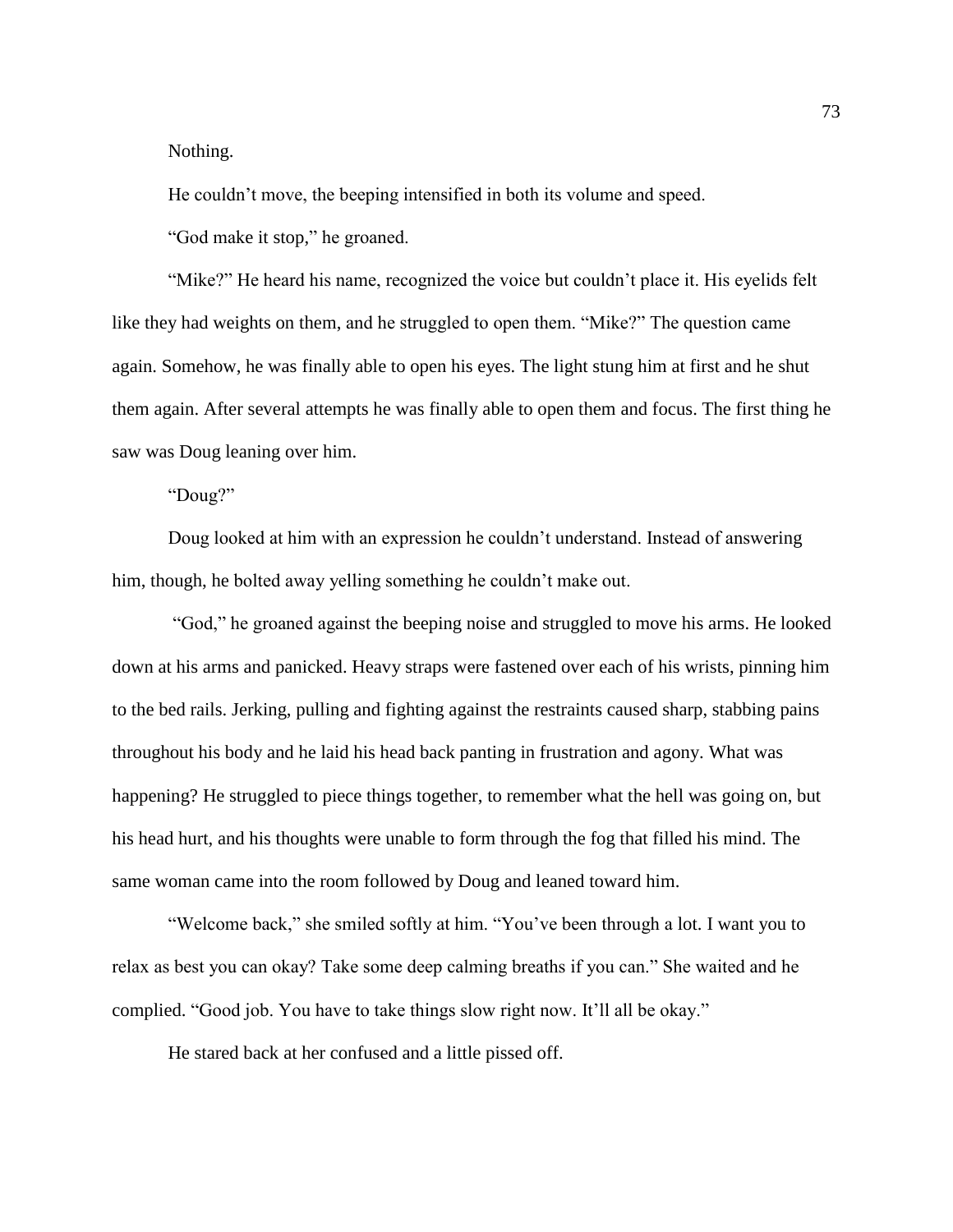"I just have a few questions if you're up for it," she looked at him and he nodded, "can you tell me your full name?"

He answered but was confused by her question. What the . . . his name for God's sake. What was going on here? He was the one who needed answers. "Why have you strapped me down to this bed?" He strained against the straps again but could hardly muster enough strength to do much of anything.

"Try to stay calm Mr. Tanner, those restraints are just a precaution. They'll be off soon enough, I promise."

"What the fuh—" he somehow stopped himself from swearing at the woman. "Where am I? Where's Anna? What's going on?"

He wanted to shake the woman until her teeth rattled and force her to tell him what was going on.

"Where. Is. Anna?"

He ground each word out half because of his anger and half because of the pain he was in. The beeping intensified briefly, and he growled.

"Someone shut that Goddamn beeping off."

Mike saw Doug exchange a glance with the nurse and whisper something to her. She shrugged her shoulders and moved back as Doug came toward him. "Hey buddy, you need to relax a little, okay? She's just doing her job. Can you just answer the questions?"

"Someone needs to tell me what is going on right now. Where's Anna?"

"Anna?"

"Yes, Anna. She was in the cabin with me . . . is she here? What did he do to me?"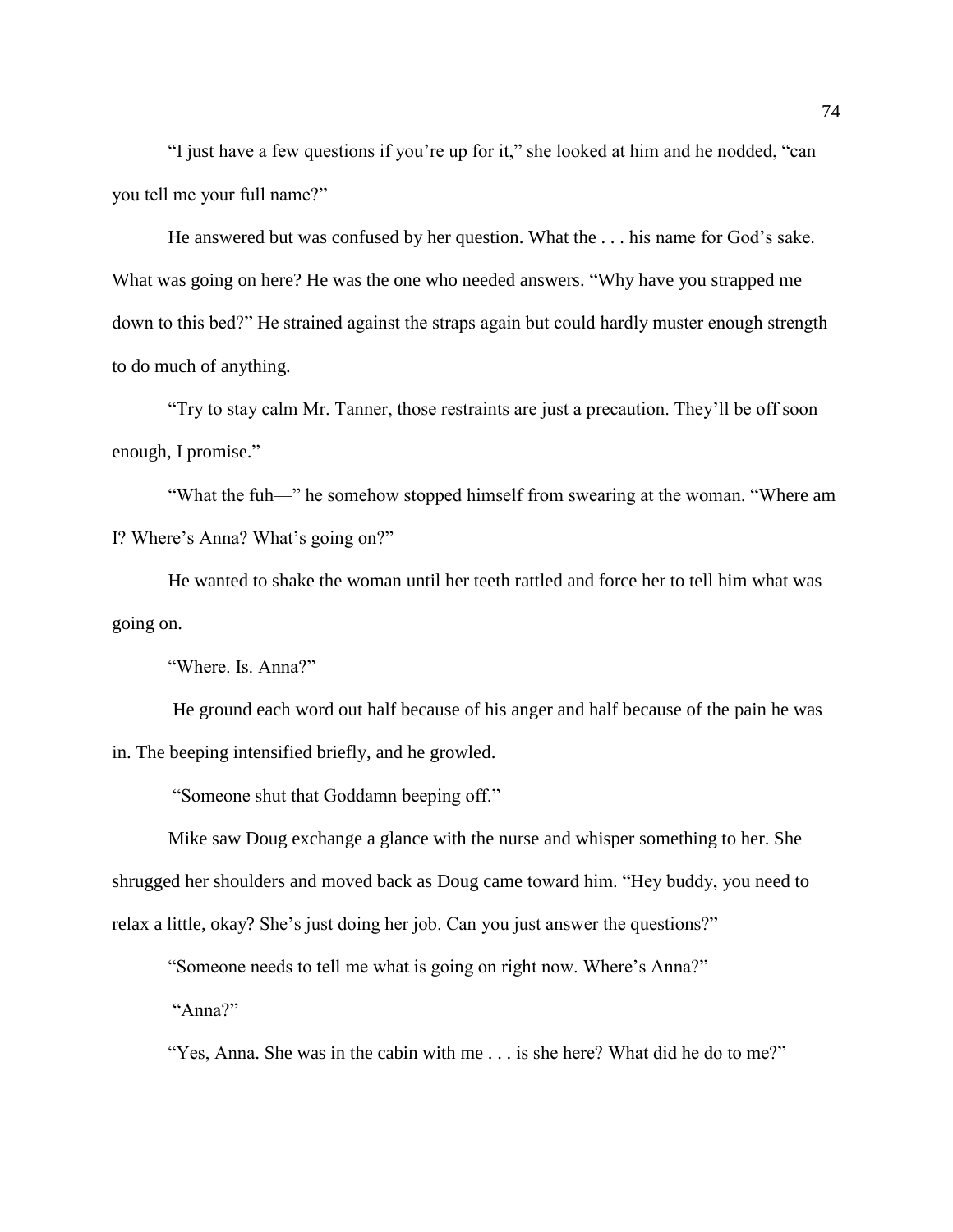Doug closed his eyes for a second and then let out a deep sigh and looked over at the nurse. Mike saw her shrug. She came around the side of his bed and did something to the beeping machine. She smiled at him but stayed back from the bed.

"I've just increased your morphine Mr. Tanner that ought to help you feel a little more comfortable. Try to stay calm, it's very bad for you to get too irritated right now. Okay? It elevates your heart rate which increases the beeping noise you hate so much. First, get some rest and then the doctor will be here to answer your questions."

She smiled at him once more then left the room. Mike opened his mouth to yell at her, but Doug cut him off before he could make a sound.

"Listen, Mike. I don't know how much I should say before the doctor gets here, they said not to get you excited or anything and you're already pretty riled up as it is. But, uh," he looked around the room and leaned closer, then whispered "Do you remember the accident?"

"Accident?" he stared back at Doug confused for a moment. "Wait, you mean my truck? That accident?"

A look of relief passed over Doug's face. "Yeah, yeah, the truck. You remember?" He looked hopeful.

"Of course, I remember. I went in the ditch." He instinctively tried to throw his hands up in frustration and a new surge of fury filled him over his restrained arms. "Get these things off me Doug. I don't know what that guy did to me, but I have to get out of here."

"Oof, well . . . uh" Doug stammered and looked around the room as if the answer were lying somewhere on the floor. He scrunched his face up and tipped his head to the side, "I can't do that, man. I would—don't get me wrong—I totally would, but yeah, that's um, that's hospital orders."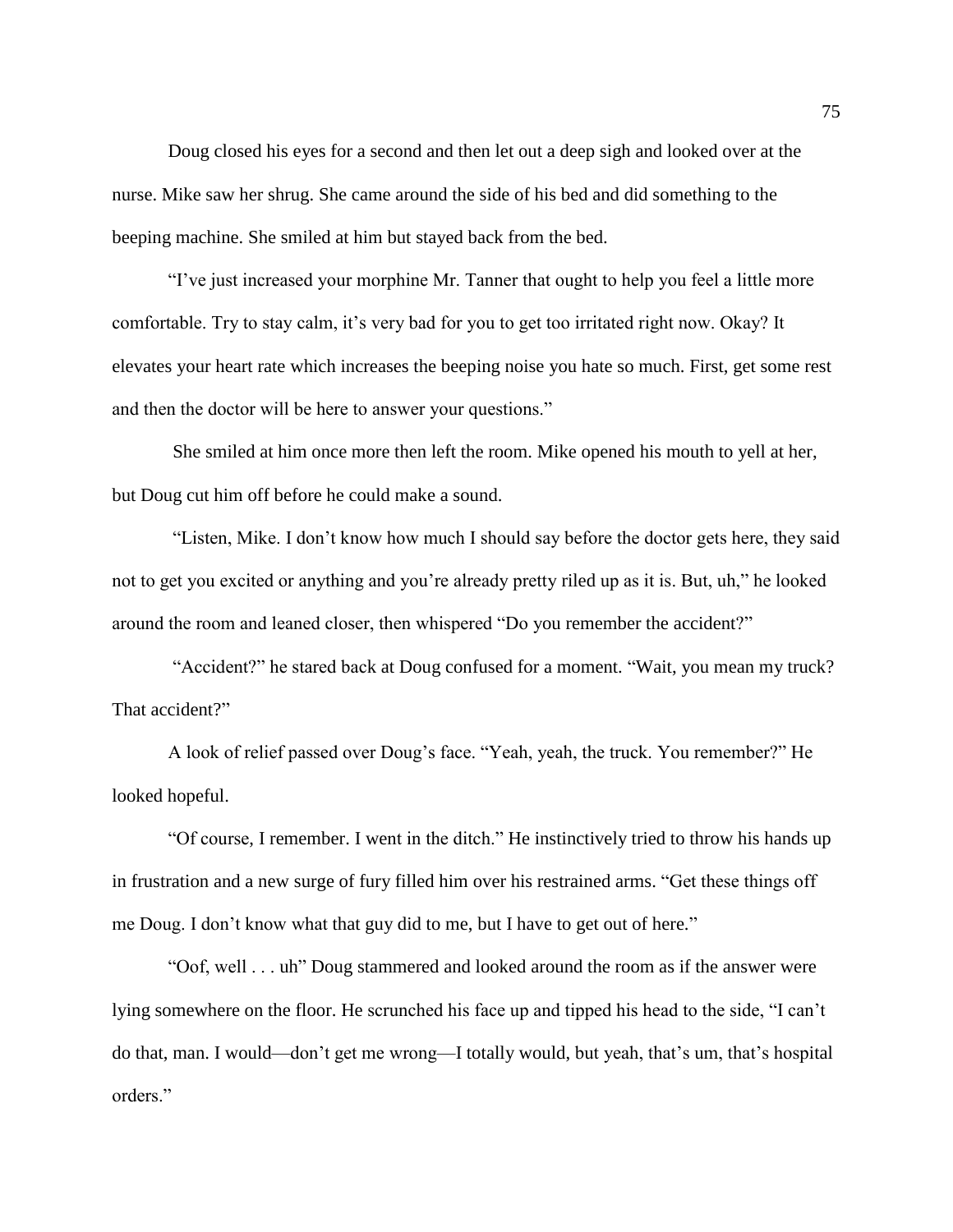"Orders? Why? Jesus, don't just stand there. Do something! Help me."

"Look Mike, you kind of, uh . . . well, you kind of assaulted your doctor okay? God, shit," Doug threw his hands in the air then closed his eyes briefly. "You went like bat-shit crazy on him."

"Whaat? What doctor?" His mind was so groggy and confused. "I don't . . ." snippets of images were slamming into his mind—the man calling his name and then rushing out the door; the pain—"no Doug listen, that guy, he's not a doctor. He's after Anna. He's a, a stalker or something".

"You got to calm down man. Okay! Mike. Shit, just listen okay? Your truck went off the road"

"I know that! Goddammit Doug. Get these things off of me."

"They told me to keep you calm, man, okay. They won't let me stay if you get all worked up. We have to wait for the doctor to get here—"

"We don't have time for that Doug. You need to get these off of me and we need to go get Anna. I promised her I wouldn't leave her" he struggled against the straps on his arms.

Doug took a few steps back from the bed, his confusion evident. He looked around as if searching for something and then looked back at Mike. "Who's Anna?"

Mike took a deep breath. Finally, Doug was listening to him. "Anna is a woman I met and she needs some help. You need to go up the Echo Trail about two miles north of that hiking trail—remember that one? What's it called? You know with the signs right on the road?" He couldn't get his mind to grasp the name of the trail he'd seen a hundred times. What was going on with his brain? The drugs—that must be it—he was being pumped full of drugs. He had to talk fast before they took over so he didn't wait for an answer. "There's this cabin it'll be in the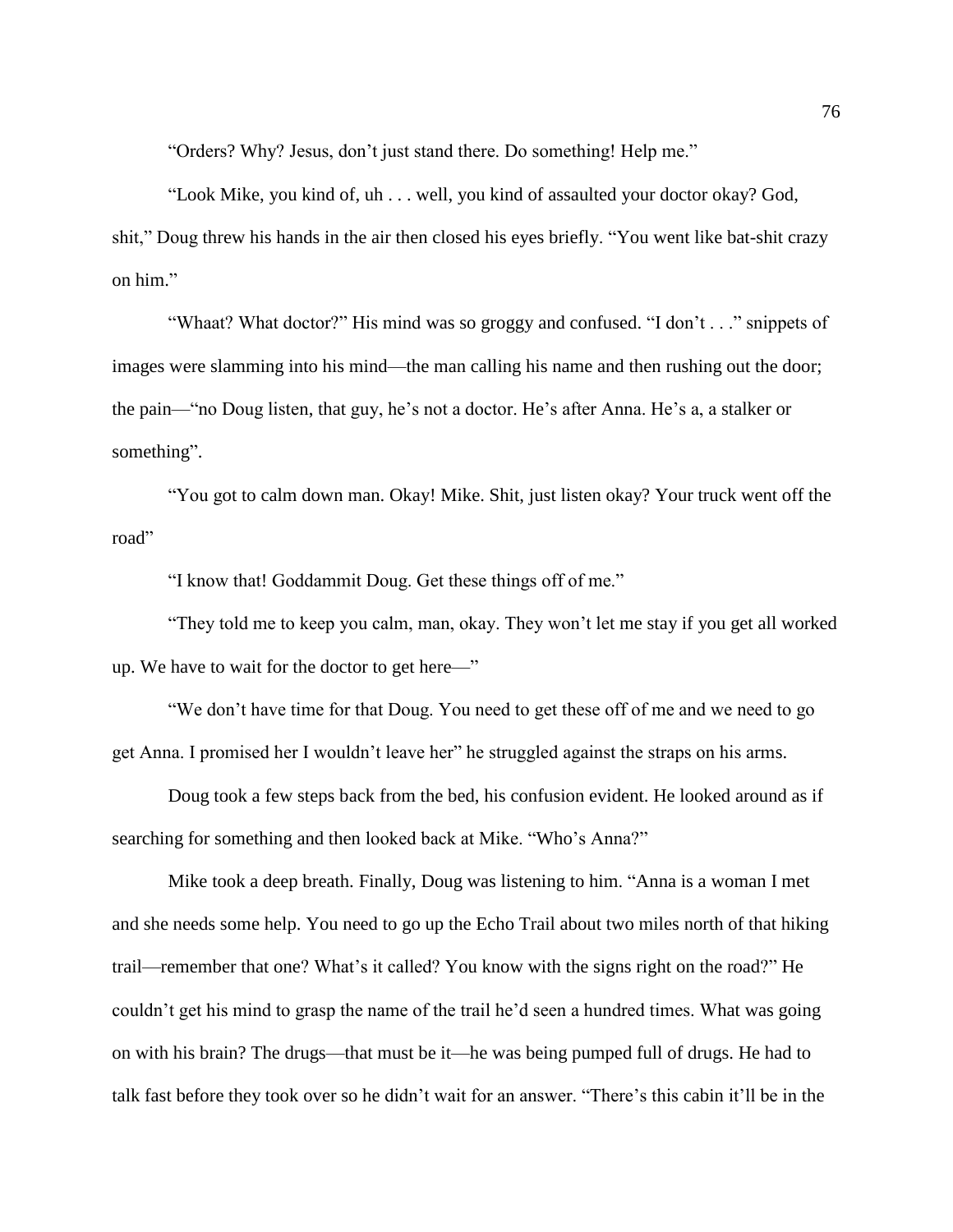woods on . . ." He closed his eyes hard for a second trying to think "On the left. I think. I can't remember exactly where but follow the chimney smoke, if she's still there, the fire will be going. You'll be able to see it above the tree line—can't be more than 300 yards in or less, I think it's less—you'll need to tell her that I sent you and for God's sake answer every question she throws at you. And don't be afraid if she points a gun at you, it's not loaded."

He looked up at Doug to make sure he was getting it all and stopped when he saw the look on his face. "What's wrong?"

"I don't understand man. You want me to drive to just past that hiking trail, stop my car on—what the side of the road? And then, just walk into the woods looking for some random cabin? And I'm supposed to just ask for this Anna woman who's touting a gun, but oh yeah, it's okay though, cause it's unloaded? Mind spilling some details here buddy? Like what in the hell are you talking about? Oh, yeah and you got an address, or do I just hoof it through the woods? In the snow?"

"There's snow?" He shook his head in confusion, but decided there was no time for questions. "Yes. I think it shouldn't be too hard. It's the only one there and there's the chimney smoke to follow."

"Right, the chimney smoke. Okay, sure buddy so Anna huh? You been dating somebody up there and keeping it from me?"

"Please Doug? Please just go see if she's okay. Can you do that? Since you can't help me out of here. Can you at least do that?"

"Hey" Doug snapped. "I told you I can't take those off, plus it's not like you can just walk out of here you know? And why does she need help anyway? I mean by now she's probably okay. I think you need more help than she does right now."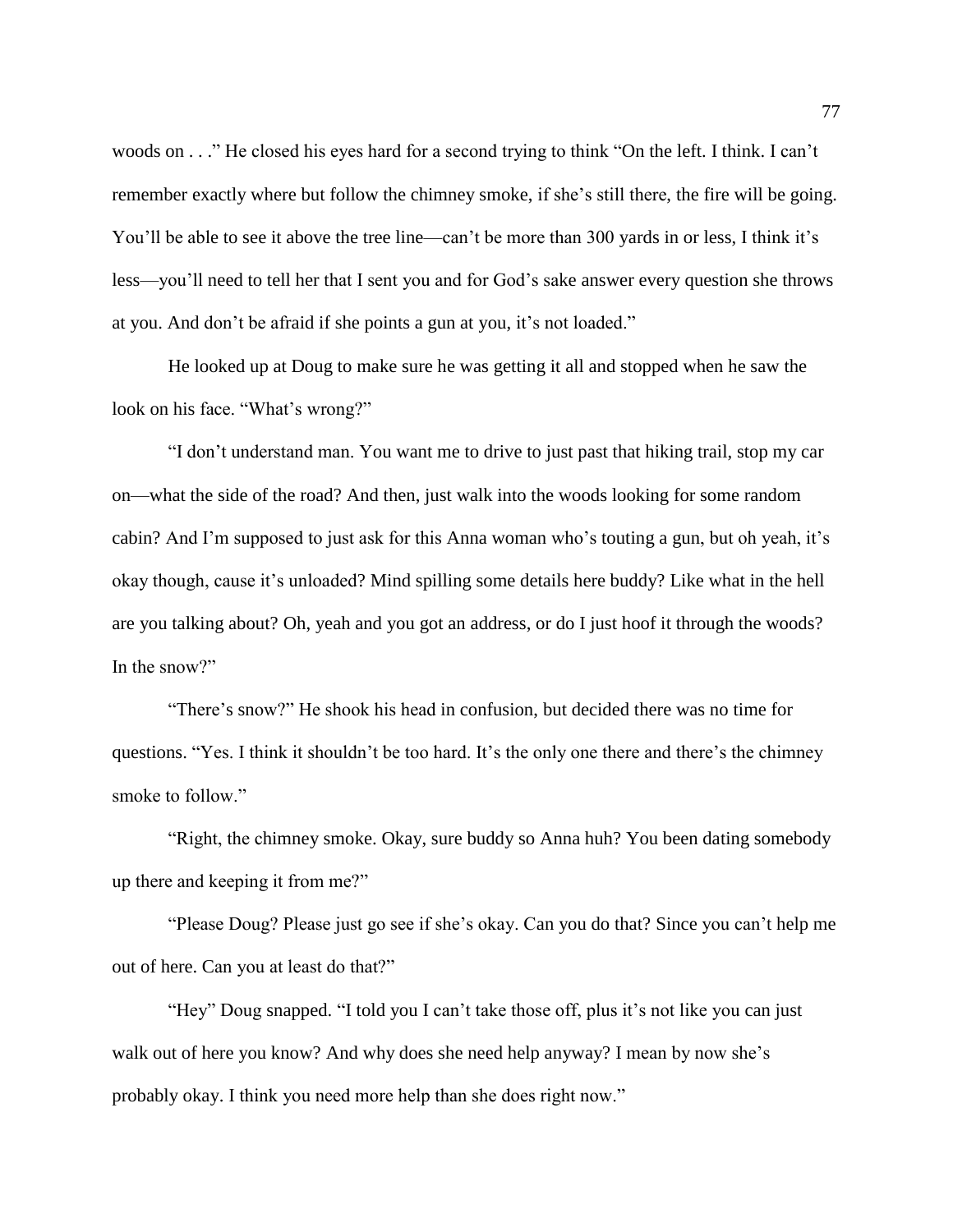He could feel the effects of the morphine coursing through his body—his pain easing the fire in his head settling into a dull ache and his anger ebbing. "Please Doug. *Please*! You need to hurry okay? She's scared and now she's alone again and I promised her . . ."

"So, this girl, this Anna, you were what? You were going to get her before you went in the ditch or something?"

Mike groaned in frustration. "No, Doug. After I went in the ditch. There's a cabin I found looking for a phone and she was there" He shook his head to clear the ever-increasing fogginess, and watched as Doug turned away from him, hung his head, and rubbed his eyes. Mike couldn't see what he was doing but when he turned back his eyes were red and watery looking.

"So, you remember going in the ditch? And then you're saying . . . um, you're saying that you got out of your truck and met a girl? In the woods?"

"Yes! Damn it. And not just a girl Doug, *the* girl, *the* one. You have to help her. Then we can talk."

"Uh," Doug's voice cracked, and he cleared his throat and shook his head slightly before speaking again, "listen, uh, the truck is um, it's totaled. And you . . . uh, well it was bad man. Real," his voice caught, and he coughed, "um, real bad."

Mike stared at him in dumbfounded confusion.

"Uh, so you didn't get out of the truck, okay buddy? I mean when they found you, you were still in it. And they couldn't get you out and had to use those Jaws of Life things and then you were air lifted here. They thought you were dead. I, uh, I thought you were dead."

Mike stared at him for a long time—the wrinkled stained shirt, the unshaven face, the exhaustion in his features, the sunken eyes, and the deep look of concern—he sank back into the bed unable to speak.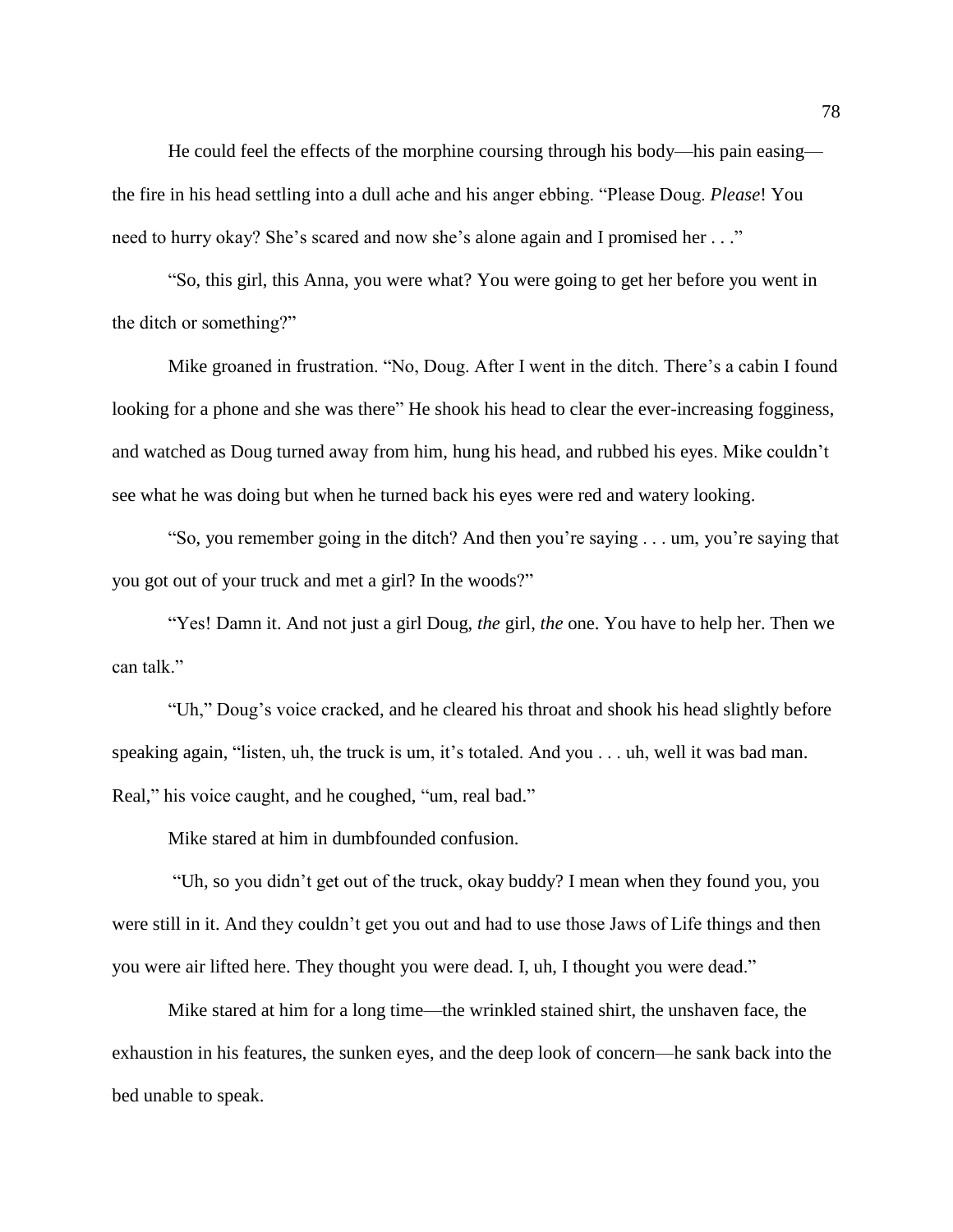"It's been five days Mike. You've been here five days. You got a fractured skull. Your brain was swollen. They thought you could be brain damaged, your mom's a wreck" He stopped and swore under his breath. "I gotta go get your mom . . ."

"I don't . . . none of this makes sense." He shut his eyes and swallowed.

"But, uh" Doug's voice was more normal this time, "somehow the swelling went down and you're here now right—I mean you're uglier than you used to be," he tried to laugh but it came out as a kind of wheezing sound "but you're back."

"But I got out of the truck. I walked down the highway, and Anna . . ." his voice trailed off.

"Look, man, you didn't get out of that truck and walk anywhere. You almost died."

"They found me in the truck?"

"Man, they found you like melded with the truck. Jaws of Life. Air-lifted, the whole nine yards."

"Five days ago?"

"You're lucky someone was behind you. They called 911 but had to get into town to do it. We don't really know how long you were in the ditch like that . . ."

Mike didn't hear him anymore, he closed his eyes. If Doug was telling the truth that meant . . . that meant that none of it was real. He opened his eyes and stared at the wall unable to think straight.

A man knocked on the open door and came in the room without waiting for a reply. He smiled "Hi there, we're awake I see. How wonderful." He nodded at Doug as they traded places by the bed. "I'm Doctor Weston. You gave everyone quite a scare . . ."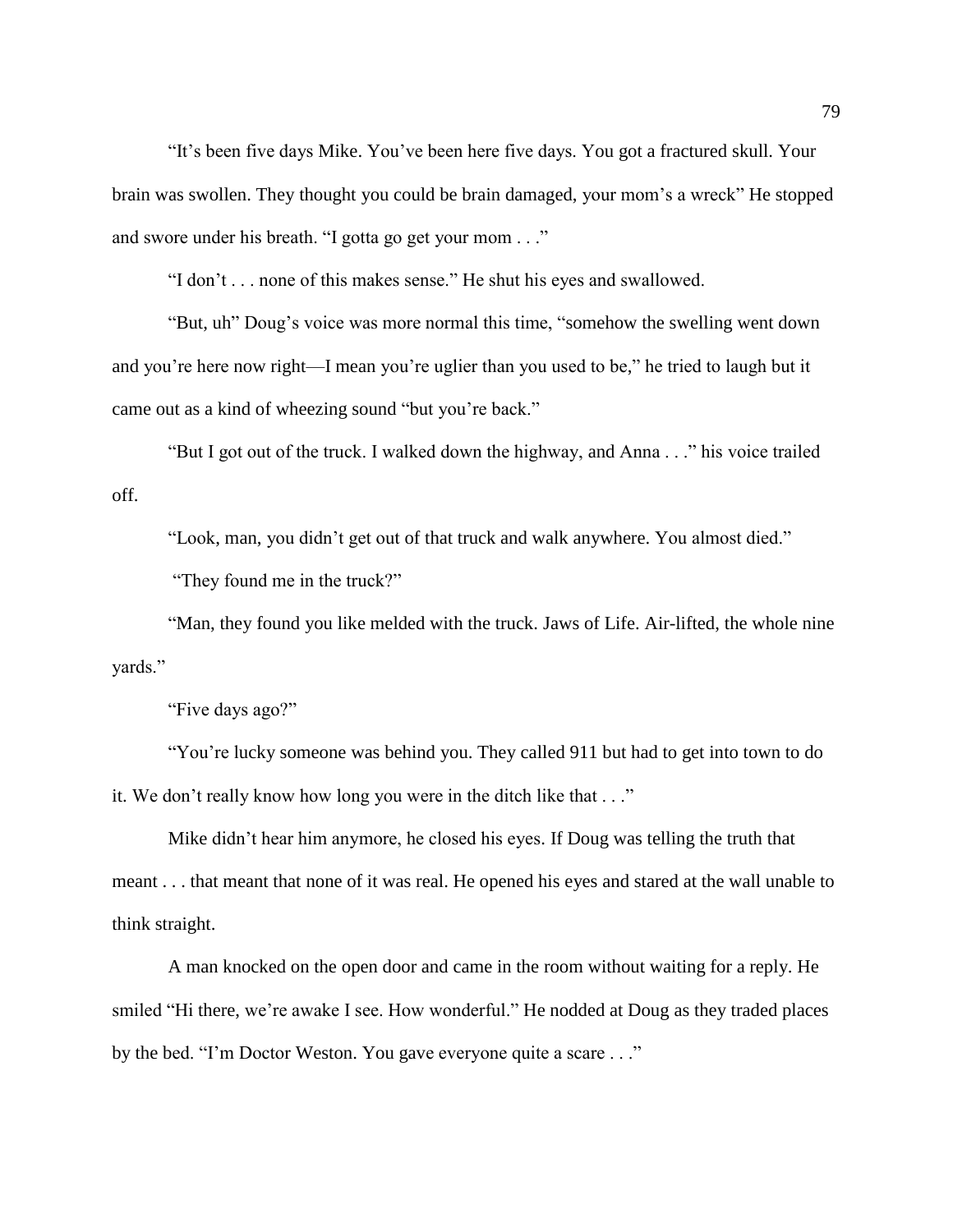Mike only half heard the words the doctor continued to say. At least it wasn't the man from the cabin, he stopped—cabin? No, there was no cabin. It was all in his mind. How was it possible? Was it all a dream? Was she a dream? Of course, she was a dream. She was too perfect—too everything he'd always wanted. Round after round after round he went in his mind. There were facts, there were details about her life and her work that he couldn't have just made up. Could he?

"Stony Ridge," he suddenly yelled out.

"What's that now," Dr. Weston asked.

"Doug," Mike glanced around the doctor and pleaded with Doug. "Stony Ridge. She knew the name of that burger place we always go to when we come out of a trip. Remember, we've never known what to call it? How could she be in my head if she knew that?"

He waited for Doug's obvious enlightenment to follow but he just pursed his lips together and looked from Dr. Weston back to Mike. "I'm gonna go get your mom. She's in the cafeteria and she'll kill me if I don't tell her you're awake. Plus, I could use a coffee I think. I'll be back." He left before Mike could say anything else. Dr. Weston took a pen light and asked him to look up and over and down. He did what he was asked, too defeated to fight anymore.

"You remembered your friend there, what's his name again?"

"Doug" he mumbled.

"Ah, that's right, Doug. And how long have you known Doug?"

"Huh? Um . . ." Mike struggled with all of the thoughts bouncing around in his brain. He let out a frustrated breath, "forever. We met in college. Can you take these things off of my arms?"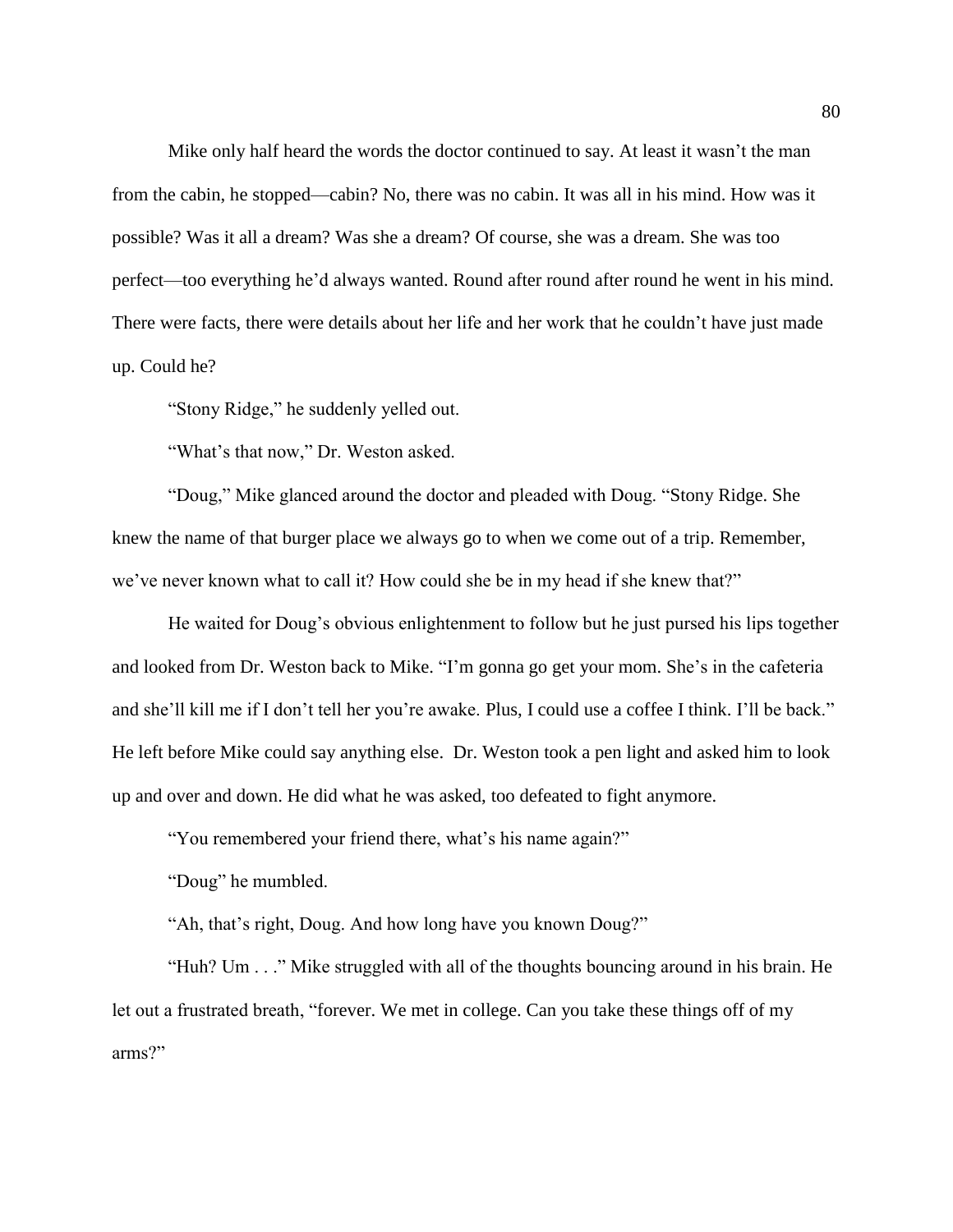"Oh, soon I'm sure. Don't worry about those right now. I know they're irritating, but let's concentrate on you right now. So, you remember meeting Doug in college? That's good. Tell me do you know what year it is?"

"What?" Mike sighed, this again. He realized he was at everyone's mercy. There was no one to help him get out of there, no one to help Anna. *Anna*. She couldn't be just in his head. Could she? No, he wouldn't believe it.

"The year?" Dr. Weston repeated.

He needed to think, to be alone, this was too much. He realized he needed to play along and answer the questions before he could find out what was really going on. He mumbled out the year and looked at Dr. Weston for the next one.

"Good, that's really good. It may seem odd that we ask these things but we're trying to establish how much you remember." Mike's eyes closed and opened again. The doctor was getting blurry and hard to focus on. "Listen you rest now, I realize this is a lot to take in. Everything looks good. Your memory seems intact, that's good. Really good." He patted Mike's arm, "I'll be back later."

There were no dreams or visions or sounds while he drifted into blackness and the only thing he was aware of was the beeping and clicking of the machine near his bed. He struggled to open his eyes, unaware of how much time had passed. When awareness hit he thought of her, then felt a deep dropping emptiness hit his stomach when Doug's words came back to him. When he finally was able to open his eyes again his mom and Doug were standing over him. His mom rushed up and grabbed the fingers of his right hand. "Oh my poor, poor boy," she cried. He felt an intense pang of guilt at the tears streaming down her cheeks and remembered too late that his wrists were tethered to the bed. He strained against them once again and she put her hand on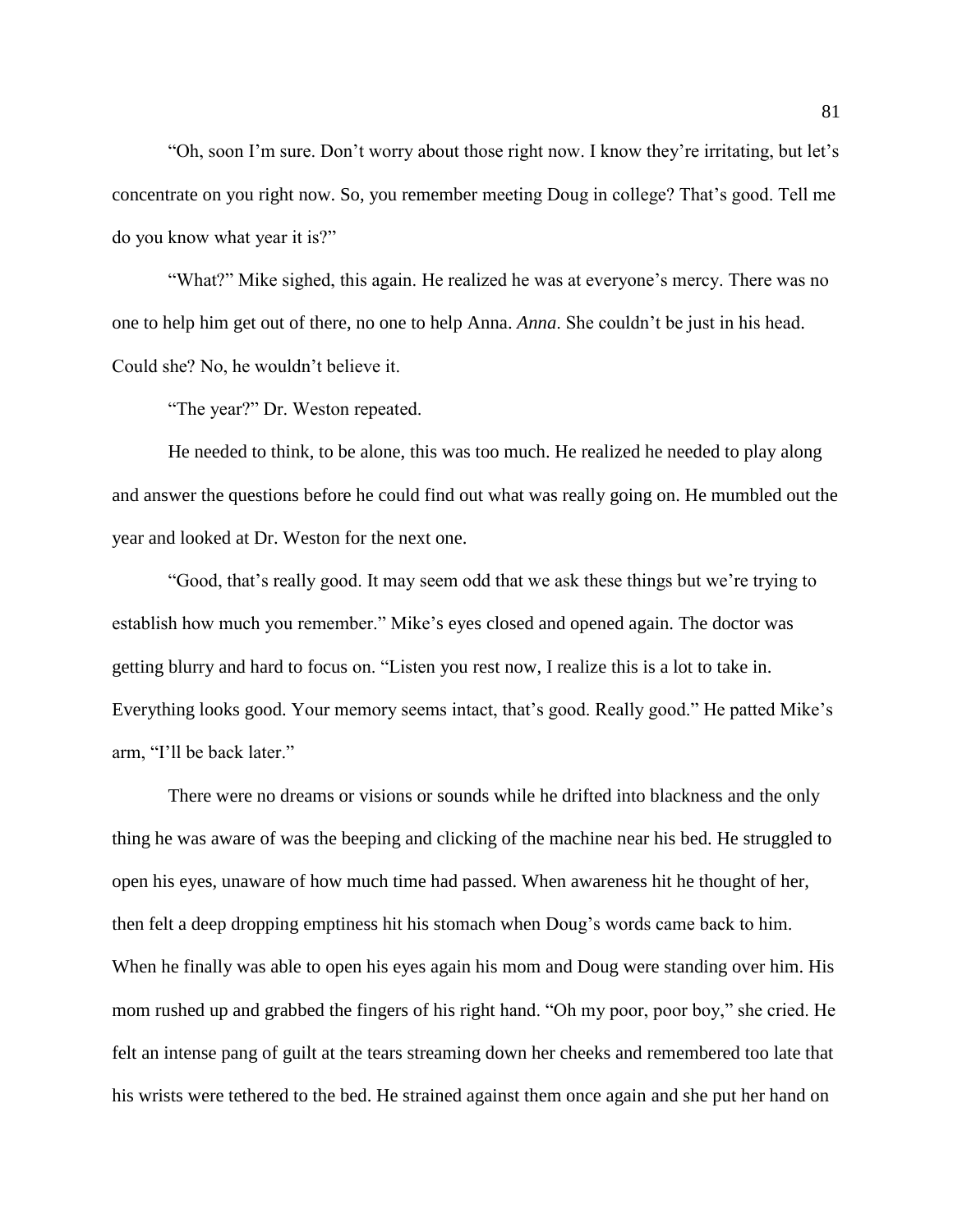him to calm him down and started chattering non-stop. "Your dad is here, he just ran downstairs to call the neighbors and have them check on the pipes. You know how they freeze when he's not there to keep them running. He'll be up in a minute or two."

The fact that his dad was there meant it was bad. That man hated hospitals more than anything. He nodded at his mom, only half listening to her go on about something new now. He strained against the straps again and groaned in frustration.

"Oh, my sweet boy." A fresh rush of tears slid down her cheeks and Mike tried to smile and ease her stress.

"I'm okay mom."

"Oh, uh huh" she nodded and swallowed, "uh huh, of course you are. I know dear. I know." She moved back, turned away and mumbled about finding the doctor.

It seemed to be mere seconds before she was back with Dr. Weston in tow. "Ah, well, here we are bright eyed again. Good, good." He walked over to the bed and looked into Mike's eyes. "Pupils look good. That's a great sign." He turned and looked at Doug and Mike's mom then back to him. "So, why don't we talk about what happens when the brain is in an unconscious coma state. Your friend and your mother are concerned over some of the things you've mentioned, but I assured them, and I can assure you it is all quite common."

"It is?" Mike sank back into the pillow.

"Oh sure, sure." Mike would've grimaced over the doctor's sing-song voice, but it was too painful to move his face, instead he shot a look at Doug. Doug missed it though, too intent on what Dr. Weston was about to say, it seemed, to catch Mike's eye.

"Well, now, maybe common isn't the right word, it's more a rare anomaly, but it does happen and has happened many times. There are dozens of accounts of patients coming out of a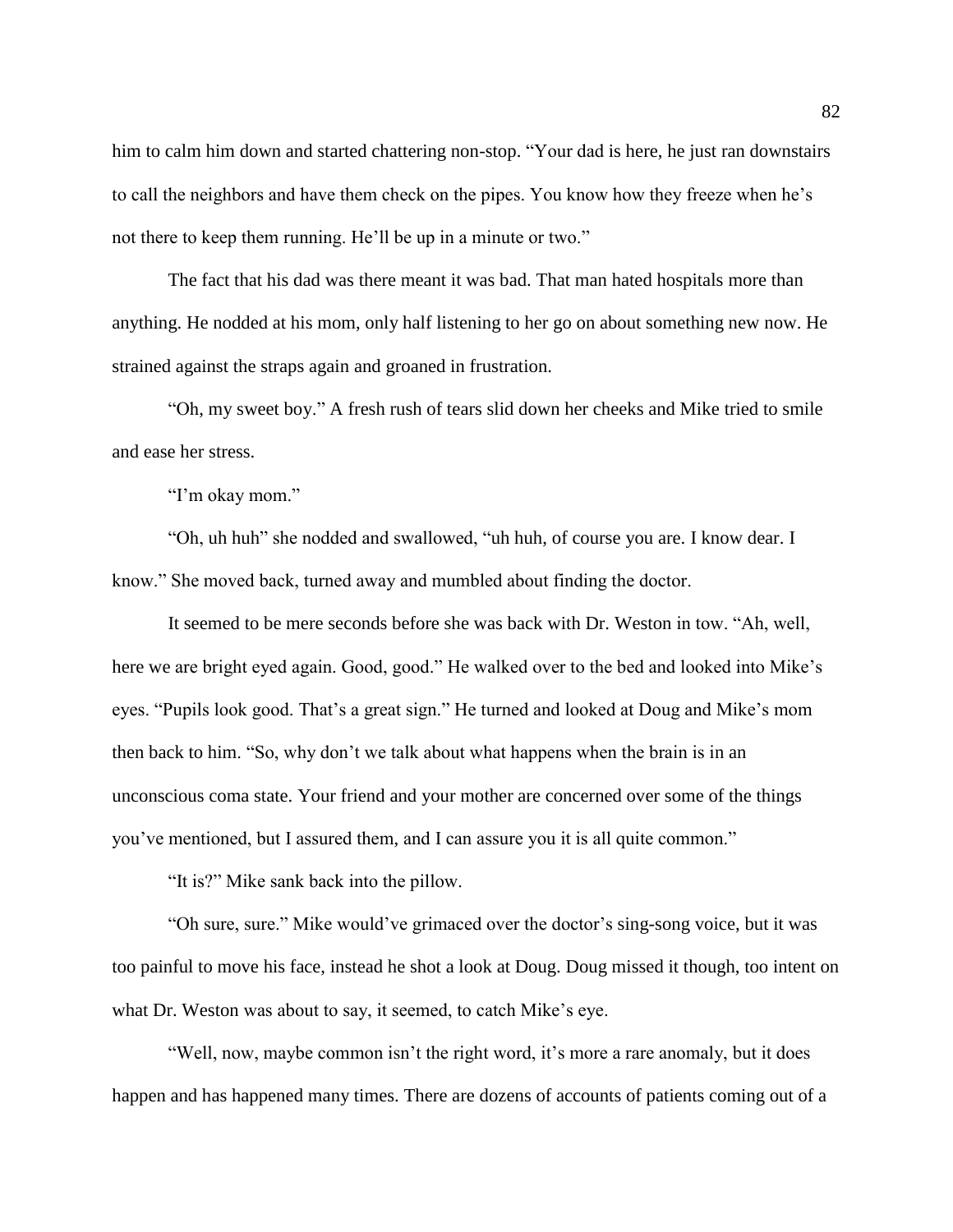comatose state and revealing vivid accounts of entire scenarios that they thought happened while they were unconscious. Why there's one gal who thought she was in Alaska, truly thought she was hiking through the mountains. She even felt the chill of the mountain air and the snow, but it all made sense when she realized she had been put in an ice bath while unconscious and that she'd been looking at taking a trip to Alaska before her accident."

Mike listened with a sickening and growing dread filling him. His stomach panged with a growling emptiness and he closed his eyes. "But she knew things," he mumbled, the fight and confidence he'd had leaving his body all at once.

"What kinds of things?" Dr. Weston asked without any tone of cynicism Mike could pick out. He just smiled softly and waited.

"She knew, I mean, well, she knew all of the portages I knew and, and the name of this restaurant that I always go to." It suddenly sounded pathetic to him, his voice, his arguing, and his insistence. He closed his eyes and knew what the doctor would say before he even said it.

"Some people smell things or hear things, imagine things, no one ever tastes anything huh, well that makes sense because there isn't anything going past the taste buds, all intravenous feedings you know—anyway, so, it is not unheard of to wake up from a traumatic event such as this and think you were going on doing things, hearing things and living your life, when the whole time it was like a dream. Some people lose their short term memory and don't know the year or who their loved ones are. There's a lot of mystery still surrounding what happens to whom and why but, you don't have to worry about that. Your memory seems to be intact."

Mike tried to swallow but couldn't. He looked around the room at them. Doug and his mom looked tired, drawn and pale. Their sunken eyes held concern and fear. He closed his eyes. "Water . . . could I get some water?"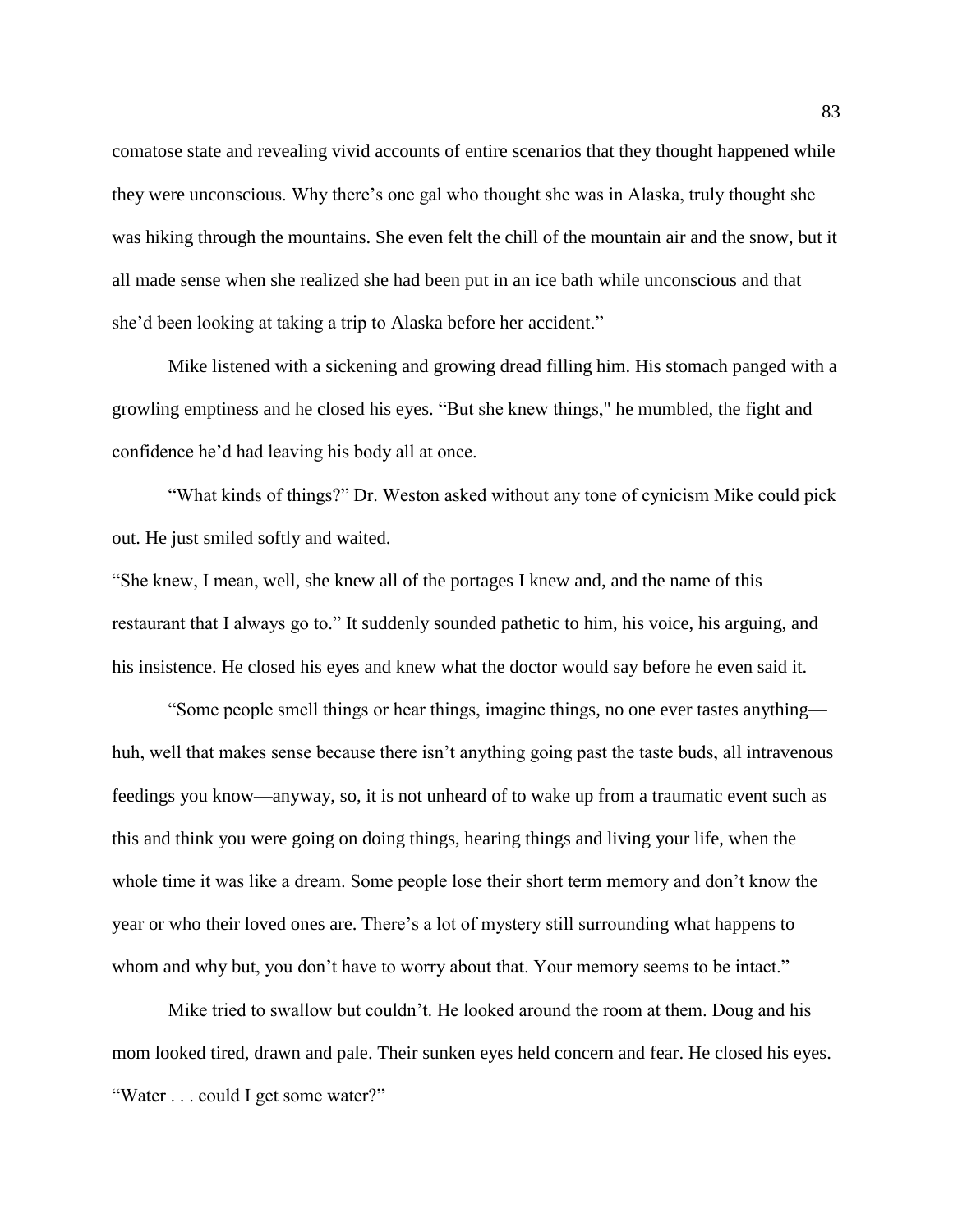"I'll get it," his mom said and raced out of the room. He knew from experience that she did better when she had a mission.

"What about that guy—the one that was there? The one they say I attacked? He's a doctor here, but how did I see him and hear him if I was unconscious? How could he be in my mind if I never saw him before?"

"Look, Mike, we don't know what was happening when you were brought in here," Dr. Weston said. "It could be that you were flitting in and out of consciousness . . . or, and this is more likely, considering the state you were in, it could be that you only think Dr. Haugen—that's the man's name who you're referring to—it could be that he matches the man you imagined in your, uh, dreams. Perhaps you heard his voice somehow, it's happened before. Some comatose patients have reported hearing the music their loved ones have played for them, favorite stories parents have read out loud by their bedsides, or words they've murmured to them. They've reported hearing these things even though the scans report that they were still unconscious. It's possible Dr. Haugen's voice broke through into your mind and you only think you recognize his face now because the memory of his voice is strong." Dr. Weston patted Mike's arm in a consoling tap. "It may seem like it was real right now, but it will fade with time. The human brain is an amazing organ, made up of billions of neurons that we still don't have even a fraction of an idea as to how they function."

"But she was . . ." Mike swallowed and weighed his words as he looked first from the doctor and then Doug. "It all just seemed so real."

"Oh certainly," Dr. Weston responded with a smile. "Don't worry. Everything looks really good. There doesn't seem to be any brain damage or permanent memory loss. I think we can get these things off of you now. It's a lot to take in but you've handled it marvelously well.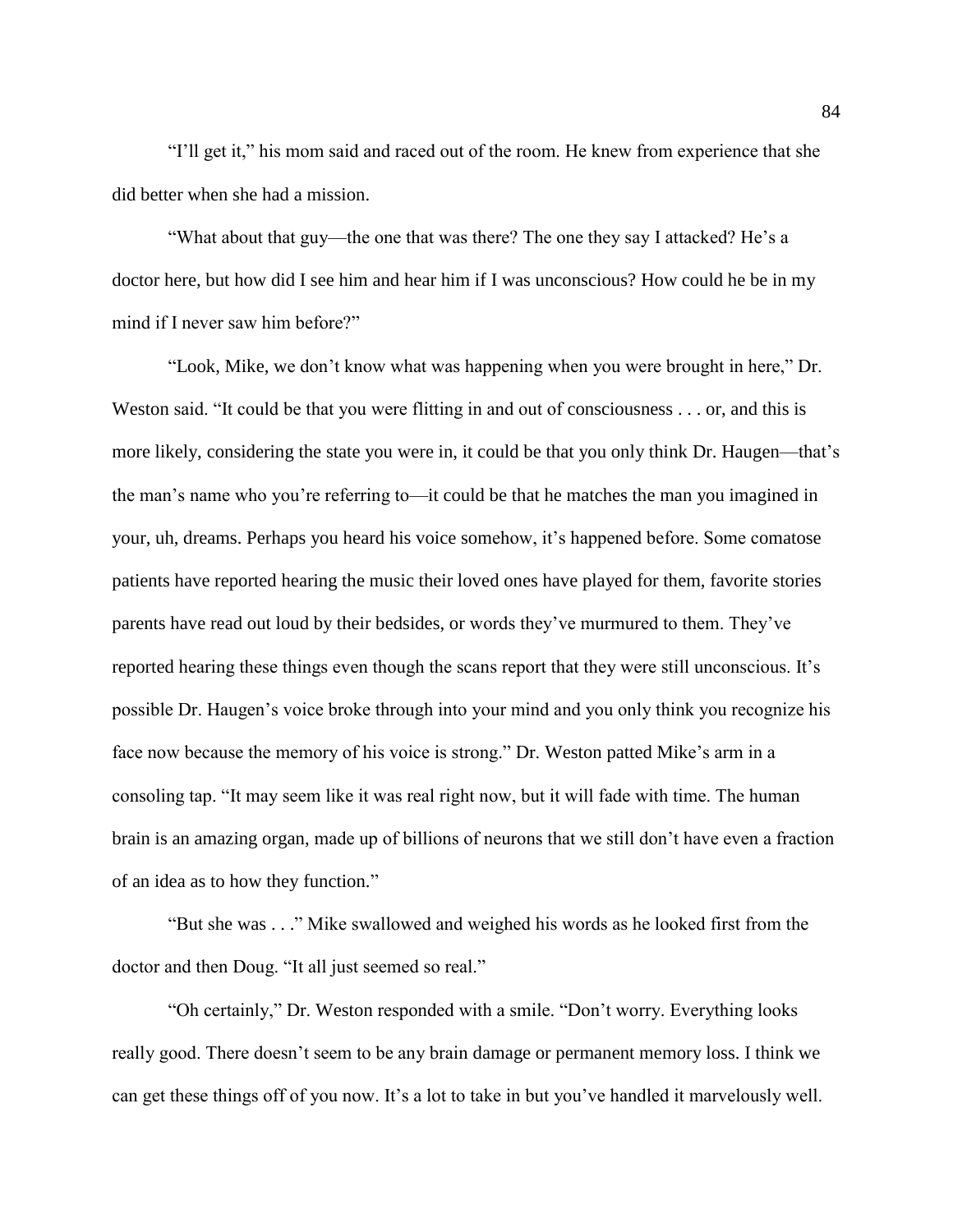Just try to rest now." He nodded to the others and pressed the call button attached to a wire wrapped around the bed's side rail. Mike lay back in silence and watched the same nurse from before come into the room. "We can remove the restraints now Mrs. Isaac. Mr. Tanner is 100% with us and no longer needs them." He patted Mike's arm again, nodded to the others and walked out of the room. The nurse, Mrs. Isaac came up to the bed and began fiddling with the strap on his right arm.

"Look, um, Mrs. Isaac is it?" She smiled at him. "Whatever I did to you, uh to that doctor . . . I'm really sorry. I was, well, I don't know what I was. I just, um, I'm really sorry."

She patted his arm as she removed the strap form his wrist and then moved to the other side of the bed to work on the next one. "I've seen much worse than anything you did. Don't worry yourself about that, it wasn't you and we all know that. If you need anything just push the call button okay?" She nodded to him, folded up the straps and walked to the door. She was gone before he could thank her or apologize again.

Over the next few days and nights Doug and his mom watched him like two circling hawks, their concern and fear evident in every pore on their exhausted faces. His dad came in once or twice but didn't stay long; he could tell the old man was overcome with emotion. His eyes were strained and sunken into his paler than usual face, and his wrinkles seemed more prominent than ever. He didn't say much but patted him on the arm and mentioned that he had a line on a new truck.

"Better than the old one." His dad muttered with a small smile.

But Mike didn't want a new truck. He wanted what he had before. He didn't say anything to his dad, just nodded as if it was great news.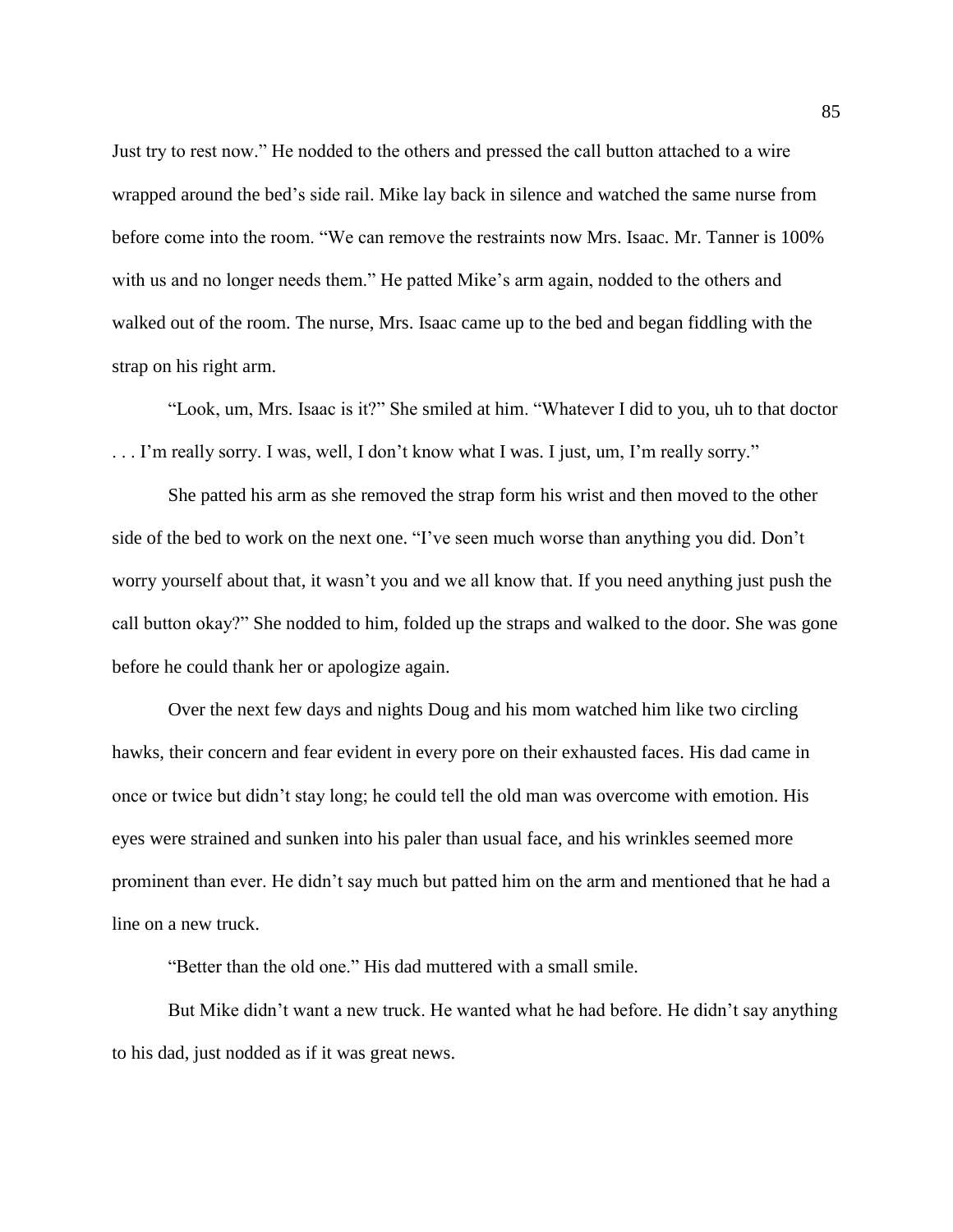He assured all of them as best he could that he knew that he'd had some kind of hallucination, some weird thing his brain did due to pain meds and swelling. He must've convinced them because Doug became jovial and teasing about it while his mom went all spiritual and religious.

"Just think all this time we were worrying that you were gonna die, or be a vegetable the rest of your life, and you were happy as can be having a regular old Playboy fantasy in your head."

"It wasn't like that"

"Yeah, well, leave it to you to keep it G-rated."

"Oh, stop Douglas," his mom cut him off, "don't be vulgar. God sent you an angel in your dreams to keep you from trauma and worry," she reached over and squeezed his hand. "Your Guardian Angel sent to keep you safe and sound while you healed. Thanks be to God." Tears sprang to her eyes and she leaned over and kissed him on the cheek.

"An angel mom? Really? A Goddamned Angel?" He lashed out the rage, anger and depression that filled him over of the last few days. His confusion, acceptance and constant politeness had reached their end.

His mom gasped, "Michael William Tanner! Don't you ever let me hear you taking the Lord's name in vain again."

"Fine! So, God sent me an angel to, to what mom? Make me live in a fantasy world and feel all of the emotions and feelings and happiness I could ever dream of and then just—*Bam* there you go back into a broken body with the realization that none of it was even real? That's one fucking cruel God."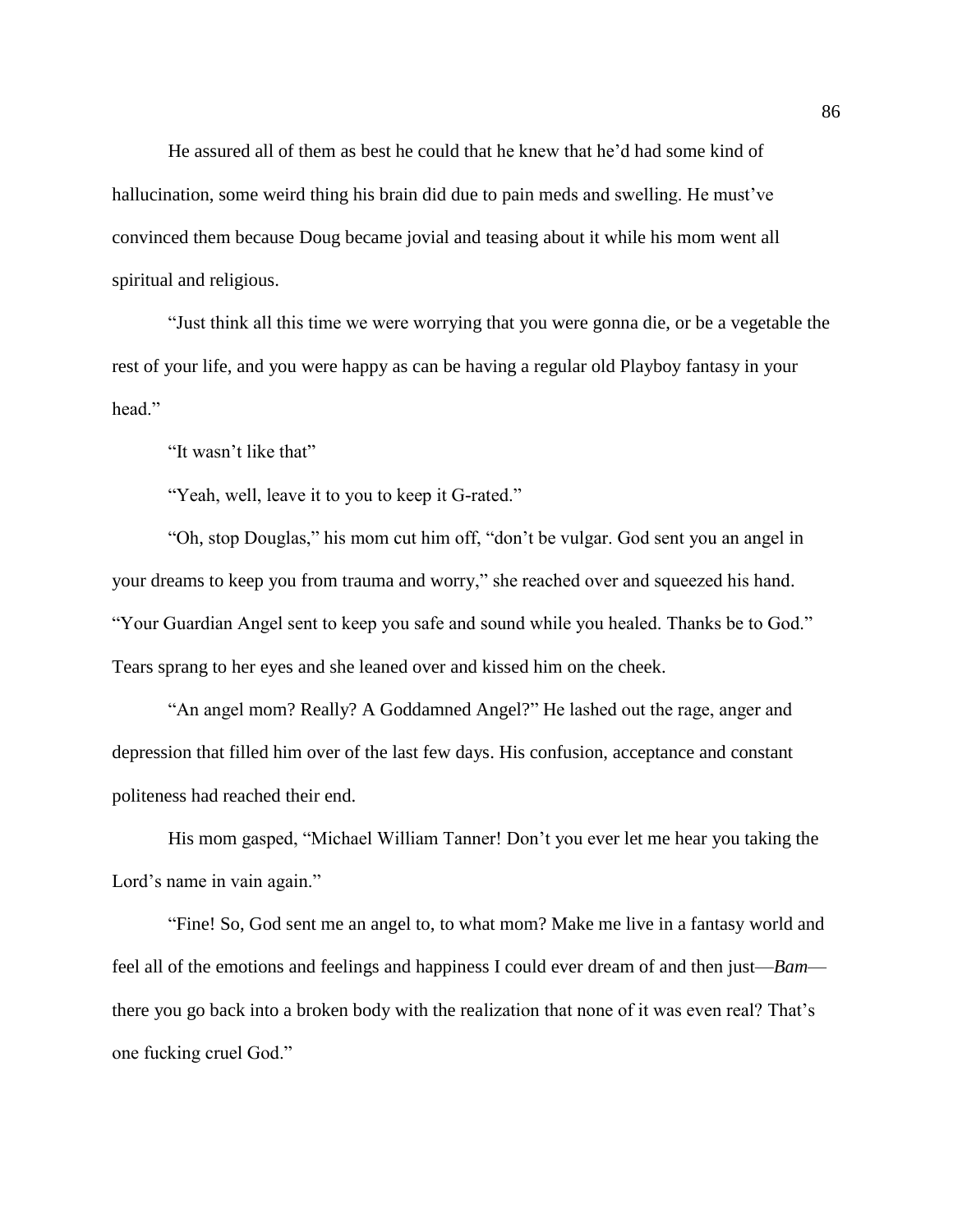"Ah!" His mom opened then snapped her mouth closed and marched out of the room in a huff.

"Not cool Mike." Doug shook his head and raced after her.

He felt a tinge of guilt over hurting his mom, but he couldn't take anymore, they didn't understand that it wasn't just a dream. She wasn't a hallucination. She couldn't have been, just couldn't.

The memories waged war back and forth in his mind. Anna—the things they talked about—it was all so normal. He remembered the feelings that coursed through him while he was with her, his awkward, insecure ramblings. Would he dream himself to be that way? But then there were the facts he kept getting presented with. He was battered and broken, lying in a hospital bed which he'd apparently been in for days. Days! He never got out of the truck, never walked into the woods. His mind raced back and forth, every time he realized that they were all telling him the truth—Anna was a figment of his imagination—he'd remember something else she'd said or did and try to deny it all over again. He was going crazy. He had to get a grip.

An angel, he thought, why not. Thanks then, God. Thanks a lot. Even though he thought the words, he didn't believe them. His mom was all about angels and demons for that matter, but that wasn't him. He was cold hard facts. And those facts said that he was delusional. Even though he knew it, deep down and all throughout his body and mind, he knew it wasn't real and even though he'd laughed with Doug and marveled with his mother over the amazing organ that the human brain is, he would never be the same.

He didn't want to find something like what he'd felt with Anna. He just wanted her. He could still smell her pine tree scent, feel her soft hair in his fingers, hear her voice and her laugh and see the way her eyes lit up when he'd finally gotten her to feel safe. Every time he fell asleep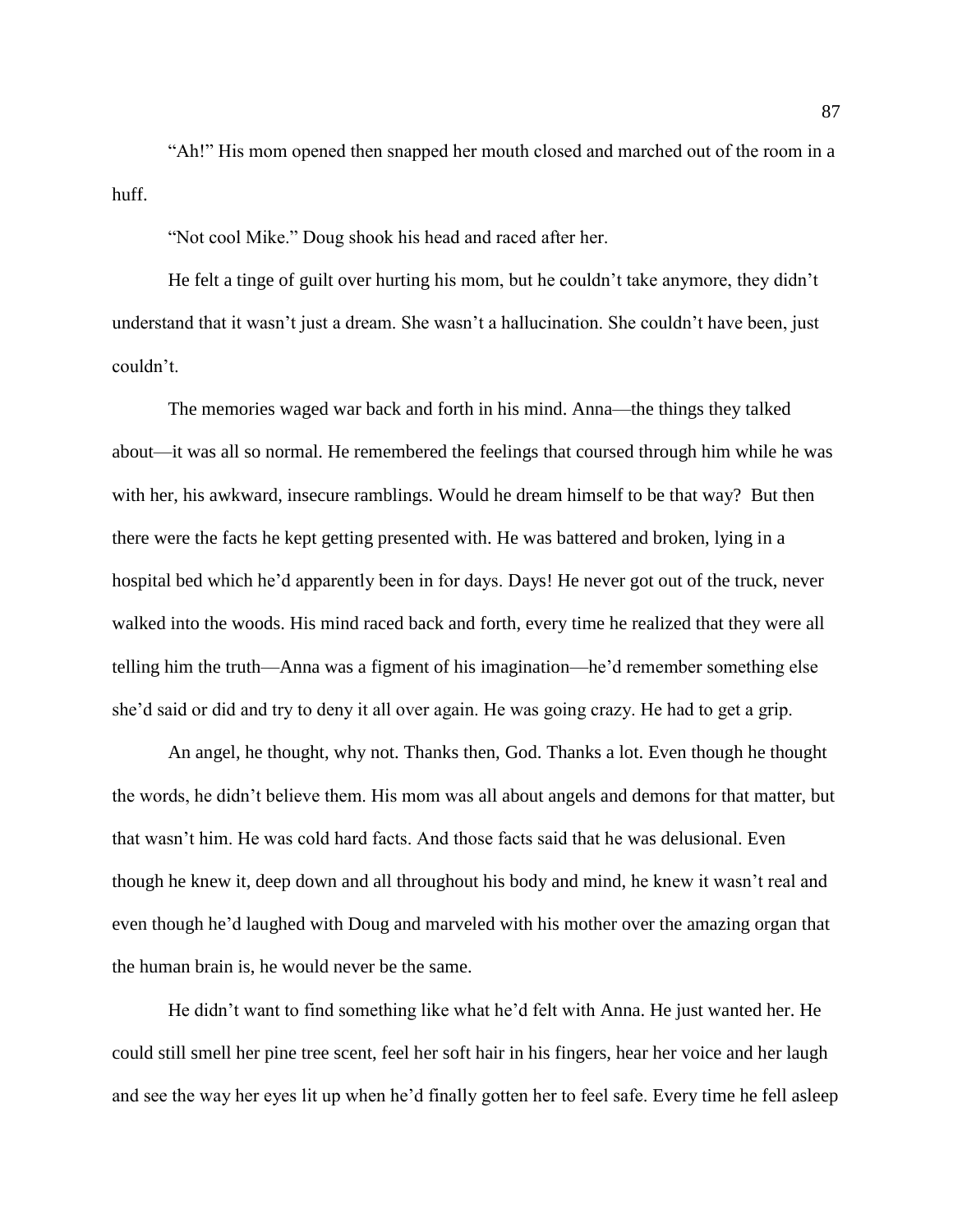it was with her face in his mind and her name on his lips. But there was no Anna waiting for him behind his closed eyes. She was gone; he begged his subconscious and even God, just in case it would help, for one more dream. He demanded that his mind obey, just this once. But he never was able to bring her back. It had all felt so real; she felt real, *was real*.

There was a gnawing and constant void in the pit of his stomach like an intense hunger that no amount of food could take away. He thought he'd been lonely before, but he'd give anything to go back to that. It had been a hopeful kind of loneliness, one that kept a spark glowing for that future someone. Now, he'd met her, felt the peace and fulfillment of thinking he'd finally found what he was searching for and it was all ripped away. It was in his mind, it was never real. He said the words over and over in his mind. But, the loss of her felt real.

Later, when his mom came back into his room, her eyes reddened and her chin held high, he apologized. "I'm not myself right now and I'm so sorry that I took it out on you . . . everything is just hard." She rushed to his rescue and brushed it away with a small smile and kiss on his forehead.

Over the next few days he knew he had to at least look like he accepted everything they told him, knew it was ridiculous not to and he did a good job, he thought, of keeping his emotions in check. He kept the memories of Anna from spilling out of him every time he thought of her, which was constantly. He allowed Doug's lame attempts at humor and even more talk about angels and the miraculous nature of the human brain and his dad to show him endless pictures of trucks on his cell phone from cartrader.com while he joked back or nodded or oohed and ahhed over a Dodge Ram full bed with four-wheel drive. It all worked—his calm and controlled attitude and acceptance of reality—and he could see the weight lifting from their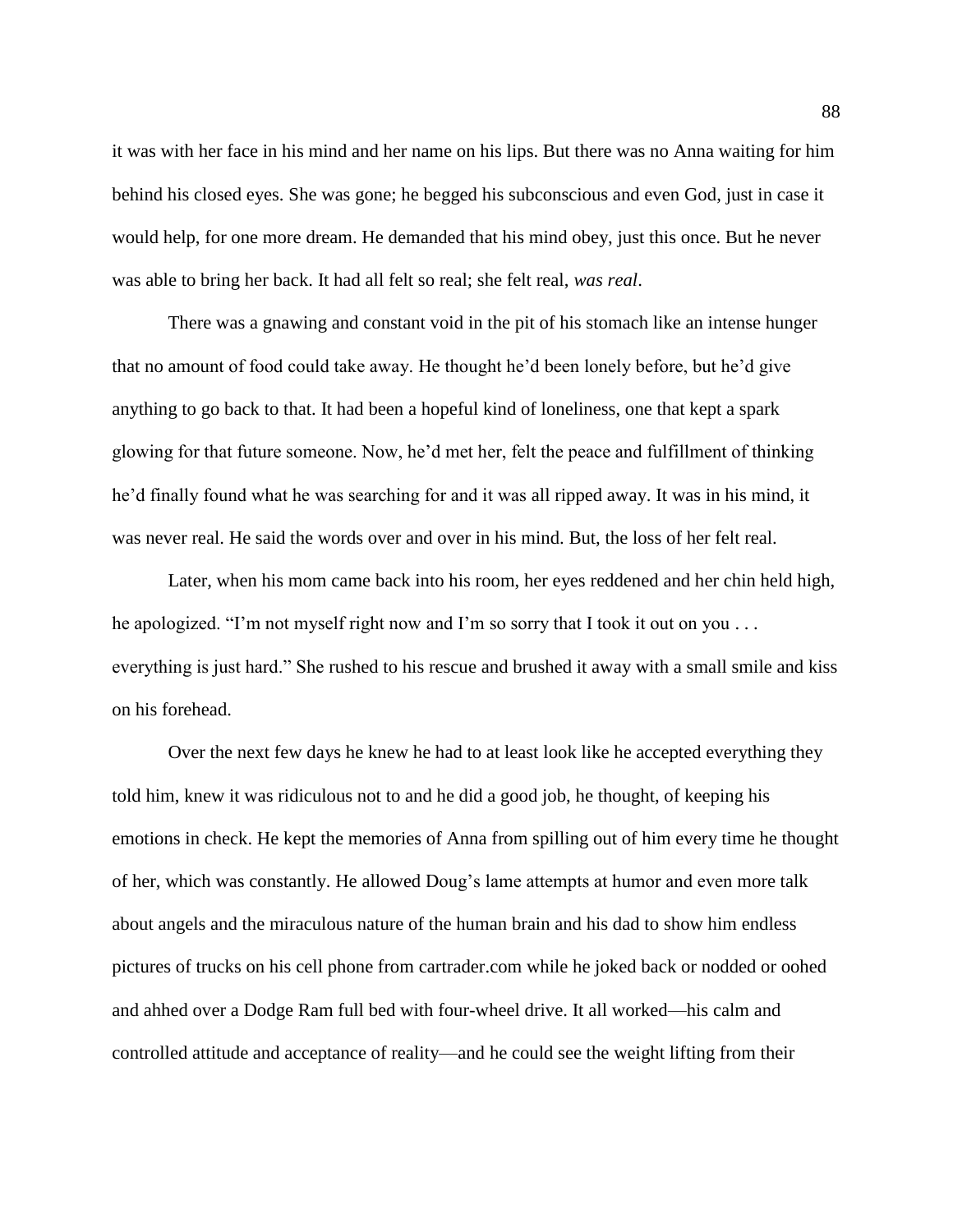shoulders, their whispers outside his door no longer sounding scared and frantic and their smiles growing brighter each day.

He almost had everyone convinced that he was "back to normal," but then *he* came. Dr. Weston knocked lightly on his open door and walked in with another man. "I thought perhaps it was high time you two met face to face." He walked in with a smile on his lips, following behind and heading straight for his bed with his hand outstretched. "Hi Mr. Tanner, I just wanted to let you know that I understand completely"

But Mike wasn't prepared for it. He lurched back in the bed at the sound of his voice and stared at him in horror. He couldn't stop the seething anger that overtook him at seeing his face. He tried to recover but it was too late. Dr. Haugen stopped talking, clamped his jaw shut in the middle of a word, walked out and never came back.

Mike couldn't help it—just seeing him, hearing that voice—he couldn't control the feelings that took over. After that the guarded looks between Doug and his mom started all over again. Even Dr. Weston seemed concerned and used a soft, calm, and what Mike found to be a condescending voice to ask him if he was feeling alright or if he felt like he could use someone to talk to. He mentioned a "really good therapist," and left the card on his tray table. "Just think about it. Everyone needs someone to listen, to help them sort things out every once in a while, nothing embarrassing about it." He patted him on the arm and left. A shrink? Good God, he thought, there's no way I'm going to a shrink. He learned to keep his emotions in check. There would be no more mistakes or surges of anger. No more Anna. Ever.

Every day after that an endless stream of nurses, doctors, specialists, and even a plastic surgeon, plus agonizing physical pain—when they cut the amount in the morphine drip—left him little peace or time to think about anything.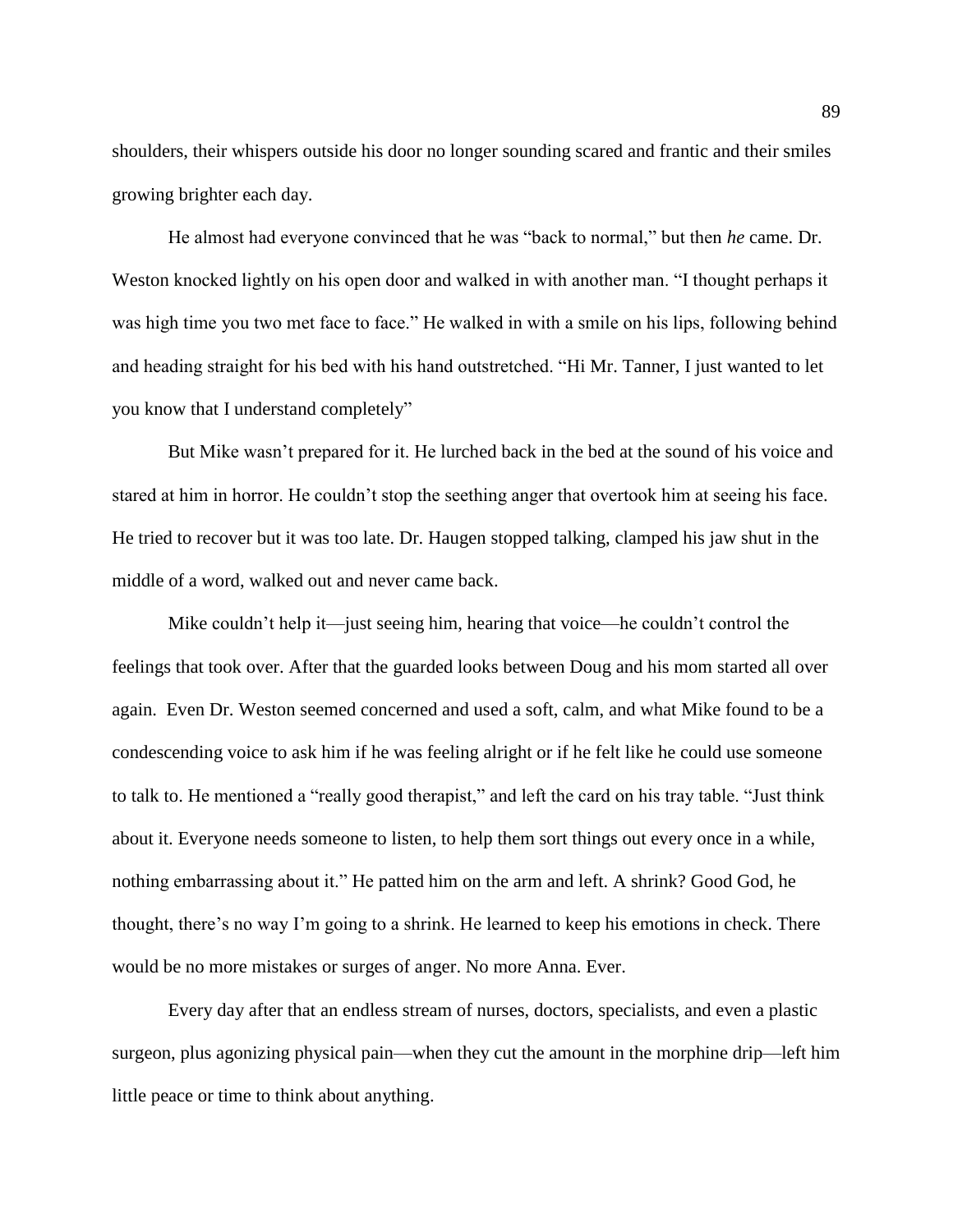He had a broken nose, the plastic surgeon was itching to get his hands on reconstructing it but, even though Doug was right, and he was uglier, he didn't care much for the idea of a nose job. He had three broken ribs which no one could do anything about and a miraculously healing fractured skull. Both of his legs were broken, the left one in three places, and he was bruised and red and swollen on every visible surface of his face and body. His face had been so badly cut up from the glass that flew into it when his windshield shattered—his windshield had shattered in on him and not remained intact as he'd remembered, which was another fact he had to come to terms with—that his mom had to brush away tears the first few days she'd walked in and looked at him, but the swelling was down there too, the scratches and cuts scabbing and fading with each passing day. He would make a full recovery, so the doctor said.

"Lucky" each and every person who came into his room whether family, friend or staff kept telling him. "You're very lucky." He did his part in nodding and agreeing. "Lucky," he said back. But he didn't feel lucky or blessed or any of the other words his mother and everyone else muttered when they didn't know what to say.

The day he was discharged—a month and a half including the day he regained consciousness and discovered that Anna didn't exist—his mom waited while three nurses helped him into the wheelchair; two big and kind of burly guys named Steve and Jim who no one in their right mind would question, eased him into the chair with such gentle care Mike barely flinched. The third nurse was a chatty slip of a woman named Martha who took over once he was settled in and slowly maneuvered the chair with his two legs sticking straight out without the slightest bit of struggle and it amazed him that someone so tiny could handle his weight and the awkward bulk of the chair with him in it, legs poking straight out as they were. And before he knew it he was picturing Anna with a Kevlar canoe on her shoulders and a forty-five pound pack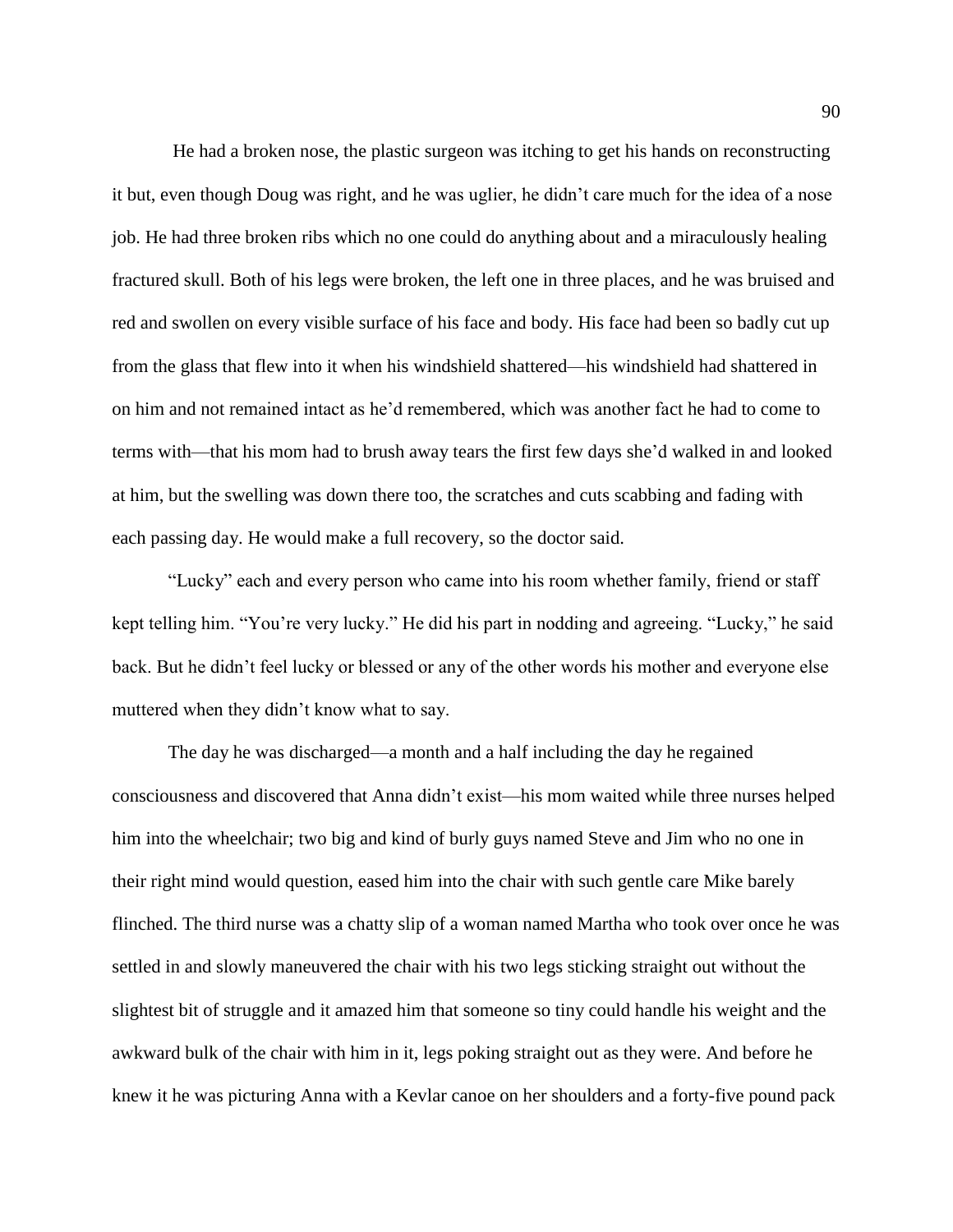on her back, trudging up the steep path from Fourtown to Mudro, a group of whining teenagers begging for her help. And she'd help them too. He shook his head as the familiar pain settled in his gut. He tried to focus on his mom and Martha. They made their way out the door, his mom plodding along next to them and chit-chatting back and forth with Martha. He didn't look back when they crossed the threshold, could barely contain the joy he felt at leaving the God-awful place. He swore he could feel the energy being sucked from him by the constant buzzing and clicking fluorescent lights above his bed. The slimy glop that passed for food, and the smell of pine sol and bleach, medicine, and infection all mixed together which constantly assaulted his nose were, he was sure, the real reason for his constant headaches. And the memories—Anna he should leave those all behind too. Leave her and his hallucinations in the hospital where they belonged, all of them just part of a horrific accident where his brain malfunctioned. But he knew he wouldn't. Because every night when he woke up, finally alone in the dark of his sterile, suffocating room, he would wish with everything he had that he could go back. He would try to recreate it in his mind, that final moment when she grabbed his arm right before he stormed out the door and instead, imagined that he listened to her. He said, "Alright, I'll stay" or "You're right. We'll just wait." Even though he knew what it really meant—that he would have stayed in a coma, never to wake again—he didn't care. He'd found what he'd wanted and knew beyond a shadow of a doubt that there was no one else out there who would compare.

Was he crazy? Probably, he realized. Time would take it away. That's what the doctor said, and it was probably true. But he didn't want it to go away. That's when he realized that there was no way he could ever physically return to her but, maybe there was something he could do. He could go back there, as soon as he was strong enough—walking again—he could go and try to recreate where he'd found her. Maybe there would be a cabin there after all, or maybe not,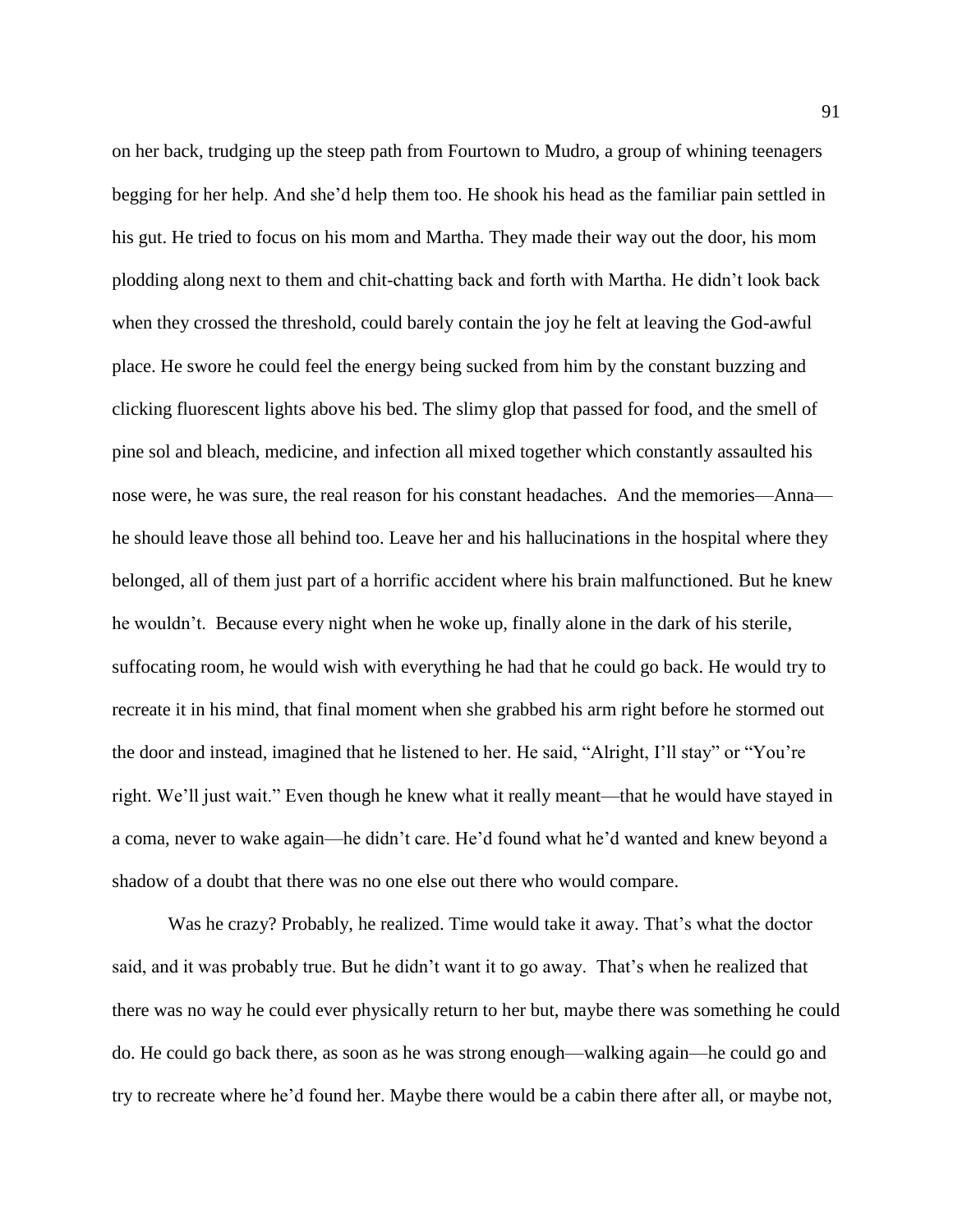but if he went there, just walked into the woods and sat himself against a tree amidst the birds and the squirrels and waited for sleep to come, "To Build a Fire" style, maybe he would find the doorway to the place in his mind where she waited. Then she'd come, just before he drifted into that frozen blackness and he'd call her name and she'd smile and laugh and tease him like she did before.

His grandpa was wrong. You didn't find happiness in the one who never irritated you. No. You found it like a bolt of lightning, and you knew there was no one else in the whole world who you would ever want to be with ever again. His happened to be a dream or an angel or a billion confused neurons firing off like a downed wire. Well, he knew what he had to do to reconnect that wildly thrashing wire to its other half. He knew and didn't care what it took anymore.

They were only a couple of feet down the hall when he happened to glance up at the wall to his right and notice the painting hanging there.

## "Stop!"

The word flew out in a harsh command and both women jerked to a stop so fast he winced at the pain it caused. He looked up at the painting, stared so long and hard that his mother put her hand on his shoulder and cleared her throat. He felt something slam down hard inside him and the gnawing ache take over again. Finally, turning his head and looking at the cold, white linoleum floor he tried to swallow the lump in his throat but couldn't seem to get past it.

"Are you ready to go?" Martha asked from behind his shoulder.

He nodded without speaking or looking up. The chair started moving again, slowly but smoothly under Martha's steady gait. "Your dad has the car out front and we have the back seat all ready for you," his mom said as if everything was normal, or would be normal once they left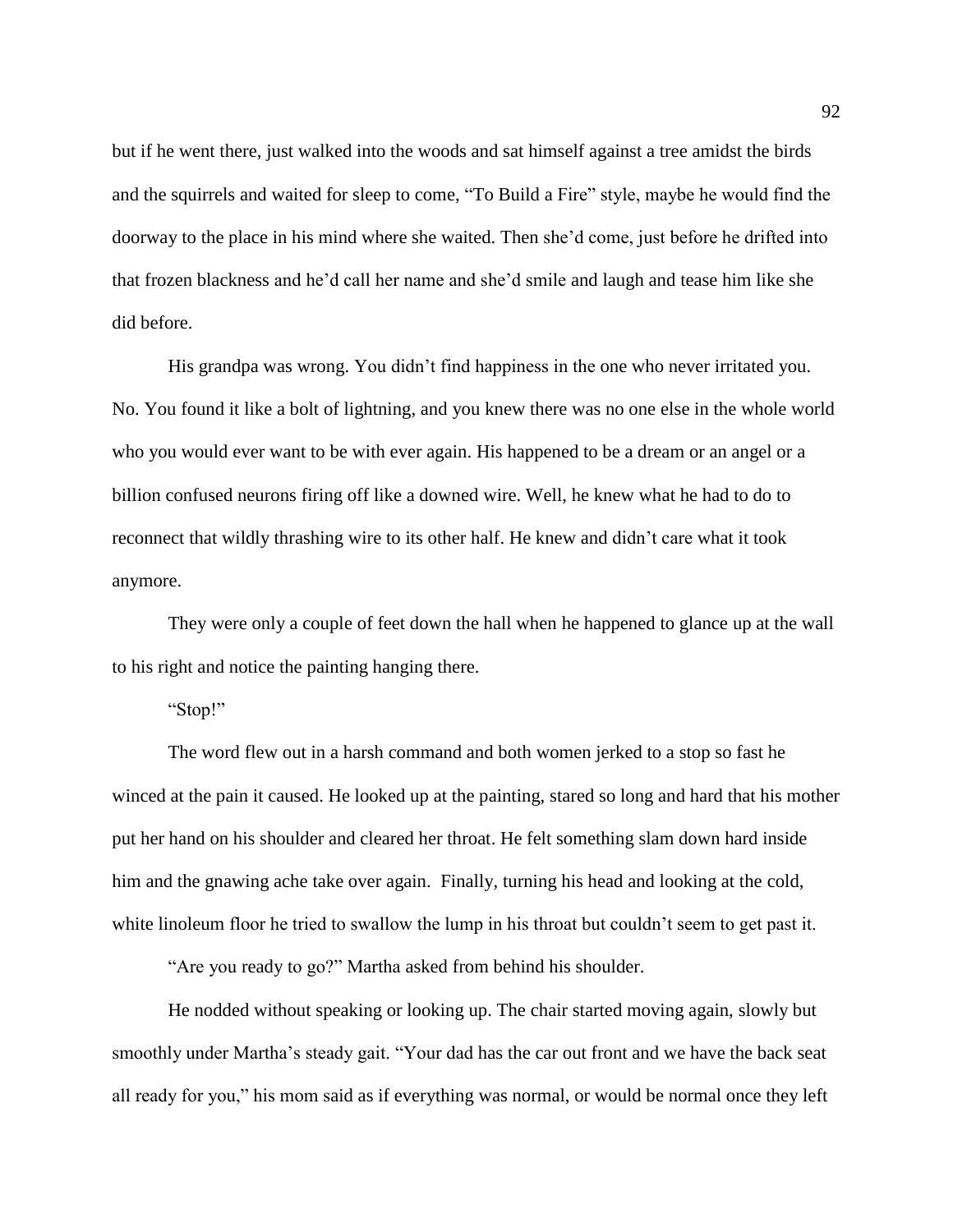there. He didn't speak another word, felt his mom's hand squeeze his shoulder and knew he should reach up and squeeze it back, reassure her, say something, anything—but, he just couldn't. He knew now, more than ever what he wanted to do, what he had to do.

## \*\*\*\*\*\*\*\*\*\*

Dr. Haugen strode down the hallway, to make his rounds when he noticed the patient who'd assaulted him being wheeled out of his room. He stopped and stood back against the wall, hoping to become invisible. It wasn't that he thought the man had anything personal against him, but still, he didn't want to deal with it. He was glad he stopped and waited, the man shouted something and then stared at the painting on the wall for what felt like eons. Dr. Haugen shook his head. He actually didn't know for certain—regardless of what the man's family and friends said—whether he was a violent man prone to hallucinations before the accident or not and he felt for him, he really did. He had a long road ahead of him. The physical recovery aside, head traumas like that have hidden problems all their own.

Someone else would be in that very bed within hours, or even less than that, and he would be back in there checking on whoever that poor soul was without pause. Their names and faces blurred together in his mind, but he had a feeling he'd remember Mr. Tanner, at least for a while. It was no big deal, it wasn't personal, but the way the man thought he knew him—saw and heard him while he was in a coma—was a bit unnerving.

He watched as they finally started moving again and made their way to the bank of elevators at an irritating snail's pace; he waited until they disappeared into one completely before even moving from his spot. Shaking his head as he passed the room where Mr. Tanner had been, he made a point not to look in. He strode past it confidently but stopped to look at the painting that so attracted the man. He'd passed it hundreds of times without ever paying any attention to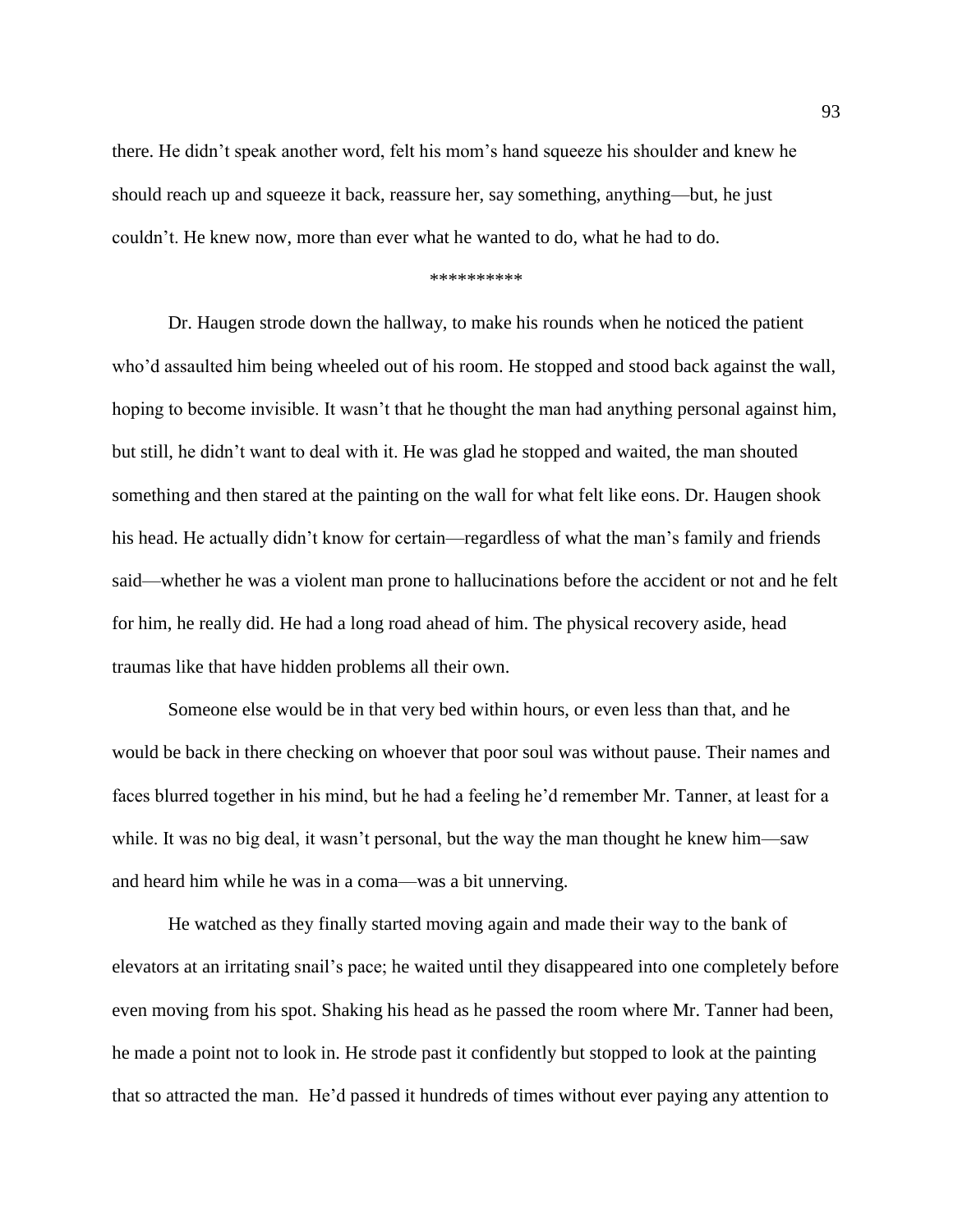it but, now he stopped and wondered what was so special about it. It was, he thought, actually kind of ugly with all of its dark browns and greens and a rustic ancient looking cabin with a tiny wisp of white smoke coming from its chimney sitting front and center. Art was one of those things, he surmised, that moved different people in different ways. To each their own he thought and continued a few feet more down the hall, before turning left and entering the room adjacent to Mr. Tanner's. He walked into the room and looked at the nurse standing at the end of the bed. "Hi Beth," he smiled, "getting ready for Thanksgiving? Is it at your house again this year?"

"Oof," Beth answered. "Twenty-two of them coming this year, I'm going to have to rent a hall if this keeps up."

"Aw, well, we all know you would take dozens more grandbabies if your kids would so oblige you, which it sounds like they might."

"Truer words have never been spoken," Beth chuckled.

"Well, what have we got going on today?"

Beth's smile left her face as she handed him the patients' chart. "Nothing's changed Dr. Haugen, still not responsive at all."

"It's been a little over a month now, is that right?" he asked.

"Seven weeks tomorrow, doctor," she said and shook her head sadly.

"With no change? That's not good," he mumbled, "not good at all."

Beth gave a somber nod while Dr. Haugen looked at the chart then glanced over at the patient lying in the bed and shook his head. He walked over to her, crouched down by the bedside and took her hand in his.

"I know you can hear me. I know you're there. Come on, Anna."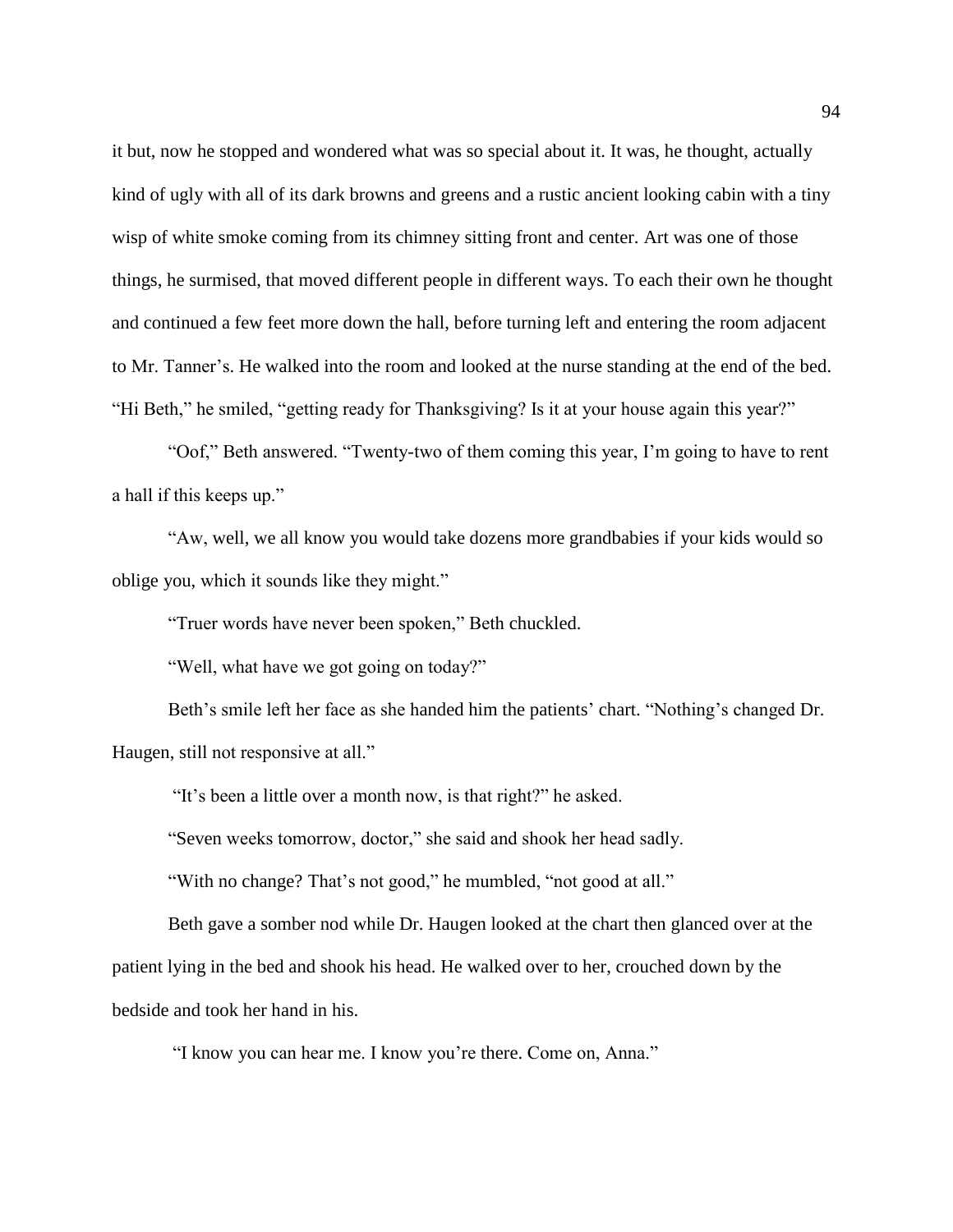## **Strings**

There were still bits of yellow tape stuck to the frame of the front door. Claire ignored them as best she could, the key shaking in her fingers as she tried to insert it. She took a steadying breath, got the key in the lock, and freed the dead bolt. She stood still without crossing the threshold for a few agonizing seconds.

Her childhood home, a typical 1950s rambler her parents bought from her grandmother, looked small from the street and even smaller inside. A slab of four by four-foot brown linoleum meant to look like porcelain tile pretended to be an entry way; the truth was when you walked into the house you were pretty much smack dab in the center of the living room.

She avoided looking at the old brown sofa with the orange, yellow, brown, and white afghan that her great aunt had knitted her mother as a wedding gift; she knew it would still be lying in its familiar heap on the well-worn cushions. She walked straight across the linoleum, over the ten feet of carpet that was supposed to be a dining area and launched herself through the open arch that led into the kitchen. Unaware she'd been holding it; her breath came out in a gush of air. She'd made it to the kitchen without glancing at any of the pictures hanging on the living room walls. She couldn't handle looking at the smiling and laughing faces framed in those photos.

She focused on the little table by the far wall. One leaf folded down so it would fit in the tiny space provided— it had been like that for as long as she could remember. Three rolling chairs nestled up to the table, none of them tucked under its top. Those chairs, with their tweed fabric that would "hide the stains", weren't the practical addition her parents thought they would be. Instead, they made the tiny eating space even more cramped and harder to maneuver than any area of the house. Oh, how her dad beamed when he bought those chairs. "They have wheels,"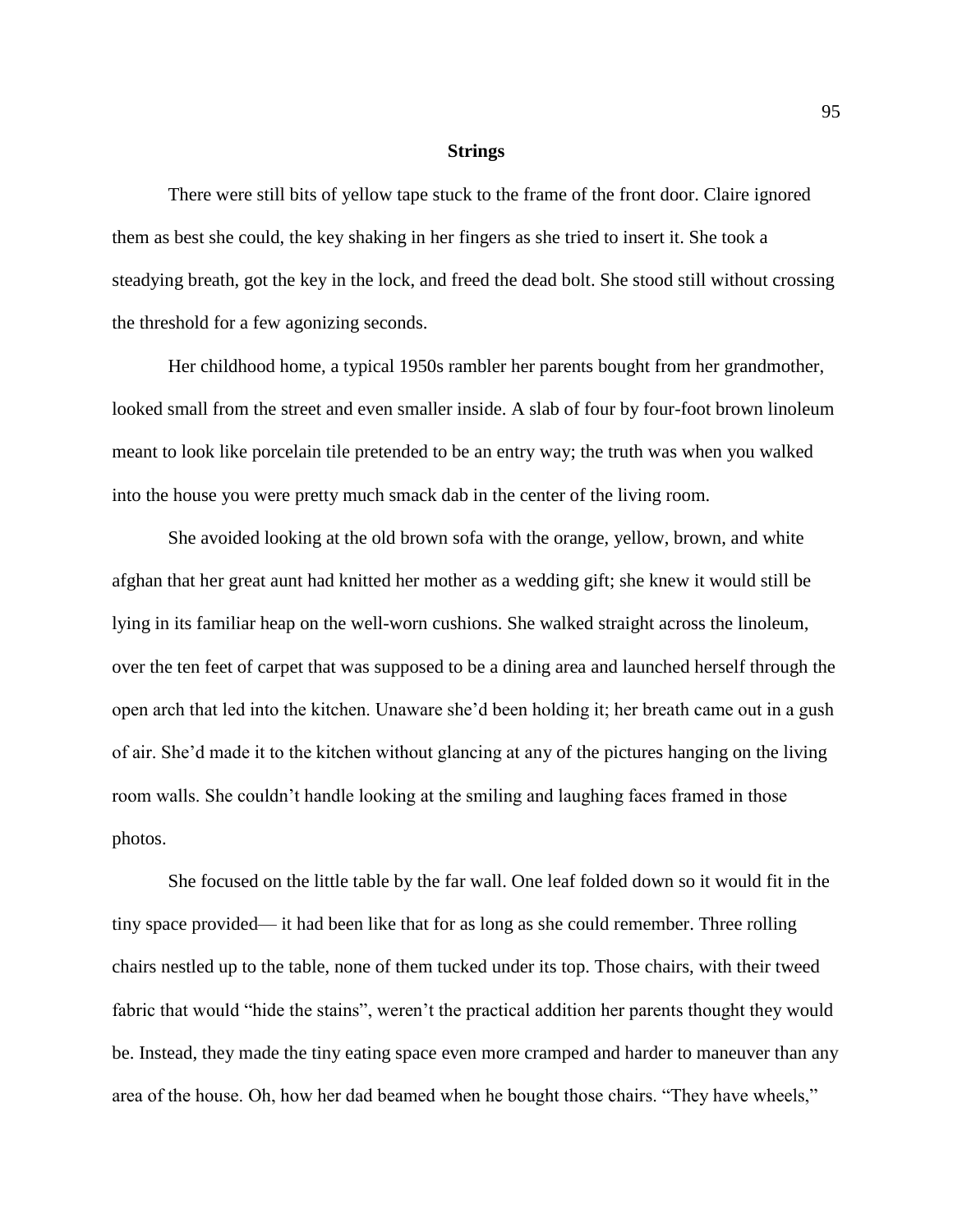he said as if that explained why they now had seating that was larger than the table itself. Her parents never bought anything, so it was a big deal when he made the purchase. And none of them ever mentioned that they were too big for the table or the room for that matter. Her dad had been so proud of them. As brilliant and accomplished as he was in his career, every-day things like changing a light bulb, cooking dinner, and buying furniture were foreign to him. So, they all sat in the oversized chairs, their knees as high as the table top, smiled at one another, and ignored the awkward way they had to lean over to eat their meals.

That little scarred wooden table with the three gigantic rolling chairs had seen her through learning the alphabet at five, multiplication tables at eight, bouts with acne, and awkward moments when gangly boys sat there stiffly trying to appear cool and confident before taking her out to the movies or McDonalds on first dates that were usually disastrous. It had held frantic and disordered piles of research articles for college papers and the late night hot cocoa therapy of her parent's attempts to help her through the agony of her divorce.

Claire could still feel her mother patting her hand, her mouth turning up in a soft yet worried smile for her heartbreak. Her father didn't quite know how to deal with human emotions. Problems that could be fixed with mathematical formulas and scientific equations, well, then he was your guy. The messy unanswerable details of relationships weren't an area he could be bothered with. He patted her shoulder and said something like "Well, uh, so back to the drawing board, huh?" And then he pursed his lips in confusion when her mother glared at him. "What? She's only 31-years-old. There's plenty of time to start again." He was perplexed when this statement caused a fresh bout of sobbing from Claire.

But that was eons ago, at least it felt like it. It was the most devastating thing she'd ever been through, at the time, and she remembered wondering if she'd ever pick up the pieces and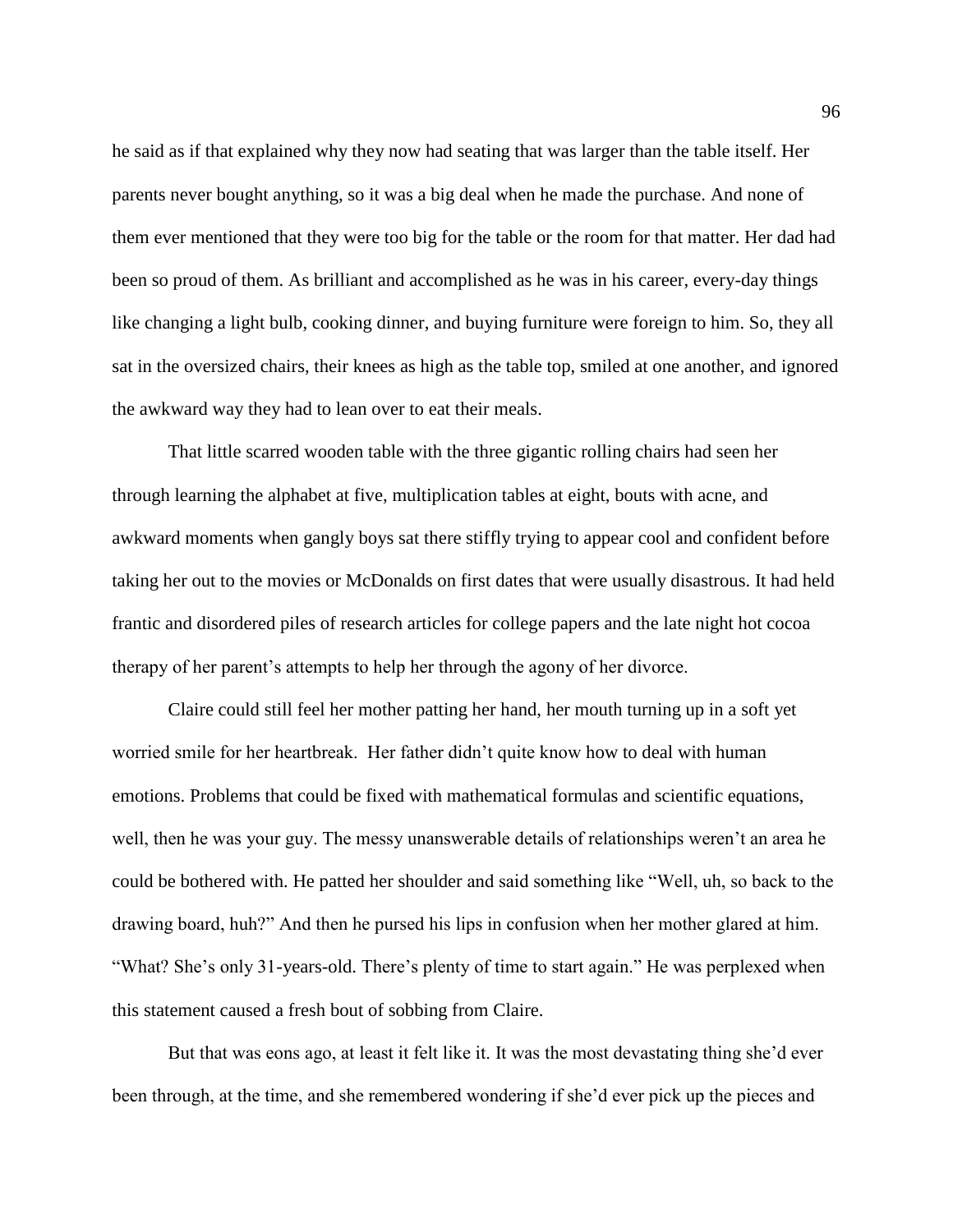move on from it. She gave a small huff of a laugh at the memory. Her divorce from Tim had been five years ago. How things changed since then, how she'd changed. The agony of those days didn't even register any more. It was nothing compared to what she was going through now.

She stared out the small window above the table into the backyard. That postage stamp stretch of green grass had seemed like miles of adventure just waiting to be explored when she was little. It was no paradise, smaller than almost all of the other yards on the block, but to her young mind, it had been perfect.

When she was sixteen-years-old she discovered that they could've lived in a much bigger, much nicer house due to her father's status and substantial income, and she'd thrown a small tantrum about it. "All of my friends have big bedrooms and *pools*." She'd cried while helping her mom with the dishes after dinner. She remembered feeling embarrassed whenever the girls from the volleyball team planned a get together and mentioned that she'd never hosted. She felt the shame of her house, and her odd parents when she'd gone to her first sleepover with the team. It was at Julie Sorenson's house. Julie had a pool, a huge bedroom with a four-poster canopy bed that didn't even come close to touching her vaulted ceiling, and she had a finished basement that was solely meant for watching movies and eating popcorn. Not one of those girls had a dark, damp basement where their fathers spent hours muttering to themselves or small, box-shaped old houses in a worn-out neighborhood. Not one. She made lame excuses whenever it was her turn to host a "team bonding night". She'd quit the team after one season. Never able to face what the girls would say if they came over and saw where she lived and how her dad acted. She'd never told her parents why she quit. She knew somehow, even in the midst of her teen-aged selfishness, that it would be a hurt she couldn't take back. She did blow up at them though, that she just couldn't seem to stop.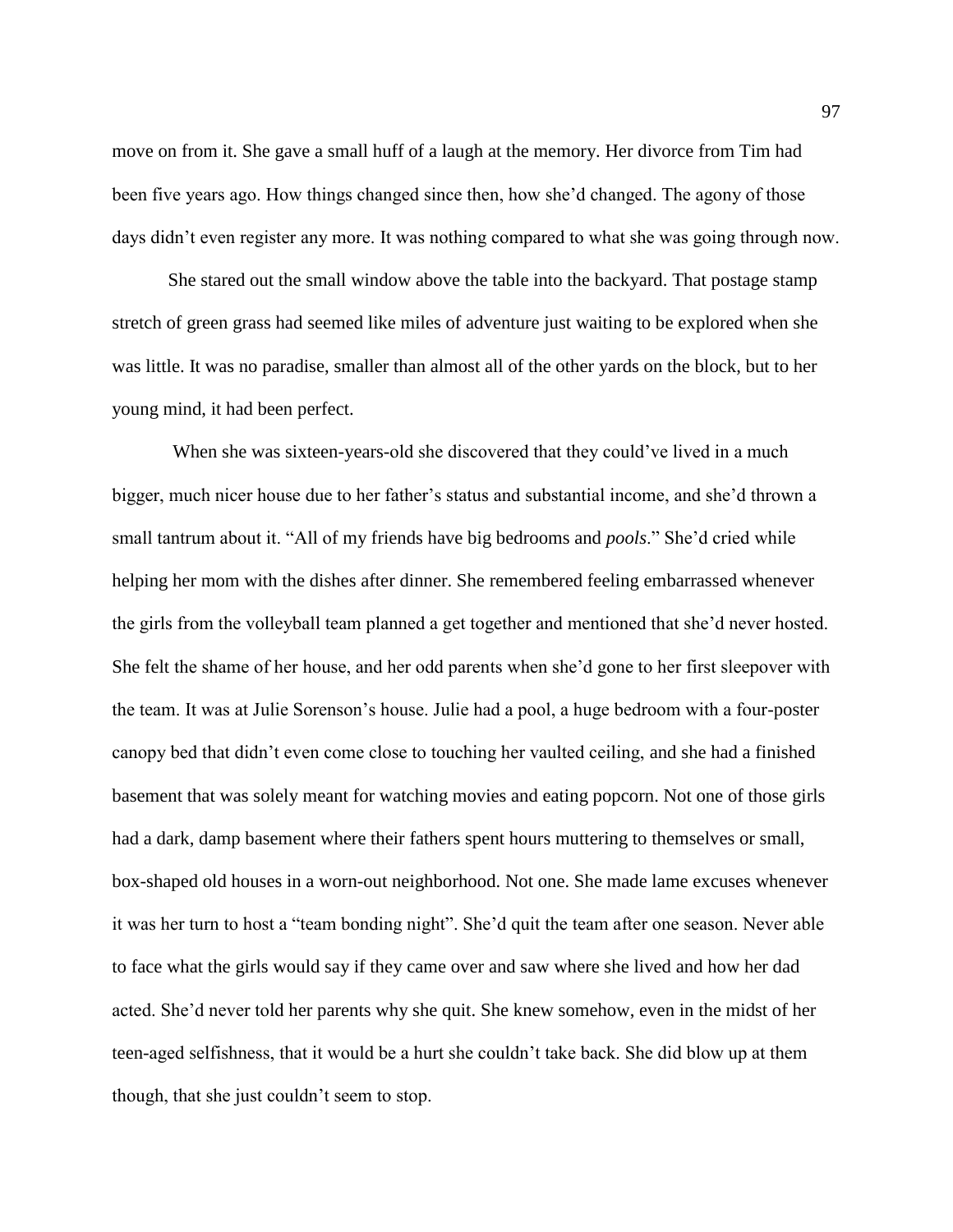The night she figured it out and lost her temper she had just been told that her father was up for an award—another award—for his work as a cancer cell research scientist. He was, in fact, a world renowned scientist. Her dad was famous. It didn't dawn on her when she was little, but it had burned at the forefront of her mind then. That night, as her parents talked about the award ceremony, she'd lost it on both of them. She knew it was childish, but she didn't have enough insight to keep it inside, not back then. Her dad just looked at her with the same look of deep thought he always had, cocked his head, and spread his hands out as if he couldn't believe she would question why they lived where they did. "I don't understand," he'd said. He went on about how the house was full of beautiful memories, first from his childhood and now hers, plus, he'd added, it was all they really needed.

Her mom, for her part, was too busy keeping her dad functioning as a semi-presentable human being to worry about a bigger house in a nicer neighborhood. But, to be fair, she also really didn't seem to care about the old banged up furniture and, too small, outdated house. They spent their money traveling, putting Claire through college, and lord knows how much of it actually went into her father's research lab in the basement. He never stopped working, not when he was home, out at a party, or even at the movie theater—not that those things happened often, but when they did, everyone knew he didn't want to be there. He was never really with them, even though he was physically there. His mind just couldn't stop worrying over formulas and concepts. The lab was his way of having a place to write it all down, test it out, and keep it organized, or as organized as he could manage.

The thought of the lab made her flinch.

In the end it was a good thing they didn't give in to materialistic desires because her dad was still paying what seemed to be an endless stream of crippling hospital bills. And now, she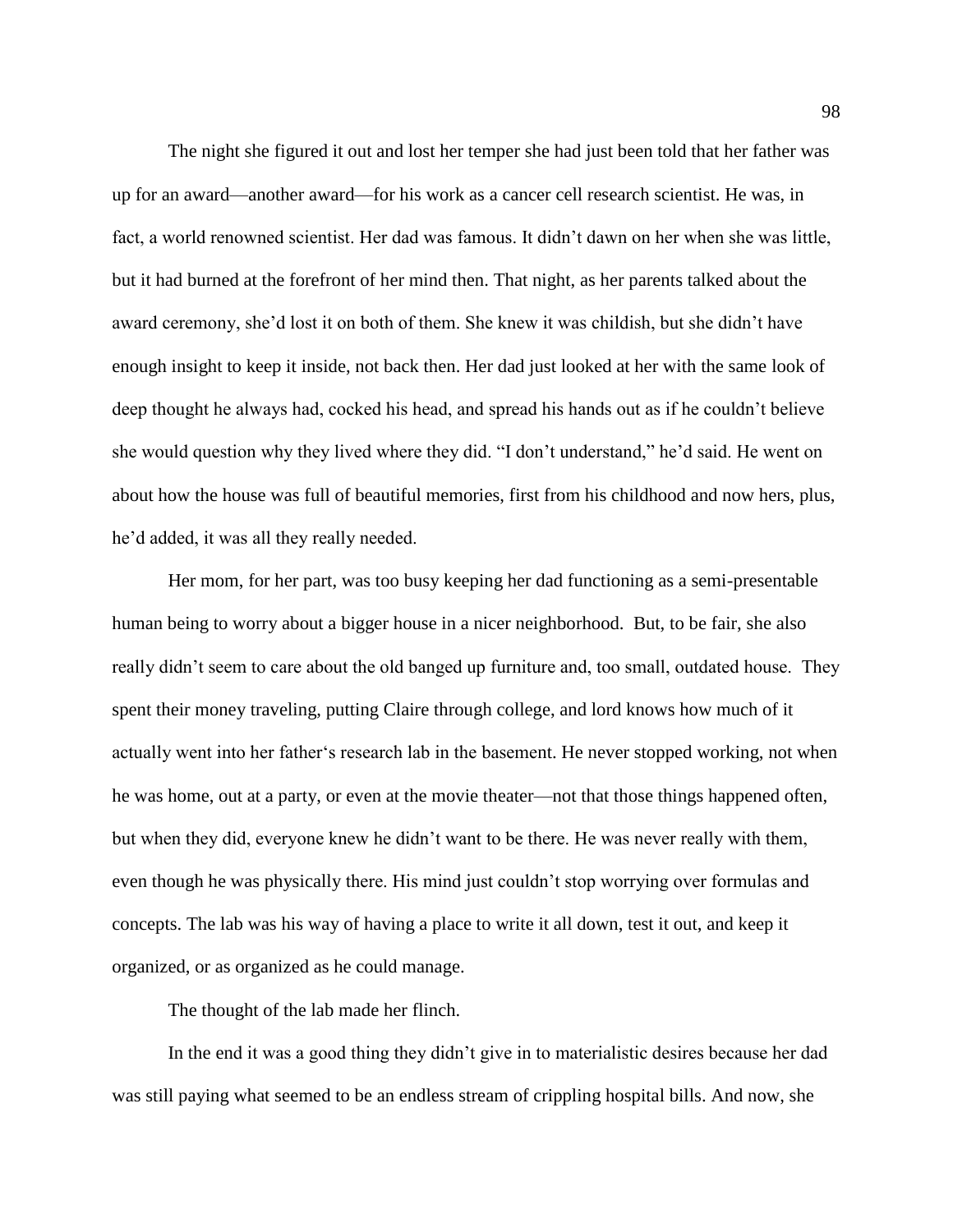realized, there would be more. The cold, impersonal white envelopes with the blue stamped address in the left-hand corner would continue to come, announcing the price of saving a life in neat rows of black ink. Numbers didn't care if no one had actually been saved.

Closing her eyes, she inhaled and held the breath deep in her lungs. There was no relief when she let it out, just a sagging heaviness filling her head and dragging her shoulders down. She couldn't shake it off. It pushed down hard—so hard that every second was a fight to just stay upright. The force needed to move her body across the kitchen floor was exhausting.

But she made herself move, faster this time, before she had time to think about it. She opened the door to the basement and flipped the light switch. The light from the dim bare bulb barely reached the bottom of the stairs. The fact that the power was back on bothered her. It made it seem like everything was normal.

Somehow, she made it down the rest of the steps. The basement was large, mostly unfinished, and swathed in an inky black that hid her own hand from the front of her face. The light from the stairs was just not enough to show the way to the next beacon in the form of a bare light bulb and base attached to the floor joist above; she moved forward cautiously holding her hands in front of her, just in case something she didn't know about had been placed in her path. She knew there wouldn't be anything there; nothing in that basement had been moved or even touched since before she could remember but being in complete darkness made her cautious.

She found the string hanging in the middle of the room, or more precisely, the string found her. It must've been just beyond her outstretched hands. It had brushed across her cheek, sending shock waves through her already tensed muscles, and she swiped at it reflexively. It dawned on her that it was the pull cord for the bulb after she'd hit it away. It didn't take long to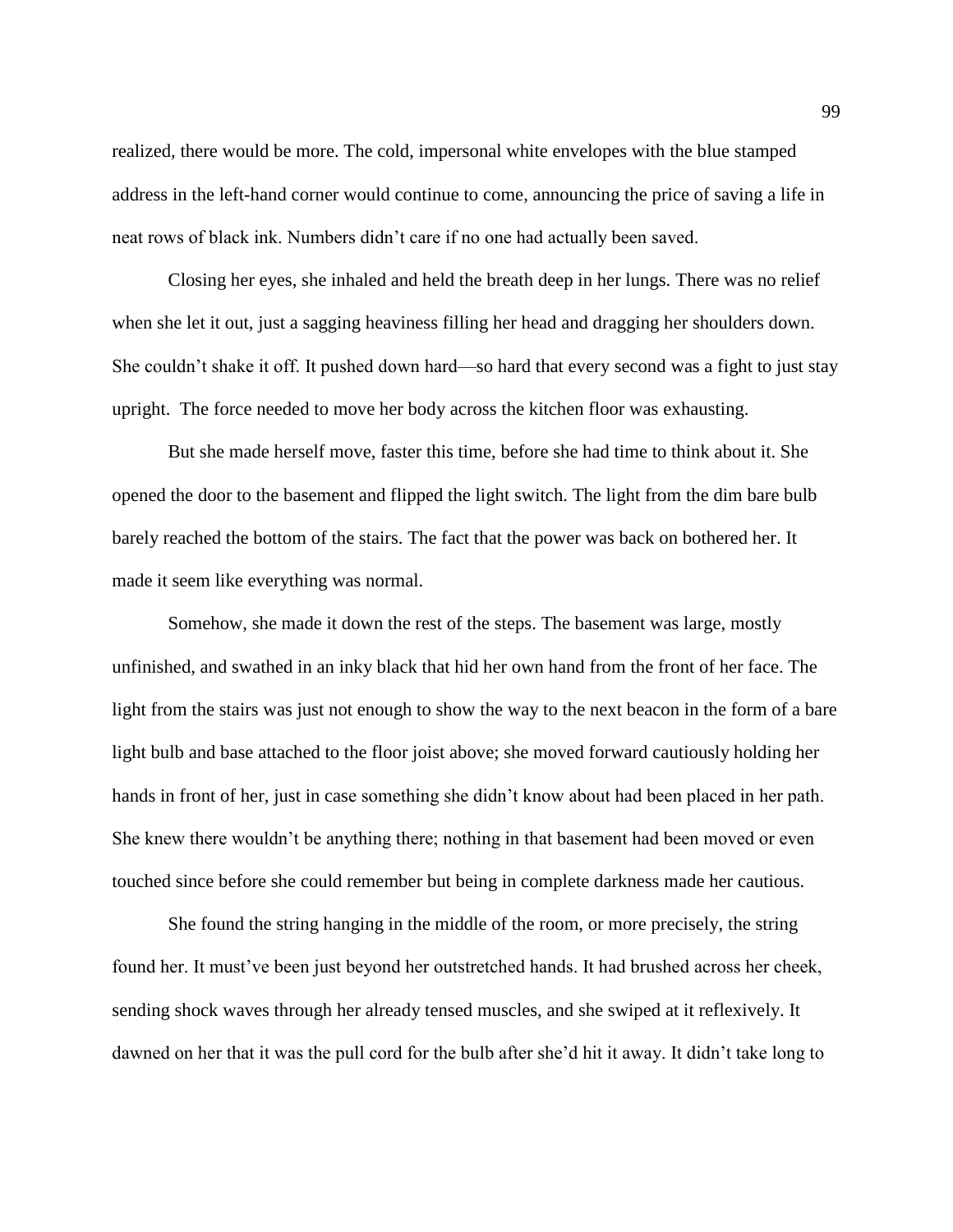swing back toward her and, after a few fumbling reaches through empty air, she was able to catch the cord and pull the string. Light flooded the room.

Sight, there is usually such comfort in it, but Claire's relief was sucked out of her within a nanosecond. The basement was all concrete floor and concrete block walls stacked with years of her father's research stuffed inside an army of filing cabinets that lined the walls.

The lab was around the corner of a wall of cabinets that came out a few feet beyond the stairs. She had to maneuver around them to get into the heart of the basement. Claire moved slowly around the brown metal filing cabinet that ended the row and paused. The doorway to the lab looked like a dark cave entrance in the still dimly lit basement. It was a large room, longer than it was wide but it spanned the entire width of the basement and half the length of the house. Her throat itched and tears formed in her eyes, but she wasn't sure if they were from her emotions or the acrid air. The strong scent of the fire still hung everywhere. Beside the scent of charred wood and burned metal there was also the foreign yet distinguishable scent of burned flesh. She tried to shake it away but couldn't rid her senses of the smell or the memory.

The gray concrete floor was stained in a dark wet arc outside of the entrance into the lab. It reached at least five feet out from the doorframe and stopped with a snaking river of a brown stain framing its end. Splinters and chunks of wood and some chalky bits of wet sheetrock lay scattered around the gaping doorframe. She moved forward toward it, despite her desire to turn around and run out of the house. Reaching into the dark opening, she reflexively felt along the wall to her right for the light switch. She flipped the switch without thought and blinked in shock with the realization that it shouldn't have worked, not in here. Nothing should work in here.

His desk sat untouched. Piles of papers were strewn about, and drawers were half open as if a thief had sneaked in and ransacked it. But, that's how he always kept it. Amazing, she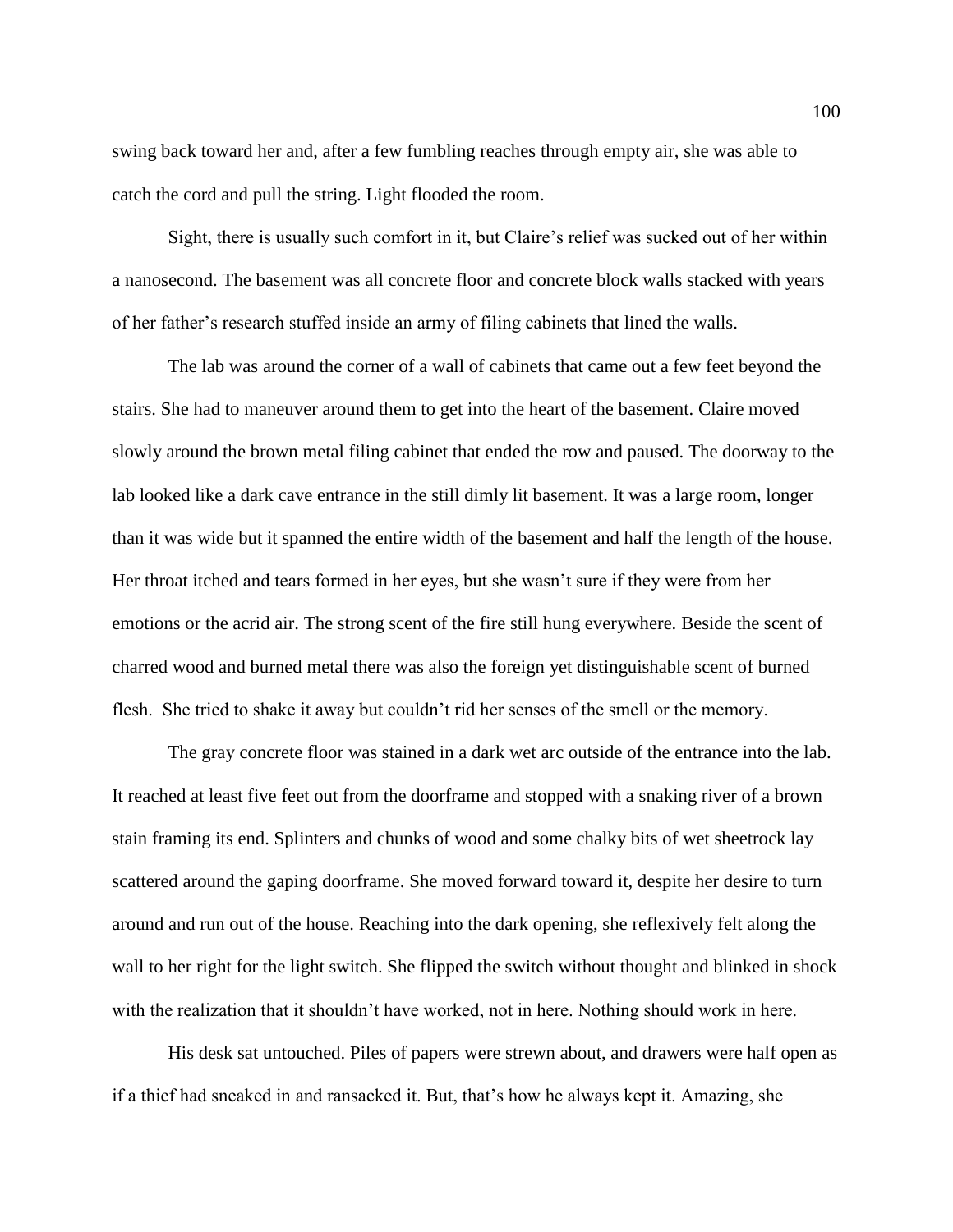thought. In one corner of the room it was as if nothing had changed. Looking at his desk, it seemed all was normal; still the same. The only sign something had happened was the squish of the wet carpet under her feet.

The other corner of the room told a different story.

The back wall was stained a thick black, the one small window covered with duct-taped cardboard, and the melted remnants of her dad's obsession sat squat in the center of it all. Blackened metal, hanging wires, and the gaping emptiness of where he'd sat when it happened met her horrified gaze and she couldn't turn away.

As she neared the hulking steel beast, rage filled her. If only she'd thought to bring an axe or a sledgehammer. But she hadn't thought of anything. She'd just come, not knowing what her purpose was. For once, she had no plan of action. Stepping cautiously around the large steel contraption, her foot connected with something hard, but movable. It rolled a few inches from the contact. She knelt down to investigate and choked back a sob.

It was his helmet. He was so proud of that stupid helmet. Now, the once gleaming "*Metabolic Neuron Interface*" lay blackened, malformed on one side, and forgotten on his basement laboratory floor. She knelt to pick it up as tears burned trails down her cheeks and into the collar of her blouse.

A sound like a howl tore from deep inside her. The helmet crashed against the far wall with a force only her rage could supply. Part of it fell off but it wasn't anywhere near the destruction she desired. She charged at it as it lay helpless and half broken. Instead of grabbing the helmet again her target became the piece that had dislodged. She plucked it from the wet carpet and held it in her palm as if testing the weight, and then squeezed her palms together with a force she never knew she possessed. The rough metal dug into her palms, two nails broke, and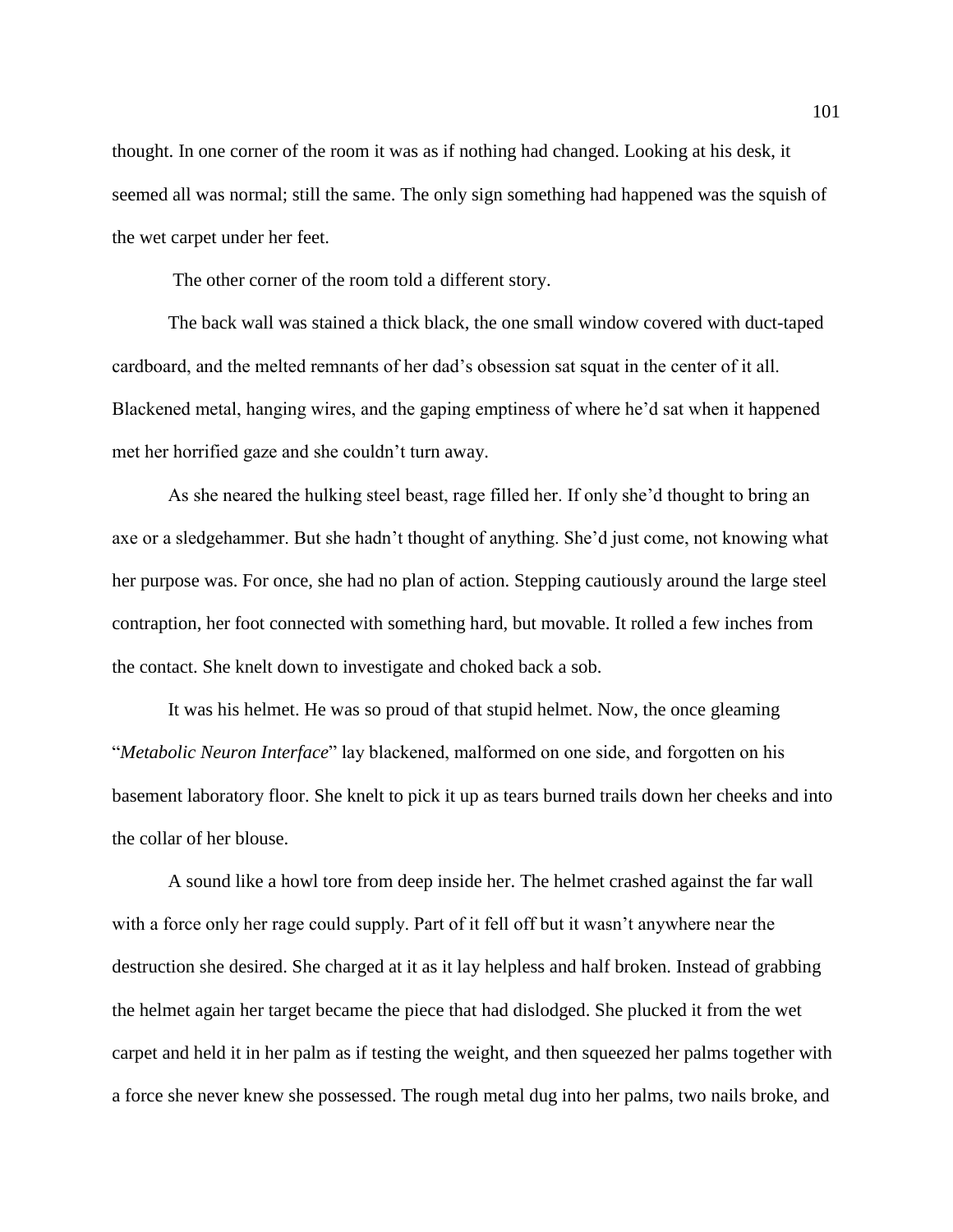she welcomed the pain. She squeezed with everything she could, willing it to explode in her hands; needing it to disintegrate.

"Break, damn it," she demanded. "Break, you mother fucker!"

But it didn't break. The harder she squeezed, the more it seemed to fight back. It made a sudden hissing noise and she dropped it in shock. She stared at it in a fit of fear and anger. It crackled again as she stared at it, and she cursed it in her mind. She thought about stomping on it; maybe it would break if she got a running start and jumped on it with all of her weight, but she just stood there staring at in a silent stupor of indecision, fear, and confusion. Finally, after it hissed and crackled again, she picked it up and turned it over in her hands.

The *heart*, she scoffed. That's what he'd called it. "This little baby is the pièce de résistance, Claire, the heart of it all." This was the ROP— or the Reverse Oscillating Portal—her dad had spent the last two years creating. She fell to her knees next to it; the dampness of the carpet soaking into her clothes.

She'd tried. She'd more than tried, she'd acted. But it didn't matter now. All the time she spent worrying over her decision was useless. Guilt washed over her. She should have done something sooner, right away, right after they buried her mom, and everything went to shit. Yes, it was her fault. She felt a blackness growing in the middle of her stomach that grew larger every second and threatened to swallow her whole. She thought back to the days just after the funeral. Was it obvious then?

The service had been touching; everyone said so. But Claire had been numb, her mind and body on auto-pilot. People said things like "she's finally at peace," and "this can be a relief to you now," or "your mom is finally healthy again." She nodded politely throughout all of it.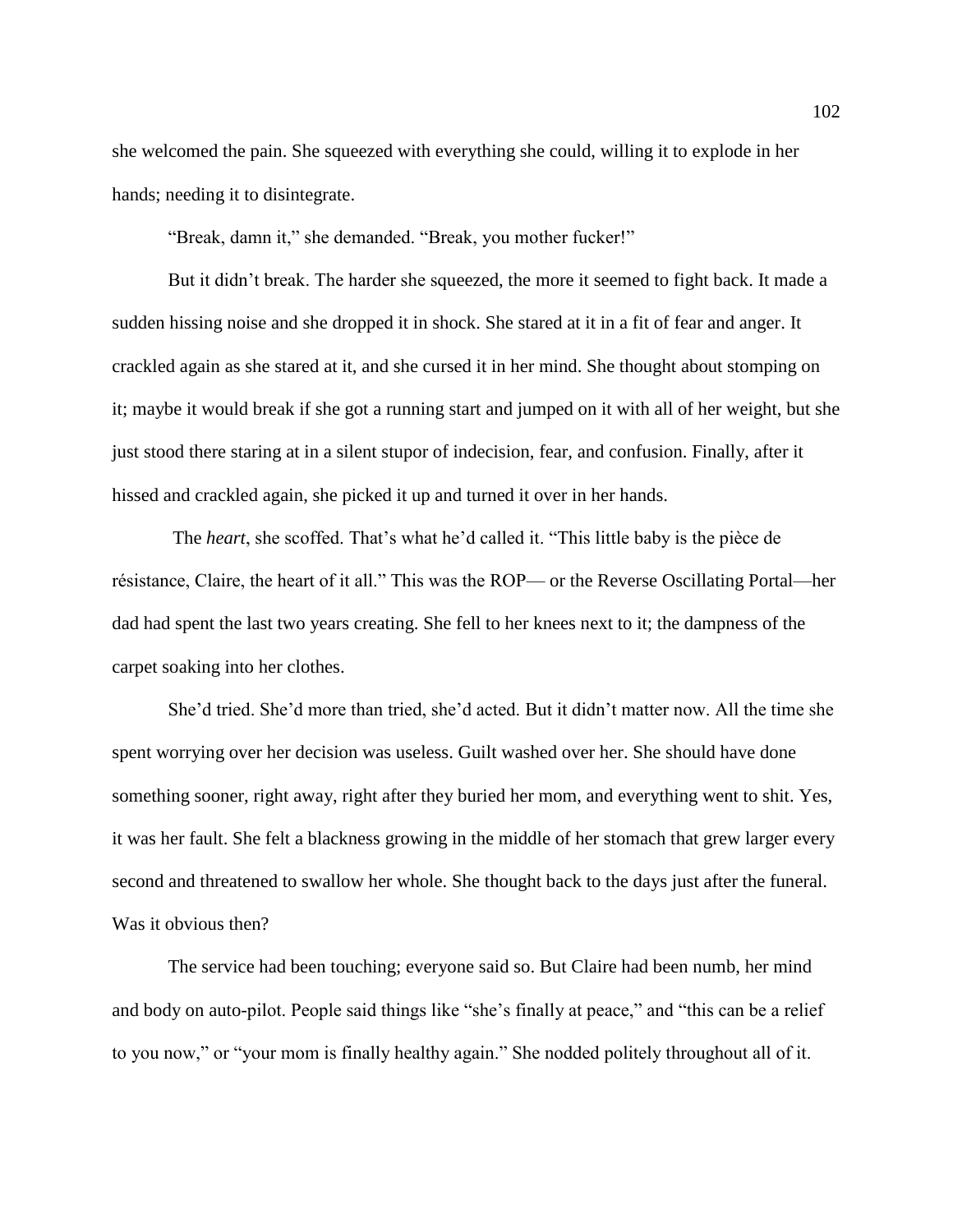One after another, everyone said the same thing until she snapped. She couldn't even remember who the poor guy was.

"Your mom is in a better place," he said with sad eyes and a soft smile.

"Is she?" Claire snapped. "How do you know?"

He blushed and mumbled something.

"No, really. How do you fucking know?"

"I uh, I'm so sorry for your loss," he stammered and hurried away.

The next person in line just looked at her, fear etched on her overly made-up face, and Claire snapped at her too. "What do you think? Is my mom happy now? Relieved?" She stormed away and spied her dad sitting in a chair. He was just staring off into space as people tried to talk to him; she watched as one after another they eventually gave up and walked away. Should that have been her first warning sign? Maybe. But he had always been like that. Always in his own head.

Or maybe it should have been earlier, when he'd retreated to the basement and spent every second in his lab searching for a cure to her mother's cancer, forgetting to eat, shave, or shower. But forgetting to do those everyday things wasn't abnormal for him. It had been her mom's job to make him look like the famed and brilliant scientist he was, he never had the time for such trivialities. Claire had taken three weeks off from work, used all of her vacation time for the next two years, and every sick day she had coming to help her mom. It was hard to see her deteriorating as she was; she had been so frail, and so weak that some days she couldn't even get out of bed. But she wanted to die at home, not in a cold and sterile hospital, and it seemed like a good thing to Claire when she was granted that request at least. There was a hospice nurse who came three times a week at first, but Claire had been there every day. She'd sat by her mother's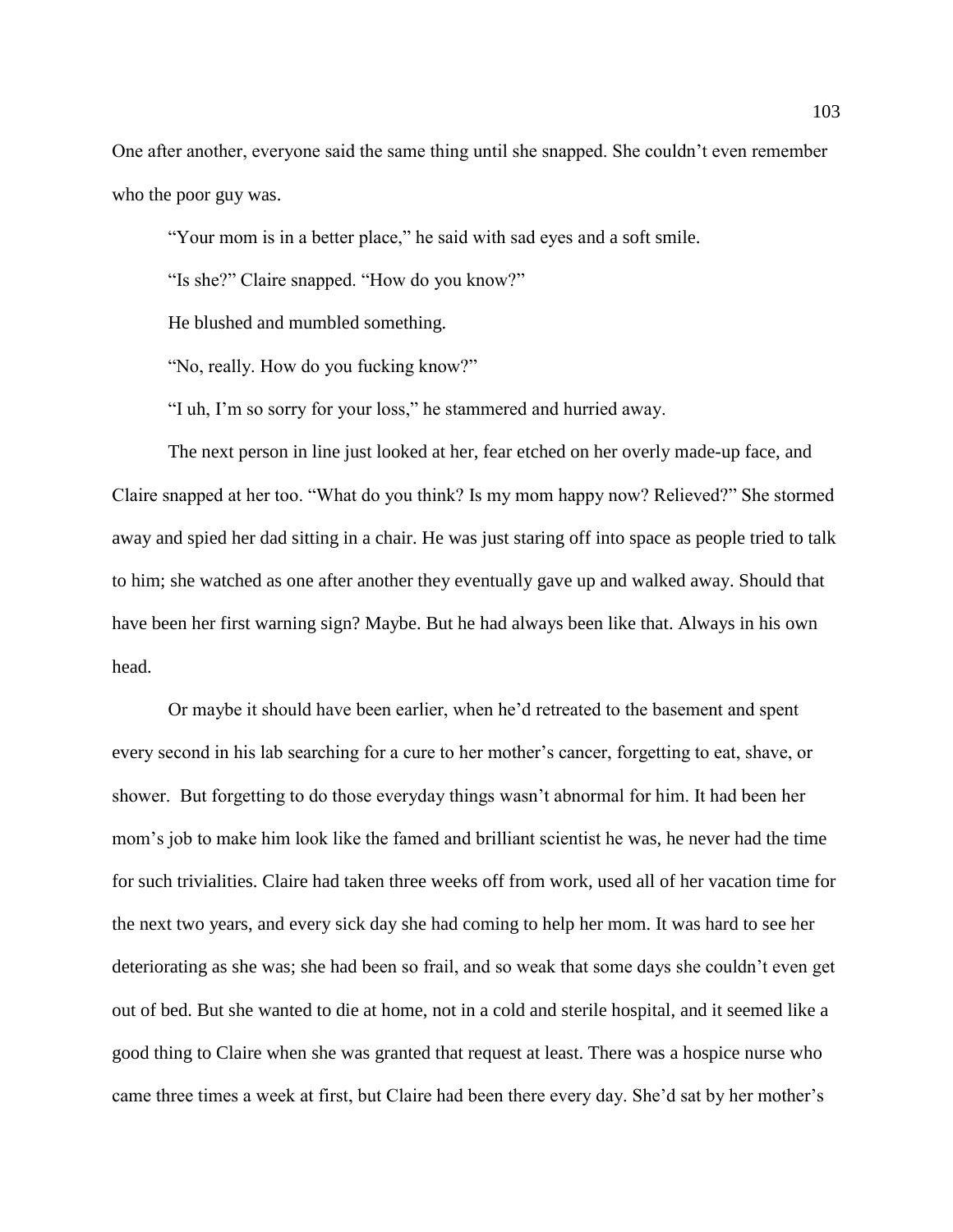bedside, held a cup of water to her lips and dabbed her chin when it dripped down her face. She'd hidden her tears, held her mother's hand, and sometimes lay next to her in the bed just like when she was little and had had a bad dream. When it became clear that the time was near, her mother grew frantic, grabbed at Claire with a strength she hadn't possessed in months and clung to her tightly. "Claire," she managed in a hoarse and weak voice, "promise me please . . ."

"Anything mom, what is it?" Claire whispered trying to hold back the tears and keep her voice from cracking.

"Promise. . ." her mom had to stop and rest then, the effort to get the words out sapping her of what little strength she had. After a long and silent moment of scratchy breathing and wheezing, she tried again, "Take care of your dad, Claire. Please, he needs you."

"I will, mom. But dad will be fine. I want to take care of you. Don't worry about dad. Just don't worry, he can take care of himself."

How wrong she had been. Her dad was like a child. He was so wrapped up in his work he didn't even change his clothes, shop for groceries, clean anything—he lived in his lab in the basement—even after her mom passed away. Claire supported him in the past. Back when her mom was first diagnosed and he buried himself down there: researching, experimenting, failing, and then starting again. She'd supported him when he took a leave of absence from the Minneapolis Institute of Cancer Research where he'd worked since he'd graduated from college. It all seemed right back then. His reaction seemed normal. She was just as desperate for a cure as he was and it seemed that if he could just focus on her mom alone and nothing else, then his gifted mind would make a breakthrough and her mom would be cured. But she realized now, the months and weeks before her mother's death weren't the problem.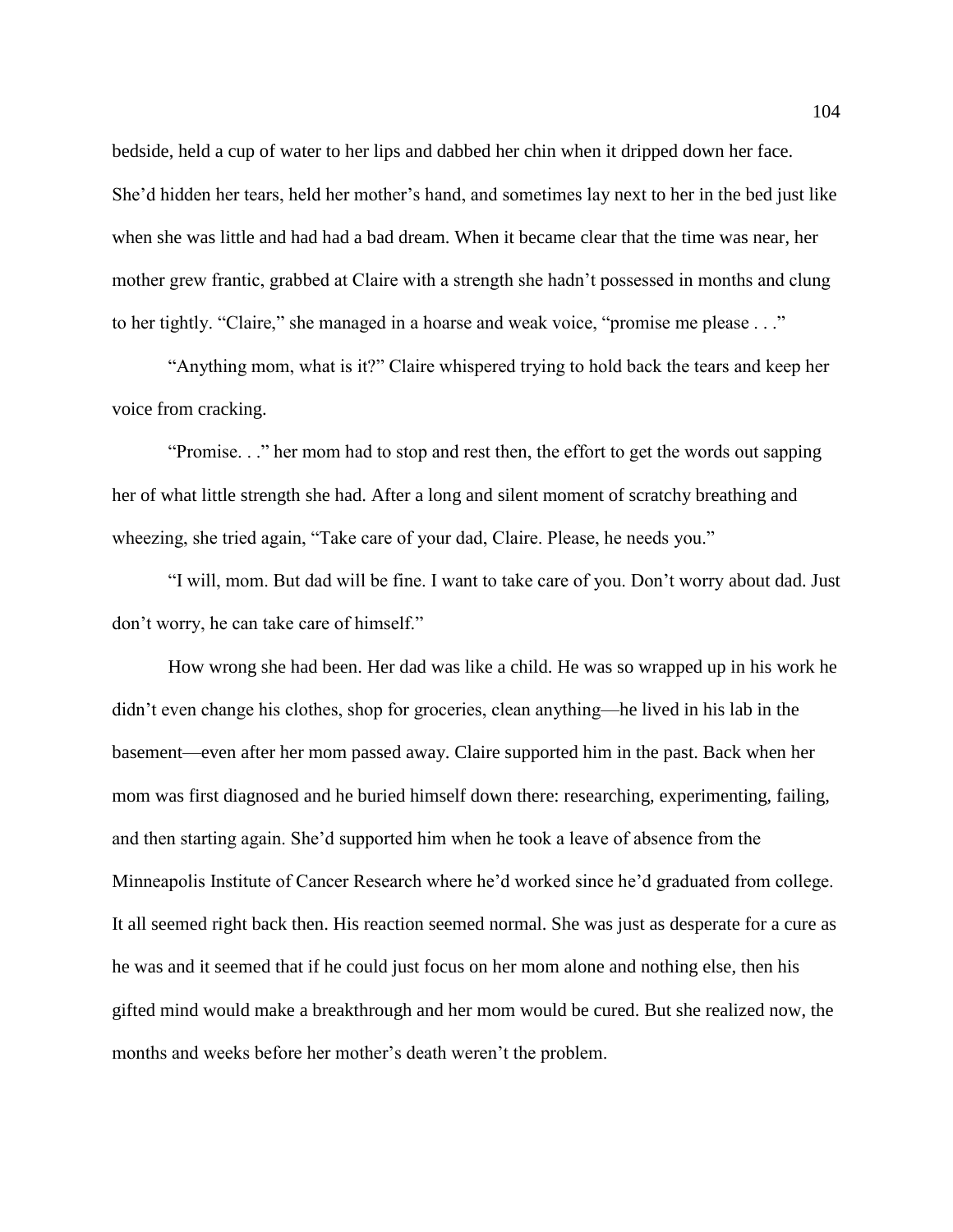It was in the weeks after they buried her, when his research turned to quantum physics, string theory, and what he called inter-dimensional communication. All of his work on cancer cell research was forgotten, abandoned for this new endeavor.

His breakthroughs in the field of cancer cell research were still talked about in elite circles. How ironic that his wife would be diagnosed with the disease he spent his life trying to cure, and how awful that he couldn't do anything to save her. That's what people whispered at the wake; sipping their coffee while looking at the picture boards Claire had put together of their past happiness; their entire existence displayed for the curious onlookers who hoped they'd never have to go through something so terrible.

Where were they when her dad went off the deep end and obsessed over interdimensional communication? Where had she been?

He started talking about communicating with the dead, and the dead not really being dead because, "energy never dies." As disturbing as that was, back then, she still chalked it up to his way of dealing with the grief. Odd, yes, but how did she know? They'd never been through anything like that before. He was just hoping, she'd thought, hoping that something he'd never believed in was now a truth so that he could see his wife again. It was sweet and she got it. She wanted to believe in something like that too. By the time he'd unveiled the ROP, she'd turned a blind eye for too long.

Her dad was brilliant.

When she was younger, she wished he could be like other dads— the normal ones. Why did her dad have to say such big words that no one ever understood? Or respond to the simplest comments or questions with a whiteboard that seemed to magically appear from thin air? No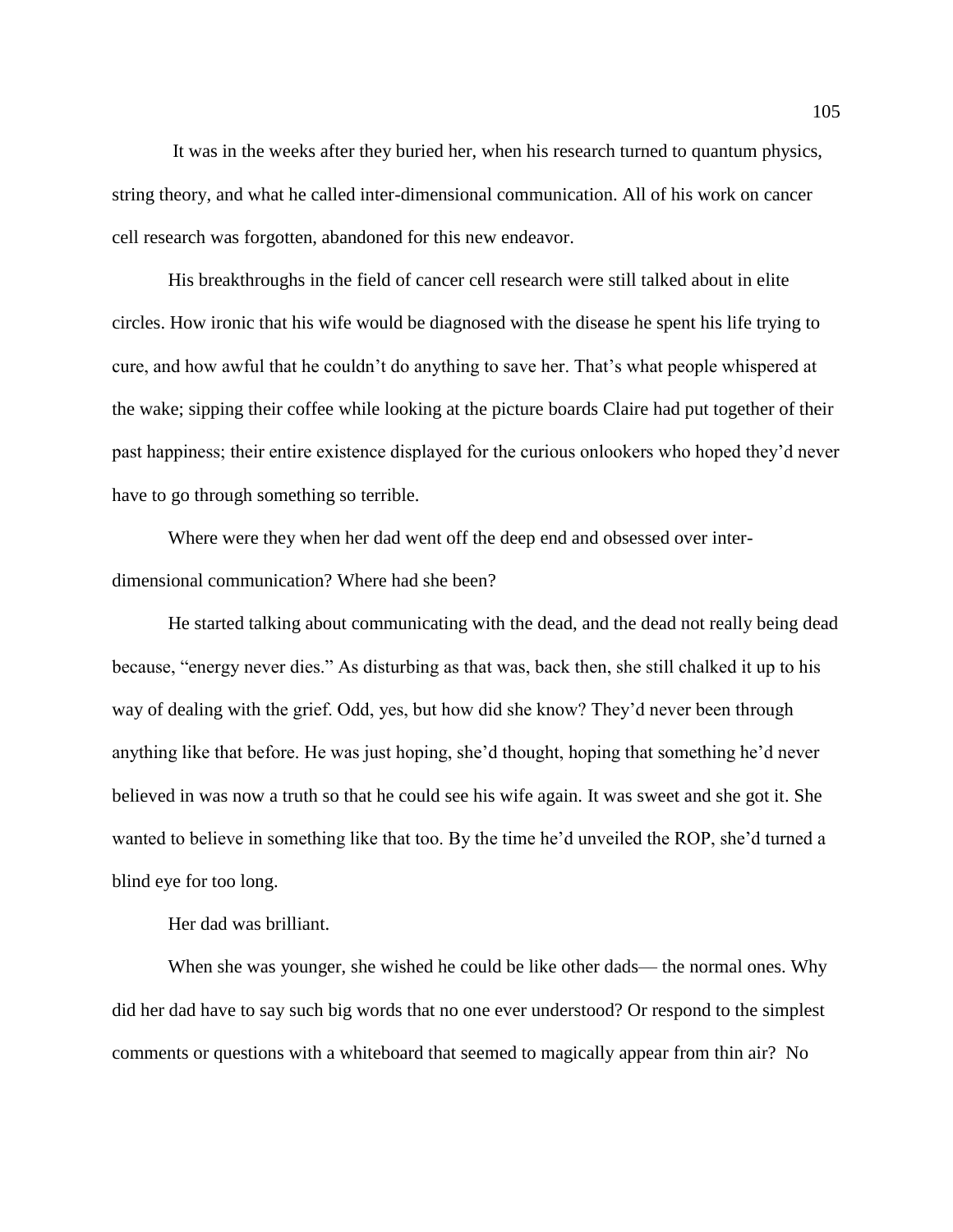matter the question, a whiteboard would appear, and he would draw a diagram to help her understand the answers to questions she didn't even know she'd asked.

He pulled one out of the backseat of the car one time when they were at a park. She'd made the mistake of saying "I'm going to swing so high I'm going to touch the sky!" He responded by having her get off of the swing and look at the shadow it cast. "Wait, I'll draw it for you," he'd run over to the car while she stared after him wondering when she could get back on the swing. He'd come back with a whiteboard and marker, drew the swing set, the sun and a right angle from the height of the equipment to the ground.

"Now Claire, he said "can you see that the sun is at about a 30-degree angle to us?" She nodded but had no idea what he was talking about.

"And the swing set is casting about an eight-foot shadow?" She'd just stared at him and then back at the swing set with a sad desperation.

"We can use simple trigonometry to calculate the height of the swing set using the eightfoot shadow and the 30-degree angle easily by using this equation: Tangent Theta equals X over eight, and then we solve for X, see?"

"Daddy—"

He'd scribbled the formula out next to the drawing and showed her the whiteboard.

"And by doing this, you now know that the answer is 13.8 feet, so you are swinging 13.8 feet in the air if you reach the top of the swing set. So, you see dear, there is no way you could actually touch the sky—unless you mean that you are touching air, which the sky is. Remember when I told you why the sky is blue . . ."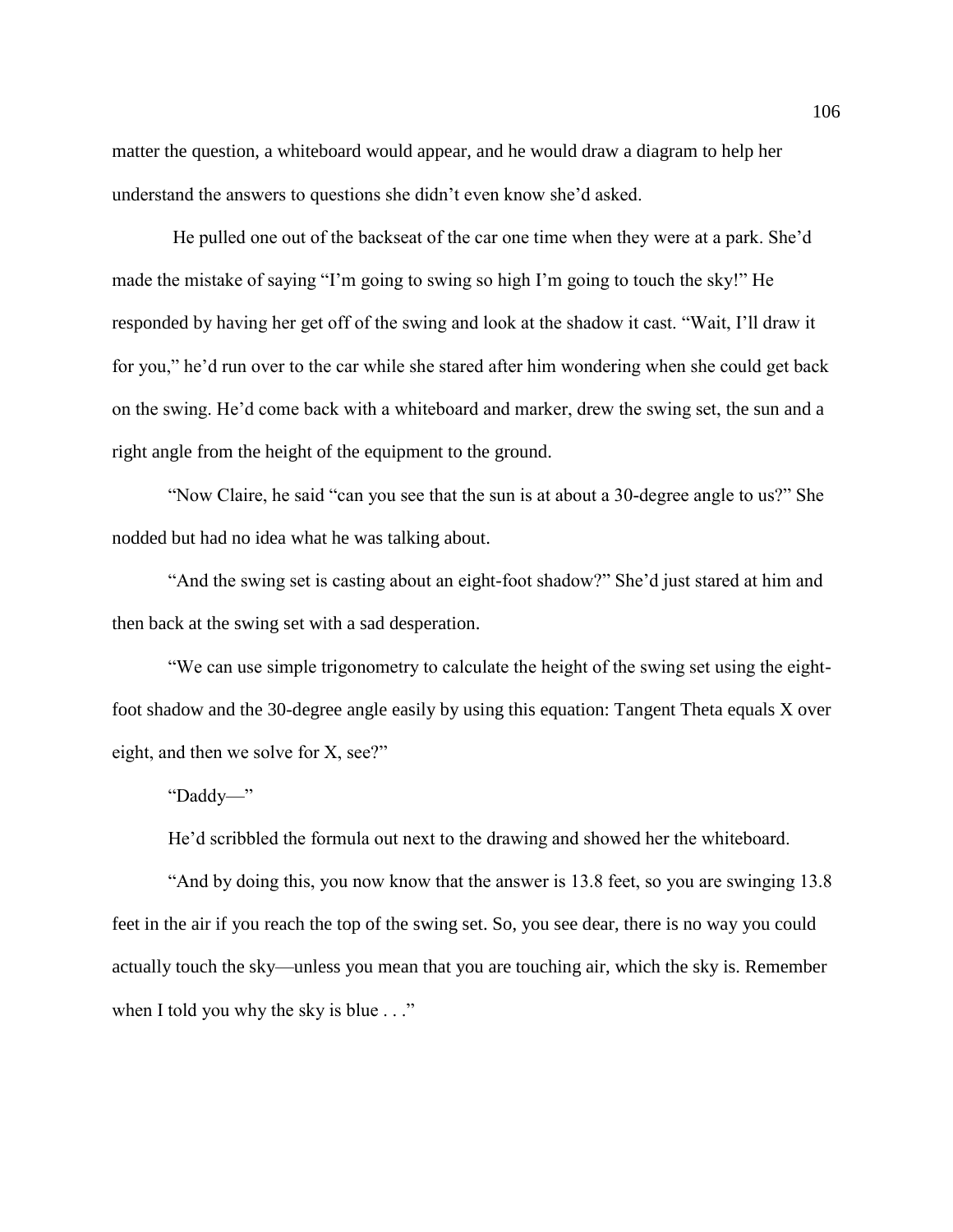She'd stopped asking questions and making comments around her dad for several years after one too many moments like that. She'd even demanded that he leave the house or stay in the basement if she happened to have a friend over.

Losing her mom had brought them together in a way she'd never imagined, and though the reason left them both numb and empty, they formed a bond Claire had never thought possible before. She enjoyed spending time with him after the funeral, as sad as it was; they talked about their shared memories of her mom: like when she taught Claire to ride a bike and then later to drive, and her dad shared how scared they'd both been the night Claire took the car for the first time. Science and math equations didn't come up. He told her things she'd never known, memories of when her parents had met and fell in love. He said he'd been walking through the halls at the U of M when he was a graduate student and had run right smack into her, "knocked her to the floor." He chuckled, but tears formed. "I was on my way to present my final project and my notes went everywhere—flew through the air like jet planes," he smiled again, but Claire's heart broke all over again. "I reached for your mom's hand to help her up and when we locked eyes, well . . . that was it for me. I didn't even remember where I was going. She had to pull her hand away, I wouldn't let it go." He sighed, "she helped me pick everything up and even arranged the pages in order for me. She said," he choked back a small sob and patted Claire's hand while he recovered, "said she would like to introduce me to staples and paper clips . . . that they had been taking the world by storm for more than a hundred years." They both laughed, then cried, and then looked at all of the pictures she'd lovingly organized in one of the family photo albums she'd worked so hard on putting together before she died. "She was so funny," he whispered.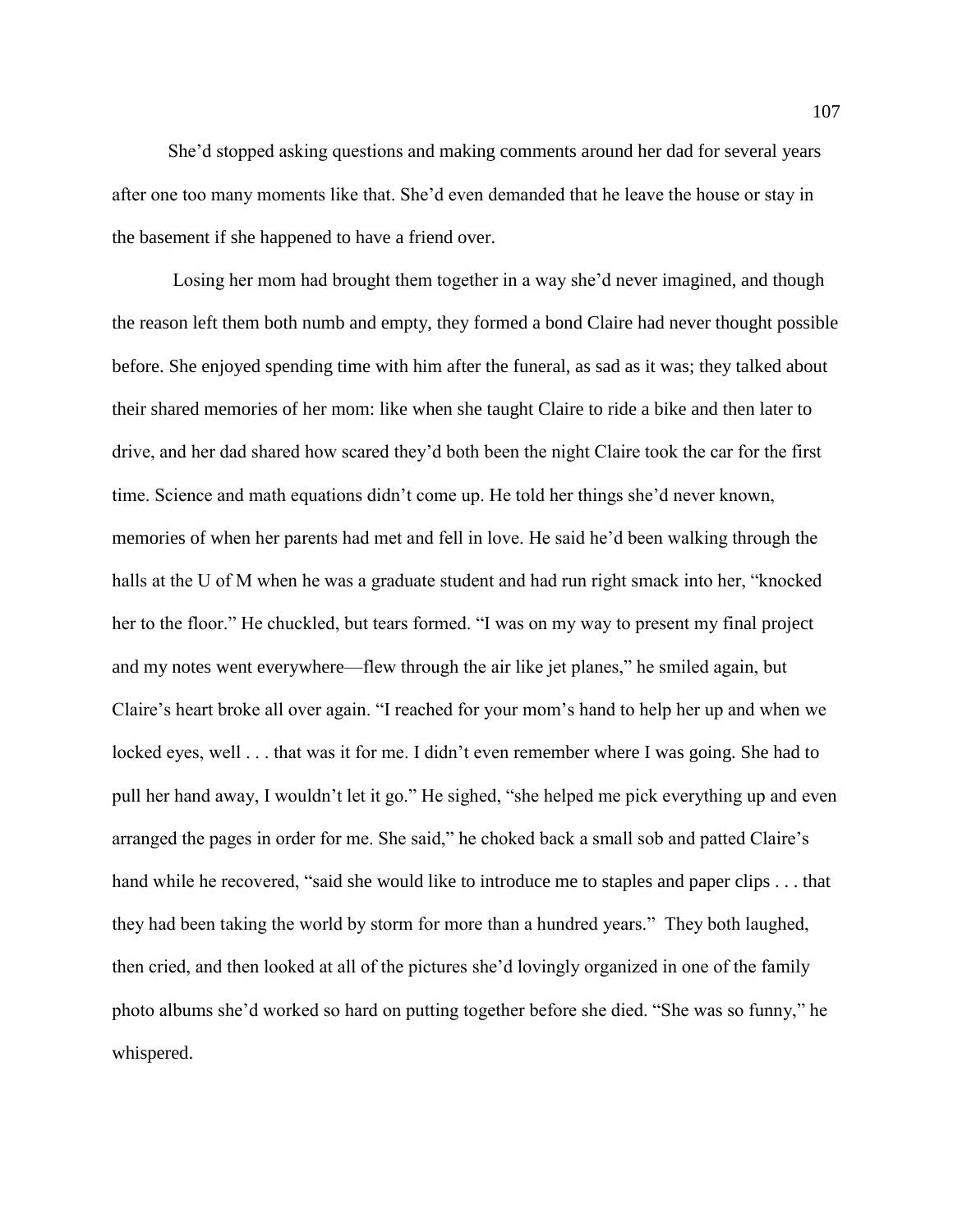Claire started setting out clothes for him, doing his laundry, and buying him groceries; somehow it just happened. The groceries would sit untouched and have to be tossed out, so she went one step further and cooked him meals or made extra when she cooked for herself and brought him a week's worth of food that only needed to be microwaved. She didn't mind, at first. It kept her busy, kept her mind off of the pain, a little. But weeks turned to months and he didn't get better, didn't snap out of it, and she couldn't keep up the pace any longer, or maybe she just didn't want to. She tried not to think that, it filled her with too much guilt, too much remorse over things she could've changed if she'd been willing. But a war waged in her head sometimes and she would get angry with him. She'd scream in her mind: *wake up, take care of yourself, what the hell is the matter with you*? But even though she never said those things out loud, the guilt from just thinking them weighed heavily on her. Mom had begged her to take care of him and she'd promised that she would.

It had been one of their typical Sundays together since the funeral when it finally dawned on her that maybe things weren't so normal after all. She always stopped by on Sundays now. It became their new tradition since her mom died. They would eat lunch, go to the cemetery, put fresh flowers on the grave, remove the old ones, and spend the rest of the day together just reminiscing about mom and the good old days.

Not on that Sunday though. She'd arrived at the usual time; she always used her key and just walked in, and she would always find him wrapped in the afghan on the sofa, waiting for her with a sad smile. The last few Sundays he'd been there looking through photo albums when she'd arrived. As painful as it was to look at the pictures, she would sit next to him and look at the same ones over and over as he told her the same memories as if they hadn't just relived them the week before. "That was the only time your mom ever got mad at me," he smiled over at her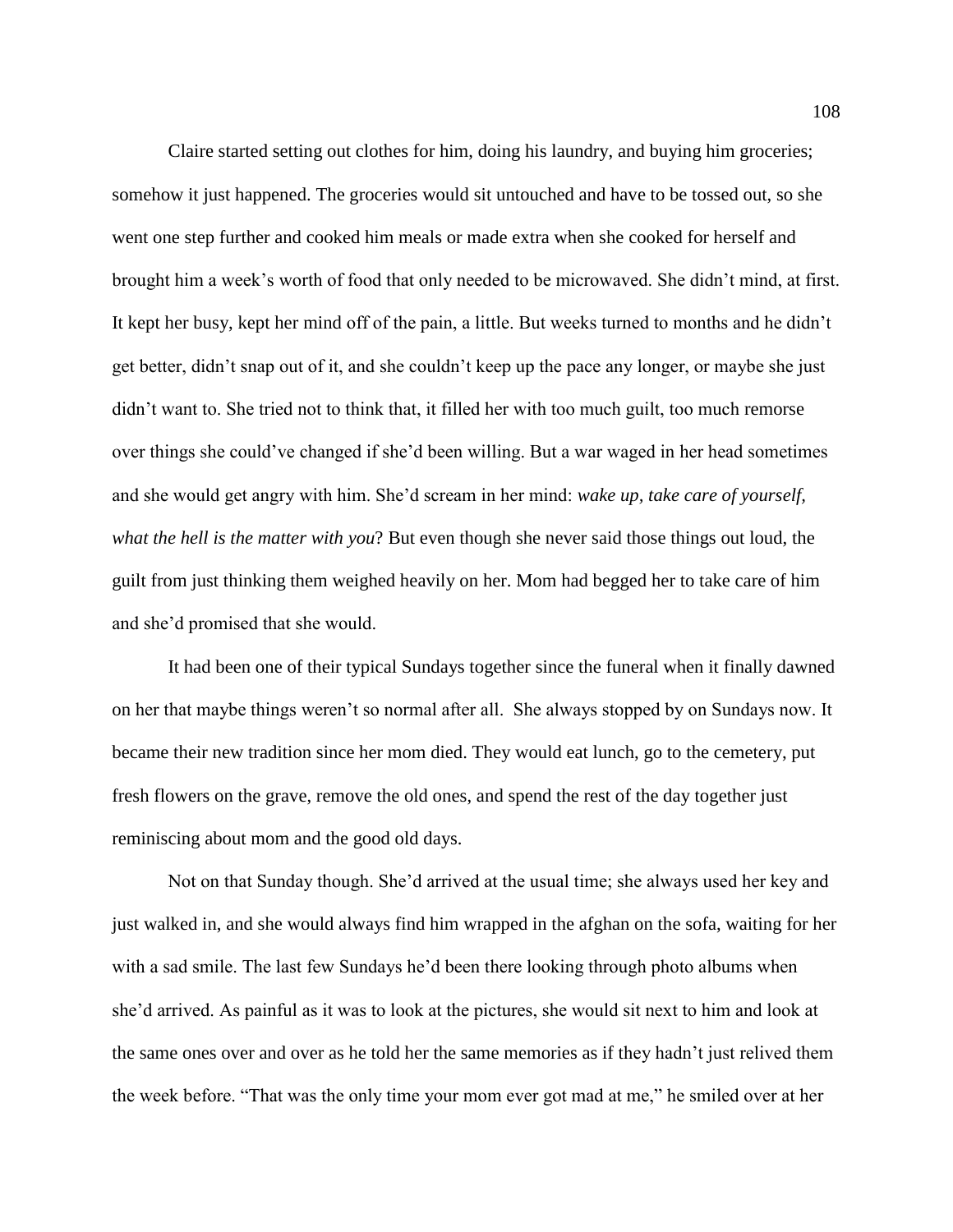as he pointed at the picture of her mother holding her as a red faced, pick swathed new born bundle. "She almost had to drive herself to the hospital. I had been so close to what I thought was a break-through on healthy cell reproduction . . ." his voice trailed off while Claire patted his hand. The first time he'd told her the story she'd laughed along with him, same with the second and even the third. But now, he'd repeated it so many times that she had to force her mouth into even the tight smile she gave him.

But that Sunday she'd walked in and he wasn't on the couch, the living room was empty, as was his bedroom, the bathroom, and the kitchen; where was he? She'd called to him, but no one answered. She'd been filled with fear for a split second, something she'd experienced too many times since her mother's death. Worry about losing her father, something that never entered her mind before, was now a constant companion. She moved through the house, fighting the anxiety that coursed through her, and felt the weight lift from her shoulders when she heard the echo of pounding coming from the basement. This was a good thing, she'd thought. He was up, working on something, ready to move back into his life. She'd called down from the top of the stairs, but he didn't answer.

The lab was his sanctuary and she never went down there, mostly out of an old childhood habit. When he was in the basement, he wasn't to be disturbed. But he never came up the stairs with his apologetic excuse about forgetting the time and she'd finally waited long enough. She'd gone down there to find him, and still wished she hadn't. He was sitting in a rolling black leather chair situated under the monstrous metal frame with the weird helmet on his head. The ROP attached to the top of it; wires connecting it, and him, to the strange machine.

He hadn't heard her come down and she'd stood in the open door watching and listening to him as he talked. She'd laughed at first, when she saw him like that; he looked like something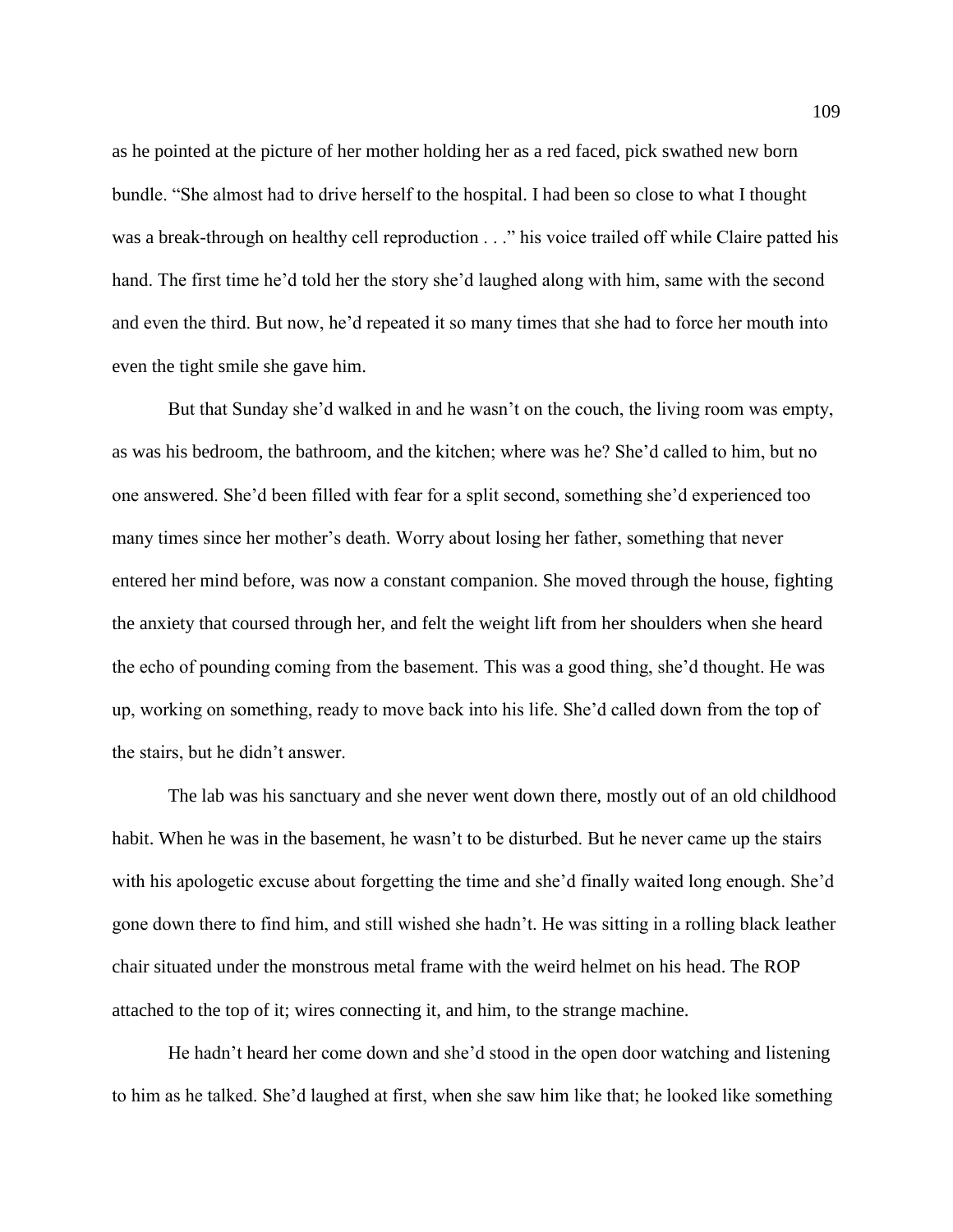out of a bad sci-fi movie. She was about to tease him about it when his words finally penetrated her mind.

"What is going to be enough?" He asked. It wasn't abnormal for him to talk to himself when he was deep in a project, but after a silent pause he spoke again. "I'll have to figure out how to get enough power through it and then it will work. I know it will. It won't be long now, honey, I promise."

*Honey?* Who was he talking to? Was he talking to her?

"What dad?" She'd asked wondering how he knew she was there with that contraption covering his eyes. He suddenly reached up, took the helmet off, and looked over to her.

"Claire Bear!" He smiled. "How are you? I'm so glad you're here. I'm so close. So close."

"Dad, who were you talking to just now? And what in the world is this thing? What's going on?" She'd smiled at him fondly, but still wondered when he'd had the time to build whatever the monstrosity was, he was sitting under.

He stood up and she suddenly noticed that he was wearing some kind of jumpsuit covered in colorful patches advertising motor oil, tires, and some bank name she didn't recognize. She would have laughed, it would be funny in any other circumstance, but she knew that this was no joke. Her throat constricted and she coughed.

"What are you wearing? She asked when she could finally speak.

"This?" He asked and looked down at himself as if seeing it for the first time. "Isn't it great? I got it for two hundred dollars off of that eBay place everyone talks about. It belonged to a racecar driver in the 90s. It's old but still flame retardant. At least it should be."

"Flame retardant . . . dad what . . ."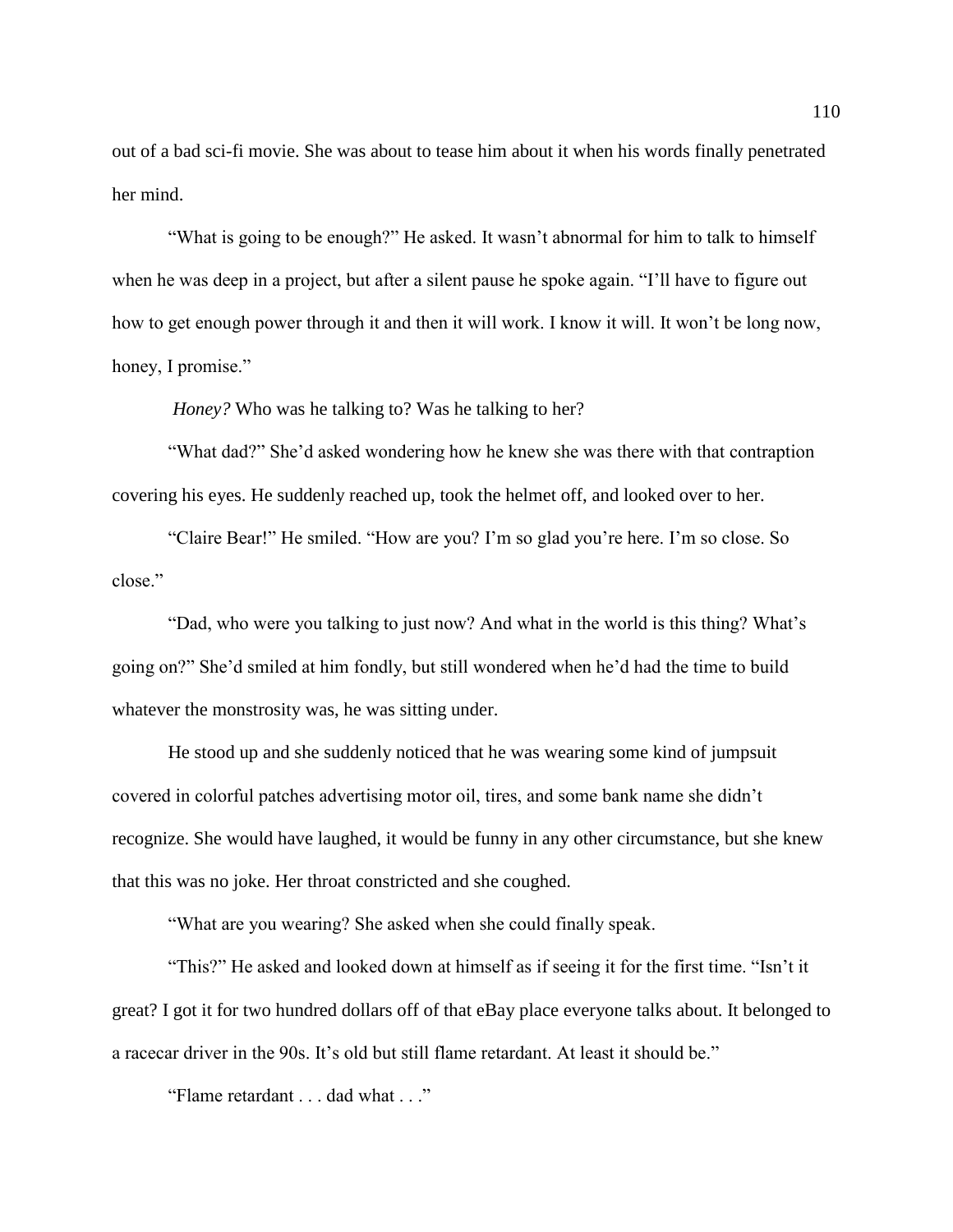"What's going on? Ha, the most amazing thing ever that's what. This *thing* as you called it is the key to inter-dimensional transfiguration—Sara told me it's possible. Oh, it's so exciting." He'd paused, stood up, rushed to his desk, and quickly scribbled notes on the first semi-blank piece of paper he found.

"Sorry, what? Sara? Sara . . . you mean mom? She told you something was possible *mom*? In your research? When?"

"Why just now. If only I'd known you were there. You could have talked to her. She would have loved that." He scribbled more notes, put the pen in his already ink-stained shirt pocket, scratched his head, and then looked at her again with a brilliant smile. He'd seemed like his old self again, like he'd snapped out of the grief that had eaten him raw for so long. But Claire had felt a shockwave of pinpricks move through every nerve in her body. She didn't say another word, she remembered nodding, mumbling under her breath, and leaving him there without asking anything else. She still didn't know why. The shock of it? The disbelief? Or was it that deep down she *knew*, and she didn't want to face it.

She'd spent that week throwing herself into the piles of accounting work she'd been neglecting at the office. They had been talking, even briefly, every day on the phone until she could stop by in person on their Sundays. But she couldn't do it, she didn't know what to say to him. She'd ignored his calls, listened to his voice mails about wanting to update her on what her mother just told him and pretended everything was fine.

Everything was just fine.

As a matter of fact, when she'd finally gained the courage to Google reactions to grief, she'd found tons of people who talked to their dead loved ones. It was normal, granted none of them were wearing metal helmets and having actual concrete dialogue but she'd stretched the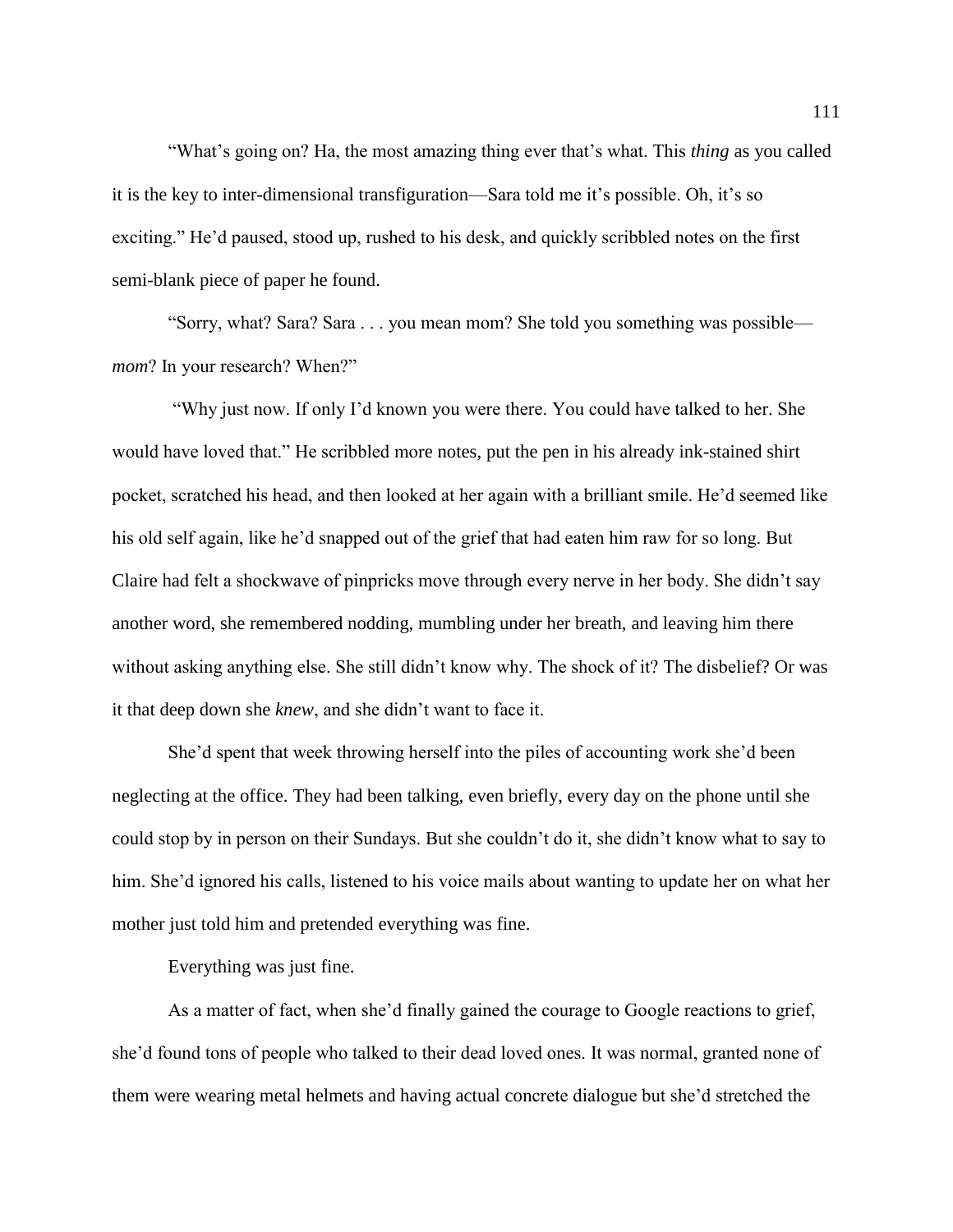situation to fit in with what she'd read. She knew she had to ask him about it and ran through scenarios of how to bring everything up. What could she ask? "Hey dad, how's mom? Is she happy? Did she like the flowers we put on her grave?" She didn't share her dad's situation with anyone. How could she? He was a world-renowned cancer research scientist. He would be ruined.

But was that even it?

Was she just denying the inevitable and pretending that everything was okay? Was she pretending it was a normal grief pattern just like the articles she'd found on Google said? He was in the denial phase, she'd told herself. He was just lonely and sad and pretending her mother was still there. And her mom was just directing him on how to create inter-dimensional travel.

Sure. That's normal, she thought, knowing the whole time that it was the farthest from "normal" a person could probably get.

The thought entered her mind once or twice or more like a thousand times. What if? Every time she thought it little shivers would run across her shoulders and she'd have a fleeting feeling of hope. But she knew better, shook her head and closed her mind against the idea. Brilliant or not, facts were facts and death was death. Her mom was gone, and her dad was losing it.

She had to check on him; she was already kicking herself for ignoring his calls and was beside herself with worry; for all she knew he starving and filthy because he hadn't eaten or changed his clothes. It was time to grow up and face the facts, that's what he would've told her. Well, the "he" that he used to be, before going off the deep end.

So, when Sunday came, she toyed with making an excuse and telling him she couldn't make it, but she couldn't do it. She had to go check on him, had to make sure everything was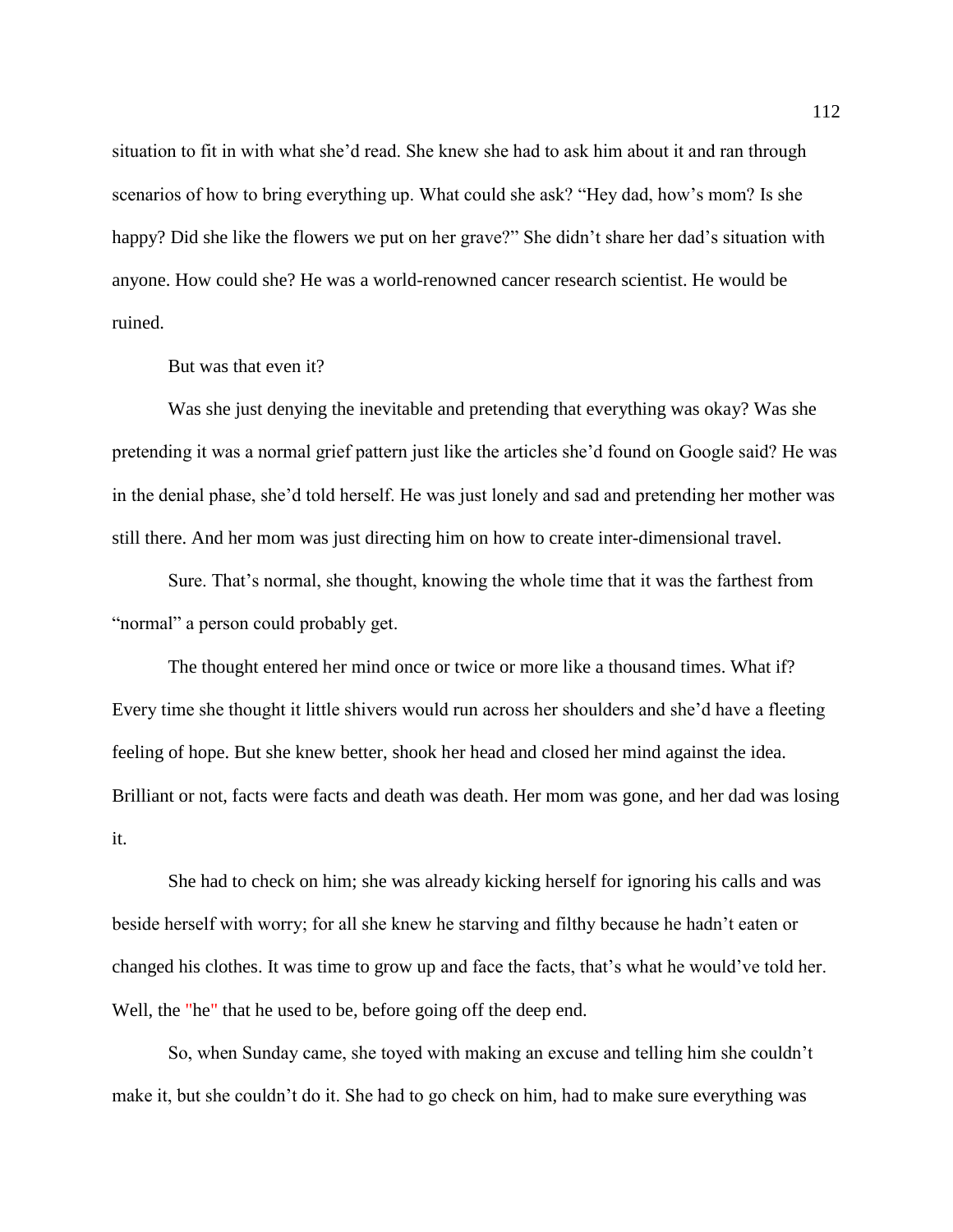alright, and she'd told herself repeatedly that it would be. By now, she'd reassured herself that her dad, the down to earth, practical man she knew, would be back at his research on cancer cells and saving the world. It was a glitch, she'd reassured her tattered nerves, a temporary need to feel her mother's presence. He would've shaken it off by now and realized, no *remembered* who he was and what he believed in, or at least what he didn't believe in.

So, she'd arrived earlier than usual and unannounced, because—well, because she didn't want to tell him she was coming and—if she'd really been honest with herself about it—because she didn't know if she'd actually go through with the visit. A million excuses ran through her mind as to why she couldn't stop by, and another million reassurances that he was okay answered her trepidation. But there was one thought that interrupted all of the others; one that just repeated in her mind with the question "what if he isn't okay"? In the end the one question won out. She'd had to go. She had been determined that everything would be back to normal, and if it wasn't, she'd make it that way. She had just shown up with flowers ready for the cemetery, lasagna fresh from her oven, and a big fake smile that said the world was perfect and everyone, including her dad, was where they needed to be.

She'd found him in the kitchen, drying his hands on a towel; a crumpled McDonald's bag lay on the little kitchen table. See, she'd told herself, he went out and got food. Nothing to worry about here. Maybe it was good that she'd ignored his calls for a while, maybe his sense of survival kicked in and, maybe, his sense of reality too. She'd smiled at him and held up the Lasagna.

"I brought food."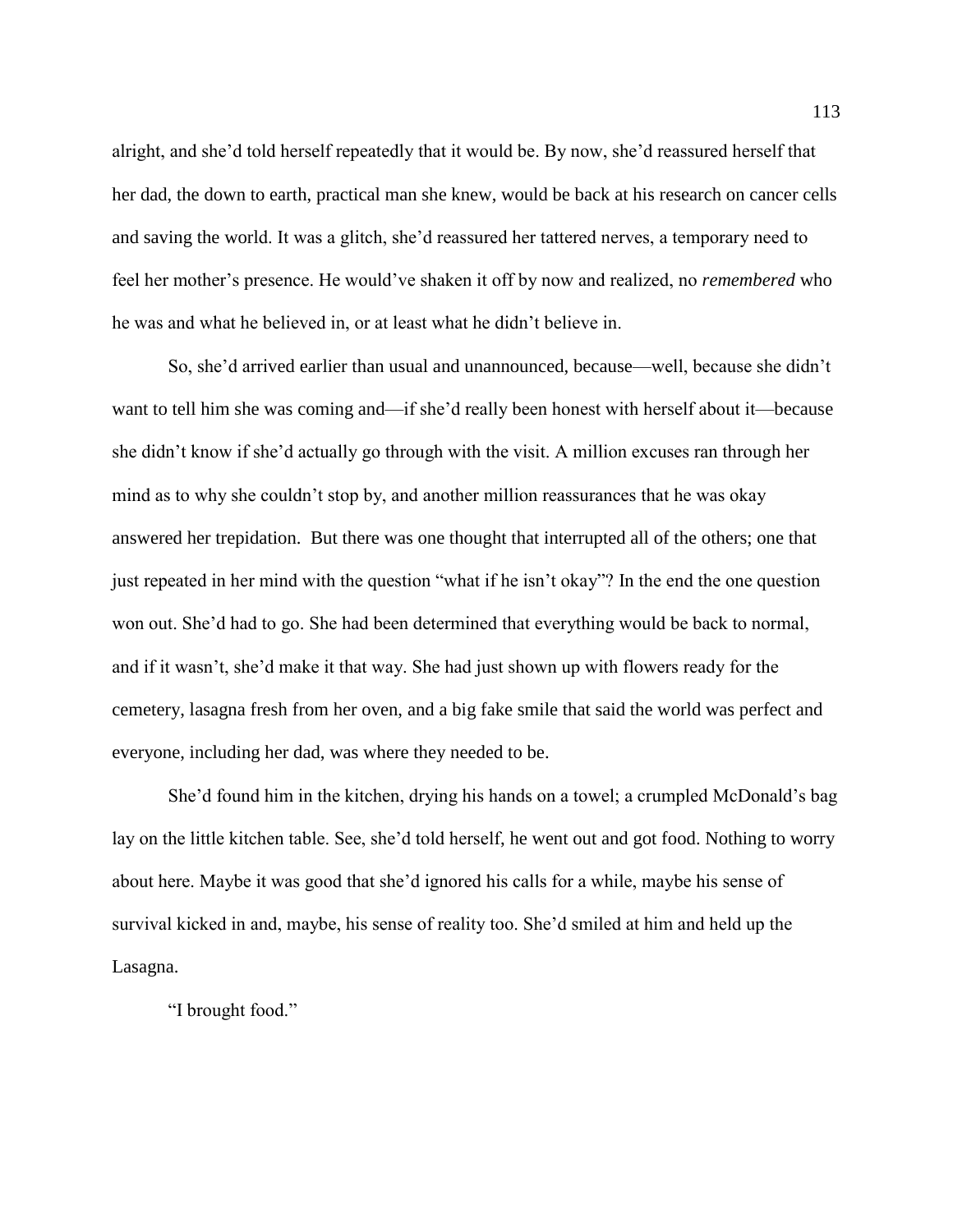"Claire," he sang out with joy. "There you are! I'm so glad you finally got to leave the trenches of that horrible number crunching Hell you call a job. Your mother and I have been so worried about you."

She'd almost dropped the lasagna but instead pulled it tighter to her chest. The sauce had oozed over from the careless tilt she'd held it at, and it stained her coat with a red glob or two before she'd realized it. When awareness and the feeling of gooey red sauce registered, she set the pan on the counter. She'd turned and smiled at him as if he hadn't just said what he did. "Right," she'd answered in a too airy voice that sounded foreign even to her ears. Claire, she'd mentally chided herself, face this. Do what you came here to do. She'd taken a deep breath; it was time to stop pretending that this, that her father, was normal. "So, dad, about that," she'd paused and took another deep breath, "uh, so you've been talking to mom then, like really talking with her and you know, she answers you. I mean she *answers* you? You know that's not possible right?"

He'd stared at her then and she looked deep into his eyes. He seemed actually with it, not crazed or dazed or dilated and rambling like a crazy person. All he'd had to do then was tell her that of course he knew her mom wasn't really talking back to him, that he'd missed her and had conversations with her to fill the void. It was normal, she knew, Google said so. But, much to her hand wringing dismay, rather than apologize, or laugh it off as an eccentric and a sad trait of losing his one true love, he'd ranted with excitement. "Of course, she answers. She has always been my helpmate in these things. I don't know if you ever realized how much your mother helped me in my research. She was integral to so many of my breakthroughs, so, so many. And now, she has set me free from the strain of trying to save the world from cancer. It can't be done, you know. She told me that, what a weight off my shoulders. Here I've been trying for decades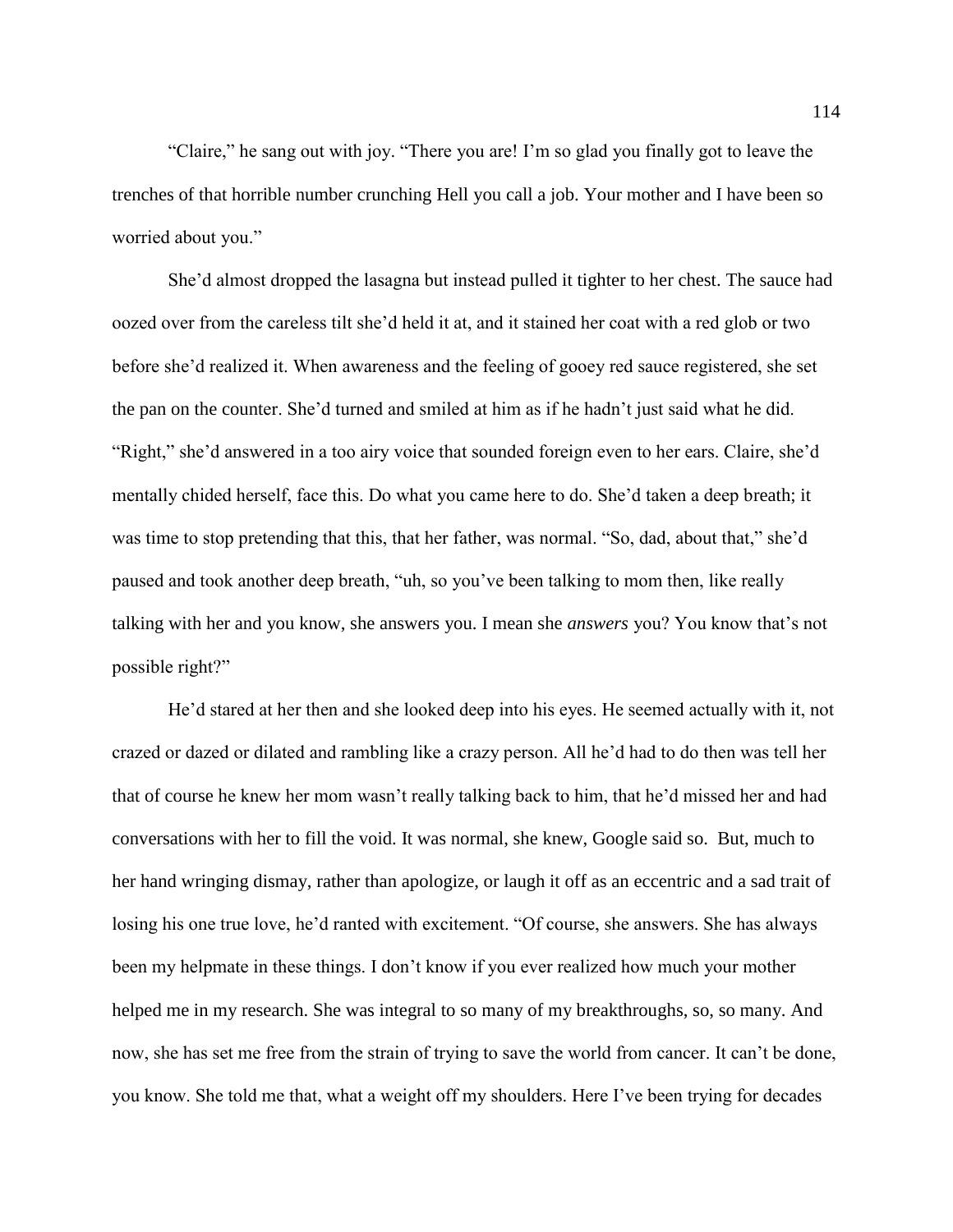to stop it, reverse it, cure it, and poof!" He'd snapped his fingers for emphasis, "just like that she has set me free. Cancer is not the problem Claire. There will always be cancer or something like it. She told me that, or really it was more like showing me. You see, honey, it turns out, we were never meant to be here all that long anyway. This place, earth, it's, uh, how did your mom put it" he'd tapped his chin lost in thought and then held his finger up when he remembered. "It's like an elementary school of learning, it is not the end goal—just a stop—just a place to learn and grow. Cancer, disease, accidents, any death really, they're just inevitable and it isn't the end. It is the beginning, or not so much the beginning but a launching point. Yes, a launching point." He'd smiled brightly, so brightly in fact that she'd wanted to leave it be, let him have this fantasy, and just not worry about it. She hadn't seen his face lit up like that in years. She had wanted to bask in it, hug him, laugh with him, and enjoy the fact that he looked alive again. The color was back in his cheeks, a light danced in his eyes, and she hadn't seen him like that in so long, she'd forgotten that he wasn't always the shell of the man he'd become when the diagnosis first came.

But she couldn't ignore what it was that had brought him to this new state of enthusiasm. She couldn't just pretend this was okay or normal. She'd stood still and just stared at him as her mind flip-flopped back and forth. She'd said nothing, couldn't say anything really. And had just stared and then, without knowing why, she'd removed her coat and worked frantically at the stain with a dampened paper towel that she'd ripped from the roll under the sink. Suddenly, removing that stain seemed like the most important thing in the world. Removing it would make everything alright.

When she'd remained silent, leaning over the sink worrying at the red sauce on her coat, he'd walked over and put his hand on her shoulder. "I'm so close," he said. "But there are rules, apparently." He'd laughed then. "Rules. Can you believe it? There's a whole hierarchy of red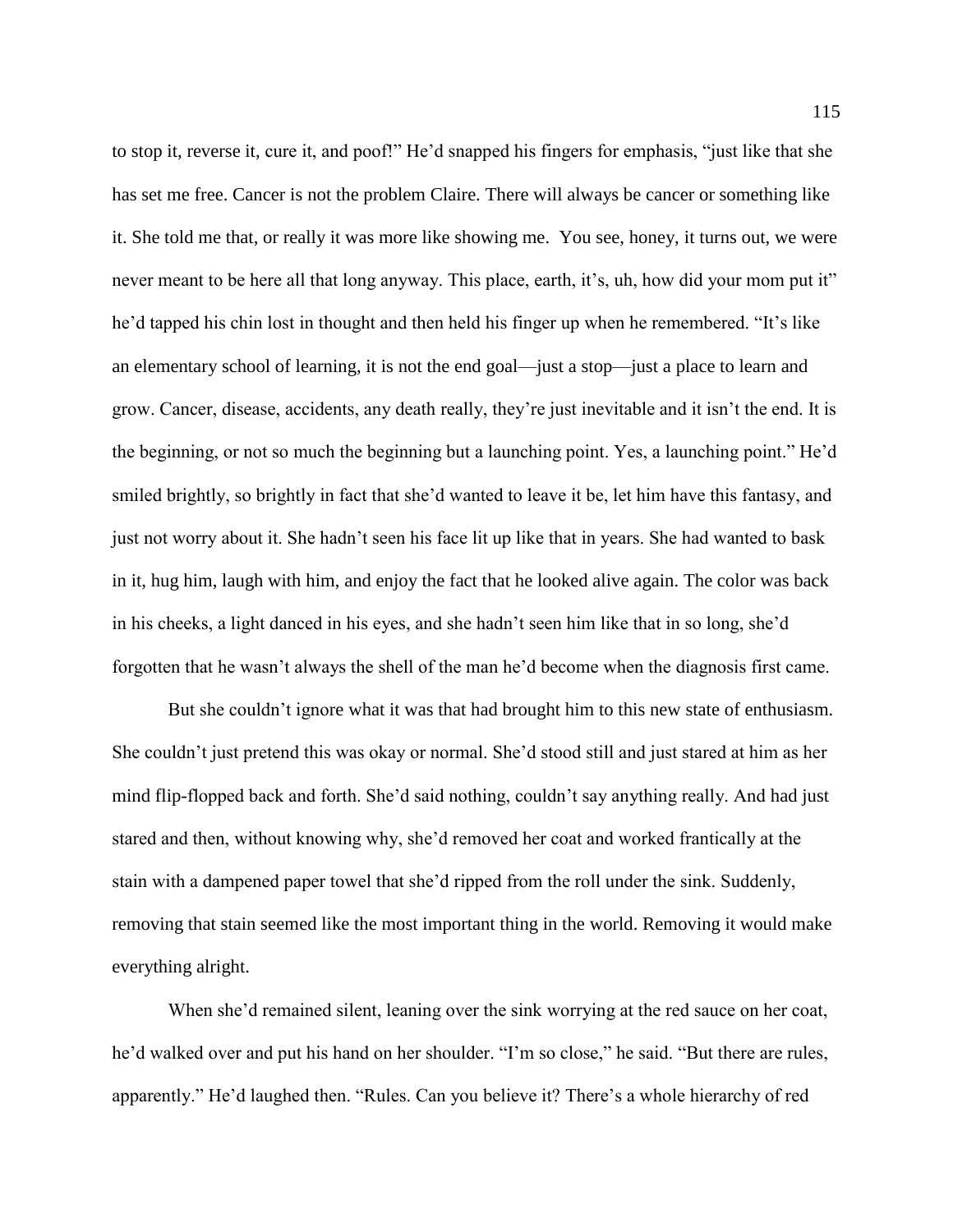tape just like here. Your mother is going to seek special clearance for me. I should know soon. But I just can't do it without them. There's no way. It's not humanly possible. I thought I could find a way. The arrogance of it! It's amazing Claire Bear. Just amazing."

He'd smiled at her then; a smile so filled with joy that she couldn't bring herself to say a word.

"Here, leave your coat for later. I want to show you something." He'd pulled her downstairs like a child on Christmas morning heading for the presents under the tree. He didn't let go of her hand until they reached the lab.

"Are you familiar with string theory?" he'd asked, as if he thought she should be. "Ah, well let me explain." He'd walked over to the large whiteboard near his desk, uncapped a marker with a small pop, put the cap in his teeth, and started writing out a formula. He stood back, took the cap from his mouth, and said "string theory—" he'd paused and turned to look at her. The look on her face must have triggered something for him.

"Sorry. I forgot that you don't like it when I do this."

He then stepped away from the board and scratched his head. "Let me put it this way. String theory in a nut shell is the idea that all particles are not finite points, but instead, tiny vibrating loops of strings. Now, the theory is that each type of vibration corresponds to a different particle. The different particles are like the different notes that can be played on . . . say a guitar or violin string. Do you follow?"

"Um—" She'd murmured, but he'd cut her off before she could answer.

"Basically, string theory asks us to believe in the existence of extra or other dimensions in the universe. It has led to the idea of compactification and M-theory, which delves deeper into the study of these other dimensions and branes," he stopped and tilted his head. "How do I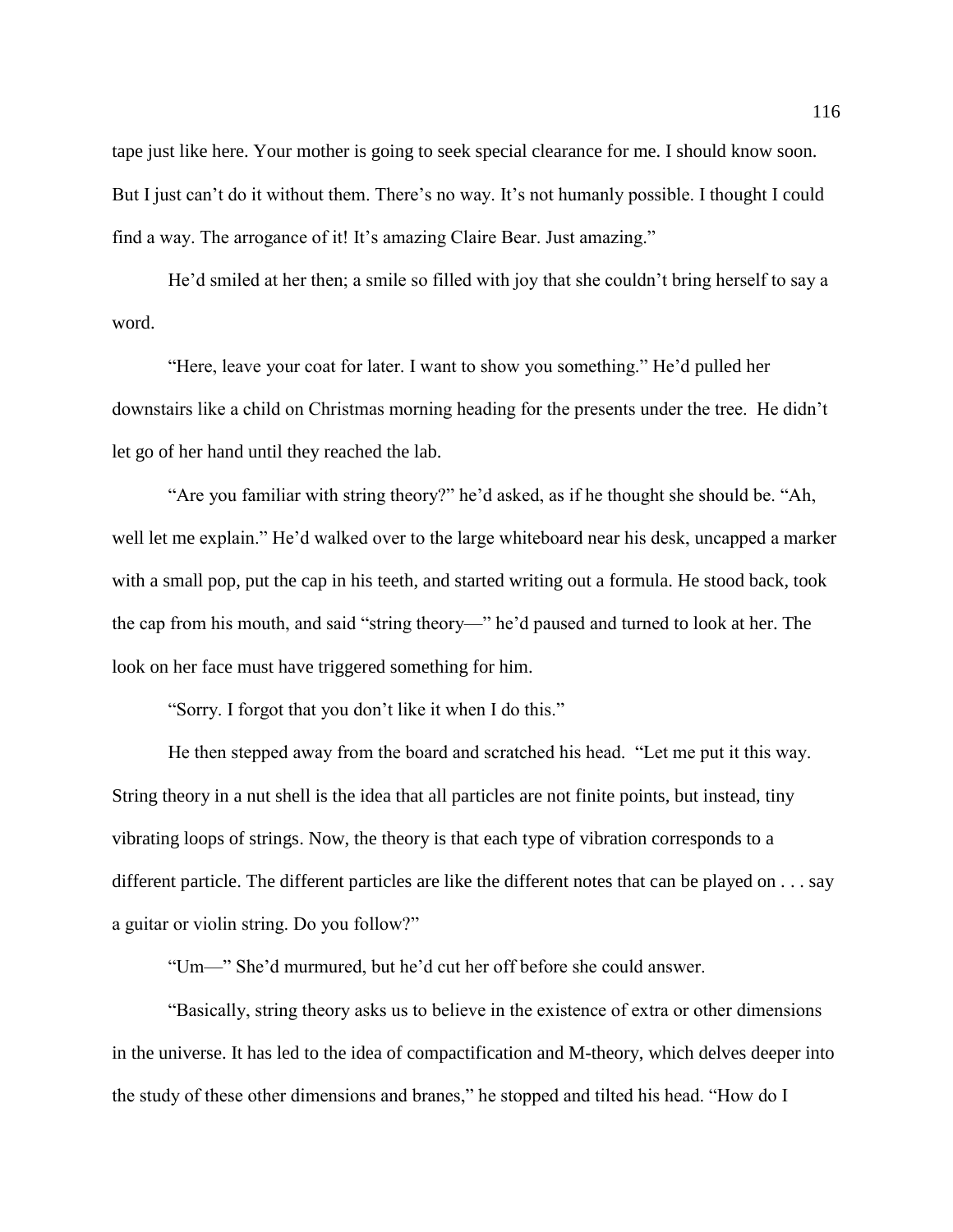explain this? Branes come from the word membrane and basically means a two-dimensional membrane. There are p-branes and d-branes, now the p-branes basically . . ." he suddenly stopped and nodded his head but didn't look at her. "I'm going on too much again aren't I? I guess I get carried away. What's most important is how these other dimensions aren't visible and why they aren't visible and as it turns out, though no one has actually discovered the answer just yet, that they are on the right track because those dimensions are there." He'd looked up at her then when he finally took a breath but didn't seem to notice the concern etched on her face. He just jumped right back into his explanation, never noticing that she was not sharing in his excitement and wonder.

"So, my dear, that is a quick description then of precisely where your mother's soul resides now, on a different dimension. If we can find a way to pluck the correct string, we can open the gate to that dimension. And when we open the gate, we'll be able to actually physically be with your mother again. Don't you see? She's not gone Claire! She's still here! She still exists; she's just in a different dimension." He flailed his arms about as he talked; his excitement evident in every move.

"Dad, uh, um— wow that's—so . . . but . . . um, did you say you were talking to mom, I mean really talking to her, like she was answering you back?"

"Yes! Don't you see . . ." his voice had trailed off as he finally noted the confusion on Claire's face.

"Let me try to explain it better." He'd put his finger to his temple and shut his eyes; missing how her face had paled even more and how her hands trembled as she'd reached up to wipe a tear that suddenly slipped down her cheek. "Okay, so," he'd said when he popped his eyes open, "we are all made up of energy, and that energy doesn't simply cease to exist; it stays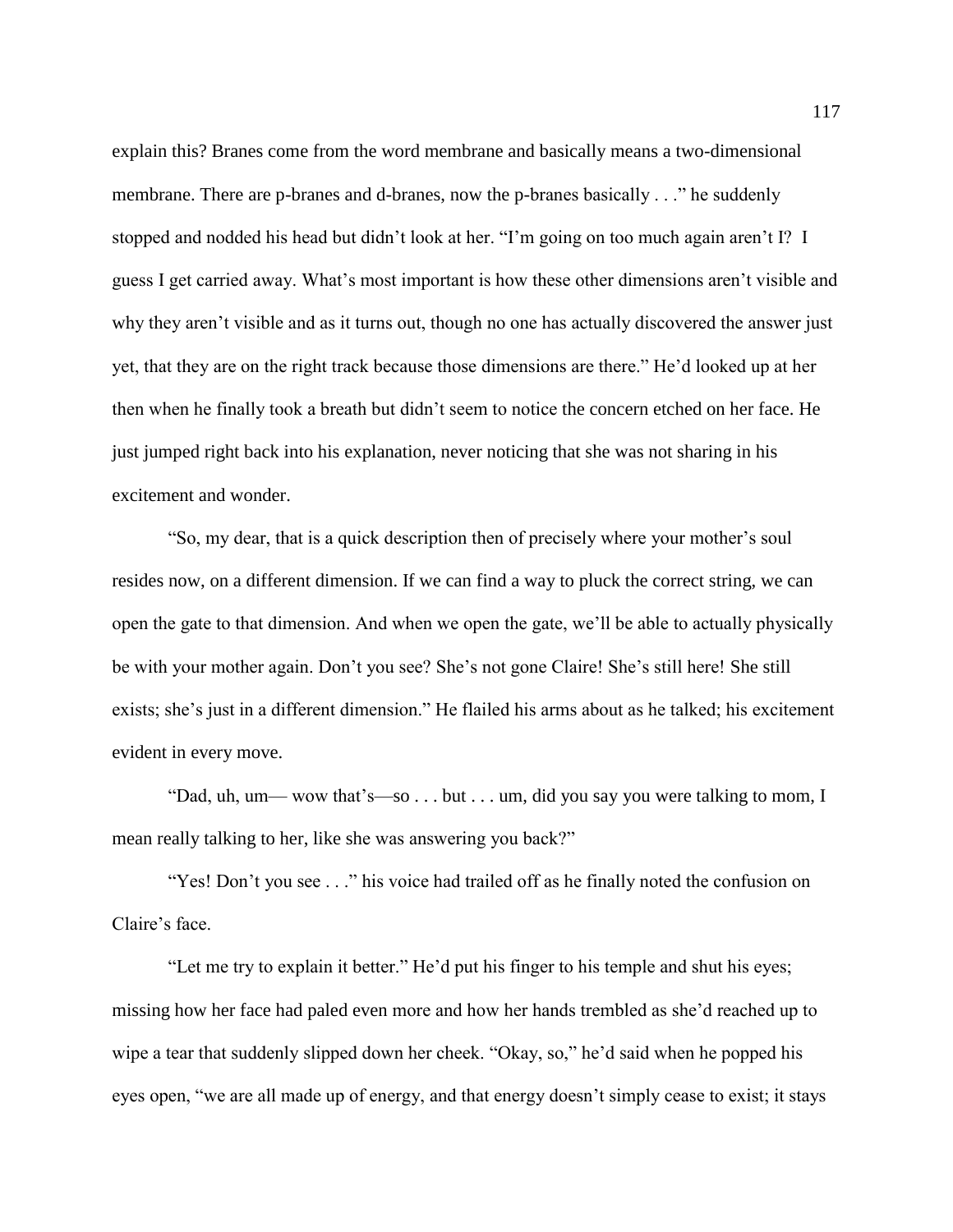here, see, but we can't access it. It's here but not. Get it? It's on a new plane of existence. Oh gosh, how did your mother put it? Ah, yes, she said it's like an elevator caught between floors. And, here's the really fascinating part, she can see us. She knows what we're doing, but we can't see her."

He'd paused then but not for very long.

"Until now that is. Because of— "he'd thrown his arm out like a model on a game show introducing the next prize up for bid— "the Reverse Oscillating Portal or the R.O.P. as I like to call it! With it I've discovered a way to tap into different dimensions—however," he'd laughed, "and this is where it gets even more fascinating, apparently those other dimensions have rules and governments and policies. Can you believe it? It's *fantastic*. Your mother told me I was on the right track, but that I'd never break through without permission. Can you imagine? Permission! She thinks she can get it too."

"But— but," Claire hadn't been able to form words. "You don't believe in God, or heaven, remember?"

"Heaven, Valhalla, Nirvana, Sto-vo-kor . . ." he'd laughed over the Klingon reference and smiled at her expectantly. "Get it? Sto-vo-kor? From Star Trek?" Her face had remained clenched in confusion and he'd shrugged. "Ah well, what I believed in and what is real is still very similar. It doesn't matter what you call it dear, it's all still science. Sara, uh, mom explained it best. 'Energy,' she said. 'We're all energy.' Makes sense, right?" He'd nodded to her as if she was floored by his revelation. It didn't seem to dawn on him that she was astonished by the fact that he believed he was talking to her dead mother.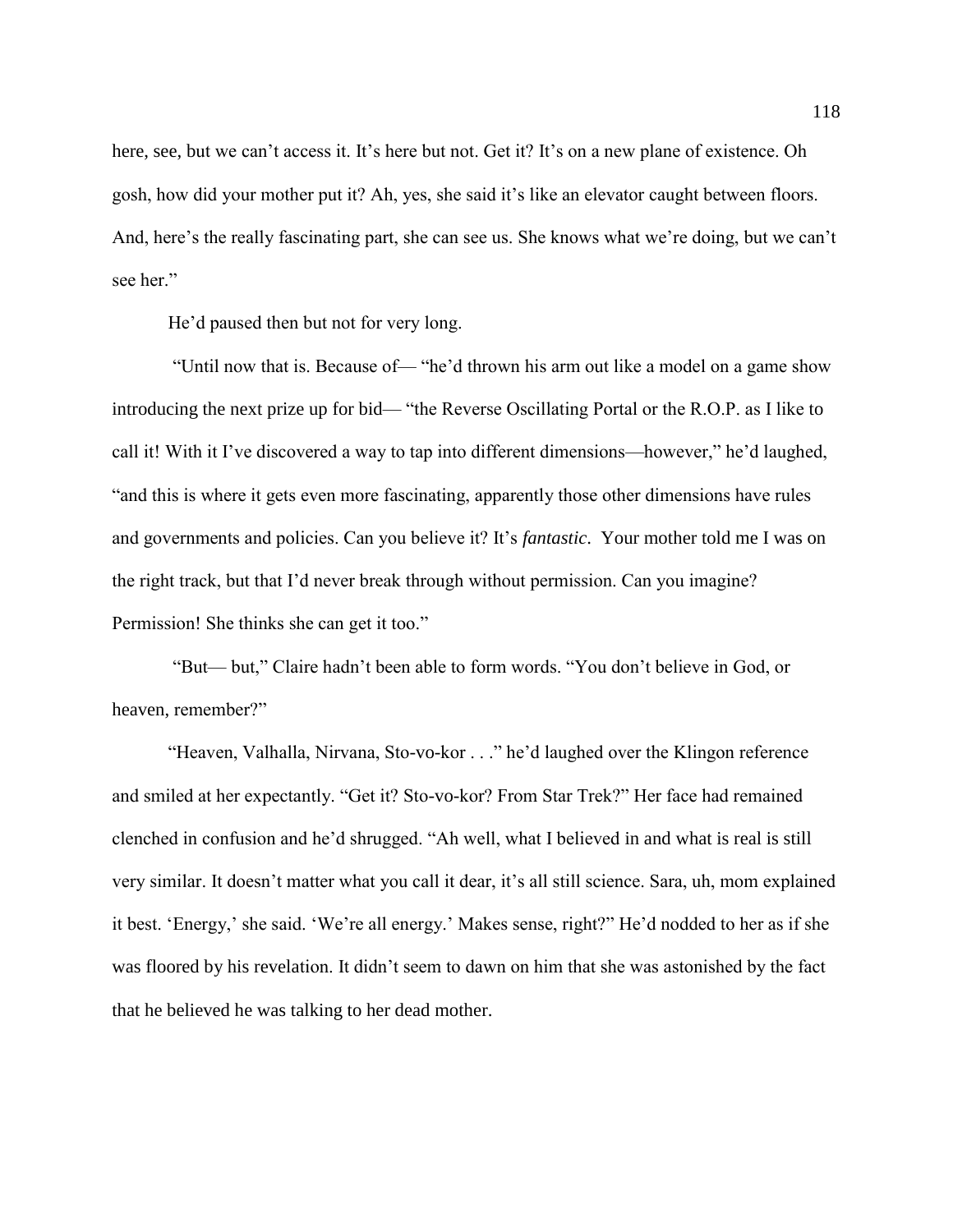"I mean, think about it. We split the atom and what did we find? Protons, neutrons, electrons— basically we found more. *More*. We found that there is no end, no place where energy ceases to exist. And that is what your mother has been telling me."

"That's what mom has been telling you? *Mom*?" She'd finally found her voice but still couldn't believe what he was saying.

"I know, isn't it great?" He'd chuckled then. Chuckled as if everything was just fine, no, better than fine. He was having conversations with mon, all was perfect in his world.

"Mom didn't understand science any more than I do. It gave her a headache." Claire had murmured, as if that would allow him to come back to reality and realize that he must be conjuring her mother's voice in his own head. She'd nodded, yes, that would remind him that this wasn't possible. She'd been sure of it. He'd just needed a nudge and he would be back to his old self again.

## \*\*\*\*\*\*\*\*\*

"Well, I guess that all changes when you become one with the universe again." He'd said. "Again?" She'd asked.

"Mm hm," he'd mumbled over his shoulder already back into tweaking the machine.

She'd left his house in worse shape than she'd arrived. There was no way to brush it off now. She had the truth. She'd tossed and turned the entire night over what she'd just witnessed. What had happened to her father? The man speaking to her of string theory, heaven, energy, and the existence of an after-life wasn't her dad. Her dad was the man who pulled her aside when she was little and told her not to make fun of religious believers. He'd told her that people believed what they needed to believe to get through the tough times, and that not everyone understood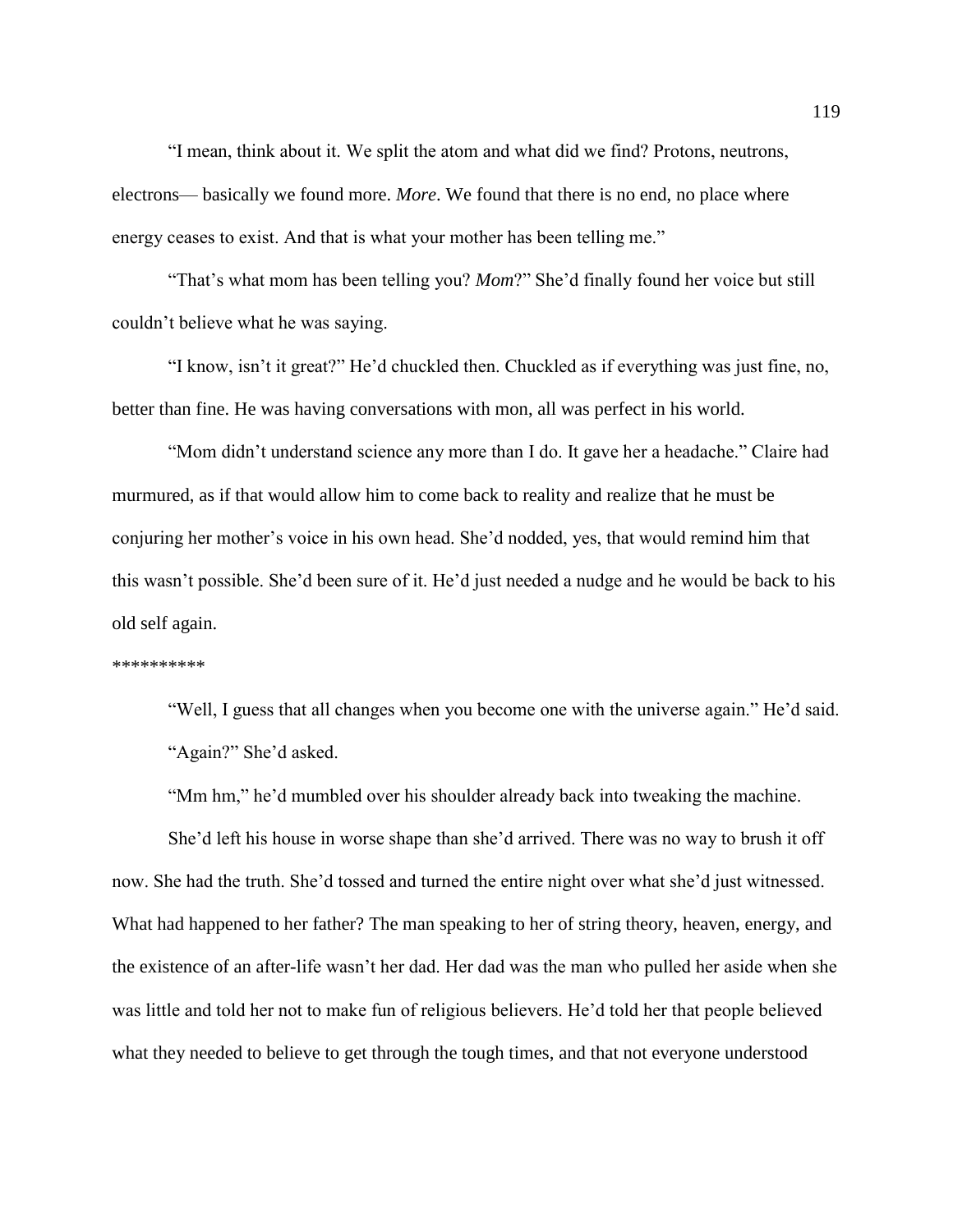how life really worked, and that was okay. He'd told her she must never look upon them with disdain, but just understand that they needed their beliefs to survive.

*That* guy was her dad.

Her dad was the man who was fascinated by cancer cells, impressed with their ability to adapt and take over. Until, that is, they took over her mother. Then they were the enemy. But never once did he say, "it's in God's hands" or "let's try that prayer thing people do." Not even at the end when he was so desperate that he would have tried anything, *done* anything to help her. No, not even then did he believe in a higher power or life after death.

He'd snapped.

Maybe if she'd been more adamant back then, when it first started, maybe it wouldn't have come to this. He was still her dad; still that brilliant man who wowed the world with his discoveries. First, she'd contacted grief counseling services, found a support group, and drove him there herself.

A few weeks after signing him up, she'd received a voicemail stating that just because her dad wasn't coming to the group anymore didn't mean they'd issue a refund. It turned out that he was waving goodbye to her, walking into the building, watching her leave and heading right back out again. She'd made the decision right then and there to save him from himself.

She did it *for* him. At least that's what she told herself now.

He was lost in his grief, that's what it was. Her dad wasn't crazy. No, he was just having a physical and chemical reaction to trauma and loss. That she could understand. That she could fix. He would come out of it, but maybe not before he died of starvation and lack of sleep. She had to do something. He just needed a little bit of an intervention. It would be temporary. She'd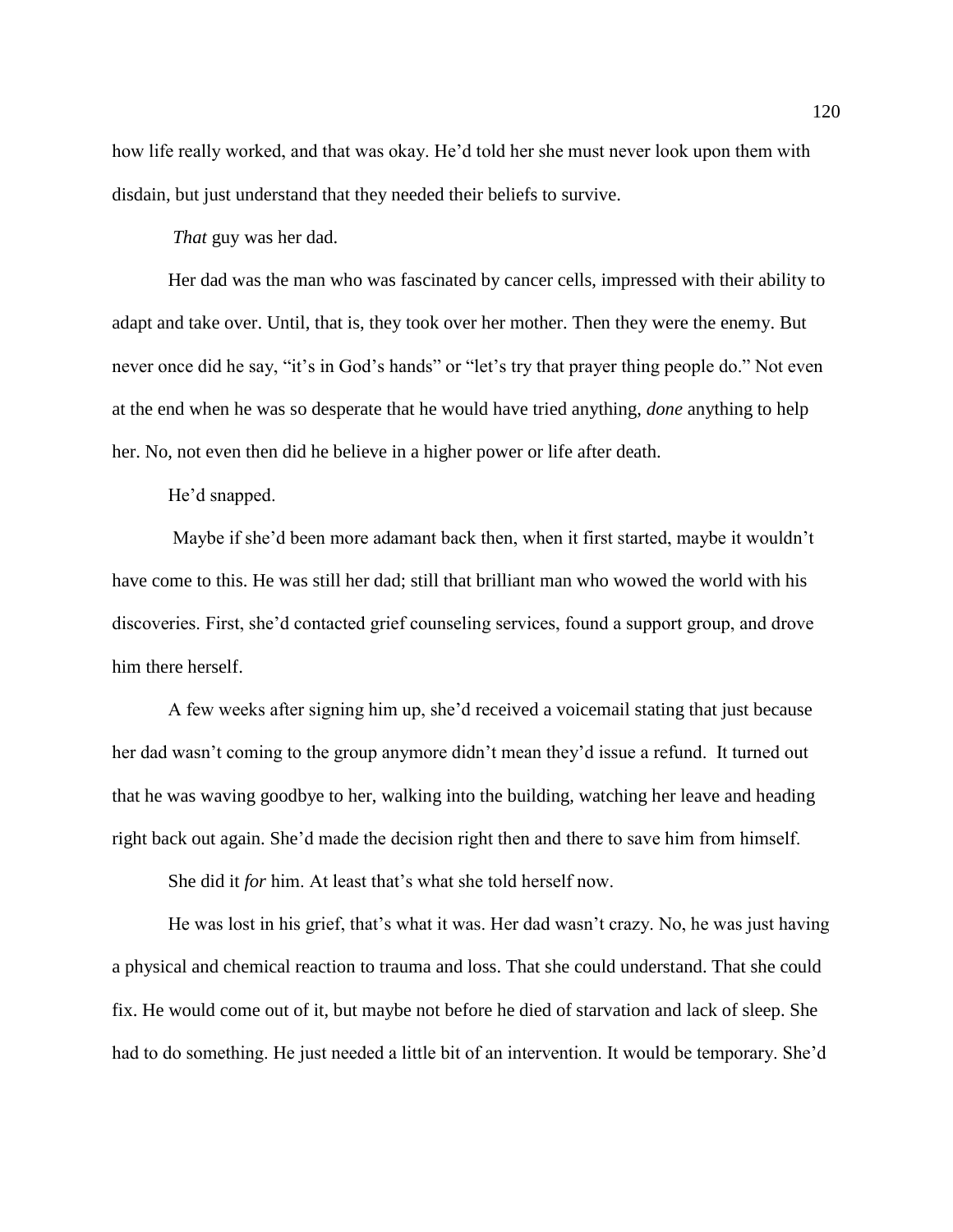promised herself it would only be temporary, but there was a nagging feeling tingling through her that she might be lying to herself.

And that was why she'd looked into Sunny Brook— a quasi-retirement /hospital/ mental care facility. He'd needed constant supervision. He wasn't eating enough and if she had to, she'd thought at the time, she'd get him committed without his consent. It killed her but her mind was made up. She would not lose her dad too. Not like this. Not when she could help him.

She'd brought him to Sunny Brook under false pretenses; a fact that still filled her with guilt. "The ends justify the means," she'd repeated in her head over and over. The way he looked at her when he realized what she had done, where she had brought him and why—she would never forget it. The betrayal in his soft brown eyes killed her. She'd wanted to turn the car around and say, "Never mind daddy, I'm sorry". But she fought it down; she had to stick to this plan. It was for his own good.

It would have been better if he'd raged. She would have given anything to have him yell at her, scream, something. Instead he'd acquiesced to the tour, sat through the cheery introductions from the tour guide and even looked at the grounds and rooms with a half-smile. He'd asked questions, acted his part, and left them with rosy grins of accomplishment at sealing another resident. Even Claire had been fooled by his act. When they had reached the car and shut the doors, he'd shut down.

"Well what do you think?" Claire had asked.

"Why would you bring me here?" He'd asked quietly.

She didn't miss the soft tone or the way he stared out of the window rather than look her in the eyes. "Dad, it's just . . ."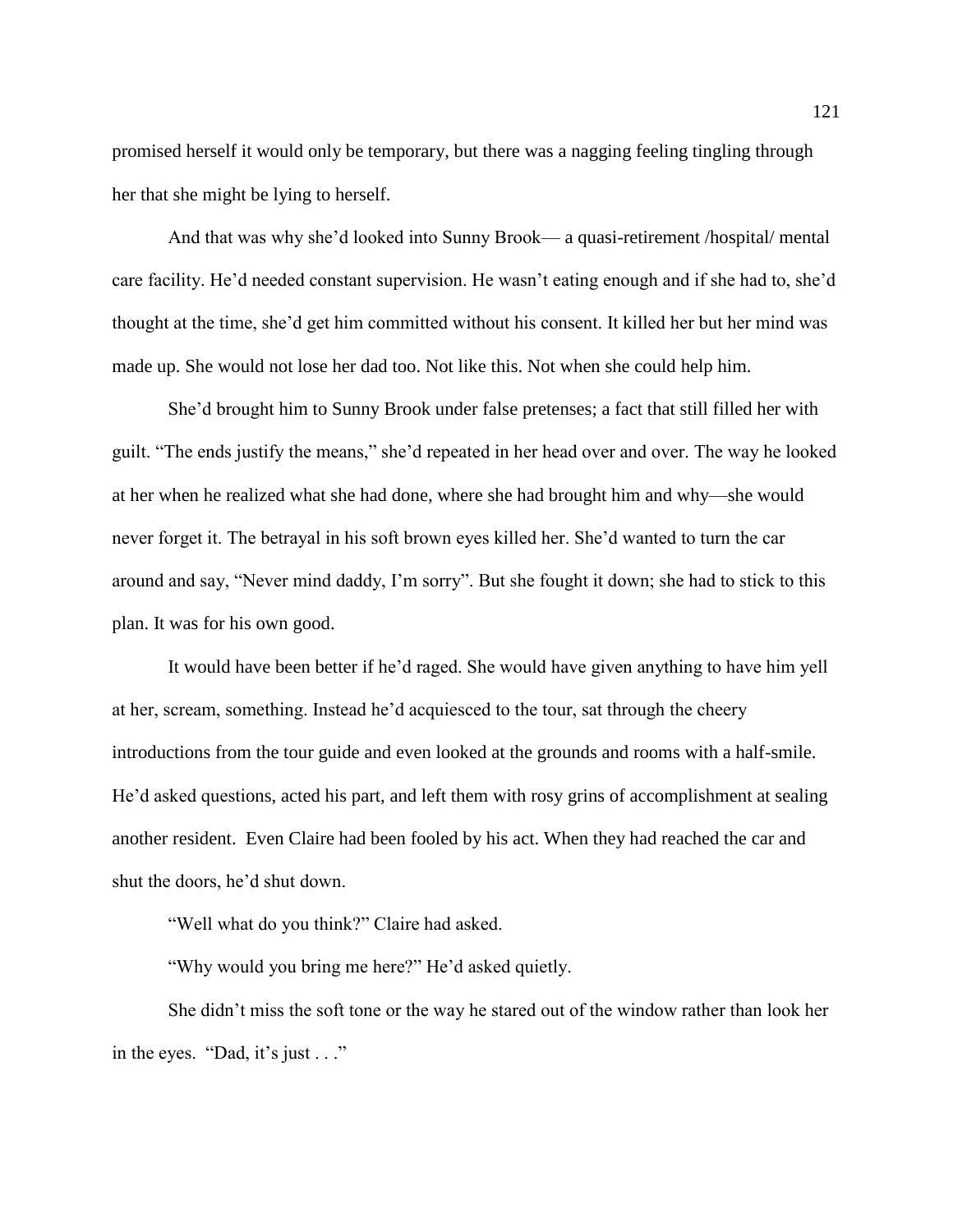"Is this where you think I belong?" He'd cut her off before she could offer an explanation.

"I— uh, I think it might be best, for . . . for now. Look, there's just—I think you just need time to heal, but that's not going to happen at home. Mom's everywhere there, you know? I mean, you're not eating and you're in the basement 24/ 7 talking about how mom came to you and—God, dad you were having a conversation with her, you know? You were talking to her as if she were there."

"And you don't believe it was real, is that it?" He'd looked at her then, his chin tilted but the pain of what she'd just done etched into every pore of his face. His eyes had been the worst. The soft, tortured look in them nearly put her over the edge.

"Look, dad, I just think—" she'd glanced at him with pleading eyes and saw the way he was looking at her, the disappointment evident. It was the same look he'd given her when she had been a teenager and she'd stayed out all night at Tina Lamont's bonfire. She'd tried to sneak back in at five in the morning, but he had been up waiting for her. It was the one and only time she'd done something reckless. She hated that look and seeing it then, after everything that they'd gone through with her mother's death, something in her just snapped. He doesn't get to be disappointed in me, she'd thought. Not with this.

"Look, you know what? You have never, not even once, asked how I'm doing with all of this, did you know that? No? Didn't cross your mind to ask did it? And do you know why you don't even realize that you've never asked how I was doing? Because you're so wrapped up in that Goddamned machine and your hallucinations of mom and your own grief— I get it. I get it. But— you're supposed to be the parent, you know? God damn it dad, I can't take care of you the way mom did. I can't. I'm sorry, but someone has to look after you. Someone has to make sure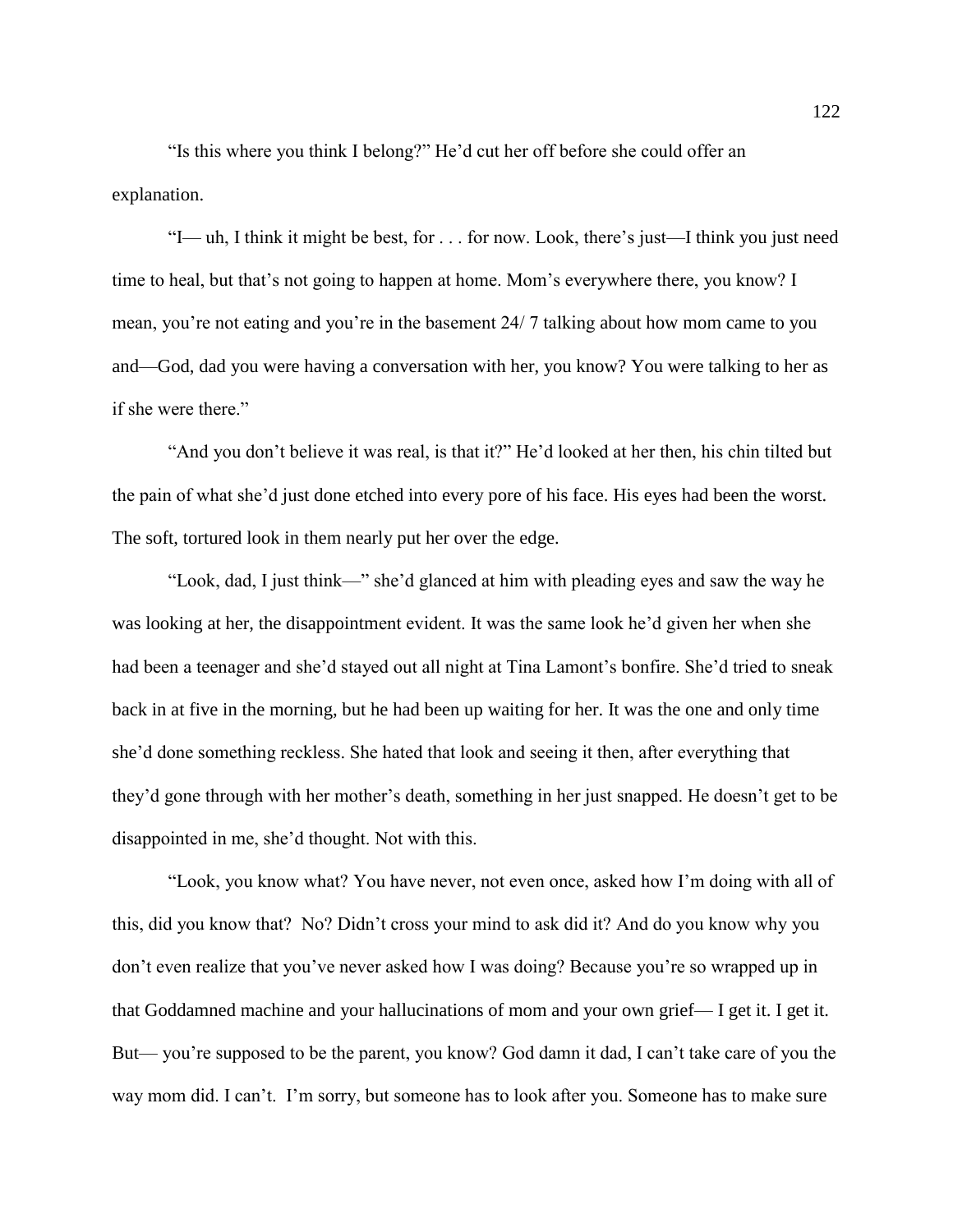you eat." She'd wiped at the tears spilling from her eyes but didn't want to look at him. Knowing instinctively that she'd just gone further than she'd ever gone before with him and that she'd probably gone too far.

When she'd finally glanced over at him, the hurt shining from his eyes stabbed her through the heart. The guilt and hurt ate at her, but she had also been filled with a sudden rage at all he'd put her through, and she couldn't stop herself.

"You are supposed to be taking care of me, you know? I know I'm an adult but still, mom died. She *died* and no one has been there for me. All of my grief and pain has to be stashed away and held back so that I can take care of you. You're the parent, not me! It isn't fair." She was sobbing then; her words came out on top of each other while an inner voice had yelled at her to stop but she just couldn't. It had all poured out as an attack on him and though she knew she sounded like a child, she didn't care, not then. She'd wiped her nose with her shirt sleeve like a toddler and shook her head. "It isn't fair dad." She'd stared out the windshield, afraid to look at him. Even if she shouldn't have reacted the way she had or said those words, part of her had been glad that she did. There had been a moment of relief that washed through her. She'd finally gotten it out.

"Okay," he'd said without looking at her.

"Okay?"

"Okay. I'll come here. If that's what you need me to do."

She'd turned to look at him then, her eyes red and puffy and her nose still running. He looked old she realized. Old and tired and underweight. She was doing the right thing.

"Really? It won't be for long dad, I promise. It'll just be temporary, just until you're, you know, uh, back on track. I just think that— I don't know, um, you just need a little help coping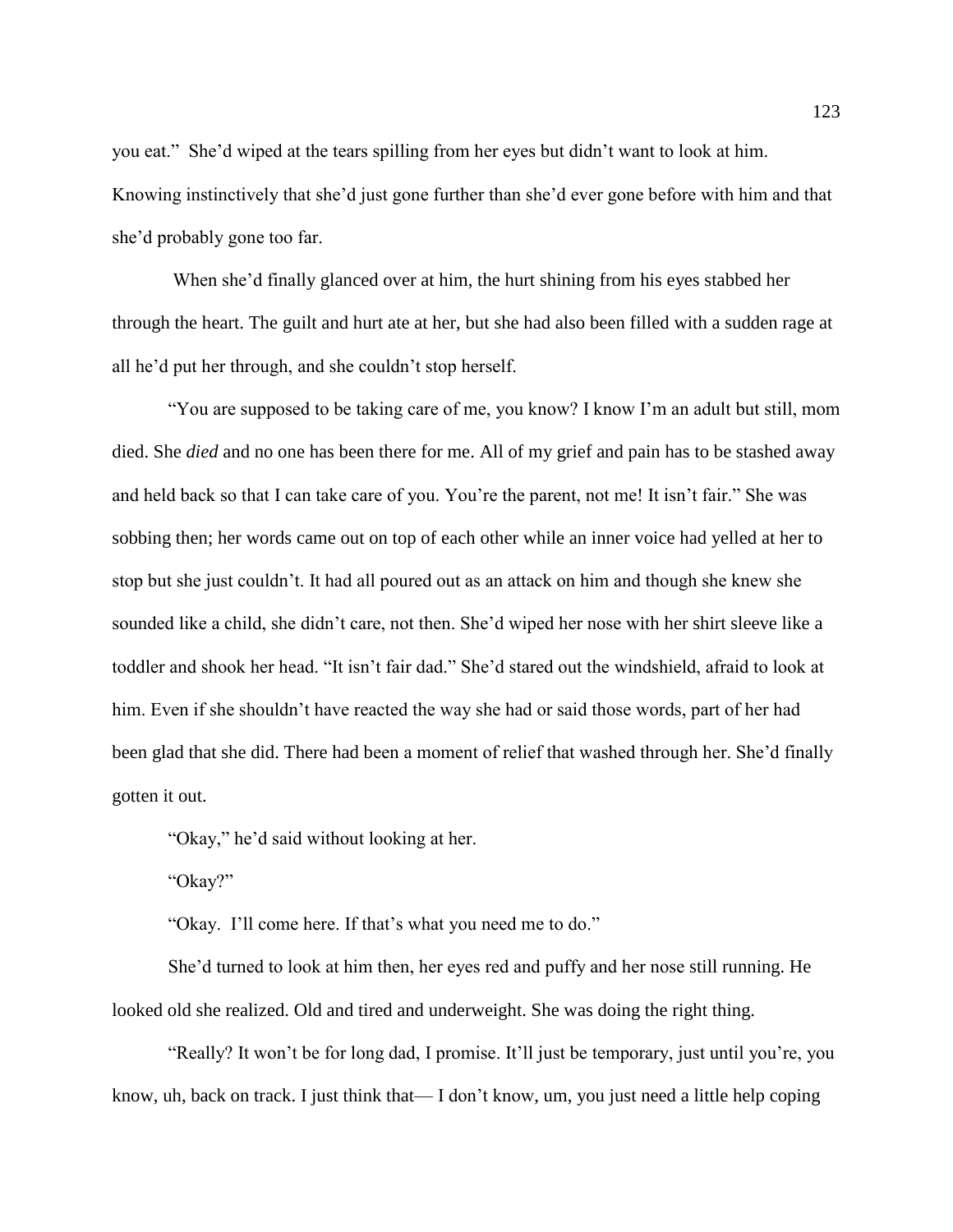maybe." She remembered the excitement that filled her when he'd agreed. She'd known, deep down that it wasn't what he'd wanted, but her relief took control of that moment and she hadn't been about to back down. He'd finally be safe.

"Maybe I do," he'd said staring out the car window. He'd turned and patted her hand again, then smiled. Biting her lip, she'd nodded, but her heart broke all over again.

How could she have been so blind that day? They'd signed the papers; he'd patted her on the back and had even given her a hug. If she'd been more aware, more in-tune, would she have sensed that it was all a ruse? She'd thought the tension coursing through her that day was easily chalked up to the situation. He didn't want to move there, even temporarily, but he'd conceded for her. That was enough. She didn't need to push him further right then.

She'd visited him at Sunny Brook every Sunday, just like before. Her guilt, still ever present, but lessened each week as she'd noted that he was gaining weight.

She'd made the right decision.

After he'd been there for a month, she'd hired a cleaning service for the house. She even told him about it that Sunday and he'd responded with a small smile. "They won't touch the lab though?" He'd asked, his concern evident in his tone and the way his face had tightened.

"No, no I left instructions that the basement was to be left untouched. They don't care, it's less work for them. Don't worry okay?"

"Well, when are they going to be there? Are you going to supervise to make sure?" He'd asked with a calculating look.

"No, dad, I can't be there because of work. They're scheduled for Tuesdays and Thursdays at 2:00 pm, every week. But I can check things out after work on those days and make sure the house is still standing if you want." She'd smiled at him, she remembered, still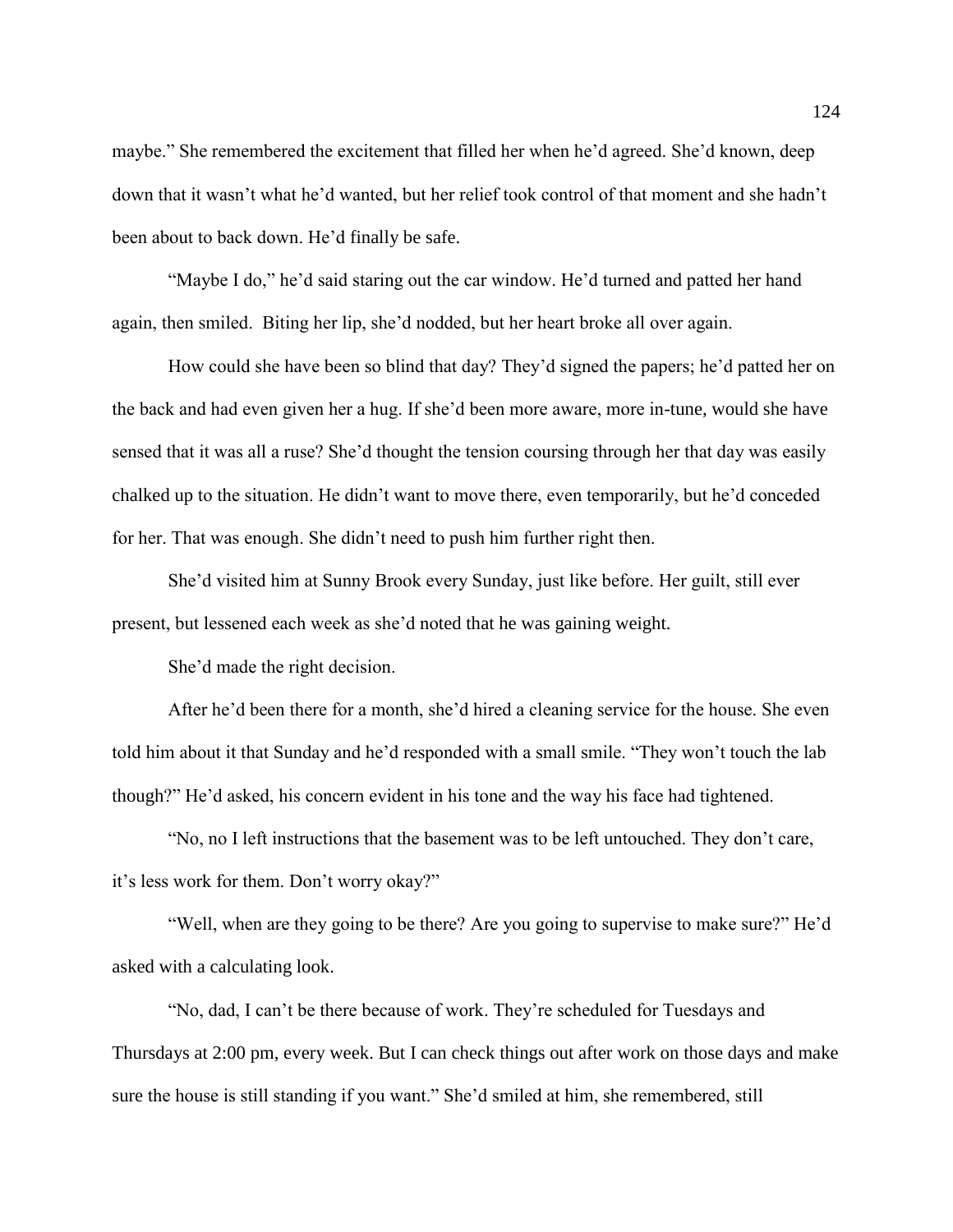uncomfortable with everything, but he'd taken it all so well and he looked so good. She shook off the feelings and worries. Everything was going to be alright, she'd told herself. He was getting better. He seemed to take it all in, slowly nodding his head and then looking over at her.

"Thank you for all you are doing Claire. I know it's not easy on you, worrying like you have been. Tell me what's going on with you. Are you okay?" He'd looked like he actually cared about what was happening in her life. This, she remembered feeling, was a major improvement. She had her dad back, maybe even better than before.

She'd left that day with a renewed energy. Finally. Everything was on the right track now. She could dive back in to her life, focus on her career, maybe even go on a date, not that there was anyone knocking down her door, but she hadn't really had time to look. She'd finally felt a kind of peace settle in and it felt good.

A few weeks after that visit the second bill had arrived in the mail from Sunny Brook. It had come with a letter thanking her for using their services and a note about how they hoped, if she needed them, she would consider them again. Weird, she'd thought as she looked the bill over. Her breath had caught at the total. It was much more than the other bill. Something wasn't right. As soon as she had the chance, she called to ask about it. After being on hold, explaining the situation, and being placed back on hold again several times she finally had a real live person on the other end of the phone. She'd explained the letter and the amount being charged once again and waited for the woman who'd introduced herself as Cindy something or other who was in charge or something that Claire didn't hear and didn't really care about to admit a mistake had been made. Her irritation had been building but it was just one of those things, she'd told herself. Discrepancies happen and it wasn't this person's fault. She'd just hated having to take the time to straighten it out. But, the woman on the other end of the line didn't come back after looking in to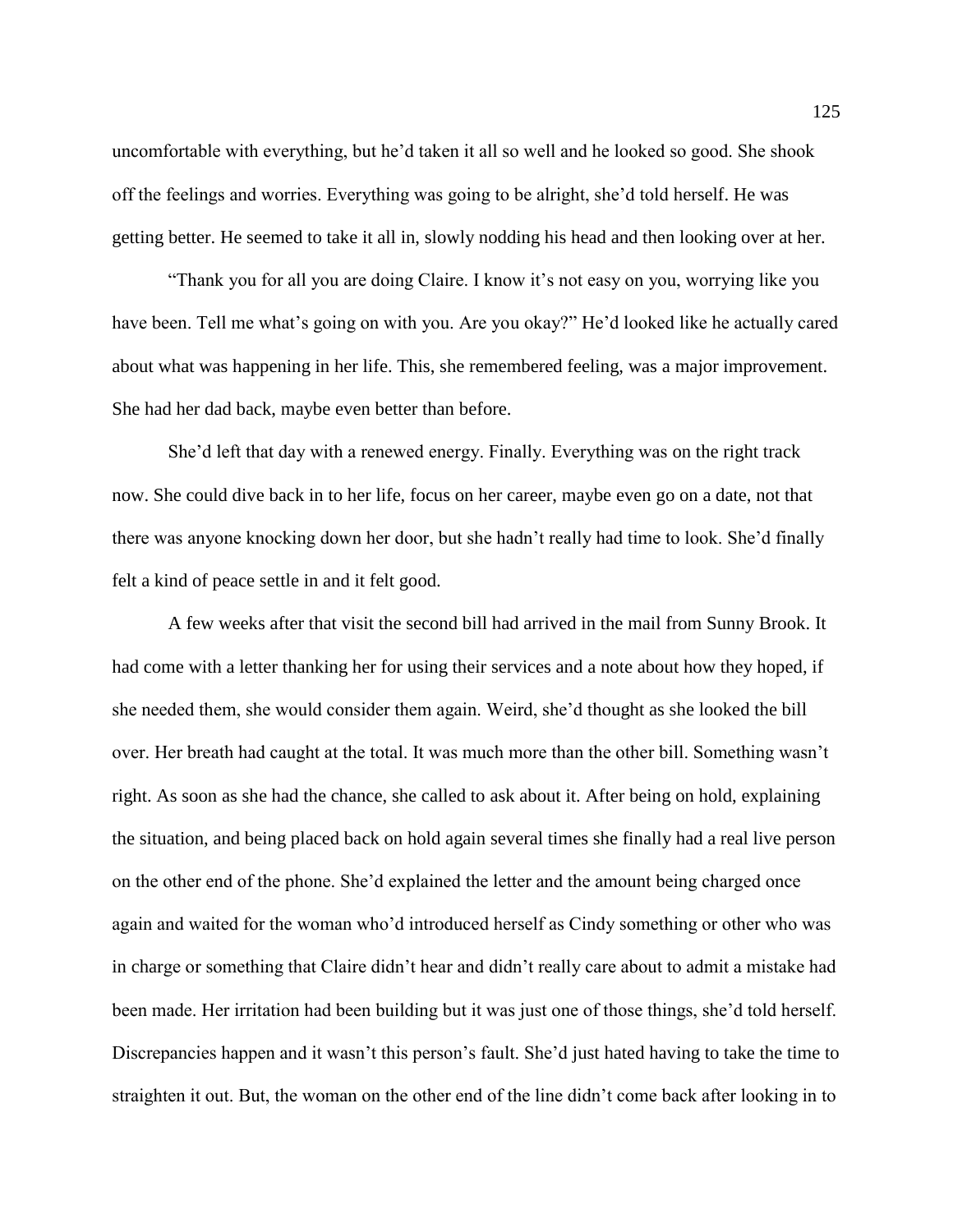it and say it was a mistake. Instead she'd said everything was in order and that she no longer qualified for the monthly payments but had to pay the balance in full.

"I don't understand," Claire had growled into the phone. "Why did this change? We signed a contract with a determined fee to be paid monthly."

"Well," the woman had said, "yes, but that contract was nullified when your father dissolved it."

"Dissolved it? What?" She'd thought she hadn't heard the woman right at first.

"Let's see," the woman had mumbled, "yes, here it is. Your father broke the contract and signed himself out stating that our services were no longer needed. So, the payments revert to the bulk of what is owed being due all at once. It's clearly written in the fine print."

"What do you mean he signed himself out? I don't understand. He can't do that, can he?" Her heart raced and pounded so loudly that she'd had to strain to hear the woman's reply.

"Well, due to the fact that he signed himself in under his own recognizance means that yes, he can sign himself out. That's his right."

"But, but," she'd stammered unable to think straight. Her phone chimed that another call was coming in right when the woman said something else and she had to ask her to repeat it.

"All I was saying is that if you feel that he is not competent to make these decisions then you need to get a court ordered guardianship. It's pretty easy to get. You just need to show that he is a danger to himself or others and then you would be in control of his wellbeing. I can give you the name of an attorney we've dealt with in these matters, if you'd like. But, other than that, I'm sorry, the bill is correct."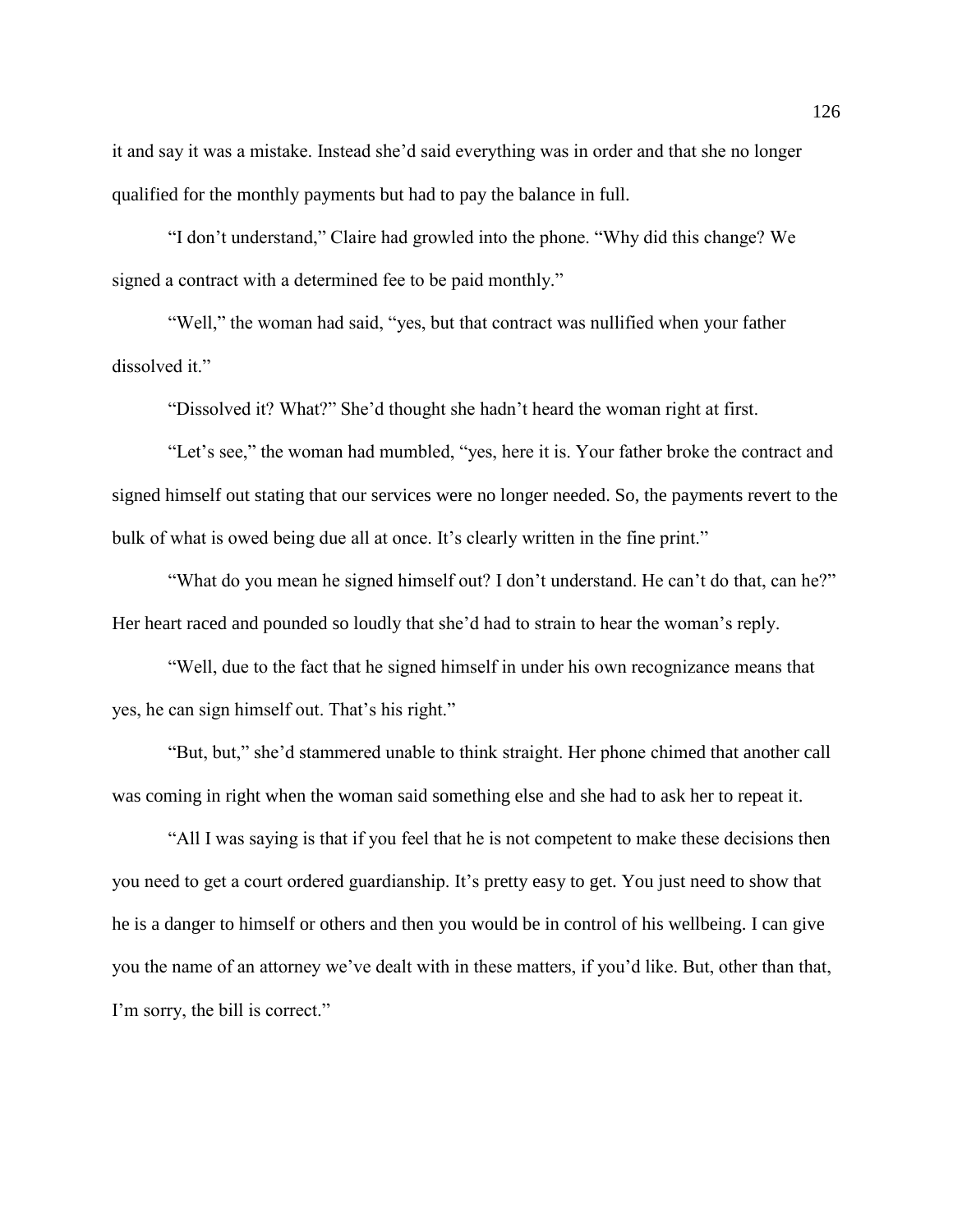She hadn't said a word and the woman added a parting comment to make her feel better, at least that's what she'd assumed the woman was doing, but her news had stabbed icy daggers of fear into Claire's heart.

"Listen," the woman had said, "I know you are concerned for your father and that is admirable. But I have to tell you the staff here feel that this just wasn't a fit for him in the first place. He was really only here for breakfast and dinner and that's a lot of money for two meals a day and a bed for the night. He was pleasant and well kept, and never late for supper, but he was gone all day and truly never took to the lifestyle we promote here. He didn't interact with anyone or take advantage of any of our services. It really is better for both of you this way. Don't tell anyone I said that, obviously."

Claire had hung up the phone in stunned silence. He wasn't there all day? He got back in time for supper? She'd realized suddenly that it never occurred to her that he would be able to just walk out and be gone all day. She hadn't thought about the fact that he signed the contract and he was in charge of the rules of his stay there. Where did he go? She'd wondered. He couldn't go to the house, she had the only set of keys, well, she thought, except for the one she had made for the cleaning crew. Oh God. *The cleaning crew*! He'd been so interested in when they would be there, down to the exact time. How long had he been doing this now? And he'd checked himself out, dissolved the contract. She'd been so stunned she forgot to ask when. She'd been trying to piece everything together in her mind when her phone chirped notifying her of a voicemail message.

The screen displayed her dad's name, and she'd shaken her head in anger. Oh, sure leave me a message, she thought. Nice try, I know your little game dad. She'd opened the voicemail even though she wanted to call him back without listening to whatever he had to say. She needed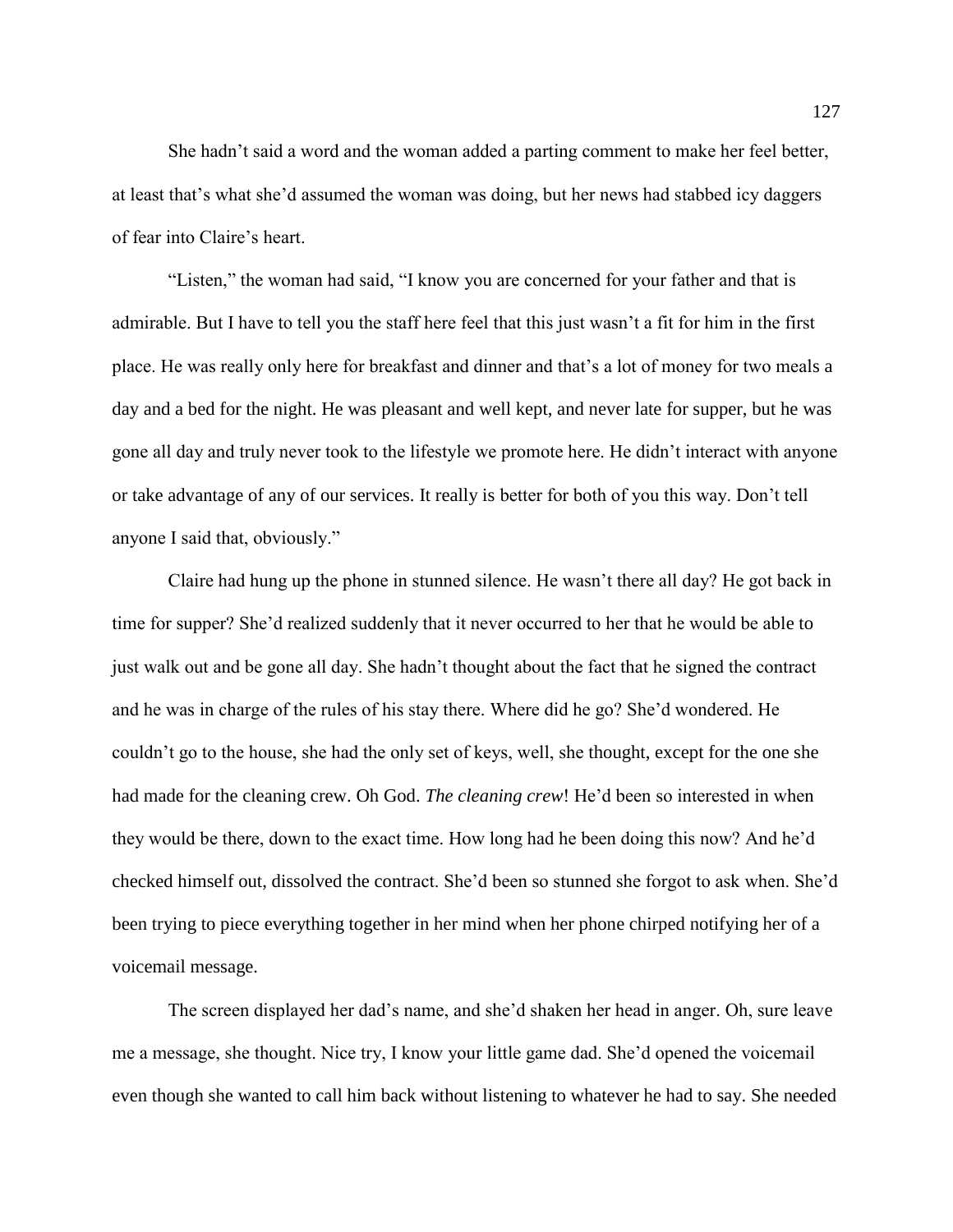the time to calm down and she couldn't help but wonder just what he would say. Would he lie and act like he was still at Sunny Brook? Anything was possible at this point. She let out an angry huff of breath and hit the play button.

*"I've done it Claire! It's ready. I know by now you've probably discovered that I am no longer a resident of Sunny Brook. Please don't be angry. I love you and all that you have done for me. But I was so close, I couldn't stop working on it. And now, it's done. I love you so much. Don't be mad. Oh, and maybe don't come to the house for a bit, just in case."*

She'd heard his words through seething red eyed anger, but each word he'd said caused fear to replace her rage. "Don't come to the house, just in case?" She'd jumped up. "Oh God, oh God. Shit." Running to the front hall, she'd grabbed her purse off of the little table there, digging frantically inside for her keys. "Damn it, damn it damn it." When she'd finally found them, she'd dropped them and swore again, but was able to scoop them off the floor and stumble out her front door in a rush.

She'd reached the house in record time, but it was still a whole forty-five minutes after his voicemail. The entire drive over had been filled with more swearing, fear, anger and then a concrete plan. She was going to get the power of attorney. This was the last straw. Her guilt ebbed. He was a danger to himself, and she knew she would have an easy time proving it. The gloves were off this time. She wouldn't feel any guilt or indecision. He had to be supervised. She never told Sunny Brook why he was there. Maybe that had been a mistake, but she'd believed that his reputation needed to remain intact. He would, after all, be returning to the Institute for work at some point. At least that's what she told herself. But, now, she didn't care. She'd decided she would tell the world if she had to. Her dad needed help.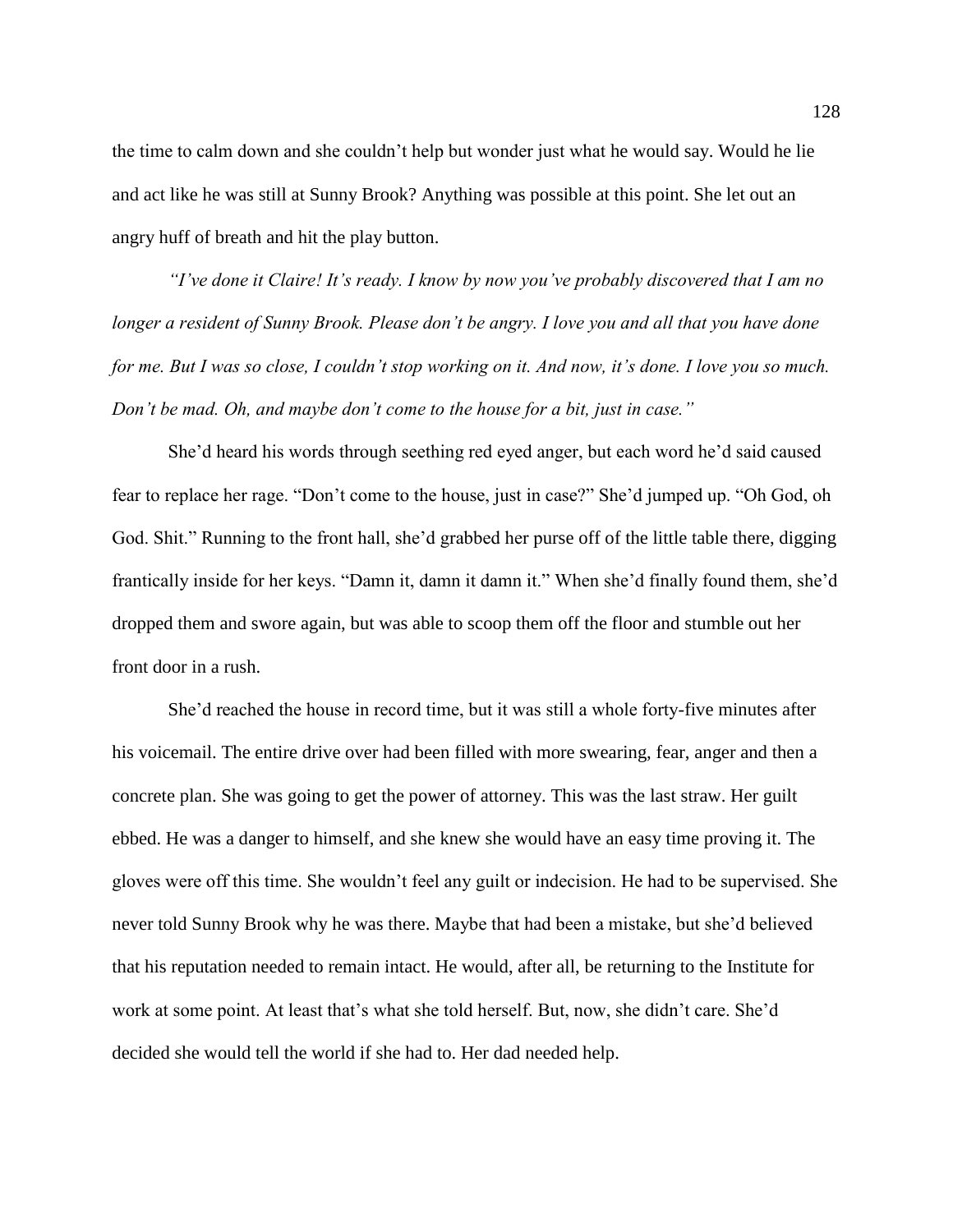She'd opened the front door with a bit too cheerful of a "hello." No sense letting him know her plans. He wasn't himself, she had to remember that. He was in a deep delusional depression, anger at his actions made no sense. Still, she'd had to take a few deep breaths to calm her rage. The living room was empty, no surprise there she thought. She knew where he was without any doubt and she'd walked through the kitchen toward the basement door, calling out to him as she went.

She had just reached the basement door and pulled it open when she heard it; a hiss followed by a loud pop. It only took a few seconds before the smell of smoke crept up the dark stairs. Her mind had still been trying to make sense of the smoke when a thunderous boom shook the entire house. She'd flipped the light switch, but there was no power. Grabbing the railing and feeling for the edge of each step with her toes, she'd moved as fast as she could. Missing the last two steps in her desperate flight to reach him, she'd landed on her knees and elbows with a painful thud that rang through her bones, but she didn't bother to get up. Instead she had crawled along the floor to avoid the thick hazy air.

The smoke was heavier; the smell filling her with nausea. "Daddy?" she'd cried out moving through the dark. She hadn't been able to see and pulled her cell phone from her pocket hitting the home button for light. The room, thick with black smoke, burned her eyes and lungs and made it hard to do anything. She'd crawled further across the basement floor aided by the light from her cell phone, but she couldn't breathe. The closer she got to the lab the harder it was to take in oxygen.

She'd just managed to find her flashlight app and turn it on when the door to the lab exploded in a deafening blow of deadly wood splinters. Throwing herself instinctively to the floor, her arms covered her head without conscious thought.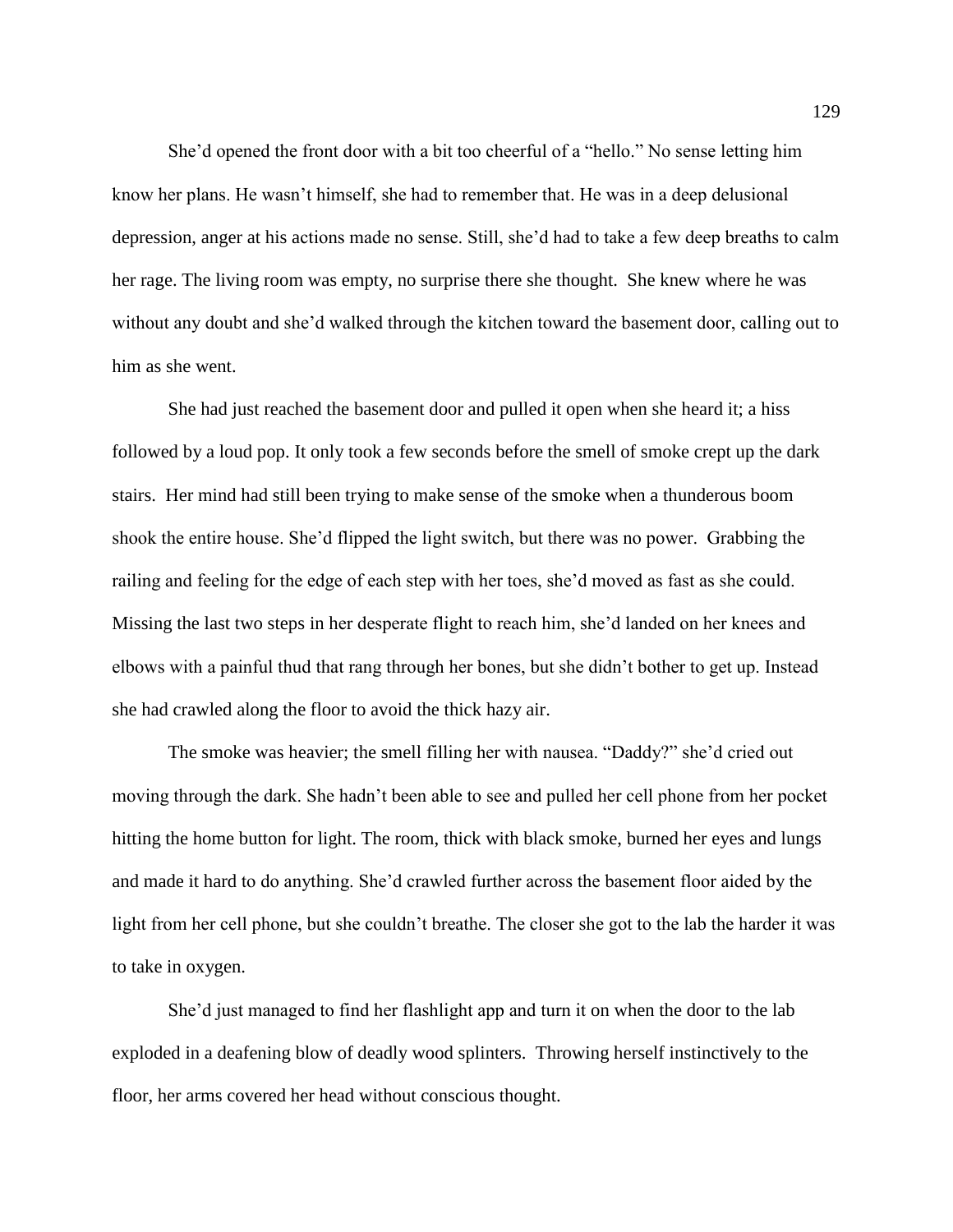A concerned neighbor who'd heard the explosion had called 911. She had still been lying on the floor when the firefighters found her. They'd pulled her out of the house and left her sitting in the back of an ambulance with an oxygen mask on still trying to make sense of it all.

The wetness of the carpet seeped into her clothes and finally reminded her where she was. She shook her head and looked at her hand. She was still holding the ROP. Staring at it but seeing only the past. She should have intervened sooner; she berated herself again and again. She didn't even know why she came back here, she was on her way to the hospital with the signed papers stating that she was now the legal and court appointed guardian of her father's welfare. Maybe she needed to remind herself that she was doing the right thing. Maybe that's why she had to look at what he'd done one more time. He was lucky. He survived the explosion with minor smoke inhalation, a few scrapes and bruises, and some nasty burns on his hands, but nothing like it could've been. No one could explain it. The firefighters thought it could be because of what he'd been wearing. The *jumpsuit*—the stupid racecar jumpsuit—he'd been prepared for this, he knew it could happen. She could hardly take it all in. She didn't want to think about it. When she did, her mind went to all that could have happened to him or to her.

He was recovering in the psych ward of the hospital and would be until she signed him out and took charge of him, *took charge*, it sounded awful and she flinched even thinking the words. There would be no Sunny Brook this time; knowing what she had to do, where he had to go and what she had already done by getting the court order broke her. She'd cried the entire drive home when she got the signed papers declaring her the legal guardian of her father. It wasn't supposed to be this way. He wasn't that old, he didn't have dementia, at least not that she knew of, he just missed his wife. But he could've died. She went back and forth, wishing she could go back and change things. Her tears turned to rage over his selfishness and then despair.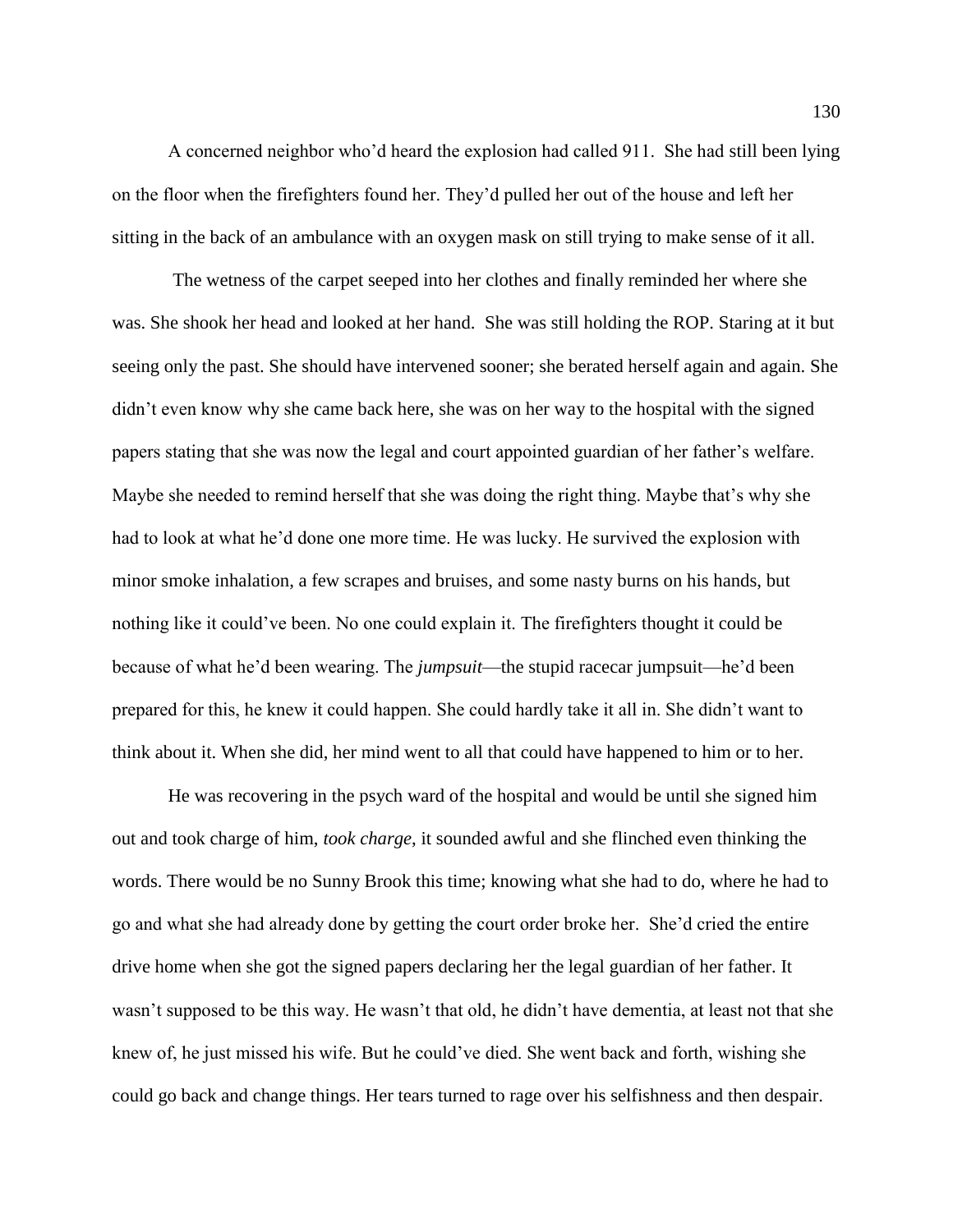No matter what, she was going to be alone now. She had to remember that with the proper care and treatment, he could get better. She was doing the right thing. Stopping here, on the way to get him from the hospital, was what she needed. Facing him was going to be so hard, but this time there would be no doubt and no guilt. She had to protect him from himself.

She shook her head. He could've died. And all because she hadn't . . . she should have . . . she threw her head back in agony and tried to blink away the tears.

The black mass in her palm hissed and crackled again. She didn't drop it this time, her anger had calmed into a kind of numb desolation. It hissed again and she recognized that it wasn't really hissing, it was more like static. It sounded like a two-way radio that couldn't get a clear signal. She brought it closer, inspected what was left of it, and suddenly was filled with crippling despair over the loss of a once great and gifted mind. Would he ever be the same? Would he come back to her the same man he was before? What if he didn't? What if he couldn't? She felt her chest tighten in pain. She'd never felt so small and alone.

"Claire," a scratchy, almost imperceptible voice called her name. The ROP grew hot in her hands. It couldn't be—"Claire," she heard her name again and there was no question where the voice came from.

"Claire, are you there?"

Whose voice was that?

She recognized the voice, she was sure, but couldn't place it.

 "Honey?" The voice asked in such a familiar tone that she knew who it was without a doubt.